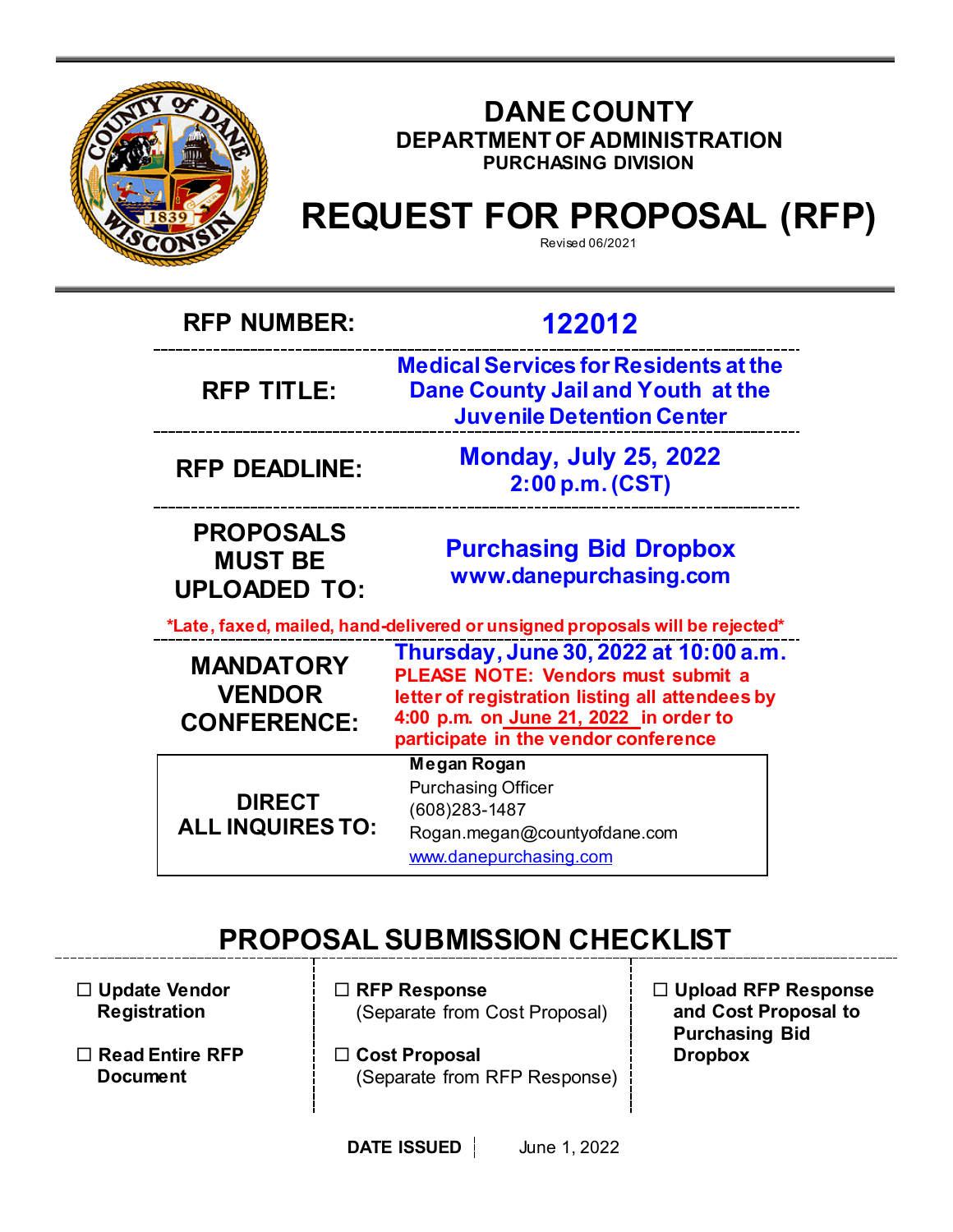# **Table of Contents**

# **1.0 RFP OVERVIEW**

- 1.1 Introduction
- 1.2 Clarification of the Specifications<br>1.3 Vendor Conference
- Vendor Conference
- 1.4 Calendar of Events
- 1.5 Evaluation Criteria
- 1.6 Submittal Instructions

# **2.0 PROJECT OVERVIEW AND SCOPE OF SERVICES**

- 2.1 Definitions and Links
- 2.2 Scope of Services/Specification Overview

# **3.0 PROPOSAL PREPARATION REQUIREMENTS – DANE COUNTY JAIL**

- 3.1 Attachment A Vendor Information
- 3.2 Table of Contents
- 3.3 Introduction
- 3.4 Organizational Capabilities
- 3.5 Staff Qualifications Governance and Administration
- 3.6 Experience, Client List & References
- 3.7 Litigation and Claims History and Experience
- 3.8 Mandatory Requirements
- 3.9 Technical Requirements

# **4.0 PROPOSAL PREPARATION REQUIREMENTS – JUVENILE DETENTION CENTER**

- 4.1 Attachment A Vendor Information
- 4.2 Table of Contents
- 4.3 Introduction
- 4.4 Organizational Capabilities
- 4.5 Staff Qualifications Governance and Administration
- 4.6 Technical Requirements

# **5.0 COST PROPOSAL SUBMITTAL INSTRUCTIONS**

**6.0** Attachment B – Vendor Conference Registration Form

Attachment C – Dane County Jail Staffing Table

Attachment D – Dane County Jail Staffing Ranges and Rates

Attachment E - Dane County Jail - Benefits Summary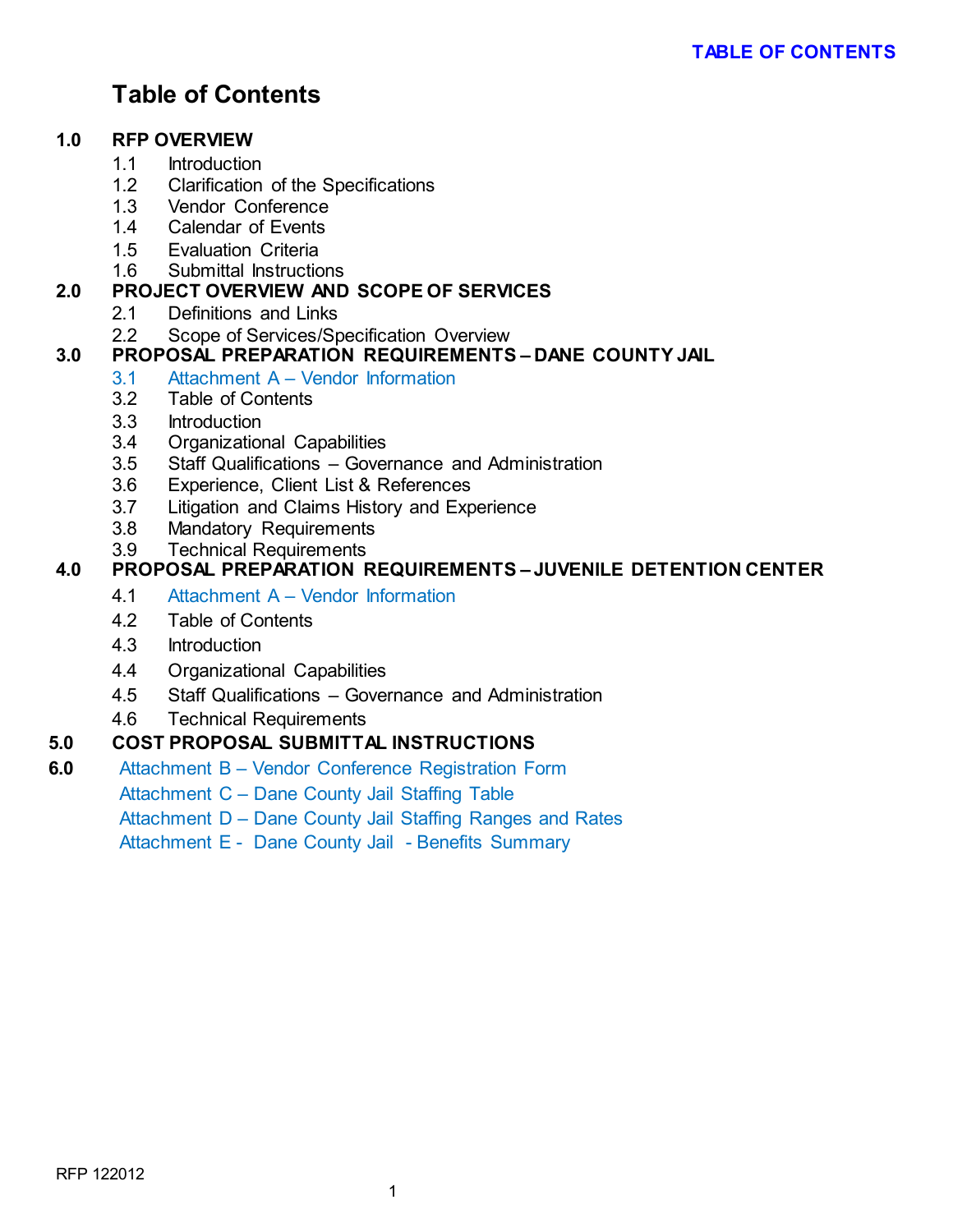# **1.0 RFP OVERVIEW**

#### **1.1 Introduction**

The purpose of this document is to provide interested parties with information to enable them to prepare and submit a proposal according to the specifications set forth within this document.

The County intends to use the results of this process to award a contract or issue of purchase order for the product(s) and or services(s) stated.

**The Dane County Purchasing Division is the sole point of contact for questions and issues that may arise during the RFP process.**

#### **1.2 Clarification of the Specifications**

All inquiries concerning this RFP must be **emailed** to the **person indicated on the cover page** of the RFP Document.

Any questions concerning this RFP must be submitted in writing by e-mail on or before the stated date on the **Calendar of Events** (Section 1.4).

Proposers are expected to raise any questions, exceptions, or additions they have concerning the RFP document at this point in the RFP process. If a proposer discovers any significant ambiguity, error, conflict, discrepancy, omission, or other deficiency in this RFP, the proposer should immediately notify the contact person of such error and request modification or clarification of the RFP document.

Proposers are prohibited from communicating directly with any employee of Dane County, except as described herein. No County employee or representative other than those individuals listed as County contacts in this RFP is authorized to provide any information or respond to any question or inquiry concerning this RFP.

# **1.3 Vendor Conference**

A mandatory conference will be held to respond to written questions and to provide any needed additional instruction to vendors on the submission of proposals. All vendors who intend to respond to the RFP shall attend the vendor conference. If a vendor fails to attend the conference and submits a proposal, the proposal will be rejected. A tour of the facilities impacted in this RFP will also be conducted during the vendor conference.

Due to touring the secure areas of the Dane County Jail, vendors who attend the conference will need to have a security clearance check performed. Vendors must submit a letter of registration (Attachment B) listing all attendees by 4:00 p.m. on June 21, 2022 in order to participate in the vendor conference. This letter of registration will be used to perform criminal background checks on all participants, as required prior to admission in any jail facilities.

#### **Date: Thursday, June 30, 2022 Time: 10:00 a.m. Location: Public Safety Building, Second Floor, 115 W. Doty St. Madison**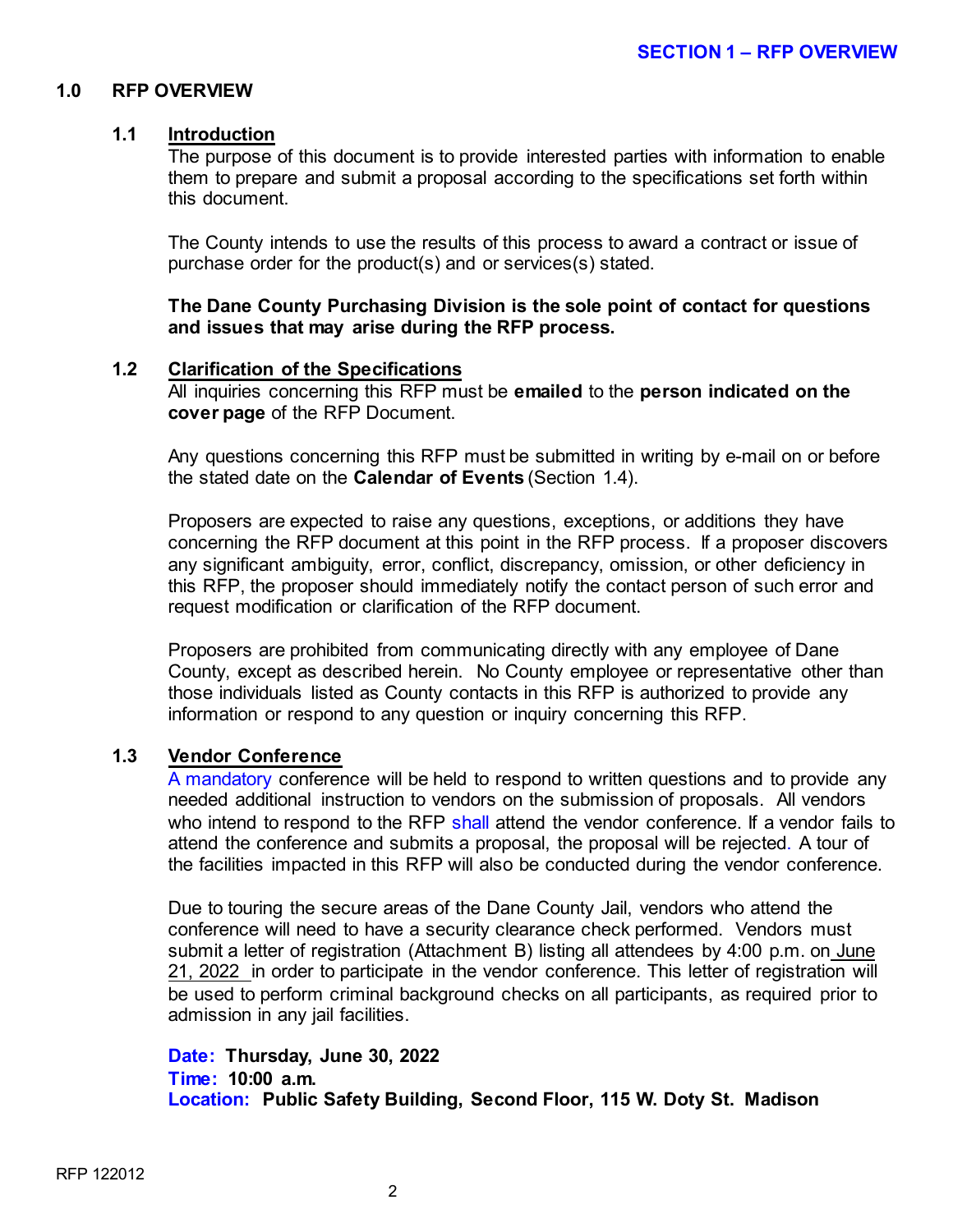# **1.4 Calendar of Events**

Listed below are specific and estimated dates and times of actions related to this RFP. The actions with specific dates must be completed as indicated unless otherwise changed by the County. In the event that the County finds it necessary to change any of the specific dates and times in the calendar of events listed below, it will do so by issuing an addendum to this RFP and posting such addendum on the Dane County [website.](http://www.danepurchasing.com/) There may or may not be a formal notification issued for changes in the estimated dates and times.

| <b>DATE</b>         | <b>EVENT</b>                                                                     |
|---------------------|----------------------------------------------------------------------------------|
| June 1, 2022        | <b>RFP</b> Issued                                                                |
| July 15, 2022       | Last day to submit written inquiries (2:00 p.m. CST)                             |
| July 18, 2022       | Addendums or supplements to the RFP posted on<br>the Purchasing Division website |
| July 25, 2022       | Proposals due (2:00 p.m. CST)                                                    |
| <b>August, 2022</b> | Interviews (if needed)                                                           |
| August, 2022        | Vendor Selection/Award                                                           |
| January 1, 2023     | <b>Contract Start Date</b>                                                       |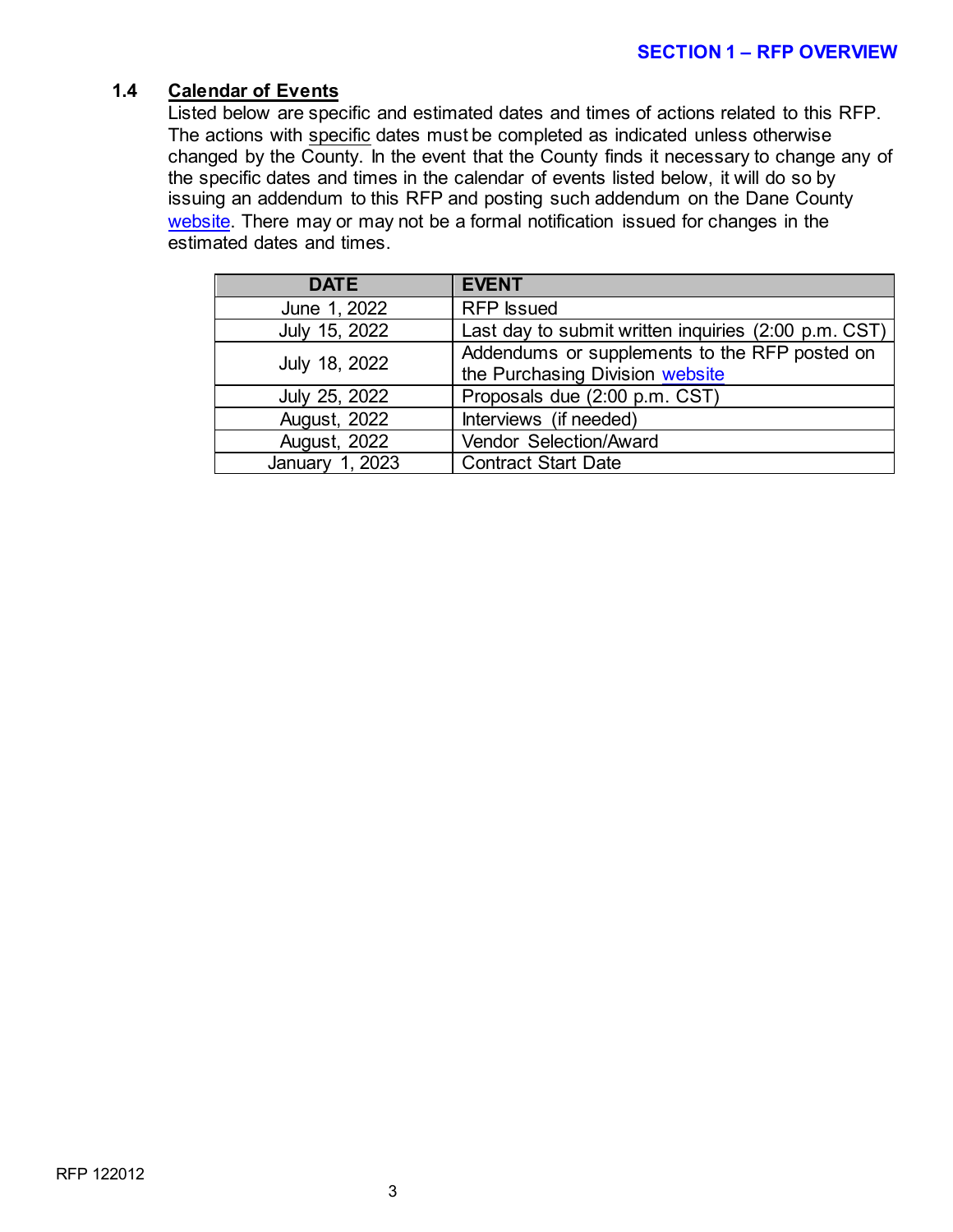# **1.5 Evaluation Criteria**

**Two SEPARATE proposal responses are requested for this RFP. ONE proposal for the Dane County Jail Facilities ONE proposal for the Juvenile Detention Center Vendor may submit a proposal for one or both locations**

The proposals for the Dane County Jail facilities will be scored using the following criteria:

|    | <b>Proposal Requirements</b>                                                      | Percent |
|----|-----------------------------------------------------------------------------------|---------|
|    | <b>General Requirements</b>                                                       |         |
| a. | Organizational Capabilities &                                                     |         |
|    | Experience client list and references                                             |         |
|    | (Sections $3.4$ ) - 10%                                                           |         |
|    | b. Staff Qualifications - governance and                                          |         |
|    | administration                                                                    | 25%     |
|    | (Section 3.5) - 10%                                                               |         |
|    | c. Litigation and claims history and                                              |         |
|    | experience                                                                        |         |
|    | (Section 3.7) - 5%                                                                |         |
|    |                                                                                   |         |
|    |                                                                                   |         |
|    | <b>Technical Requirements (Section 3.9)</b><br><b>Resident Care and Treatment</b> |         |
| a. | 10%                                                                               |         |
|    |                                                                                   |         |
| b. | Staffing                                                                          |         |
|    | 10%                                                                               |         |
| C. | <b>Health Promotion and Disease</b>                                               |         |
|    | Prevention                                                                        |         |
|    | 5%                                                                                |         |
| d. | <b>Special Needs Services</b>                                                     |         |
|    | 5%                                                                                |         |
| e. | <b>Health Records</b>                                                             |         |
|    | 5%                                                                                | 55%     |
| f. | Pharmaceuticals                                                                   |         |
|    | 5%                                                                                |         |
| g. | Diagnostic Services/Hospital and                                                  |         |
|    | Specialized Ambulatory Care                                                       |         |
|    | 5%                                                                                |         |
| h. | Experience with Jail Design                                                       |         |
|    | 5%                                                                                |         |
| i. | All other Requirements                                                            |         |
|    | 5%                                                                                |         |
|    |                                                                                   |         |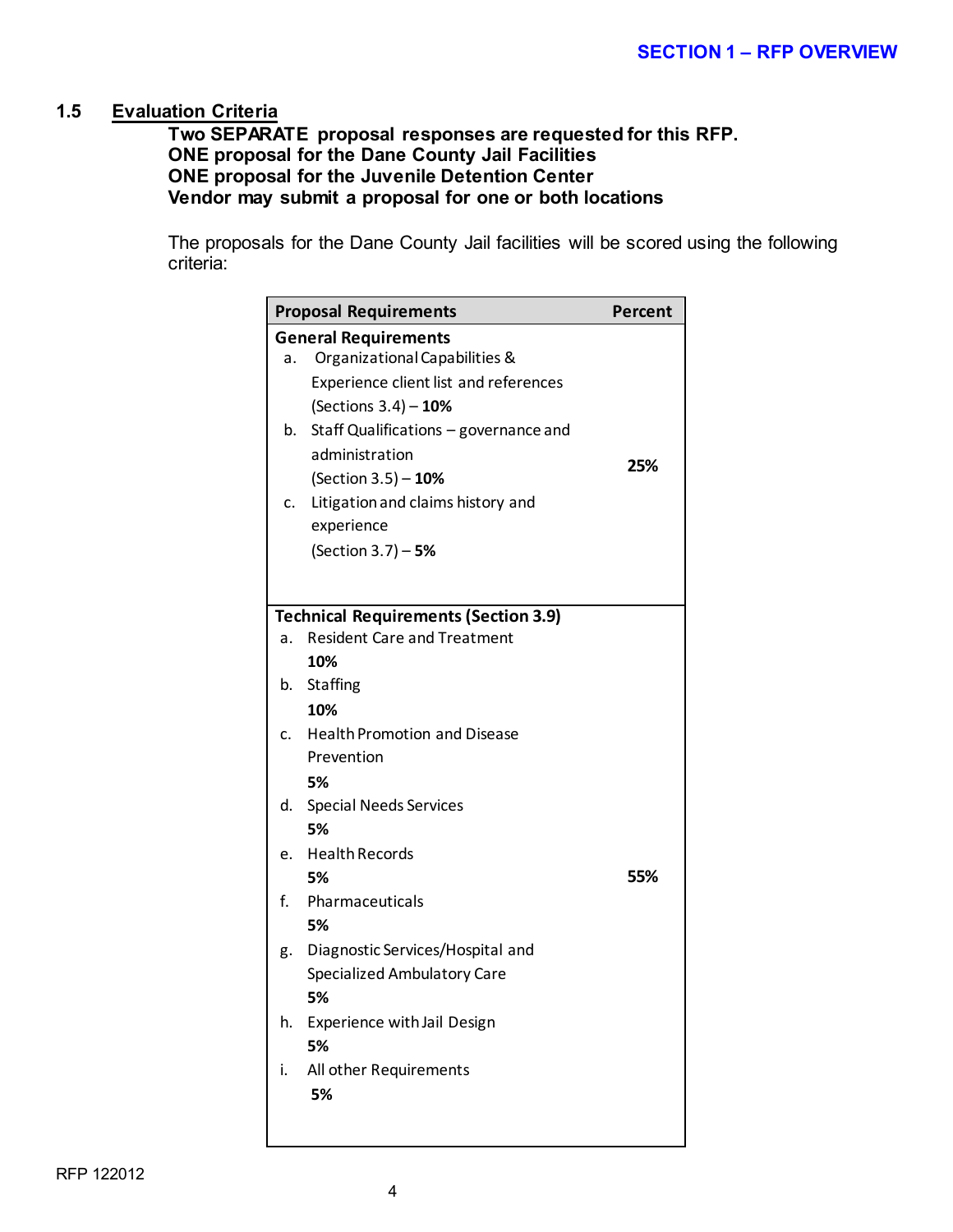# **SECTION 1 – RFP OVERVIEW**

| Cost                |              | Percent |
|---------------------|--------------|---------|
| Cost<br>(Section 5) |              | 20%     |
|                     | <b>Total</b> | 100%    |

 The proposals for the Juvenile Detention Center will be scored using the following criteria:

| <b>Proposal Requirements</b>       |       | <b>Percent</b> |
|------------------------------------|-------|----------------|
| <b>Organizational Capabilities</b> |       | 15%            |
| (Section 4.4)                      |       |                |
| <b>Staff Qualifications</b>        |       | 15%            |
| (Section 4.5)                      |       |                |
| <b>Technical Requirements</b>      |       | 50%            |
| (Section 4.6)                      |       |                |
| Cost                               |       | Percent        |
| Cost                               |       | 20%            |
| (Section 5)                        |       |                |
|                                    | Total | 100%           |

# **1.6 Submittal Instructions**

Proposals must be received in the Purchasing – Bid Dropbox located on the [www.danepurchasing.com](http://www.danepurchasing.com/) website no later than the date and time indicated within the RFP Deadline field on the RFP Cover Page or addenda. Late, faxed, mailed, handdelivered, or unsigned proposals will be rejected unless otherwise specified. Dane County is not liable for any cost incurred by proposers in replying to this RFP.

All proposals must be saved in PDF format unless otherwise specified within the RFP document and the file name shall include the RFP# and name of business submitting proposal.

Example of how to name the files:

120012 – Vendor Name – RFP Response

120012 – Vendor Name – Cost Proposal

To Submit a Proposal:

- 1. Go to [www.danepurchasing.com](http://www.danepurchasing.com/) and click on Purchasing Bid Dropbox or click on the Open RFP's and Bids page link.
- 2. Click on the Submit a Bid button within the green Purchasing Bid Dropbox.
- 3. Type in the Email, First Name, Last Name and Company information and click Continue.
- 4. Drag and drop the RFP files one at a time into the "Drag files here" box.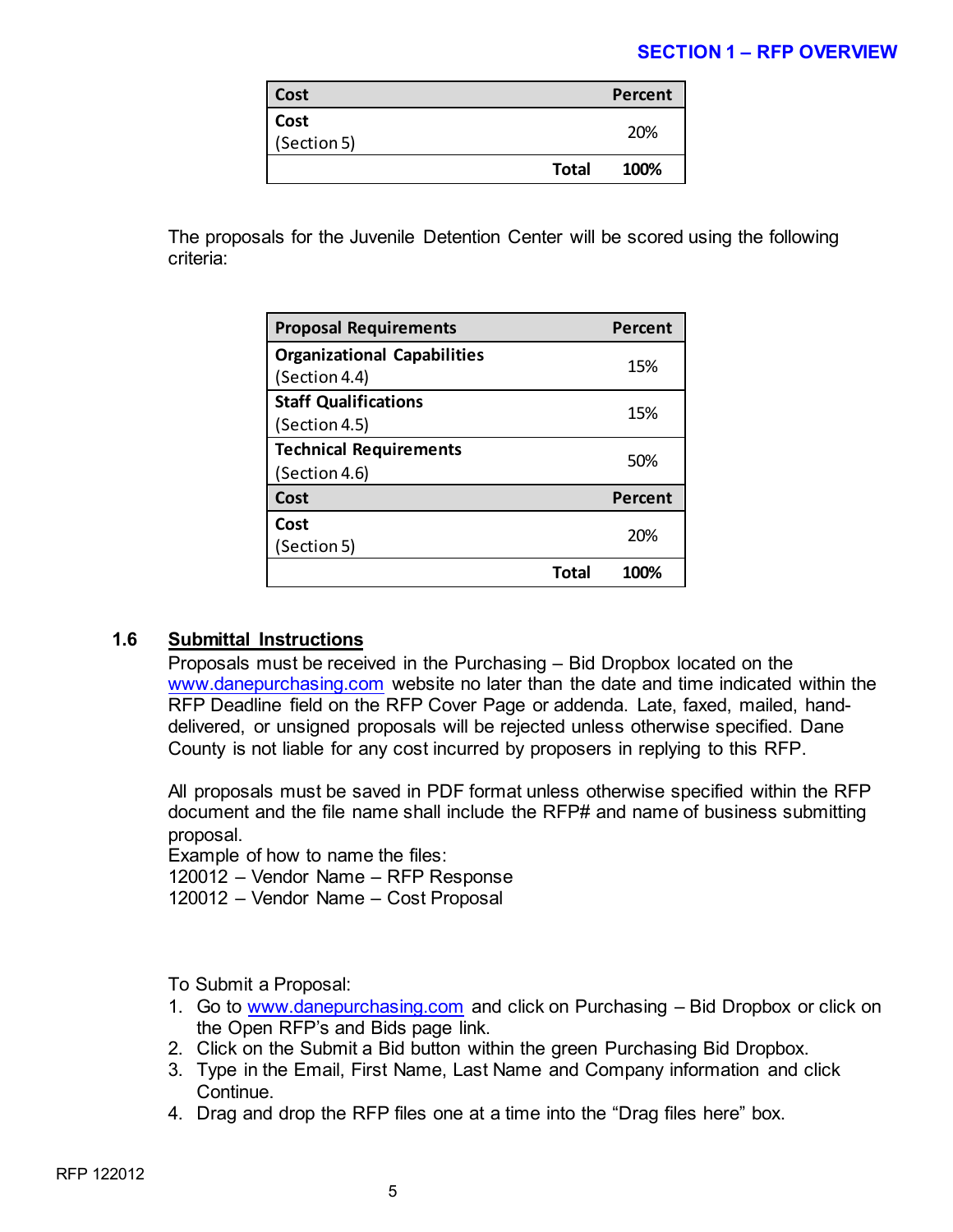- 5. After all files have been placed into the "Drag files here" box, click on the blue Upload button.
	- a. The file upload status can be seen for each document uploaded.
	- b. After each document reaches 100%, it will say "Uploaded".
- 6. Confirm all files have been uploaded and then close out of the window.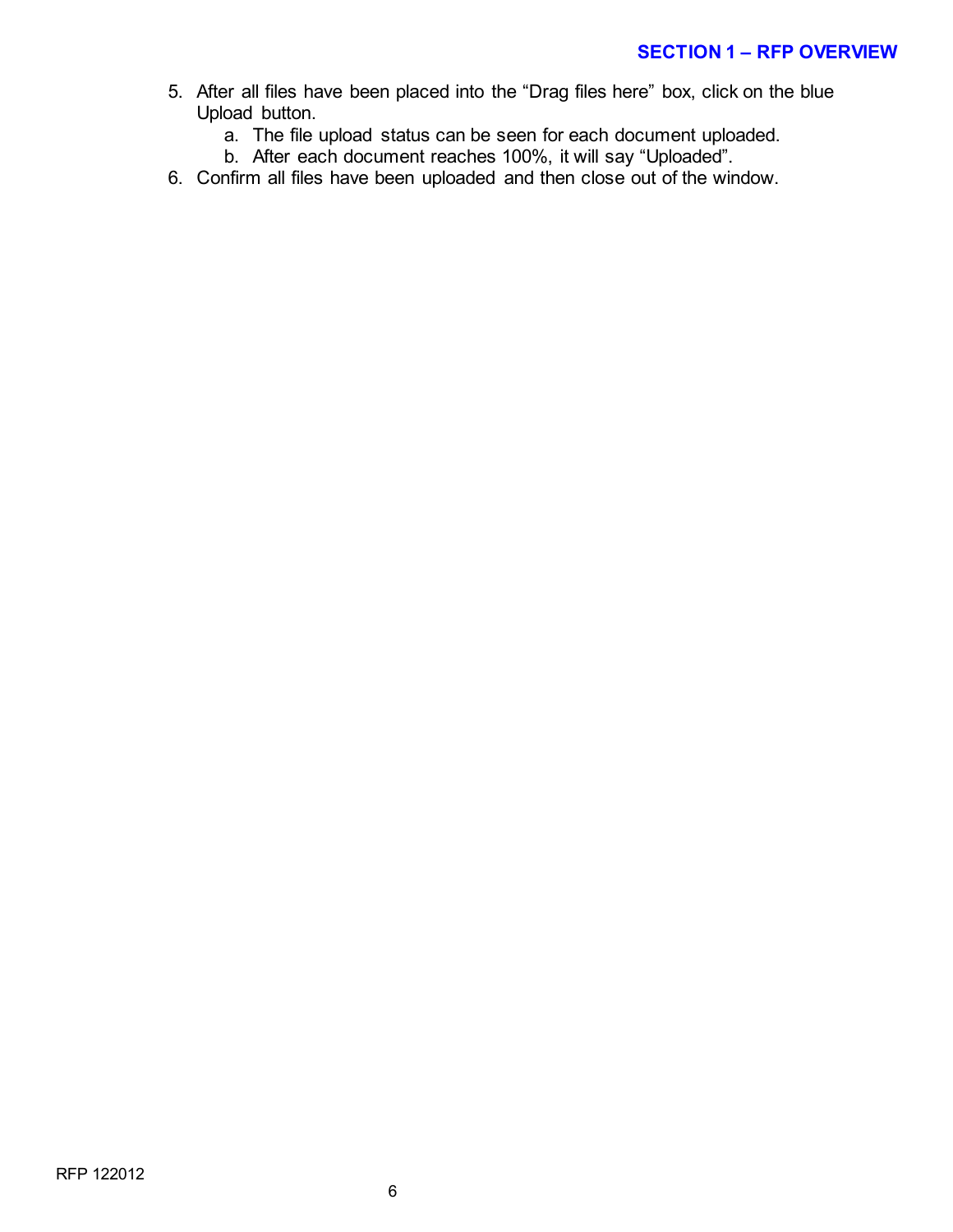# **2.0 PROJECT OVERVIEW AND SCOPE OF SERVICES**

# **2.1 Definitions and Links**

The following definitions and links are used throughout the RFP. **County:** Dane County **County Agency:** Department/Division utilizing the service or product. **Dane County Purchasing website:** [www.danepurchasing.com](http://www.danepurchasing.com/) **Fair Labor Practices websites:** [www.nlrb.gov](http://www.nlrb.gov/) and [http://werc.wi.gov](http://werc.wi.gov/) **Purchasing Proposer/Vendor/Firm/Contractor:** a company submitting a proposal in response to

this RFP.

# **2.2 Scope of Services/Specification Overview**

# **PURPOSE**

The purpose of this document is to provide interested parties with information to enable them to prepare and submit a proposal for Resident Medical Services for the Dane County Jail and Juvenile Detention Center.

Awards will be based on what will provide the best value to the COUNTY. Awarded contracts may or may not be exclusive and may be awarded to more than one vendor. The COUNTY will accept proposals for a single location or both locations.

The contract(s) resulting from this RFP will be administered by the Dane County Sheriff's Office and the Dane County Juvenile Detention Center. The contract administrators will be the Dane County Sheriff's Office Security Services Captain or their designee and the Juvenile Court Administrator.

This Request for Proposal (RFP) is issued on behalf of Dane County by the Purchasing Division, which is the sole point of contact for the COUNTY during the procurement process.

# **FACILITY DESCRIPTIONS**

# **The Dane County Jail (DCJ) is comprised of three facilities.**

The **City-County Building Jail (CCB),** located at 210 Martin Luther King Jr. Blvd., Madison, was first built in the 1950s with two floors on the east side of the building. In 1985, the jail was expanded to occupy the west wing of the CCB, bringing the final capacity of that facility to 341 beds. In 2001, a reconstruction job was completed on the CCB. The reconstruction did not add additional beds, but retooled areas of the CCB that were abandoned when the Public Safety Building Jail opened.

The CCB is our maximum-security facility and is separated into four wings, 6 East, 7 East, 6 West, and 7 West. It is a linear facility having cell blocks made up of individual cells surrounding a day room or common area. Each cell block typically houses four or eight residents.

The **Public Safety Building (PSB),** located at 115 W. Doty St., Madison, opened in 1995. It is designated as a medium/minimum security facility and uses direct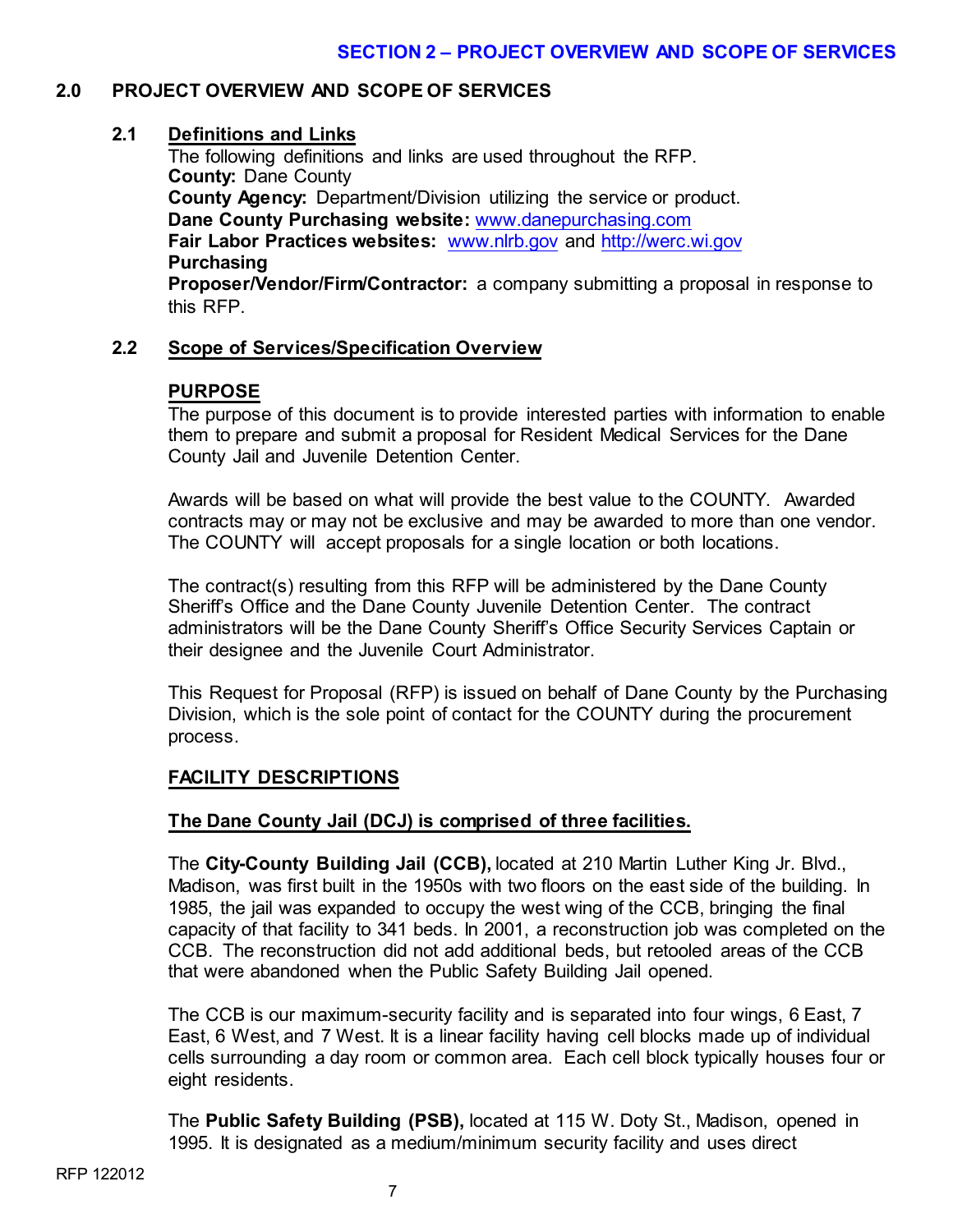# **SECTION 2 – PROJECT OVERVIEW AND SCOPE OF SERVICES**

supervision in the resident housing units. There are 204 beds each on the third and fourth floors for a combined total of 408 beds. The first floor houses our Booking Intake Center and has 64 beds for newly-arrested residents awaiting initial appearance court and/or residents who need to be classified before being housed elsewhere in the jail.

The third and fourth floor dormitory style housing units in the PSB consist of one large open room with no individual cells. The largest housing units house up to 50 residents. There are also split housing units which house up to 24 residents on one side and 28 on the other.

The **William H. Ferris Center, (FC),** located at 2120 Rimrock Rd., Madison, is our work release facility. It was constructed in 1983 as a minimum security facility housing sentenced residents with work release privileges. In 1992, a second floor was added to the Ferris Center. In 1994 the second floor was closed with the opening of the Public Safety Building, but by 1997 it was necessary to re-open it due to jail overcrowding. It was closed again in 2011 and remains closed today.

Each floor of the FC consists of three wings which are managed through indirect supervision. The resident areas on each floor consist of three wings. Each wing has a dayroom or common area with a total of 24 dormitory style rooms on each floor. One wing has nine dorm rooms, one wing has eight dorm rooms, and one wing has seven dorm rooms. Each dorm can house up to six residents. The deputies are stationed in the common lobby area of the facility. Double bunking brings the capacity of each floor up to 144 beds.

# **Under roof total Dane County Jail, Average Daily Population (ADP), for all facilities is as follows:**

| <b>YEAR</b>      | <b>Average Daily Population</b> |
|------------------|---------------------------------|
| 202 <sup>4</sup> | $-517$                          |
| 2020             | 535                             |
| 2019             | 740                             |

# **The Dane County Juvenile Detention (DCJD) consist of one facility.**

The **Dane County Juvenile Detention Center** is located on the second floor of the City-County Building, at 210 Martin Luther King Jr Blvd room 200. The facility was constructed in 2007 and contains two medical offices with a full exam room. Juvenile Detention is a secure, 30 bed, co-ed facility for 10-17 year olds. The historical average length of stay in detention is 7.5 days, but the range can be one day to many months.

#### **Under roof total Dane County Juvenile Detention Center, Average Daily Population (ADP), is as follows**:

| <b>YEAR</b> | <b>Average Daily Population</b> |
|-------------|---------------------------------|
| 2021        |                                 |
| 2020        |                                 |
| 2019        |                                 |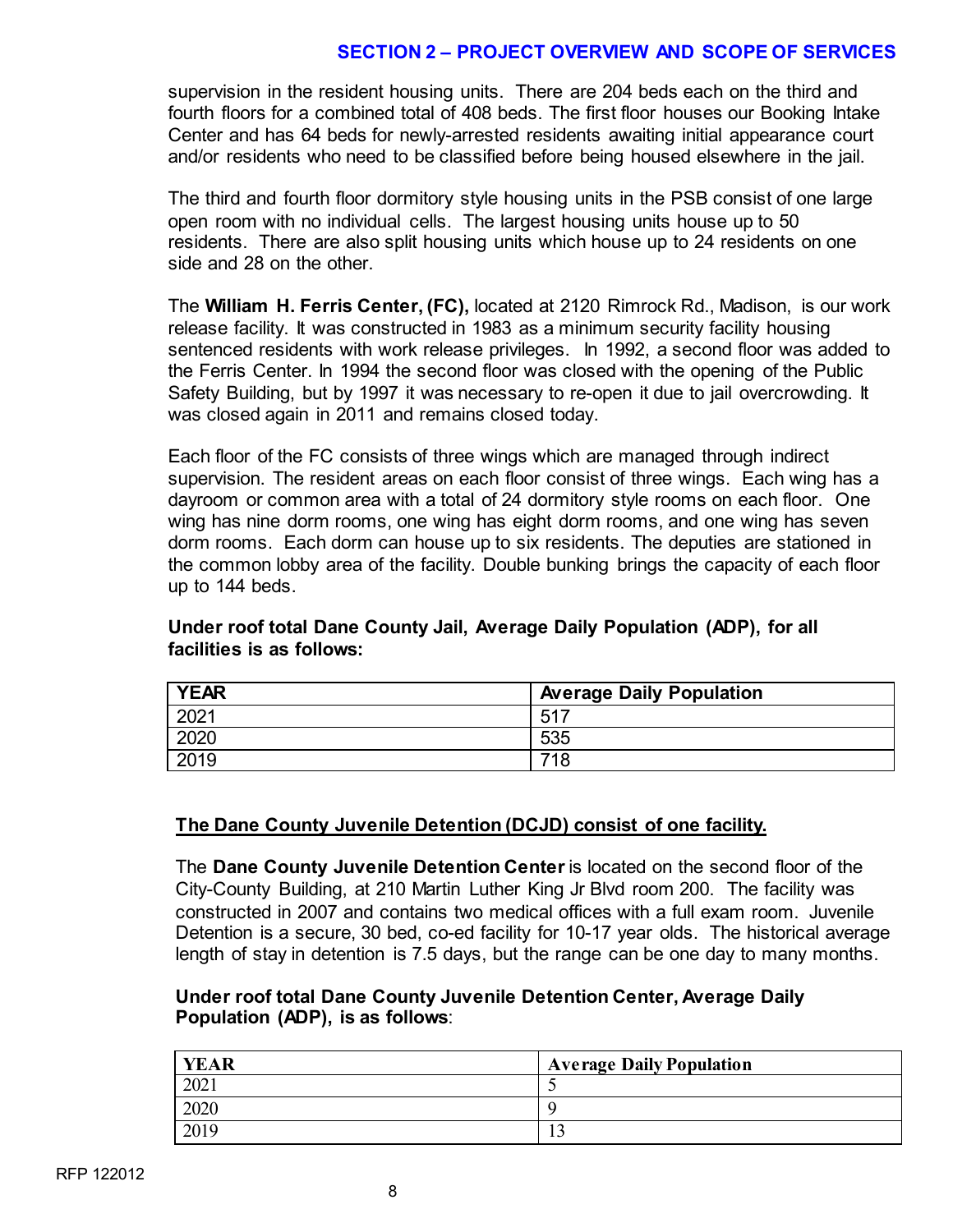COUNTY is currently engaged in a comprehensive Jail Update Study and major renovations to the Dane County Jail are likely to occur within the near future (next five years).

#### **PROJECT DESCRIPTION**

COUNTY is soliciting a competitive request for Proposal (RFP) to retain professional services of a Contractor to provide comprehensive health and mental health services to the resident population of both the Dane County Jail and the Dane County Juvenile Detention Center.

For the Dane County Jail these services shall consist of medical, nursing, mental health (social worker, psychiatry), medical records, pharmacy, Telemedicine, Medical Assisted Therapy, dental, lab, x-ray, ancillary services, specialty care consults onsite (cardiology, oncology, orthopedic, obstetrics, dermatology, gastroenterology), as well as off-site emergency, outpatient specialty and inpatient hospitalization services. It is the goal of COUNTY that the vendor provide as many services as possible on-site, within the confines of the Jail to minimize community trips.

The Dane County Jail's current health services program includes: management, medical services/physicians, nursing, mental health, dental, pharmacy, Medical Assisted Therapy, medical records, lab, x-ray, on-site routine and specialty services, and medical/dental/offices supplies and services in accordance with the Wisconsin State Requirements. Proposer may also submit alternative proposals that enhance the current level of program services by including- on-site specialty and diagnostic services, dialysis, hospitalization and other comprehensive services.

The purpose of this total health system network to provide quality health care including mental health services as they relate to Wisconsin laws in order to facilitate quality preventative care and education, early identification and intervention, and treatment.

For the Dane County Juvenile Detention Center these services shall consist of, pediatric medical, pediatric nursing, medical records, patient education, lab, X-Ray, immunizations, health screens, physical exams, ancillary services, Telemedicine, offsite emergency coordination, out-patient specialty and inpatient hospitalization services coordination. It is the goal of COUNTY that the vendor provide as many services as possible on-site, within the confines of the Jail and Detention to minimize community trips.

The Dane County Juvenile Detention Center's current health services program include: pediatric medical services/physician, nursing, medical records, stock medication, immunizations, health screens, physical exams X-Ray, ancillary services, emergency coordination, off-site coordination/inpatient hospitalization.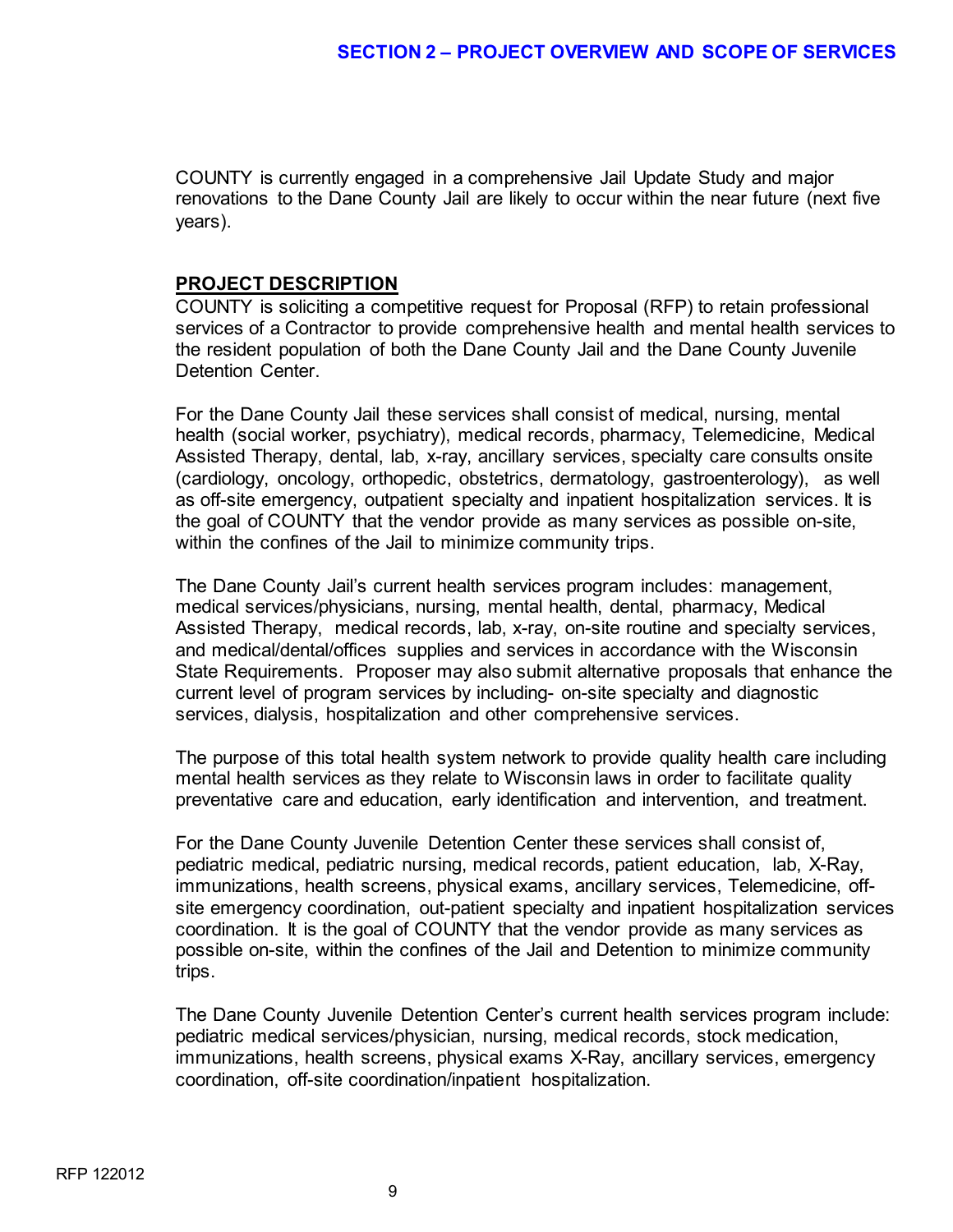# **SECTION 2 – PROJECT OVERVIEW AND SCOPE OF SERVICES**

# **The goals and objectives of the contract resulting from this RFP are:**

- To provide comprehensive health and mental health services to the resident population.
- To ensure high quality comprehensive health and mental health services to the resident population with in the Dane County Jail and Dane County Juvenile Detention.
- To deliver services in a manner consistent with community standards in the greater Dane County as well as with applicable State of Wisconsin statutes and constitutional requirements.
- To treat residents with respect and dignity in all interactions and encounters.
- To comply with professional standards and accreditation guidelines for the National commission on Correctional Health care (NCCHC).
- To establish reports and other mechanisms to ensure accountability to County for services and staffing provided.
- To maintain documentation of services provided that is accurate, complete, thorough and comprehensive.
- To audit services and staffing through a system of quality improvement.
- To maintain staffing levels within prescribed guidelines and patterns identified in this proposal.
- To provide appropriately credentialed and licensed/certified/registered health and mental health professionals and staff.
- To create an employee-focused work environment that fosters professional growth and development.
- To initiate systems for recruitment and retention of qualified staff.
- To enhance staff skills and job satisfaction with continuing education and staff development activities.
- To focus on client satisfaction with the "client" including the resident population, the health and mental health professionals, and COUNTY.
- To ensure that communication is open and forthright regarding all issues relative to the contract and COUNTY.
- To work both cooperatively and collaboratively with COUNTY toward the common goal of quality health care.

# **EXCLUSIONS**

# **SERVICE EXCLUSIONS**

Residents or parents are responsible for all costs of medical care and hospital care outside the jail. If the resident is unable to pay, the County is liable for payment for adult residents and parents or legal guardians are liable for juvenile detention residents. However, it is the hospital or community provider's responsibility to seek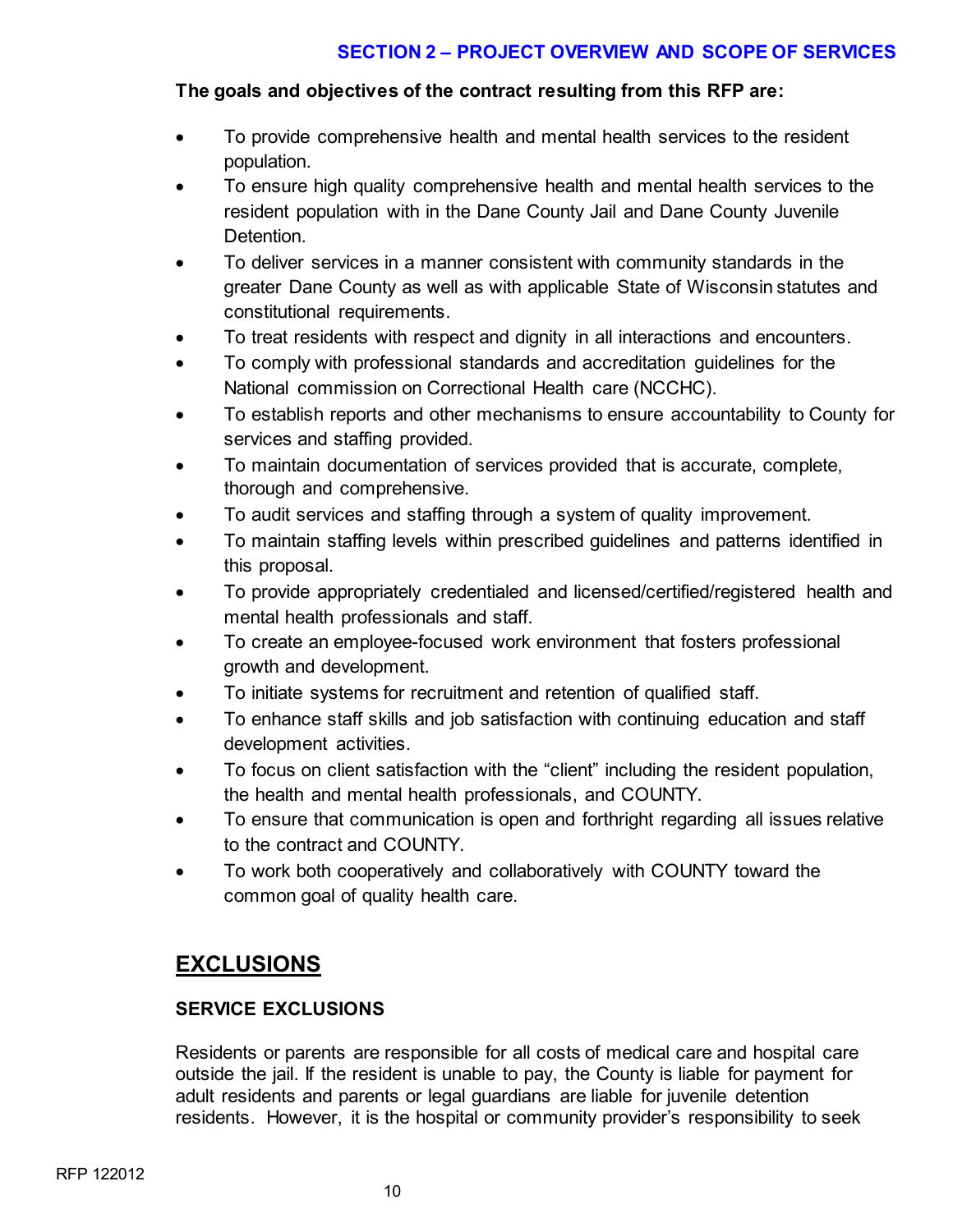# **SECTION 2 – PROJECT OVERVIEW AND SCOPE OF SERVICES**

payment from the resident or parent/legal guardian from whatever means are available and only look to the County for payment if all options fail.

#### **RESIDENT EXCLUSIONS**

# **The following residents are not considered as covered under this RFP:**

- In-home restriction, house arrest, electronic surveillance/detention.
- Escape status and not in the physical custody of COUNTY.
- Dane County residents boarded in other county jails due to Dane County's overcrowding, except for assurance of continuity of care when processing these residents in and out of the Dane County Jail or Juvenile Detention and consulting with the other jails' healthcare providers.
- Day-reporting or non-custody individuals.

Residents within the physical custody of COUNTY within the confines of the DCJ are included in this RFP. This includes state residents of the Wisconsin Department of Corrections, residents housed from other city or county jails or other state prison systems, federal detainees or residents, or probation/parole violators returned to custody under COUNTY. Any external reimbursement for off-site services for these individuals' care, or for pharmaceuticals, shall revert to the Sheriff's Office and COUNTY in payment or reduction of billing. Any third party reimbursement funds received by the vendor as a result of submission for off-site resident health care must be provided to the Sheriff's Office in payment or reduction of billing.

# **INSURANCE REQUIREMENTS**

Potential vendors must understand that Dane County's general liability insurance policy specifically excludes liability for health care services provided to our jail residents. Therefore, all potential vendors must also understand that the contractor which is awarded the contract under this RFP must agree to be financially responsible for all claims and any damages experienced by any person including, but not limited to, residents and the contractor's employees.

To support these financial responsibilities, the potential vendor who is awarded the contract under this RFP must have in affect and maintain all insurance coverages listed below. Potential vendors must also understand that their financial obligations under this paragraph will not be reduced in any way by the existence or non-existence, limitation, amount or type of damages, compensation or benefits payable under the contractor's insurance policies.

Deviations and waivers to the following indemnification and insurance requirements may be requested in writing to the Dane County Risk Manager. Deviations and/or waivers will not be withheld nor denied without consultation with the contractor. Any approval of a deviation or waiver shall be provided to the contractor in writing prior to any change becoming effective.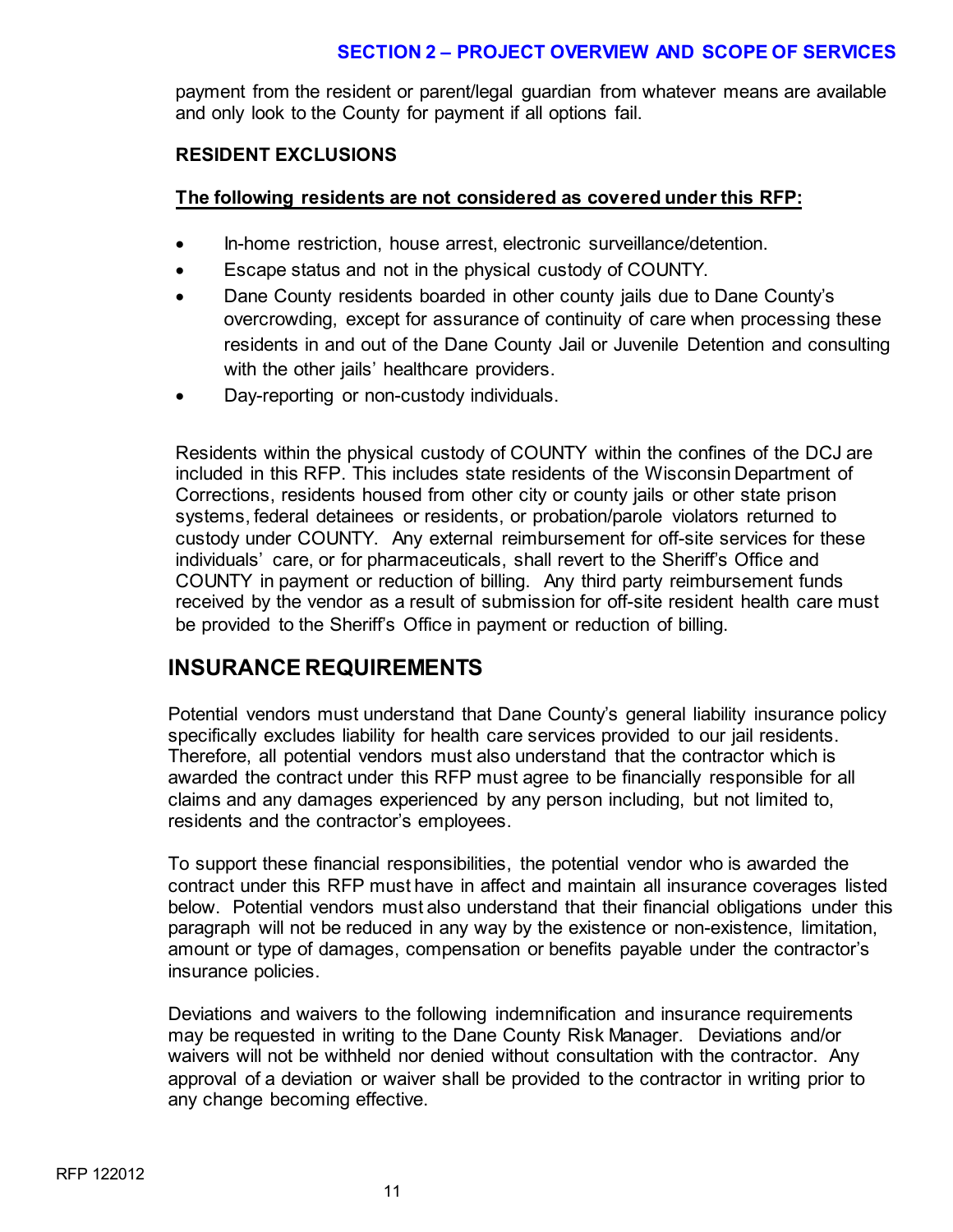#### **INDEMNIFICATION**

If awarded the contract, the potential contractor will agree, to the fullest extent permitted by law, to indemnify, defend and hold harmless to indemnify, hold harmless and defend Dane County, its elected official, officers, employees and agents, against, and hold them harmless from, any and all lawsuits, claims, demands, liabilities, losses and expenses, including court costs and attorneys' fees, for or on account of, any injury to any person and any death at any time resulting from such an injury (including an injury or a death experienced by an employee of the contractor) and any damage to property, which may arise out of, or are connected with, the activities covered by this agreement.

Dane County understands that the foregoing indemnification will not apply if the injury, death or damage was caused by the actions, omission, negligence or intentional acts of Dane County, their agents, servants or employees. In such an instance, Dane County would be responsible for defending and paying judgments on behalf of its elected official, officers, employees and agents.

# **EVIDENCE OF INSURANCE**

A Certificate of Insurance for the coverage listed below shall be provided to the Dane County Risk Manager prior to services commenced under the contract. The policy will list Dane County as an additional Insured and afford Dane County a thirty (30) day written notice of cancellation, non-renewal, or known material change for the duration of the contract.

Certificates of Insurance shall also be submitted for review to the Dane County Risk Manager for each successive period of coverage for the duration of the agreement drafted from this RFP and subsequent vendor proposal

# **TYPES OF COVERAGE AND LIMITS OF LIABILITY**

The vendor shall provide evidence of the following coverages and minimum amounts prior to the implementation of on-site services. All of the Insurance coverage specified below shall be placed with an "A" rated carrier per AM Best's Rating Guide approved to do business in the State of Wisconsin. Any deviations or waiver of required coverages or minimums shall be submitted in writing and approved by the Risk Manager as a condition of the agreement.

#### **Workers' Compensation**

The potential vendor must comply with the State of Wisconsin's statutory minimums for Employer's Liability coverage. Coverage shall be modified to include a Waiver of Subrogation in favor of Dane County, as well as including their elected officials, directors, officers, agents and employees.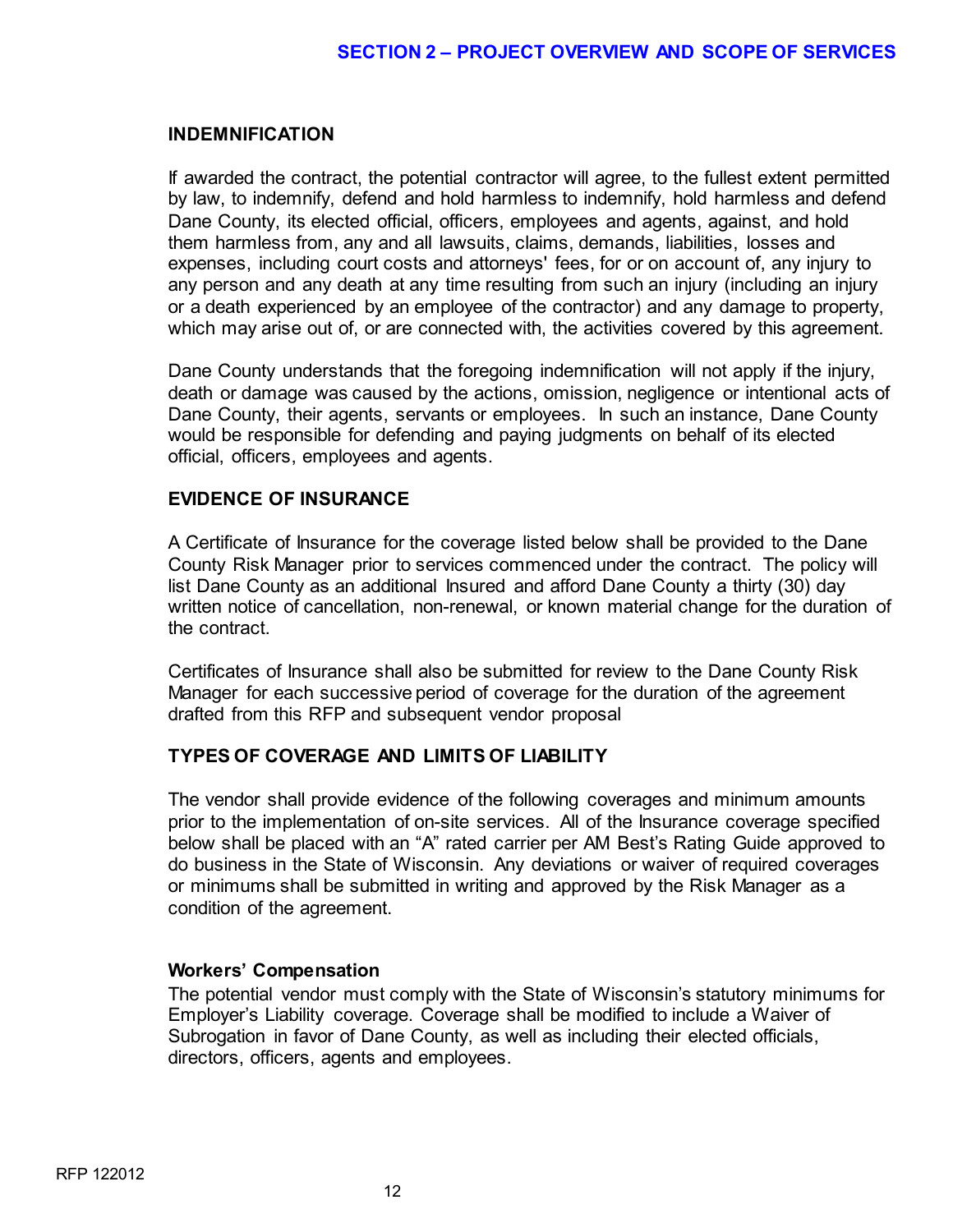#### **Commercial or General Liability Insurance**

Including coverage for Public Liability and Property Damage Insurance.

| Comprehensive General Liability:<br>General Aggregate<br>Bodily Injury and Property Damage<br>Personal Injury<br><b>Contractual Liability</b><br><b>Fire Legal Liability</b> | minimum of:<br>\$1,000,000 per occurrence<br>\$1,000,000 aggregate<br>\$1,000,000 per person<br>\$1,000,000 per occurrence<br>\$50,000 per occurrence |
|------------------------------------------------------------------------------------------------------------------------------------------------------------------------------|-------------------------------------------------------------------------------------------------------------------------------------------------------|
| Each Occurrence Minimum Limit                                                                                                                                                | \$1,000,000                                                                                                                                           |
| Aggregate Minimum                                                                                                                                                            | \$6,000,000                                                                                                                                           |
| <b>Auto Liability</b><br>Covering any auto owned, leased, non-owned and/or hired.                                                                                            |                                                                                                                                                       |
| Combined Singled Limit for Bodily Injury and<br><b>Property Damage</b>                                                                                                       | minimum of:<br>\$1,000,000                                                                                                                            |
| All autos owned, non-owned and/or hired                                                                                                                                      | per Wisconsin regulation                                                                                                                              |
| <b>Uninsured Motorist</b>                                                                                                                                                    | per Wisconsin regulation                                                                                                                              |

#### **Professional Liability - Provider**

|                                                                                     | minimum of:                  |
|-------------------------------------------------------------------------------------|------------------------------|
| Hospital, Licensed Physician, or any                                                | \$ 800,000 Per Occurrence    |
| other qualified healthcare provider under                                           | \$2,000,000 Annual Aggregate |
| §655 Wisconsin Patient Compensation                                                 |                              |
| <b>Fund Statute</b>                                                                 |                              |
| It is agreed that should the statutory minimum financial responsibility limits char |                              |

It is agreed that should the statutory minimum financial responsibility limits change, the minimum limits stated herein shall automatically change as well.

#### **Professional Liability - Other**

Any Non-qualified Provider under §655 Wisconsin Patient Compensation \$3,000,000 Annual Aggregate Fund Statute, State of Wisconsin (Indicate if Claims Made or Occurrence)

minimum of:<br>\$1,000,000 Per Occurrence / Claim

# **Subcontractor Liability Coverage**

It is understood and agreed that the successful company will obtain information on the professional liability coverage of all subcontractors in the same form as specified above. Such documentation must be available for review by Dane County's Risk Manager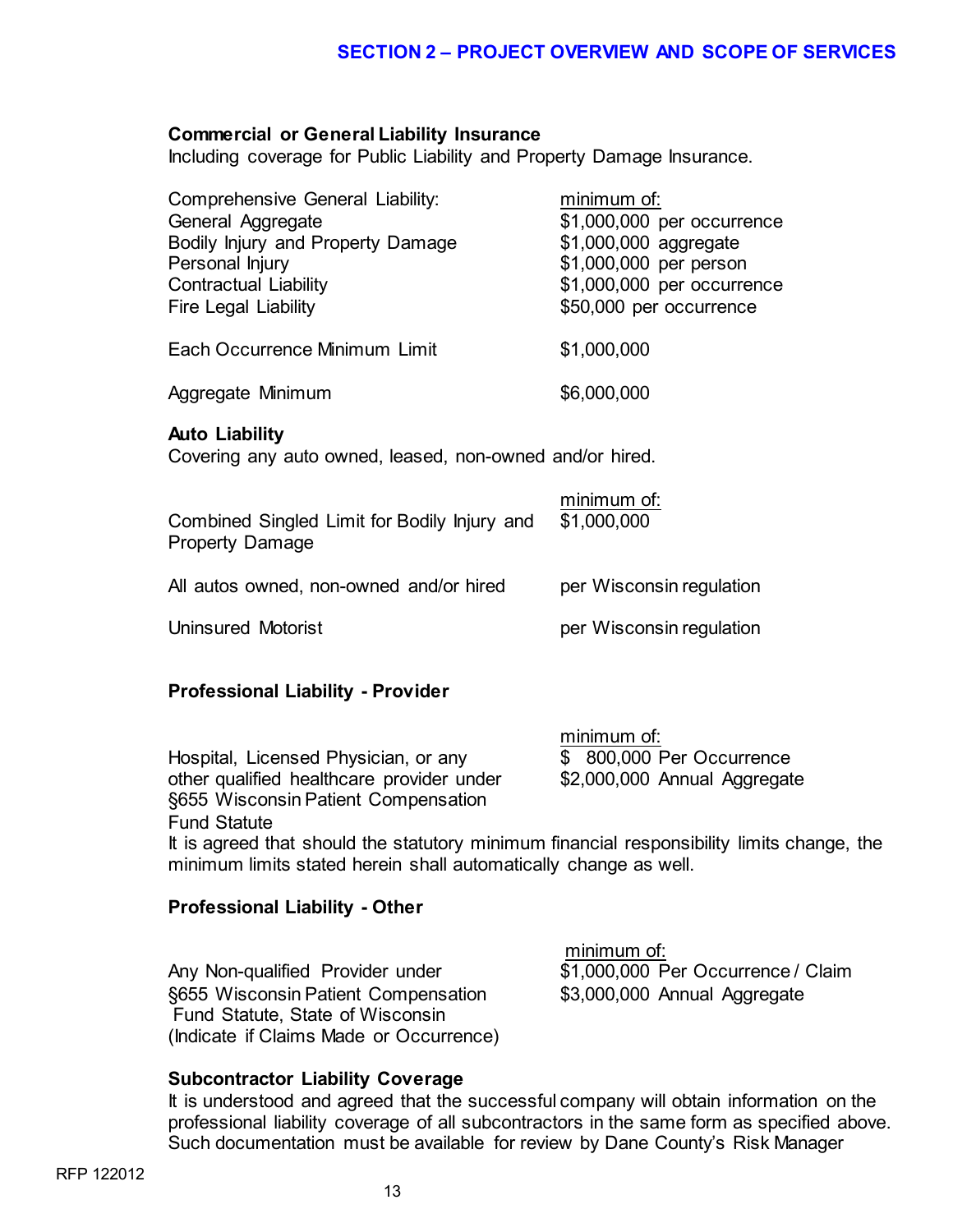#### **Additional Provisions Professional Liability**

If awarded the contract, the potential vendor will, upon request, provide to the Dane County Risk Manager a copy of each Professional Liability/Malpractice policy for all physicians and/or medical professionals providing services under the agreement arising from this RFP, or, in the alternative, information about professional liability coverages such as policy type (i.e., medical malpractice, nurses professional, etc.), applicable retention levels; coverage form (i.e., claims – made or occurrence), discovery clause conditions; and effective, retroactive, and expiration dates.

It is understood and agreed that coverages which apply to the services inherent in this agreement will be maintained and extended upon termination of this agreement if coverage is written on a claims-made basis to assure that the health care provider shall insure and keep insured pursuant to Wisconsin §655 Patients Compensation Fund.

If awarded the contract, the potential vendor will, upon request, provide loss information from any Insurer as to any claims filed or pending against professional liability coverages in effect for the past five (5) years. Compliance With Government Requirements

The vendor shall evidence to show satisfactory compliance for Unemployment Insurance and Social Security reporting as required by federal and state laws.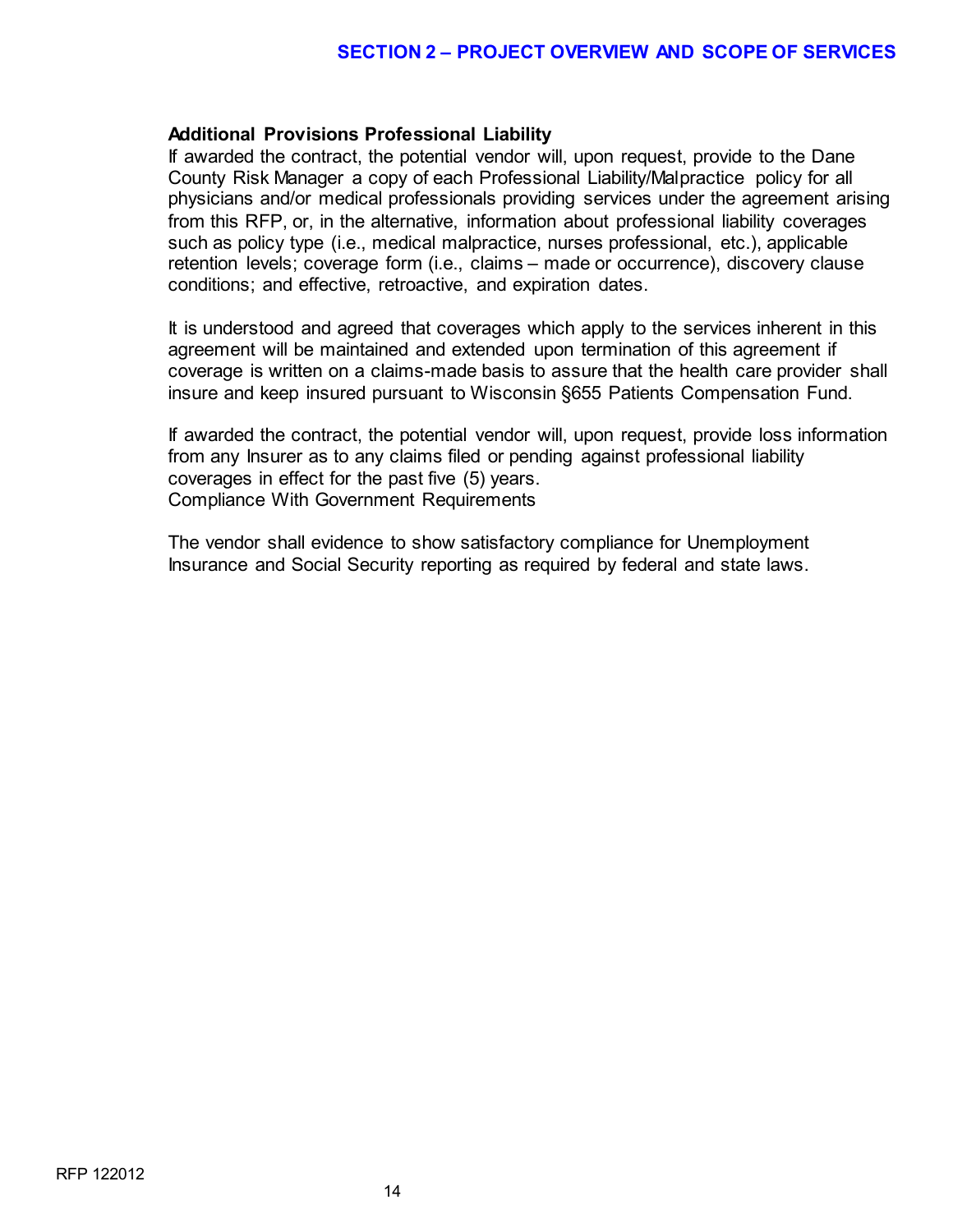#### **3.0 RFP RESPONSE PREPARATION REQUIREMENTS FOR DANE COUNTY JAIL FACILITIES**

Proposals shall be organized to comply with the section numbers and names as shown below. Each section heading should be clearly marked. Graphics may be included. The RFP sections which should be submitted/responded to are:

#### **3.1 Attachment A – Vendor Information**

#### **3.2 Table of Contents**

Provide a table of contents that, at a minimum, includes all of the sections as identified below. Listings of sub-sections and graphics/tables also may be included. Section dividers are encouraged.

#### **3.3 Introduction**

Provide an overview of the company's interest in and ability to provide resident medical services to Dane County.

#### **3.4 Organizational Capabilities**

The company is required to provide an overview of the firm's size, corporate staffing organizational structure and format, including a detailed explanation of services presently provided by the firm and related core competencies. The Vendor must also indicate the specific firm strengths that are most compatible with Dane County's RFP # objectives of the Contractor.

Provide narrative about the company's ability to offer complete health care services that include: Physician Services, Nursing, Dental Services, Mental Health Services, Ancillary Services, and Pharmaceutical Services. Include details about services provided.

**Attach an organization chart including the corporate hierarchy to the level of owner/board of directors with position titles and names of each incumbent with the reporting structure clearly defined.**

**The tables of organization should relate to the lowest level being the on-site format for reporting and lines of command. This may require the submission of multiple organizational charts.**

**Document experience in obtaining accreditation through the NCCHC, ACA, or applicable state accreditation agencies**.

# **3.5 Staff Qualifications – Governance and Administration**

Attach resumes for all senior management staff within the corporation. In addition, provide resumes of the key on-site management team potentially identified for the contract including the Medical Director, Health Service Administrator, Director of Nursing, Director of Mental Health and Psychiatrist.

The **Health Services Administrator** shall hold a baccalaureate degree in a healthrelated field such as public health, public administration, business administration, hospital administration, nursing, etc.; or possess education and experience which demonstrates competence and success in administering a complex organization, managing numbers of personnel comparable to the DCJ health services program,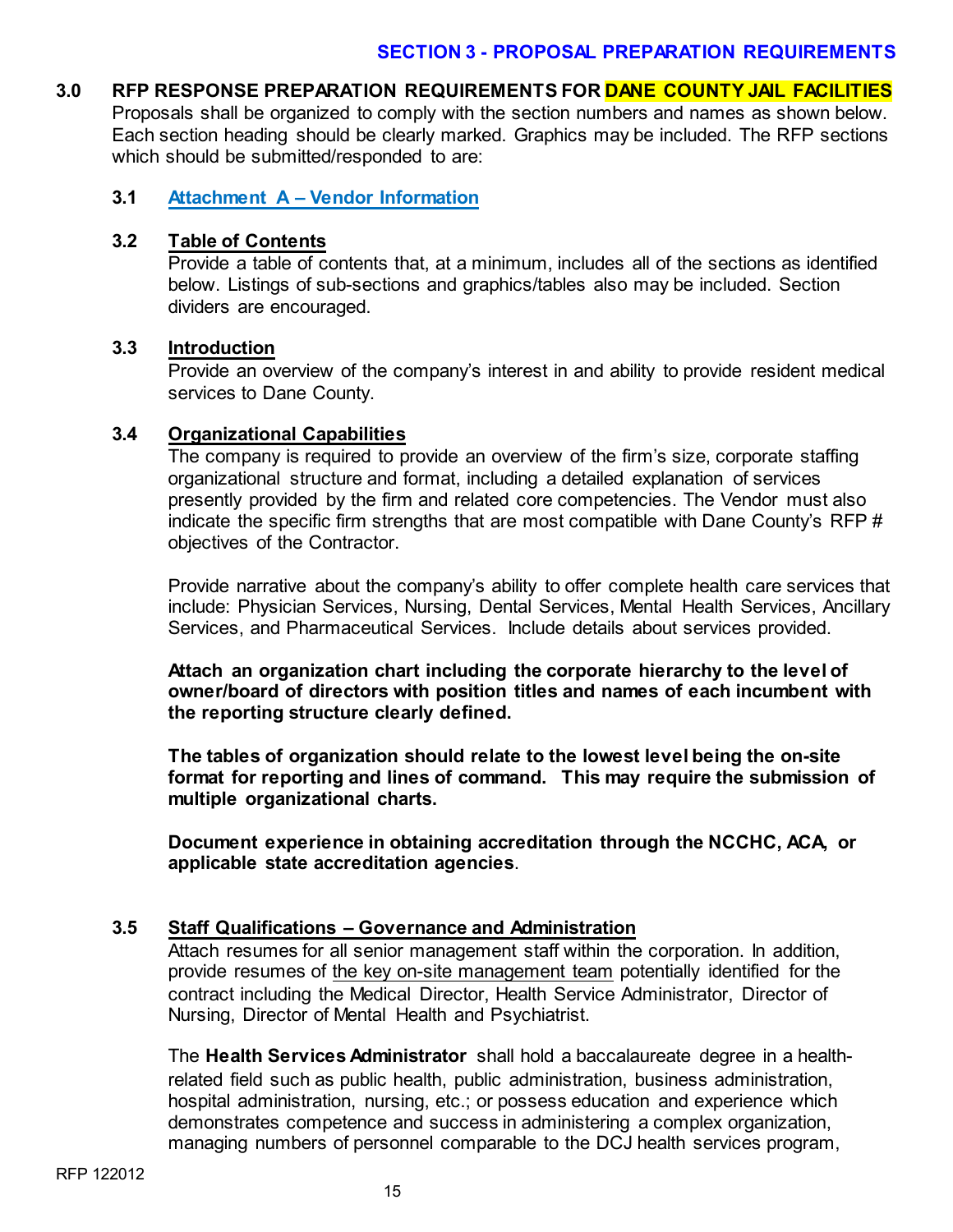complying with accreditation standards, and displaying a commitment to continuous quality improvement, particularly in a healthcare related environment. A master's degree and correctional experience are preferred.

The **Medical Director** shall be licensed in the State of Wisconsin and that license shall be in good standing. DEA licensure shall be current and in good standing as well. The Medical Director shall be Board Certified or Board Eligible in one of the following specialty physician fields: family practice, internal medicine, emergency medicine, or preventive medicine.

Final medical judgments shall reside with the responsible, designated Medical Director who is responsible for the clinical care provided throughout this contract. The Contractor shall be responsible for all decisions relating to the delivery of health care services provided under this contract, for on-site services as well as off-site services.

The **Director of Nursing** shall hold a Baccalaureate degree in Nursing. Have and maintain current licensure as a Registered Nurse within the State of Wisconsin. The Director of Nursing should have experience in the practice of nursing and possessing advanced studies and expertise in administration of Nursing Services. The Director of Nursing shall have the authority, responsibility and accountability for structuring, comprehensive planning, and implementing the Nursing Service Program.

The **Director of Mental Health** shall have a Master's degree in psychology, social work or behavioral science field. Have and maintain licensure to practice psychology or social work within the State of Wisconsin. The Director of Mental Health provides clinical and administration supervision and direction to mental health staff and oversight of mental health services with the Dane County Jail. Also provides mental health services to residents of the Dane County Jail.

**Psychiatrist** shall have a Doctorate in psychiatry. Have and maintain licensure to practice medicine in the State of Wisconsin and be board-certified in psychiatry. The Psychiatrist provides a full range of psychiatric services to residents. The Psychiatrist shall provide clinical consultation regarding identified cases to mental health and health care staff.

Each candidate is subject to review and approval of COUNTY. The Contractor shall submit updated resumes to the County for approval throughout the contract if at any time these personnel turn over.

**Acknowledge that you understand that you are required to submit resumes to the County for approval throughout the contract if at any time the key on-site management team personnel turn over and will comply**.

#### **3.6 Experience, Client List and References GEOGRAPHIC SCOPE**

Identify the geographic scope of the firm, whether local, within Wisconsin, regional, national or international. If the company is not local, identify the location of the closest office designated to provide project support, supervision and oversight.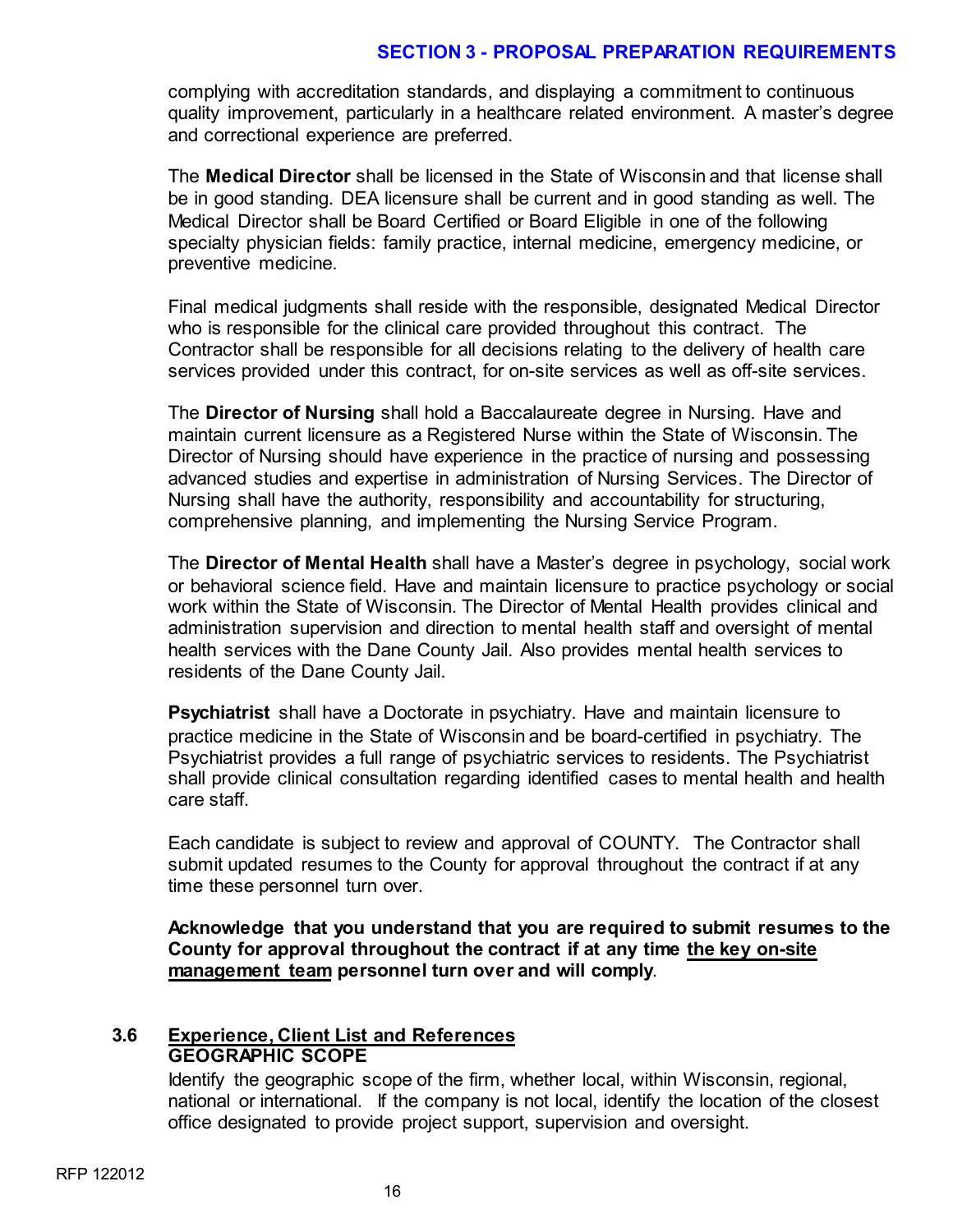**Provide details regarding off-site (from DCJ) resources dedicated to this contract and indicate percentage of time committed exclusively to this project**.

#### **CLIENT LIST**

List all clients for the last five years. Include both current and former contracts and include appropriate contact person names and titles, agency (city, county, state, federal, etc.), location with address and telephone number as well as facsimile number and email address (if in existence). Each contract must be identified as current or former and if a prior contract, why the contract was lost, when and to whom. Locations must be included where services were provided even if no executed agreement was ever reached.

**Disclose any contract terminations with jails and prisons (i.e. projects cancelled prior to contract completion) for any reason during the past 5 years.** 

**Describe the circumstances and provide the customer's name, e-mail or mailing address and telephone number. Failure to disclose such terminations may be grounds for COUNTY to reject the proposal and eliminate it from further consideration.**

**If none, state "None".**

#### **3.7 Litigation and Claims History and Experience**

#### **LEGAL CLAIMS**

**Submit a listing of all legal claims closed and pending relating to resident health services, problems or disputes over the firm's performance on contracts or projects held during the last five (5) years, specifying the jurisdiction of the case, i.e. state tort, malpractice, civil rights – individual versus class action, etc. Cases should be separated by type of litigation, i.e. state tort malpractice, federal civil rights violation cases (identified as individual or class action), or related to contract terms, termination, breech or failure to perform**.

**If none are known to exist, state "None**".

#### **SETTLEMENTS**

**Provide information on any legal settlements within this period as well with the dollar amount listed and terms of the agreement described**.

**If none are known to exist, state "None".** 

# **LEGAL ACTIONS INITIATED BY PROPOSER**

**Specifically disclose any jails, prisons, counties or states operating a jail or prison that the vendor has sued. Failure to disclose closed or pending claims, legal settlements, and/or jails, prisons, counties or states operating a jail or prison being sued may be grounds for COUNTY to reject the proposal and eliminate it from further consideration.**

**If none are known to exist, state "None".**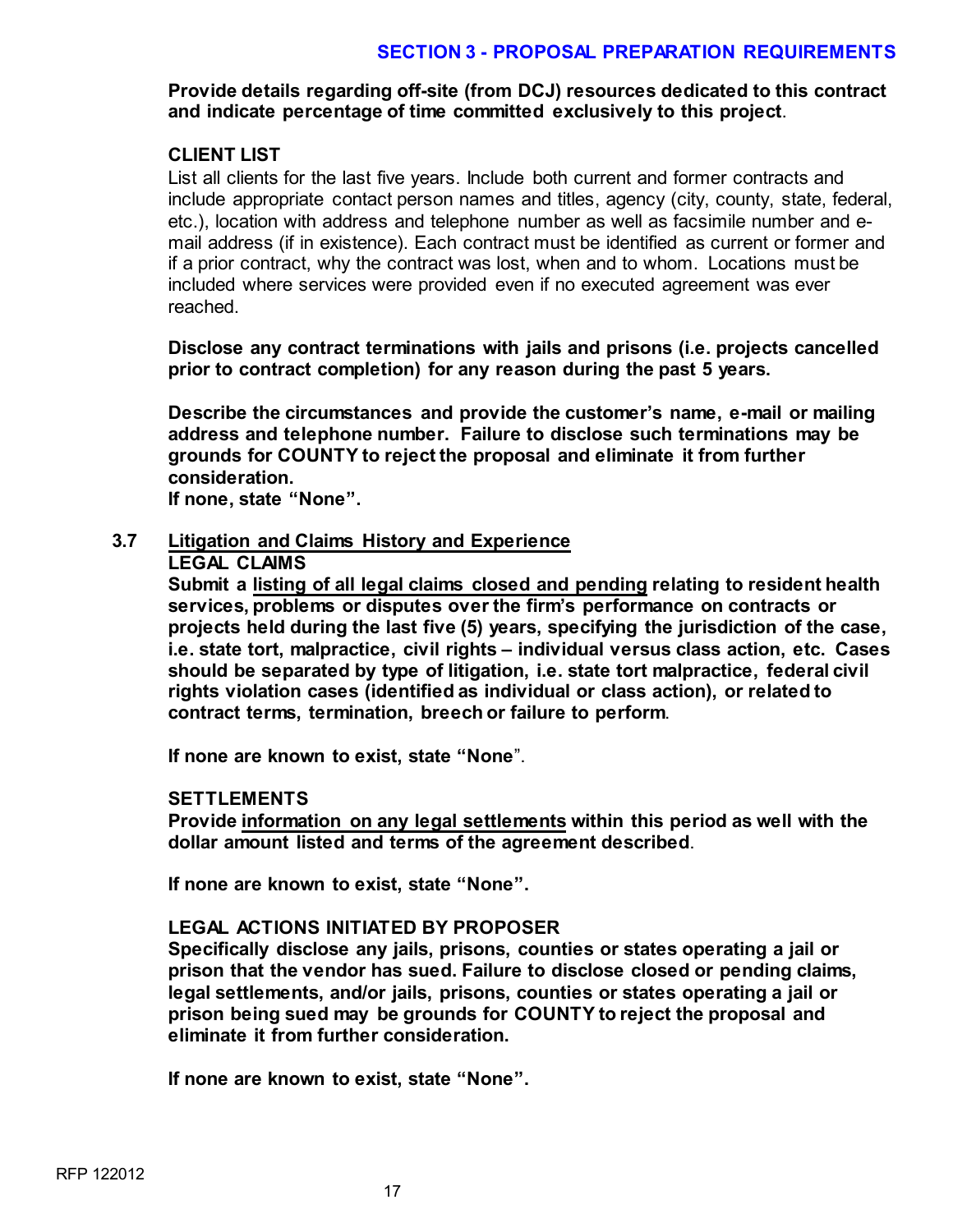#### **3.8 Mandatory Requirements**

The following general requirements are mandatory and must be complied with.

#### **ACCREDITATION REQUIREMENT**

The Contractor shall comply with the professional standards of NCCHC. The cost of NCCHC accreditation shall be borne by the vendor; however, should COUNTY choose to pursue an ACA audit and accreditation, either for the facility (ies) as a whole or specifically limited to the health care operations, COUNTY will be responsible for that expense and for that initiative with the cooperation of the Contractor.

At the time of the issuance of this RFP, the Dane County Jail system is accredited by NCCHC. It is the responsibility of the COUNTY Jail's healthcare vendor to maintain the programmatic standards required for continued NCCHC accreditation.

A penalty of \$50,000 may be assessed by COUNTY for failure to maintain accreditation, or being placed on probation by the NCCHC. Acknowledge that you understand and will comply with this requirement.

**Describe your experience in pursuing and maintaining accreditation through NCCHC.** 

**List any instances or years where accreditation was lost or the healthcare program was placed on probation by the NCCHC, at sites where the vendor was providing healthcare services. In such cases, also provide details of the corrective action plan that was initiated, if any, in response to accreditation loss/probation.**

# **ANNUAL INDEPENDENT CONTRACT COMPLIANCE EVALUATION**

The Contractor must obtain the services of an independent consultant to conduct an annual review of contract compliance and quality improvement programs. This is separate from the audit conducted to maintain NCCHC accreditation. This professional must be experienced in the field of correctional healthcare, familiar with NCCHC and ACA standards, and must meet with the approval of COUNTY. The independent assessment shall be performed in the second (2) year of the contract and provide a basis for COUNTY to initiate extension of the initial agreement by one (1) to two (2) years. All expenses related to the independent correction health consultant shall be the responsibility of the vendor. The report of the independent evaluator shall be delivered to the Jail Administrator prior to December  $31<sup>st</sup>$  of the second (2) year of the contract.

**Describe your experience in obtaining the services of an independent consultant to conduct an annual review of contract compliance and quality improvement programs. If your firm does not have experience in this area, please indicate that here.**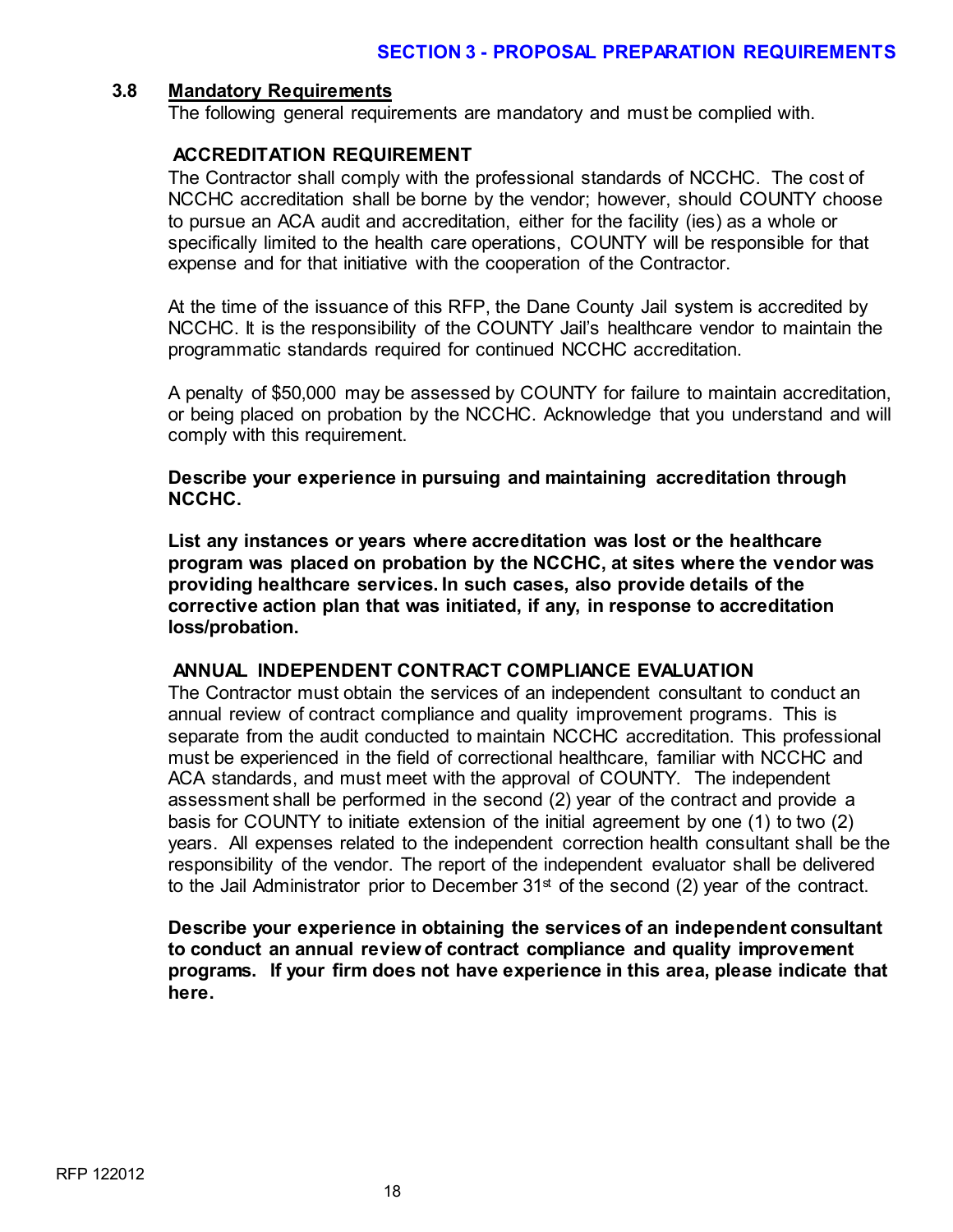#### **3.9 TECHNICAL REQUIREMENTS**

**The successful vendor will be expected to meet no less than the following specifications and program requirements. These requirements are guidelines for company response format and a structure for the contract. It is not necessarily all-inclusive.**

# **RESIDENT CARE AND TREATMENT RECEIVING SCREENING IN THE DCJ Receiving Screening**

The Contractor shall ensure one registered nurse to provide 24-hour per day, 7-day per week RN coverage in the intake/booking area. With the approval of the County, Contractor may deviate from the RN requirement. Vendors' staffing proposals should address potential needs for increased intake screening nurse(s) during times of peak workload in the booking area. The intake nurse shall complete an initial health assessment and medical screening in the booking center at the time of an resident's arrival at the facility. This nurse shall also be responsible for the medical needs of residents held in the receiving areas adjacent to Central Booking. The DCJ shall have all intake health/medical screening carried out by a nurse. "Book-and-Release" intakes (residents who are booked solely for the purpose of identification, and are immediately released from the jail) may be exempted from screening by the nurse

The nurse providing intake screening in the booking center may request an arresting police agency to obtain an evaluation of an arrestee's medical condition at a hospital emergency department if the arrestee is in need of medical intervention beyond the capability of on-site jail medical services. Any resident returning to booking after having been referred to an off-site medical setting must have written documentation, such as discharge documents or a DCJ medical clearance form, indicating the resident's medical condition and needs.

**Readmission Assessment Criteria** - Regardless of the number of admissions, the intake screening shall be completed by a qualified medical professional as approved by the County upon each admission.

**Contents** – The intake or receiving screening carried out at booking shall consist of the following components of inquiry or observation at a minimum (and a new receiving screening completed upon each admission despite frequency of admission to the jail setting):

- Signs or symptoms of infectious disease including TB
- Resident's medical history
- Signs or symptoms of acute mental illness
- Suicide ideation
- Acute dental problems, swelling, infection
- Known allergies to medications or other agents
- Medication and therapeutic diet history and current use
- Signs and symptoms of drug or alcohol withdrawal or current enrolment in an Opioid recovery program (MAT).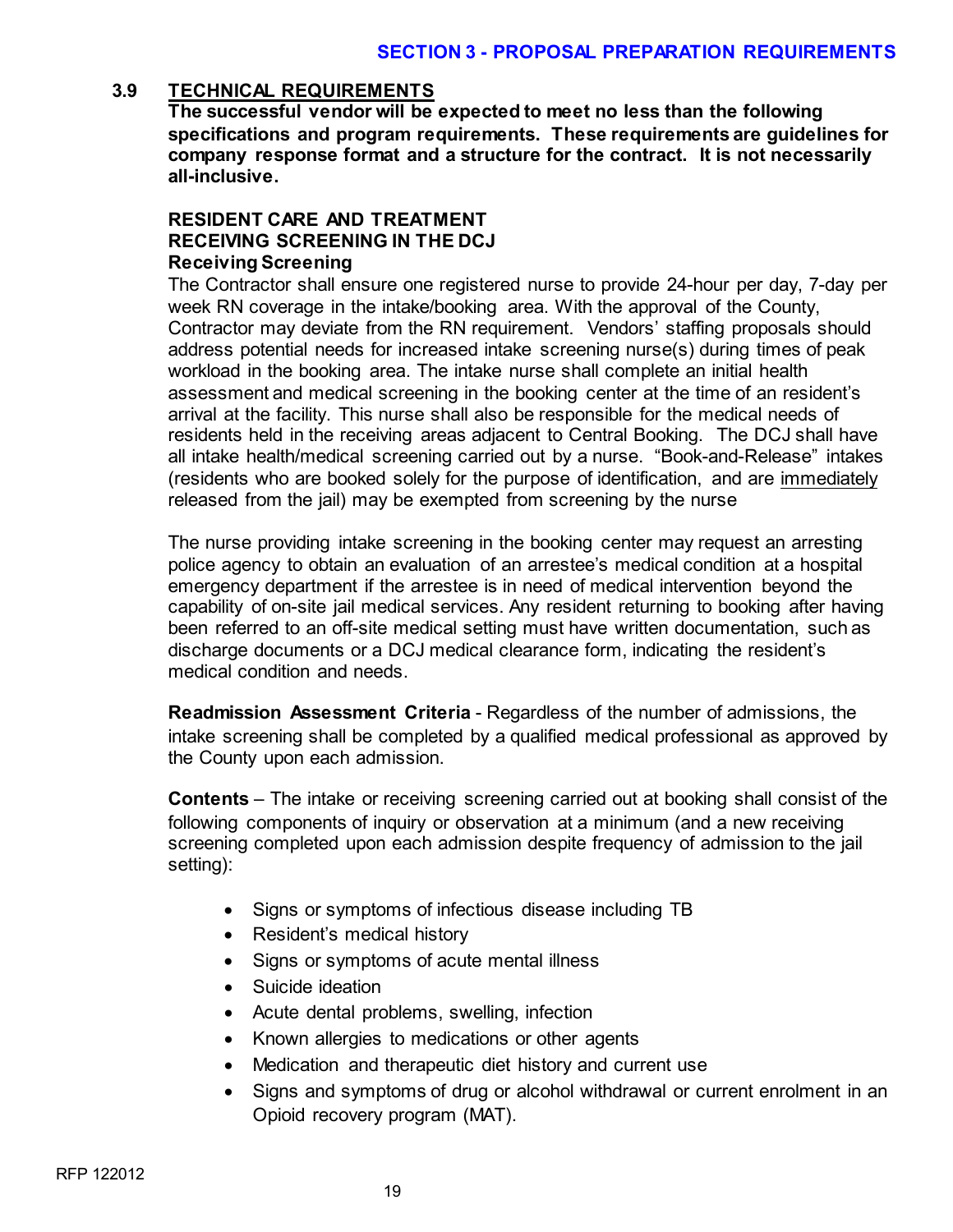- Last ingestion of drugs or alcohol and type/quantity, method and related problems
- Current pregnancy, date of last menstrual period, any gynecological problems
- Behavior, appearance
- Body deformities or difficulties with ambulation or movement
- Persistent cough, lethargy, complaints of unexplained weight loss
- Condition of skin including scars, tattoos, bruises, lacerations, lesions, jaundice, rashes, ectoparasite infestations and needle tracks or other indications of drug use
- Oxygen Use
- Any recent injury including surgery or motor vehicle accidents
- Deaf or hard of hearing
- Vision impairment
- Paralysis (partial included)
- DME
- Other conditions or questions as deemed appropriate by the Medical Director.
- Baseline blood pressure

# **Describe how you will comply with this requirement and provide a sample of your medical intake screening tool.**

# **Intake Emergency Needs**

Intake RN staff shall be oriented to the process for accessing immediate urgent intervention on-site with the jail physician or off-site to a local emergency department if necessary. The intake RN(s) shall have the ability to determine whether a situation is emergent (off-site) or urgent (on-site).

#### **Describe your process for contacting the jail physician after hours for urgent/emergent needs.**

#### **Disposition**

The intake RN shall also note patient disposition – whether the resident is held in booking, returned to a housing unit, referral for urgent Physician/NP/PA intervention, or referral off-site for emergency treatment. Documentation on the intake receiving screening shall be thorough, comprehensive, legible, and include signature and date of the RN.

# **Describe your process for referring residents to the jail physician or off-site provide for urgent/emergent needs.**

# **Isolation Option**

The intake RN, in consultation with the jail physician, may immediately place the resident in isolation if the receiving screening indicates potential symptoms for tuberculosis such as fatigue, weight loss, night sweats, coughing, etc. Hospitalization may be the preferable alternative, however. A resident who is identified as symptomatic upon intake and not sent to the hospital shall be placed in isolation while a PPD is planted and read and sputum and smears obtained. The resident may only be released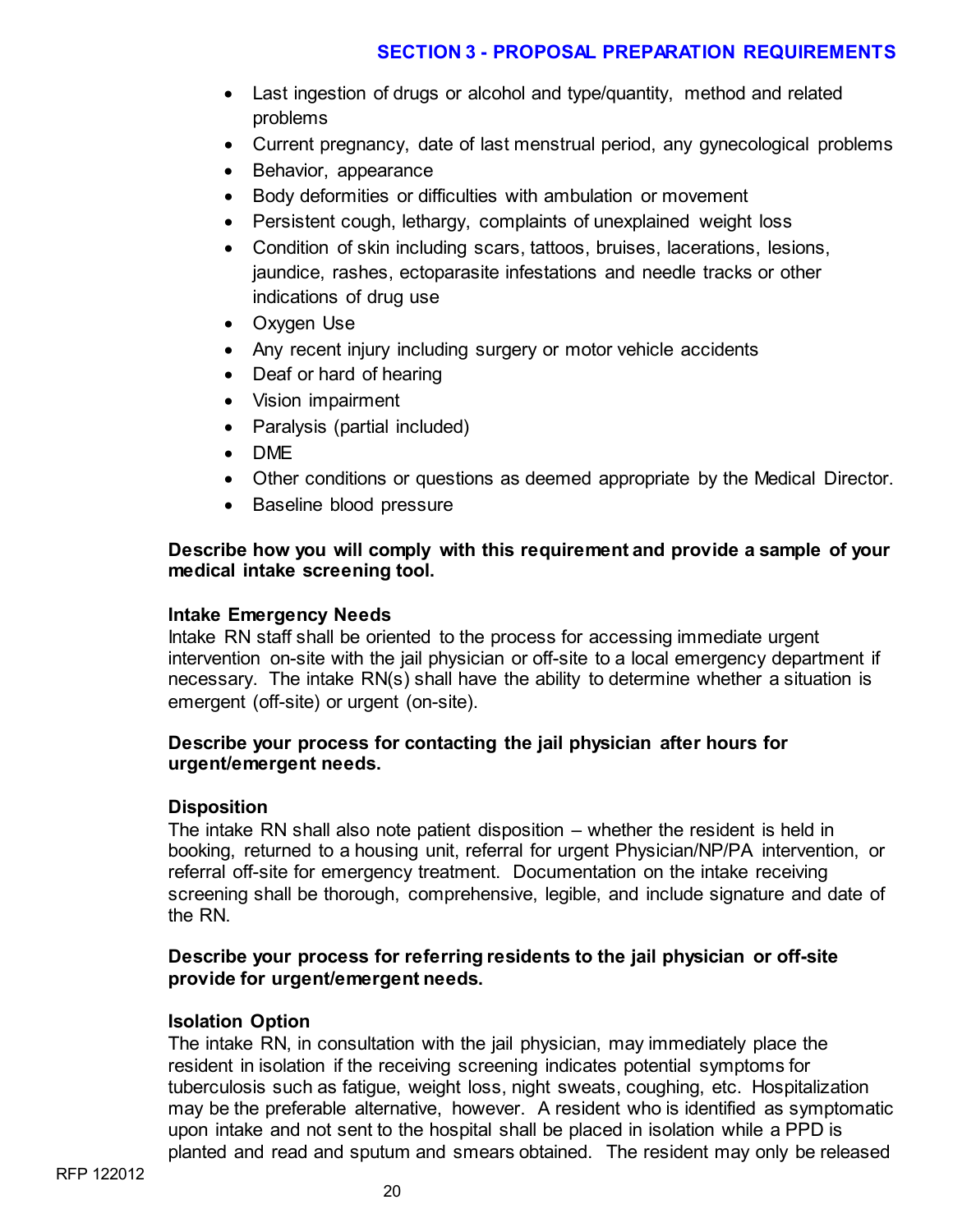from isolation when s/he is medically cleared by a physician as non-infectious. If the resident is released from custody while in isolation pending outcome of the tuberculosis testing, the resident shall be referred to an appropriate local hospital as determined through communication with the state's health department.

# **The jail does not have a negative pressure room. Describe how you will respond to a symptomatic and an asymptomatic resident.**

#### **PPD Testing**

With the receiving screening carefully focusing on signs and symptoms of TB, PPD planting does not occur at booking. Rather, Mantoux skin testing of residents occurs after booking. The test shall be done on all residents in custody before 14 days in the DCJ.

#### **Describe how you will comply with this requirement**.

#### **Mental Health Presence at Intake**

The Contractor shall post a psychiatric social worker (PSW) in the intake area 24 hours per day, seven days per week. This PSW shall screen all intake forms and conduct a full mental health evaluation at the time of booking. This mental health professional then may help determine resident disposition in consultation with the jail security supervisor, and as necessary, medical services.

#### **Describe how you will comply with this requirement and provide a sample of your mental health intake-screening tool**.

#### **Wellness Rounds**

Nursing staff shall make rounds every four (4) hours within the booking and intake area. It is imperative that the area be monitored closely for any crisis situations.

#### **Describe how you handle wellness rounds**.

#### **Transferring Residents**

Residents who are transferred between DCJ facilities and other institutions outside of the DCJ system shall have a health transfer summary completed to ensure that any current needs are identified, medications, diet, etc., and that any pending treatments or appointments are identified for follow-up. Residents received from other institutions outside of the DCJ system must have an accompanying health transfer form, which shall be reviewed by the jail nursing staff in conjunction with the resident's medical intake assessment. Sufficient RN hours will be provided to accomplish these tasks. Residents being moved between DCJ facilities shall have all pertinent medical information conveyed to the health services staff in the receiving facility.

#### **Describe how you will comply with this requirement.**

# **INFORMATION ON HEALTH SERVICES**

The Contractor shall establish written information to be given out to incoming residents during booking. This information shall be available both in English and in Spanish. All residents admitted through booking are to receive instructions on how to access health services within the facilities. In addition to written instruction, residents shall be informed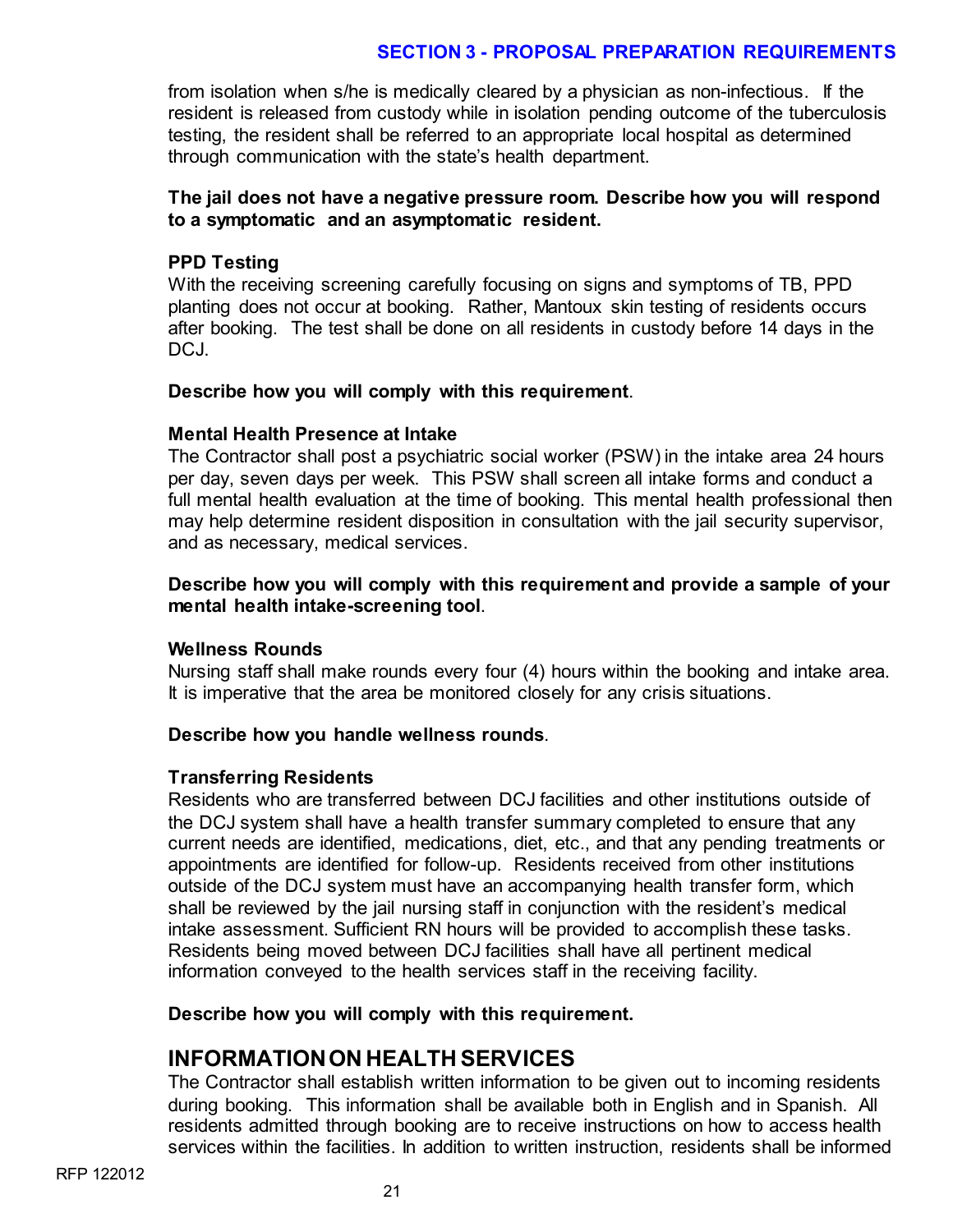verbally by nursing personnel of how to access health services. This verbal instruction shall occur during intake and during professional contacts between health services staff and residents. The Contractor shall ensure that this information is readily available to the resident population despite any potential physical disabilities or language barriers.

#### **Describe how you will comply with this requirement**.

# **ORAL SCREENING**

The Contractor shall maintain a system for the oral screening of residents prior to or in conjunction with the health assessment/physical exam, within 14 days of receiving screening. This oral screening may be conducted by nursing staff or other health staff who are trained by the dentist to visually identify gross abnormalities of the teeth and gums, to identify swelling and infection, and to respond to a resident's complaint of acute dental pain. Antibiotic and analgesic orders may be initiated by nursing based upon a verbal or telephone order by the dentist or physician. Nursing may not initiate legend medications from a generic standing order. The dentist shall also participate in the development of the formulary to ensure that dental is represented in the areas of antibiotics, analgesic, and other items such as rinses that may be by prescription only.

#### **Describe how you will comply with this requirement.**

#### **Dental Treatment**

Only a Wisconsin-licensed and credentialed dentist shall perform dental treatment with the assistance of an experienced Dental Assistant. Dental services shall not be limited to extractions only but shall focus on emergency intervention to eliminate pain, swelling and infection and to restore function regarding ability to masticate sufficiently to eat without a special ground or pureed diet. Dental priorities shall be established by the dentist according to level of severity of the complaint and objective need. Oral surgery resources, likely off-site, shall be available within the community for use by referral from the dentist should this need be identified. In general, prophylactic dental care such as scaling and cleaning is not available unless a serious and urgent periodontal problem exists that requires immediate intervention and it is ordered and carried out by a licensed dentist. Dental hygiene services with regard to routine prophylactic and preventive care including cleanings shall not be provided as a component of this contract. However, an oral examination shall be performed by a dentist within 12 months of admission.

# **Describe how you will comply with this requirement**.

# **Dental Program**

Dental services shall be scheduled for full days and be carried out at least two days per week. Dental services shall include a licensed dentist and a dental assistant who has experience. A qualified health care professional, trained by the dentist, may be used for screening dental sick calls. Toothbrushes and toothpaste along with all other personal hygiene items are available in the DCJ through commissary or via the indecency procedure.

# **Describe how you will comply with this requirement.**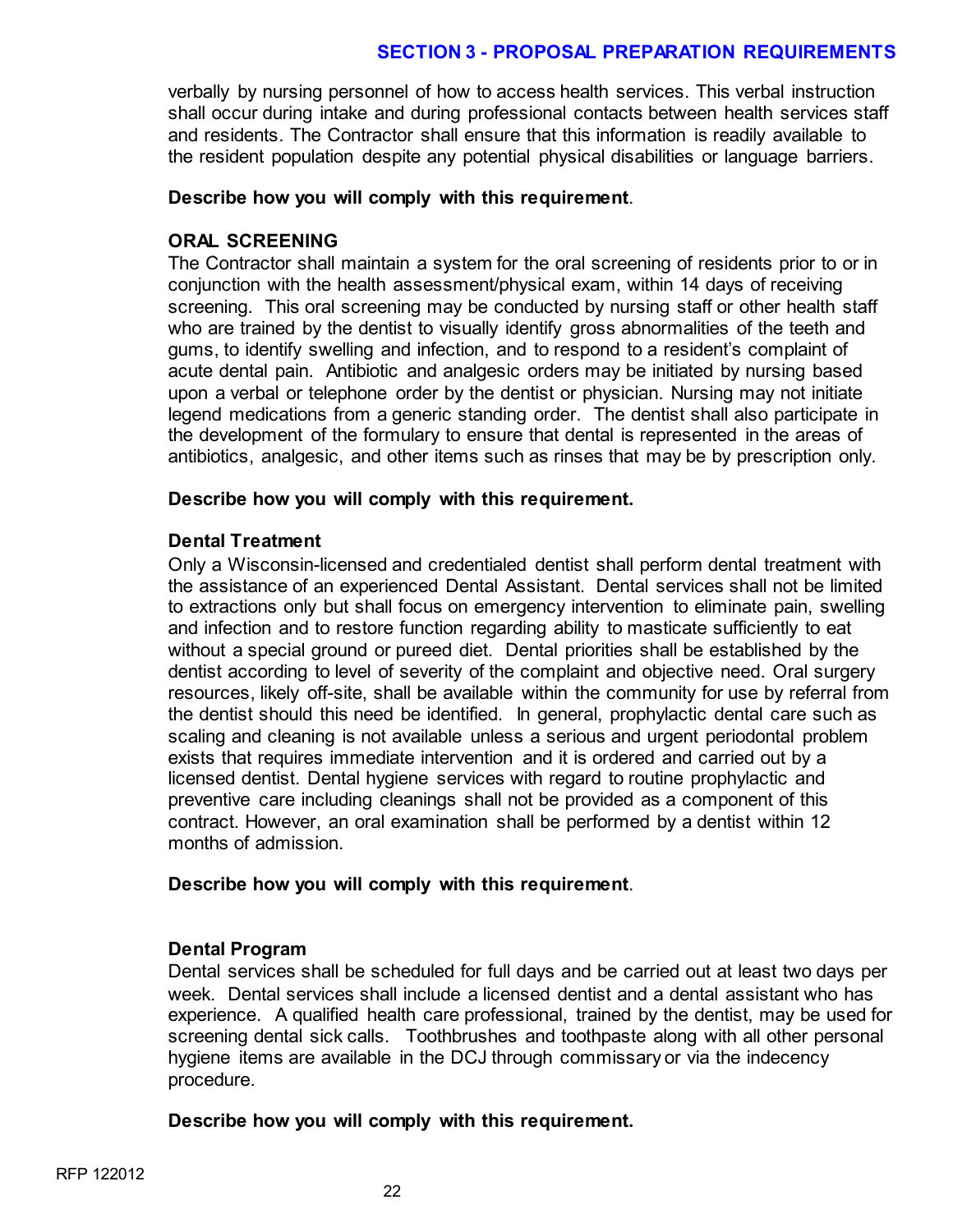#### **Priority of Dental Treatment**

Dental services shall be focused on emergency treatment for acute pain, swelling and infection. Restorative care such as routine fillings and extractions will be available on a limited basis depending upon availability of the dentist. Prophylactic care such as routine cleaning is unavailable in the detention setting due to the short length of stay. Individuals with prolonged lengths of stay that may be up to a year, or rarely more, shall be given priority for restorative care. An oral examination shall be performed by a dentist within 12 months of admission. Dental lab services shall be available through the Contractor but utilization will be minimal with focus on those individuals without teeth or with an insufficient number of teeth in opposition to masticate properly.

#### **Describe how you will comply with this requirement and the type of dental services you typically provide (i.e. routine fillings, extractions, etc.).**

#### **HEALTH ASSESSMENT**

The Contractor shall complete a full health assessment/history and physical examination within the first 14 calendar days of a resident's arrival at the DCJ. The history and physical need not occur immediately following admission, except for those detainees referred for chronic illness, but must be completed by the end of a two-week period. Priority for health assessment shall be given to those identified during the intake booking process to have chronic or infectious illness or other more urgent medical needs, and those with medications continued upon admission.

#### **Describe your process for conducting and documenting 14 day assessments.**

#### **Health Assessment Components**

Licensed and credentialed nurses or physicians shall conduct health assessments. Any resident with medication continued during the intake process shall be evaluated fully by the provider as to the need for the medication on a continuing basis and the exact medication to utilize, i.e. continue the prior medication if non-formulary or convert to a formulary medication if therapeutic efficacy is demonstrable. The provider shall order laboratory tests for diagnostic purposes as indicated and the provider must sign off on all labs ordered.

**Detail who you would have conduct the health assessments. If a nurse performs the assessment, describe how you would address medication needs and laboratory tests**.

#### **Physician Review of Lab Findings**

All lab results, in general, must be signed and dated by a physician to indicate review of the findings. This sign-off shall occur within a reasonable time to ensure that documents are available to be filed in the medical record promptly. Abnormal results that are of concern to the physician shall receive appropriate follow-up and the patient shall be informed. Minor abnormalities in lab findings remain the discretion of the physician regarding the need for further diagnostic work-up.

#### **Describe how you will comply with this requirement and the typical time frame for physician review and sign-off.**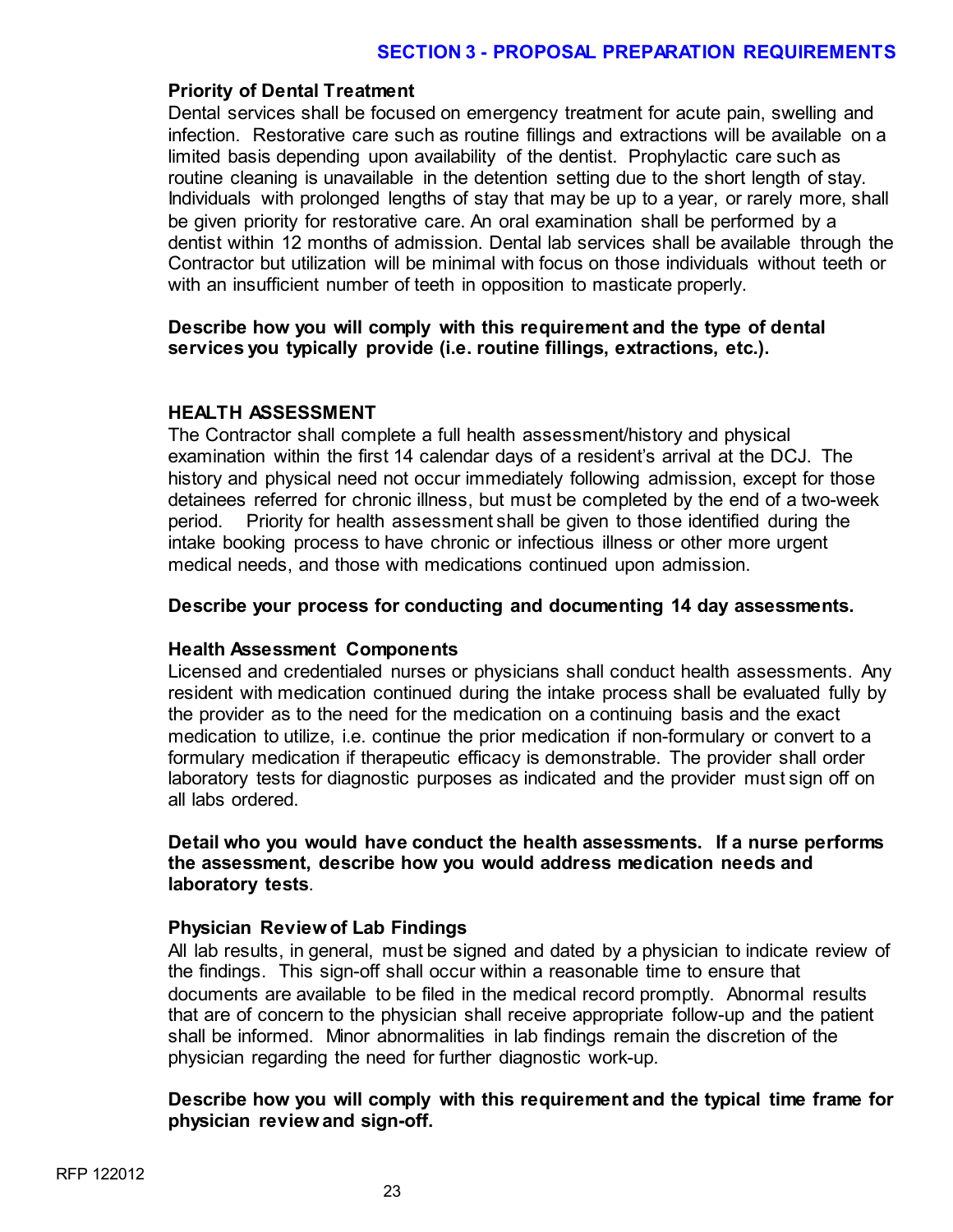# **STD Testing**

Routine diagnostic testing for sexually transmitted diseases is not generally available within the jail setting unless the individual exhibits signs and symptoms of a communicable disease. This information may be uncovered during the receiving or transfer screening, during medical examination or through the sick call process. Any individual identified with a sexually transmitted disease such as syphilis, gonorrhea, or chlamydia, shall be treated immediately to ensure treatment prior to release. Screening for HIV, Hepatitis B or Hepatitis C shall be based on symptom description rather than routine lab testing for these illnesses. Individuals who seek testing shall be tested. All HIV testing is on a volunteer basis unless court ordered. Vendor will comply with State of Wisconsin reporting requirements.

#### **Describe your policy as it relates to STD testing**.

#### **Forensic Testing**

Health services staff who have a patient provider relationship shall not carry out courtordered forensic testing or specimen collection. Individuals with no treatment responsibility, such as a medical assistant or phlebotomist, may be utilized; however, the preference is that no on-site health care staff participate in the process of forensic specimen collection, including HIV, DNA, blood for paternity determination, etc. Rather, outside providers from the County or from an outside contracted lab shall obtain such specimens. The Contractor is not responsible for the cost of forensic testing; however, if a physician orders a toxicology screen for a resident suspected of overdose for diagnostic or treatment reasons, the vendor is responsible.

# **Describe how you will comply with this requirement**.

#### **Resident Immunizations**

Immunizations, as indicated by provider order, shall be carried out in conjunction with ongoing resident health care. It is the responsibility of the provider to determine need for immunizations. However, during flu season, based on availability of a sufficient quantity of the vaccine that the Contractor shall purchase from an outside company, flu vaccination shall be carried out for the resident population according to clinical priority, i.e. chronically ill, immune compromised, frail elderly, etc. Pneumovax vaccination during this time is preferable as well according to physician order and protocol.

#### **Describe your process for determining the need for immunizations and how you will handle flu vaccinations for the resident population.**

# **Periodic Health Appraisal**

Although most residents' length of stay is of a short duration, some individuals may remain in the facilities a year or more. In such cases, the Medical Director shall establish a policy and procedure for routine periodic physical exams for health maintenance consistent with professional standards. Age, gender and physical condition may dictate the increased frequency of the periodic examination. Residents with chronic or long-term communicable illnesses shall receive a complete physical on an annual basis regardless of age or gender. In addition, residents on psychotropic medication shall receive a complete physical examination on an annual basis to include blood level testing as appropriate.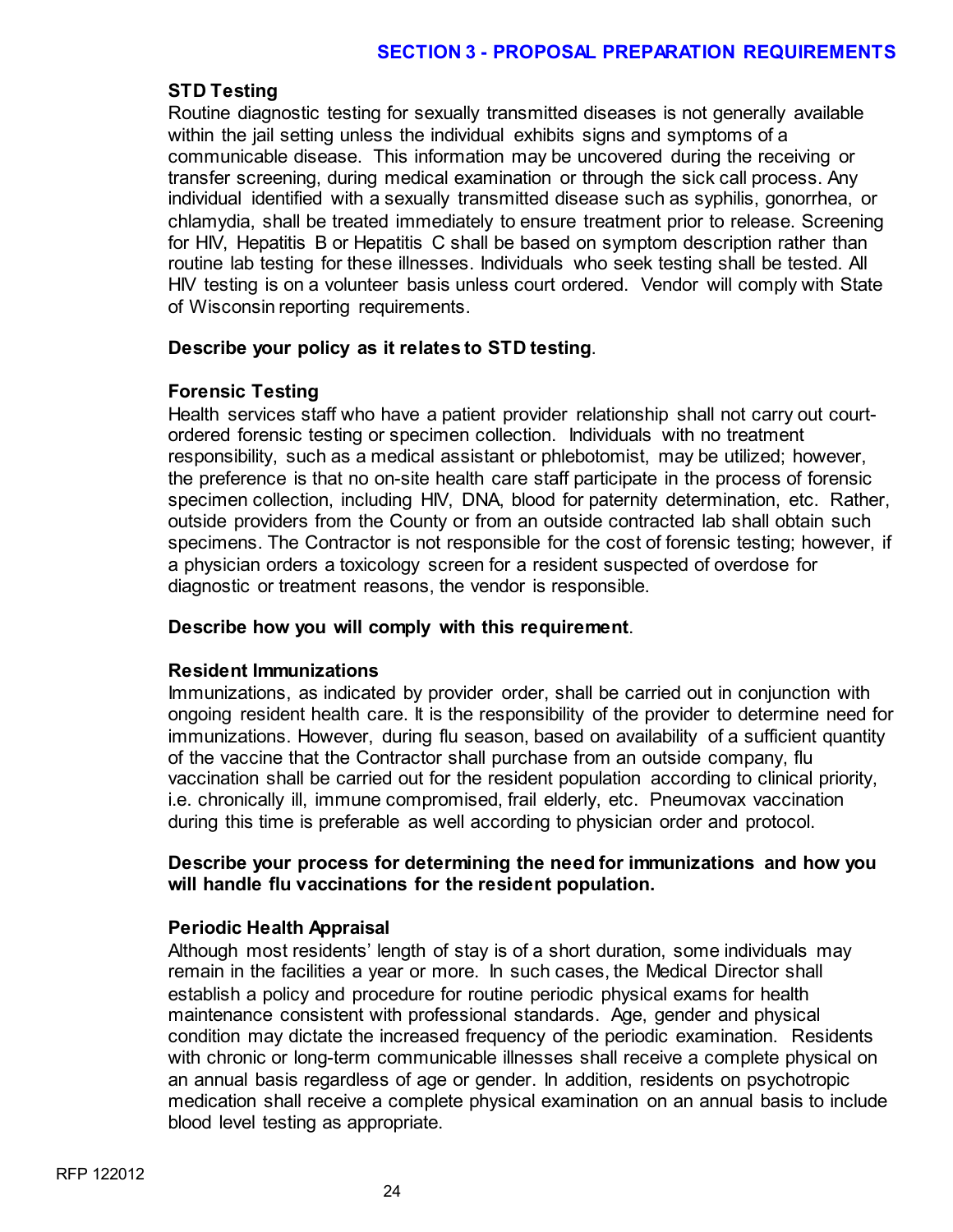#### **Describe your policy and procedure for periodic health appraisals**.

# **Daily Handling of Non-Emergency Medical Requests**

The Contractor shall establish a system for residents to make requests for medical, dental, or mental health attention on a routine basis. Residents shall utilize sick call request. Individuals shall be seen by the appropriate level of health care team member, whether RN or physician, for medical complaints within two (2) working days. Dental complaints will be screened by nursing staff if the dentist trains the staff appropriately. A qualified mental health staff member or nurse with psychiatric experience shall screen all mental health requests including those requesting to be seen by the psychiatrist. The level of provider seen shall be established through the triage process by nursing staff. Residents shall complete a sick call tablet request to nursing staff which will be reviewed by nursing staff on a daily basis. The Contractor will cooperate with the County in the administration of the County's policy regarding the collection of medical co-pays from residents.

Residents in restrictive housing shall have access to sick call on a routine basis with the same frequency as the general population. Nursing staff shall conduct rounds daily in restrictive housing areas and take note of any resident complaints or medical issues. A log system may be utilized to document completion of this function, with resident name, identification number, complaint, disposition and staff member name and date. Rounds shall be conducted daily in these areas with the medication administration process.

#### **Describe your process for daily handling of non-emergency medical requests. Include how you will handle residents in restrictive housing areas and the documentation of rounds**.

#### **Sick Call**

Actual sick call encounters shall be conducted by nursing and physician staffing for medical complaints, nursing or dental staff for dental complaints and a PSW for mental health issues. RN sick call shall be available on-site daily including weekends. Physician sick call shall be conducted not less than five days per week at the DCJ.

Medical exams and procedures shall be carried out in an appropriate clinical environment and not in open areas, hallways, or corridors where privacy is lacking and confidentiality is at risk. Exam and treatment rooms shall be properly equipped with an exam table, mayo stand, gooseneck lamp, oto/ophthalmoscope, thermometer, blood pressure cuff and stethoscope and scale. If hand washing facilities are not available in each room, then appropriate antibiotic/antiseptic cleansing gel shall be utilized.

Sick call requests shall be reviewed by nursing personnel on a daily basis. These requests shall be triaged by medical staff. The triage disposition shall be documented on the sick call request indicating disposition and name, date and time of the person carrying out triage. Resident sick call request shall be triaged within 24 hours of receipt of the slip; however, the actual clinical visit may not occur for an additional 24 hours including weekends as RN sick call shall be available at all sites seven days per week.

If the resident is seen by medical staff at a sick call visit and medical staff determines that the individual needs to see a higher level of medical professional, the resident shall be scheduled for a physician visit. Non-emergent physician appointments shall be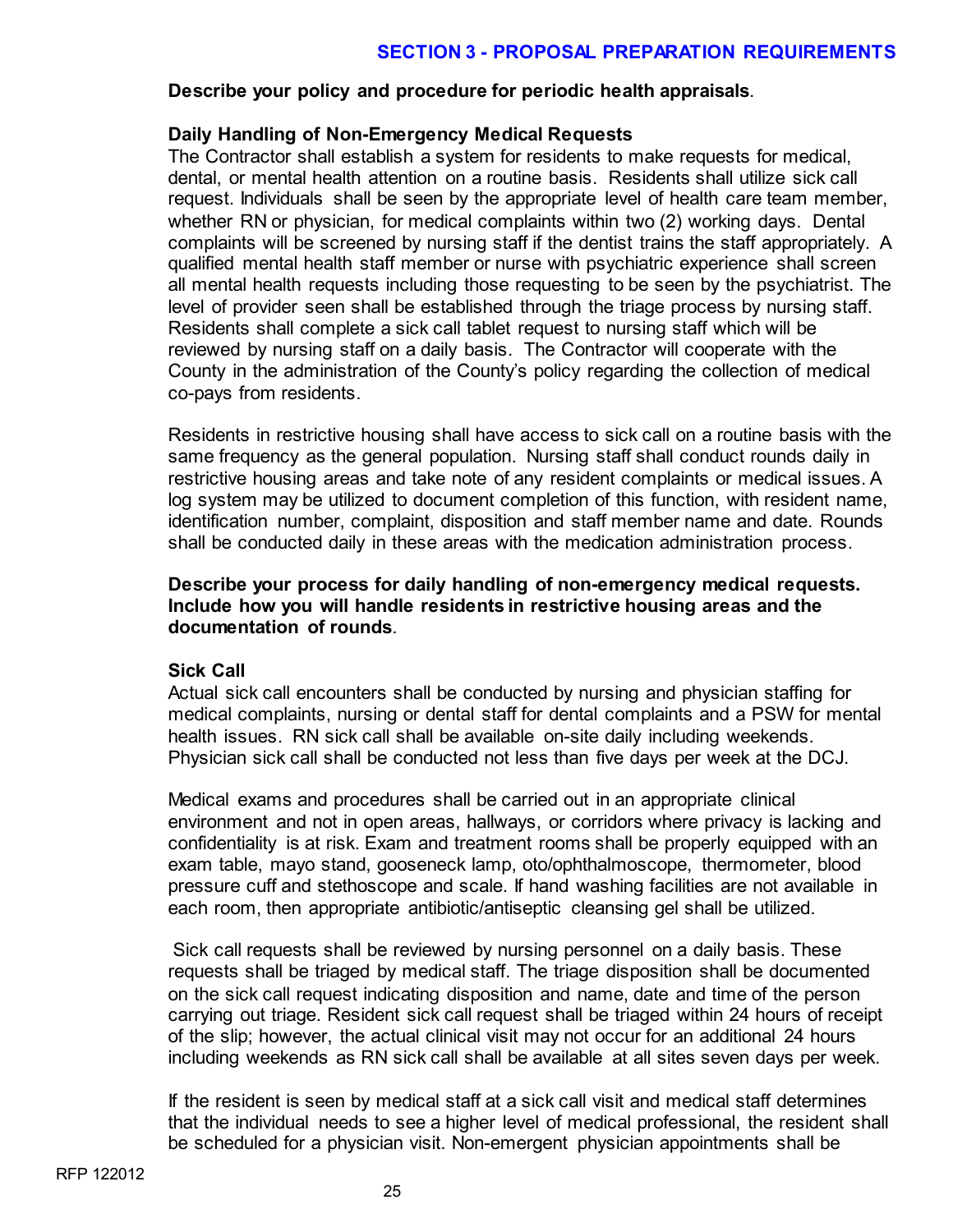scheduled for the physician's next available appointment time, normally within two business days.

# **Describe how you will manage sick call. Include your process for triaging requests**.

# **Emergency Services**

Emergency services are a critical element of a comprehensive jail health program. The Contractor shall establish policy, procedure and systems for 24-hour emergency care at all facilities.

# **Emergency Transportation**

Emergency ambulance services for the Dane County Jail facilities are provided by government-operated EMS providers, which invoice patients directly for ambulance services. The Madison metropolitan area is served by three major hospitals, all of which have emergency services departments. The Contractor shall establish and maintain a liaison role with local hospital emergency departments in order to facilitate communication for continuity of care and coordinate mutually acceptable procedures. The Contractor shall work cooperatively with the County in enforcing security guidelines for escorts during emergency transportation. Given the jails' proximity to large urban hospitals, emergency transportation using a helicopter or airplane is not anticipated.

**Describe your plan for establishing and maintaining a liaison role with local hospital emergency departments and EMS in order to facilitate communication for continuity of care and coordinate mutually acceptable procedures.**

#### **Emergency Access**

Routine orientation for security and health staff shall include the process for resident access to emergency treatment during all hours of the day or night. Residents shall be informed by the intake RN of the process for routine and emergency access to care when the residents arrive at Central Booking. Nurses may be asked to respond to the housing units or other locations within the facilities or the resident may be brought to the health service unit, depending upon the nature of the emergency complaint. If the resident is brought to the health services area, s/he should be transported by wheelchair or gurney rather than directed to the unit on foot. Nurses may also provide phone triage. Security staff should provide an escort during an emergency.

#### **Describe your response to emergency care.**

# **Written and Verbal Clinicians' Orders**

Written, verbal or telephone orders may be initiated by a mid-level provider, physician, dentist or psychiatrist within the jail health services. LPN or RN staff may only respond to a verbal or telephone order and shall not initiate orders. A LPN or RN shall note provider orders within six to eight hours. Orders shall be carried out according to instruction. A physician shall cosign verbal or telephone orders within 72 hours.

#### **Describe your on-call process for accessing mid and upper level providers after hours and how you manage written and verbal orders**.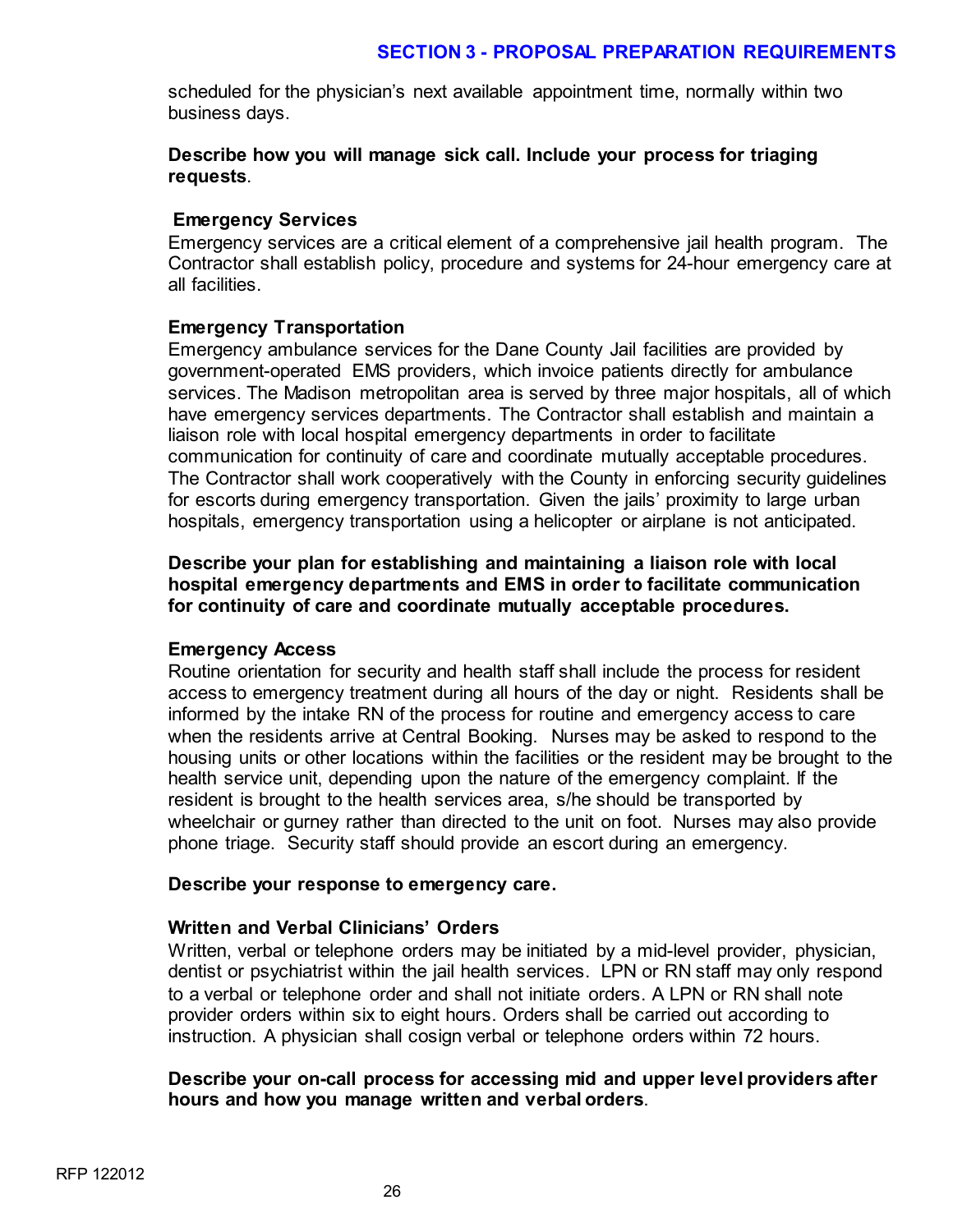#### **Patient Transport**

Patient transport is the responsibility of the County for routine medical appointments offsite. It is the responsibility of the Contractor for emergency services as well as for routine medical or other clinical appointments off-site necessitating the use of a chair car or other handicapped accessible vehicle. Nursing staff or the physician shall determine the appropriate mode of transportation for both appointments and emergencies. The mode of transport may include a squad car, van, bus, chair car or other handicapped accessible vehicle, transport ambulance or ACLS ambulance.

#### **Scheduling**

Nursing staff shall notify security on a daily basis of pending medical off-site appointments as much in advance as possible so that security staff may be scheduled to carry out the transport. Given that medical trips are often conducted by custody staff on an overtime basis, as much warning in advance to the County as possible is required.

The Contractor shall work cooperatively with the County in the scheduling of off-site appointments and attempt to accommodate scheduling to minimize security supervision overtime. Appointments shall be clustered if possible for ease of transport. The Health Service Administrator shall identify, track and monitor appointments that are missed for lack of security escort, as this should be a rare occurrence. These cases should be reviewed with the County on a routine basis and reviewed during quality improvement meetings. Other reasons for missed appointments shall be monitored as well such as absence from the facility for court, a visit, refusal, etc. These factors should be monitored and reported on as well to minimize missed appointments.

# **Describe how you will work with the County's staff to minimize and schedule transport for medical appointment**.

# **On-Site Services**

The goal of the County is to have services delivered on-site to the extent feasible including physician specialty and subspecialty clinics. These on-site clinics shall include orthopedics, optometry, obstetrics and gynecology, and others as determined necessary by the County. If three or more residents are scheduled within a two-week time for a particular specialty, the Contractor shall make every effort to bring this specialty service on-site whether for a one-time or recurring basis.

# **Please describe any specialty or subspecialty clinics that you have established at other facilities.**

# **Medication or Diet during Transport**

Although jail transport is generally not lengthy travel or overnight stays, residents may need medications during a day off-site for clinic appointments. If the resident needs to have medication during his/her absence from the facility and the medication is not KOP, the security staff shall be given the pre-packaged dose for distribution to the resident at the time identified on the envelope. If the medication is KOP, the resident may carry the medication in an envelope on his/her person for the visit. If the resident being transported is a diabetic resident or other resident with a special medical diet, the health services staff will direct the kitchen to prepare a package lunch for the transport to meet the dietary requirements.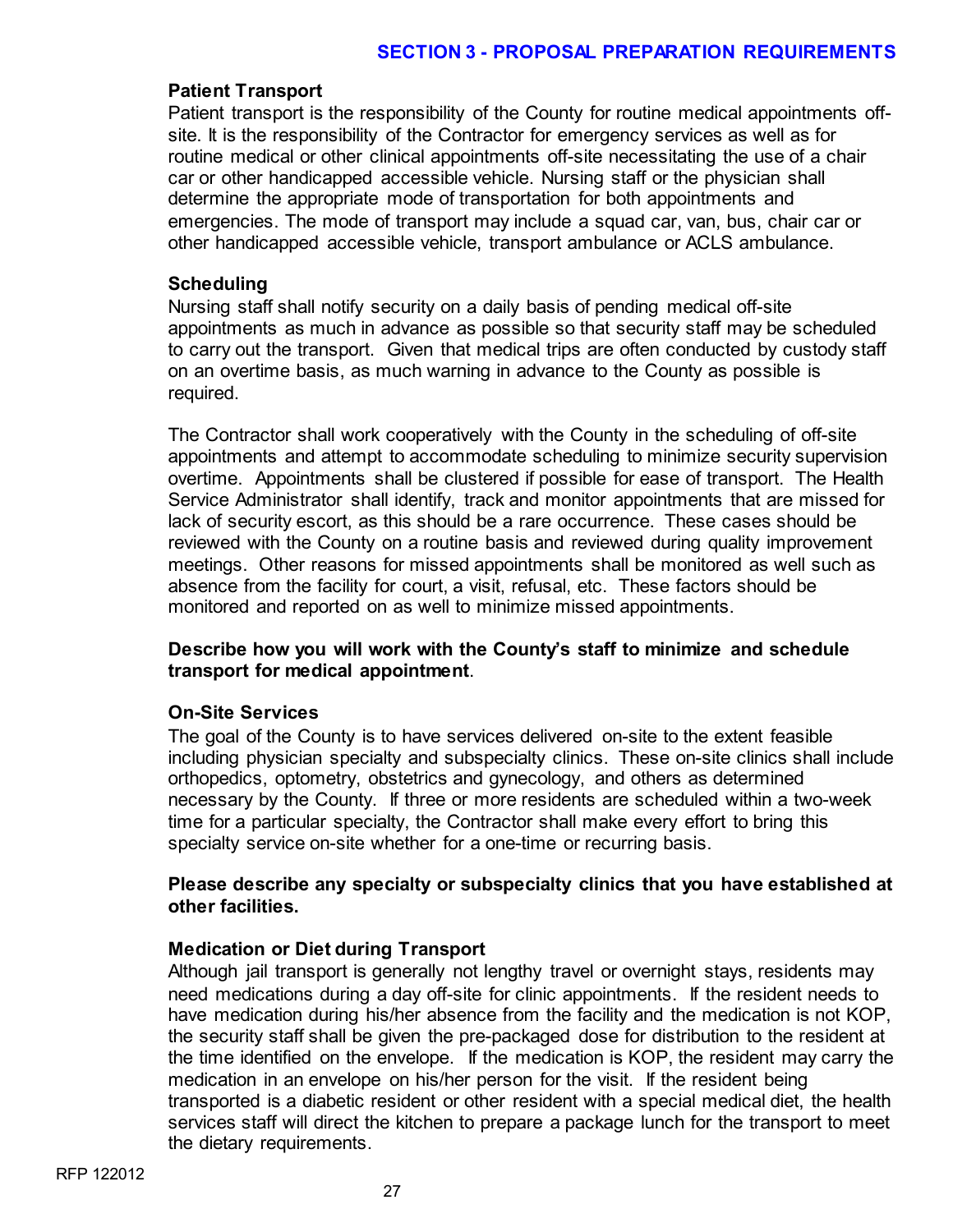#### **Describe your plan for complying with this requirement**.

# **Documentation with Off-Site Encounters**

Both routine and emergency transportation shall include at least minimal medical documentation. If the transport is for an off-site medical or dental appointment, a consult request shall be included and a copy of the latest lab, x-ray or other diagnostic information may be attached. If the transport is for an emergency, a transfer summary shall be completed. In either case, the medical record document shall be sealed in an envelope and nursing shall provide the envelope to the escorting security staff for delivery to the off-site or emergency provider. Return documentation should be included as well with a consult follow-up or other progress note and plan from a specialty visit and a disposition form from the emergency room. Return documentation should be handled by the security escort staff and returned to the nursing staff member designated at the sites.

**Describe how you will comply with this requirement. Indicate whether you rely on a discharge or after visit summary of utilize your own form. If you have a form, include a sample.**

# **Mental Health Evaluation Mental Health Program**

The mental health evaluation shall be one key component of the comprehensive jail mental health program established by the Contractor. The clinical services provided shall be consistent with the community while emphasizing prevention, identification, early intervention and aggressive treatment of mental disorders with the goal of reducing the frequency and duration of episodes of serious mental illness. The goal shall be to provide services to the resident such that s/he is able to function to the best of their potential ability. All residents shall be considered as eligible for mental health services with the priority given to those individuals identified as most severely impaired by serious mental disorder, the most dangerous to themselves or others, and those who exhibit an inability to function within the general population setting of the detention facilities. The existence of a mental disease or disorder as categorized within the American Psychiatric Association's Diagnostic and Statistical Manual (4) of Mental Disorders shall be the basis for service consideration. Axis II disorders including antisocial and borderline personality disorders shall be evaluated for group intervention based on individual need. The mental health team shall also work with preventive or primitive programs including psycho-educational or cognitive behavior programs focusing on topics such as anger management, impulse control, or substance abuse, as examples.

# **Describe how you will administer the mental health program at the jail to ensure all residents have access to care.**

# **Evaluation Priority**

The Contractor shall establish a process for the systematic mental health evaluation of residents.

# **Describe your process for prioritizing mental health evaluations.**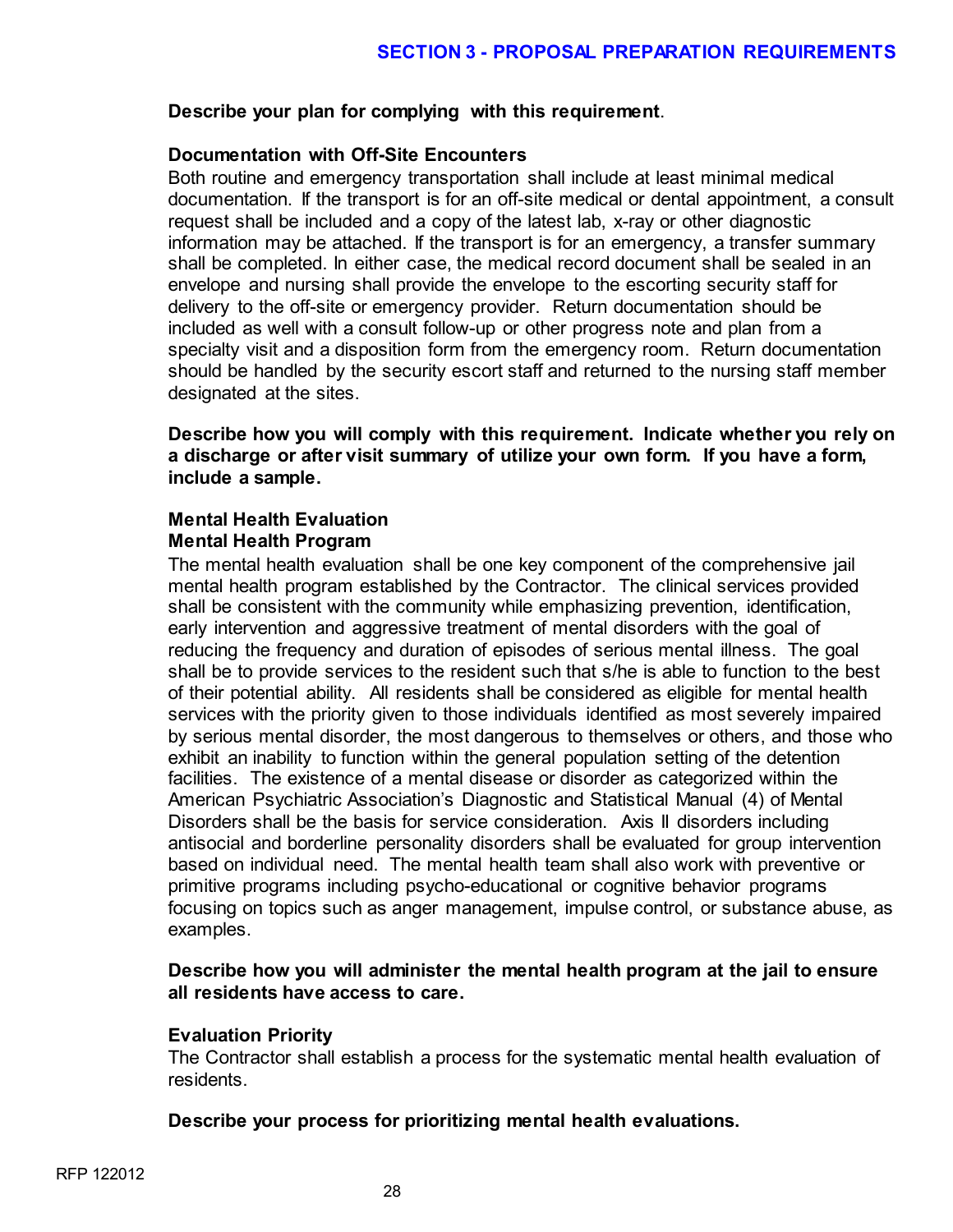#### **Documentation Guidelines**

Documentation of the mental health evaluation shall be consistent and standardized and placed within the confidential medical record. All mental health records and dental documentation shall be placed in one comprehensive medical record. The one medical record, identified by the resident's Name Number, shall be the single repository for all documentation related to health or mental health care regardless of the profession of the individual staff member completing the form or note.

#### **Describe how you will comply with this requirement to ensure all records, medical, dental, and mental health, are maintained in one comprehensive medical record.**

#### **Crisis Intervention and Disposition**

Any individual resident found to be in need of urgent follow-up is identified by the mental health professional/PSW at the time of the booking screening or mental health evaluation unless previously referred by members of the security or health care staff or other jail staff person. If the resident is in need of immediate intervention, the PSW shall determine the appropriate disposition among the options available – emergency inpatient mental health transfer through civil commitment (limited availability or use), placement in a mental health special needs area (where suicide watch or medical restraint occur) or placement in mental health housing for the more chronic mentally ill. Written criteria and protocol shall be implemented for each potential mental health placement option and a referral process delineated in detail.

Intervention and diversion of residents in crisis may occur at all times during an resident's incarceration. Describe your process for crisis intervention and disposition.

#### **Evaluation Components**

This mental health evaluation shall minimally consist of a structured patient interview with a mental health professional (mental health professional defined primarily as independently licensed clinical social worker, PSW, but may also include psychiatry or licensed doctoral level psychology staff, or advanced practice registered nurse with a psychiatric clinical specialty) prior to the 14th day of resident custody within the jail, and shall minimally include:

- History of psychiatric inpatient hospitalization, public or private.
- History of outpatient mental health treatment, public or private.
- Current psychotropic use medication, dosage, and prescriber.
- Current drugs of abuse or alcohol use type of drug, method of use, frequency, last use.
- Current suicidal thoughts, ideation or plans.
- Prior suicide attempts ideation, gesture, and attempt.
- History of sexual offenses.
- History of sexual abuse.
- History of violent interpersonal behavior or property damage.
- History of child abuse.
- History of victimization within detention by predators, on the street.
- Special education background/level of education.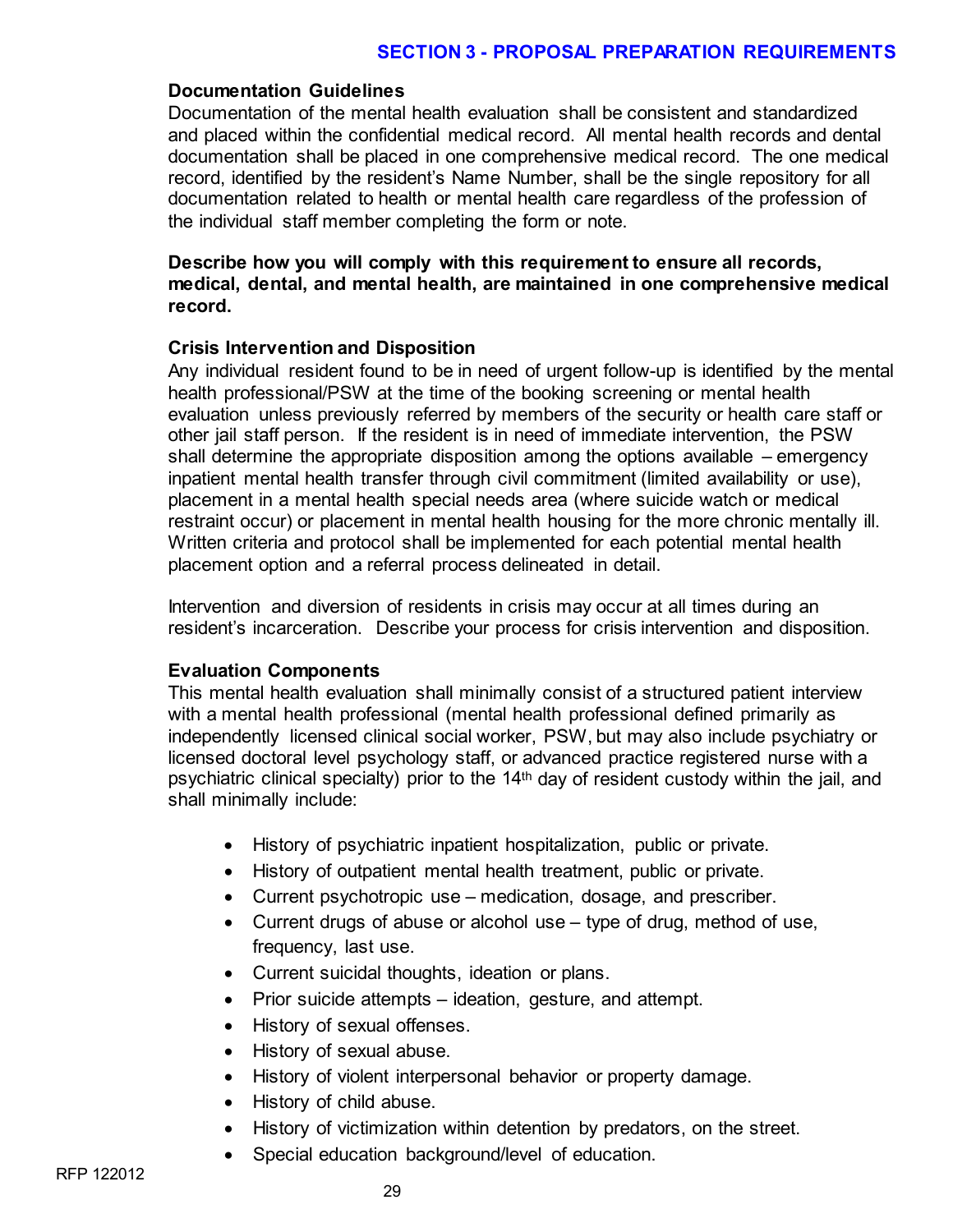- History of serious head trauma with even momentary loss of consciousness.
- History of seizure activity and cause if identified alcohol, withdrawal, head trauma, etc.
- Gross assessment of intellectual functioning.
- Adjustment to incarceration.

**Describe your evaluation process. If a standardized evaluation form is utilized, provide a copy.** 

#### **Describe your experience with developing behavioral plans for challenging residents and provide an example.**

#### **Intellectual Functioning**

If a resident is identified as potentially mentally retarded/developmentally disabled during the booking process, receiving screening, mental health evaluation, or otherwise, the resident shall be referred to a mental health professional for assessment. Mental health staff shall work together with education staff in basic screening for intelligence and in obtaining prior documentation from a community setting regarding these needs, school or state's mental retardation agency. If the resident has difficulty in functioning within general population due to his limited intelligence or may be victimized, this resident shall be considered by the mental health staff for placement into one of several mental health housing units that provide a more sheltered and protected environment.

# **Describe how you will work collaboratively with Sheriff's Office staff and education staff to assist with placement and care.**

# **ASSESSMENT PROTOCALS**

The Contractor shall establish and implement assessment protocols to be utilized by RN staff within the jail setting. These protocols shall be reviewed and approved initially by the Director of Nursing and the Medical Director and shall be reviewed and updated or revised as needed on at least an annual basis. New protocols may be added at any time as the need is identified.

#### **Nursing Protocol Procedures**

These nursing assessment protocols are not restricted to the use of routine OTC products. Protocols utilized by RN staff need to be individually cosigned; however, the Medical Director reviews and approves each protocol. Treatment with legend drugs may be initiated by nursing staff with a valid provider order (written, verbal or telephone). If the order is verbal or by telephone, it shall be cosigned by a physician accepting responsibility for the order within 72 hours.

#### **Describe your nursing protocol procedures.**

#### **Clinical Pathways**

Clinical guidelines or clinical pathways that are evidence and criteria-based that are utilized by mid-level providers, physicians or psychiatrists may be utilized and are not considered assessment protocols (designed for nursing staff use). These pathways or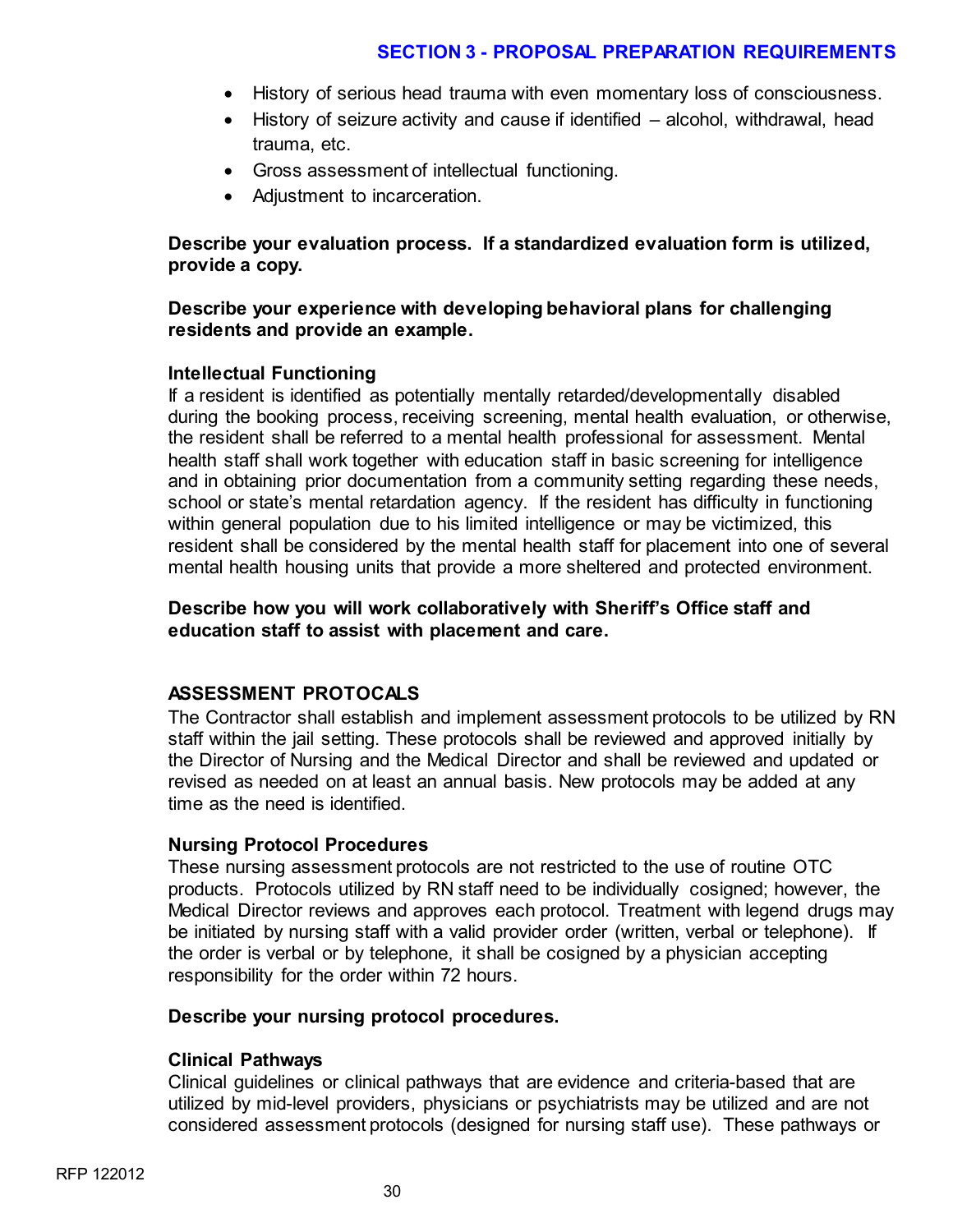guidelines, usually disease-specific, should be customized to the jail setting and to the individual patient. Guidelines such as these are encouraged but are not mandatory.

#### **Describe the Pathways that you use. Include sample pathways for alcohol withdrawal and opiate withdrawal.**

#### **Chronic Disease Monitoring**

Residents identified during the intake medical screening or subsequent examination as chronically ill and in need of ongoing treatment shall receive a treatment plan. The treatment plan may be initiated by a mid-level provider or physician and shall dictate the frequency of evaluation and monitoring. The Contractor shall ensure that the frequency identified in the treatment plan is met and that the related diagnostic blood work, or other monitoring instruments such as therapeutic diet compliance, etc., is completed in advance of the periodic chronic disease visit. These encounters may be performed by a mid-level provider, physician or psychiatrist in the event of a chronic mental illness.

#### **Describe how you will manage chronic conditions within the Dane County Jail.**

#### **Continuity of Care**

The intake receiving screening is the initiation of continuity of care for the resident patient upon admission to the detention facilities. If the individual is on medications, attempts shall be made to obtain prior records or at least prior prescription history, verbal if not written. The transfer summary upon movement among the facilities ensures that there is no interruption in the health service delivery through the sharing of relevant health information.

Aftercare is a significant challenge for a large urban jail setting given the extremely rapid turnaround of most of the individuals. Linkage with community clinics, health departments, indigent care facilities, shelters and mental health facilities shall be established for release planning. The Contractor will work collaboratively with the Dane County Department of Human Services and its designated contract agencies on release planning. The contractor shall provide one discharge planner and establish a referral network and consolidate this information into a concise folder for staff use when coordinating linkage for care upon release. This manual shall include local resources available, primarily for indigent or Medicaid care, sexually transmitted diseases, infectious diseases such as HIV or Hepatitis, chronic illnesses and the mentally ill. When the health care staff is aware in advance of the resident's pending departure, a designee shall make every attempt to schedule follow-up in the community after release. Every attempt should be made by the jail staff to inform health services of pending releases or transfers with as much notice as possible to ensure continuity of care. Regardless of advance notice of pending release, health services staff shall inform and educate residents about local resources available through such means as a community resource manual and discussion of these resources during incarceration.

#### **Describe you process for working collaboratively with community providers to ensure continuity of care.**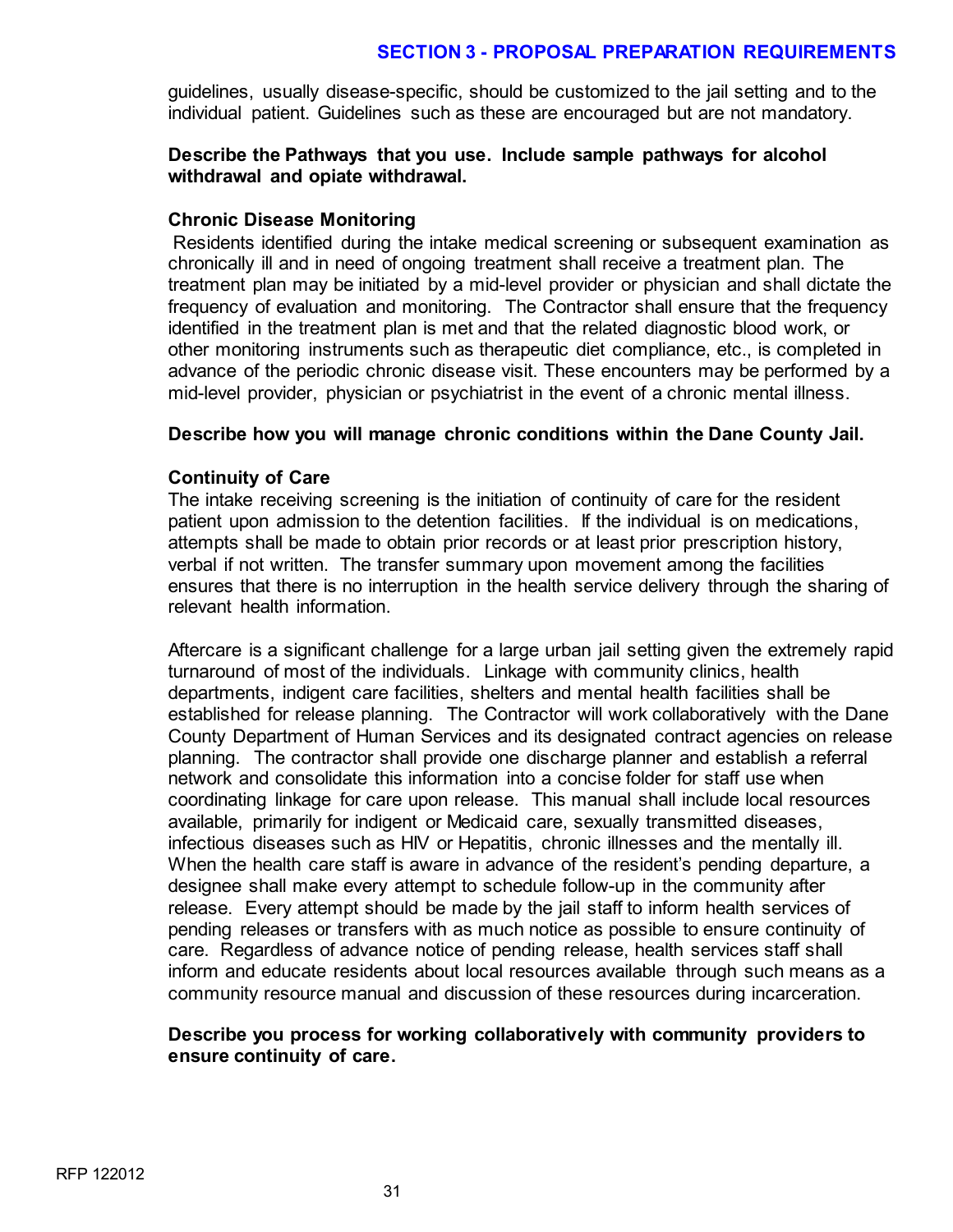# **Health Evaluation of Residents in Restrictive Housing**

#### **Nursing Rounds**

Nursing staff shall conduct routine rounds within the Administrative Confinement or segregation areas at a minimum of three (3) times per week and may be done in conjunction with medication administration. These screening rounds may be documented on a log or other group format listing individuals and dispositions or they may be documented individually on progress notes. If an resident is removed from his/her cell to an examination room or interview room to see a nurse or other healthcare or mental health care professional, a progress note shall correspond with the staff name, title and date. Residents within segregation shall have the same access to health care as the general population and sick call shall be available on the same frequency.

**Describe your process for documenting nursing rounds for residents in restrictive housing. Documentation should include documenting in the jail's records management system as well as in the resident's confidential medical record.** 

#### **Mental Health Rounds**

In addition, a designated mental health professional shall conduct rounds in the restrictive housing on a weekly basis, however, these rounds may increase depending on the special treatment plans provided by the Contractor. These rounds are intended for mental health staff to make contact with residents in this setting and to determine if any individuals are decompensating within the restrictive environment due to mental illness. Furthermore, residents with serious mental illness who receive disciplinary action resulting in punitive segregation shall be assessed by a mental health professional as to the appropriateness of the placement timing given the mental condition of the resident.

**Describe your process for documenting mental health rounds for residents in restrictive housing. Documentation should include documenting in the jail's records management system as well as in the resident's confidential medical record.** 

# **STAFFING**

The Contractor shall submit a detailed staffing plan/table that includes titles, hours scheduled (full-time or part-time), shifts, days of the week, etc. to demonstrate appropriate clinical coverage throughout the facilities. Full-time is considered 40 hours of work per week excluding the lunch period unless otherwise specified in the proposal with a rationale acceptable to the County. These staffing tables shall meet or exceed current authorized staffing levels with regard to the types and number of health and mental health professionals by discipline, by shift and day of the week. Staffing levels shall adequately reflect the size of the various institutions, intake screenings conducted annually, transfer summaries completed, and the comprehensive scope of services available on-site. Full-time work shall consist of a 40-hour work period with a 5-day workweek. Any schedule for full-time to be scheduled fewer than 5 days per week will require the advance approval of the County, e.g. a 4-day work week of 10 hours per day. The staffing may reflect a mix of physician and physician extender staff including mid-level providers/physician assistants for medical hours exceeding 40 per week.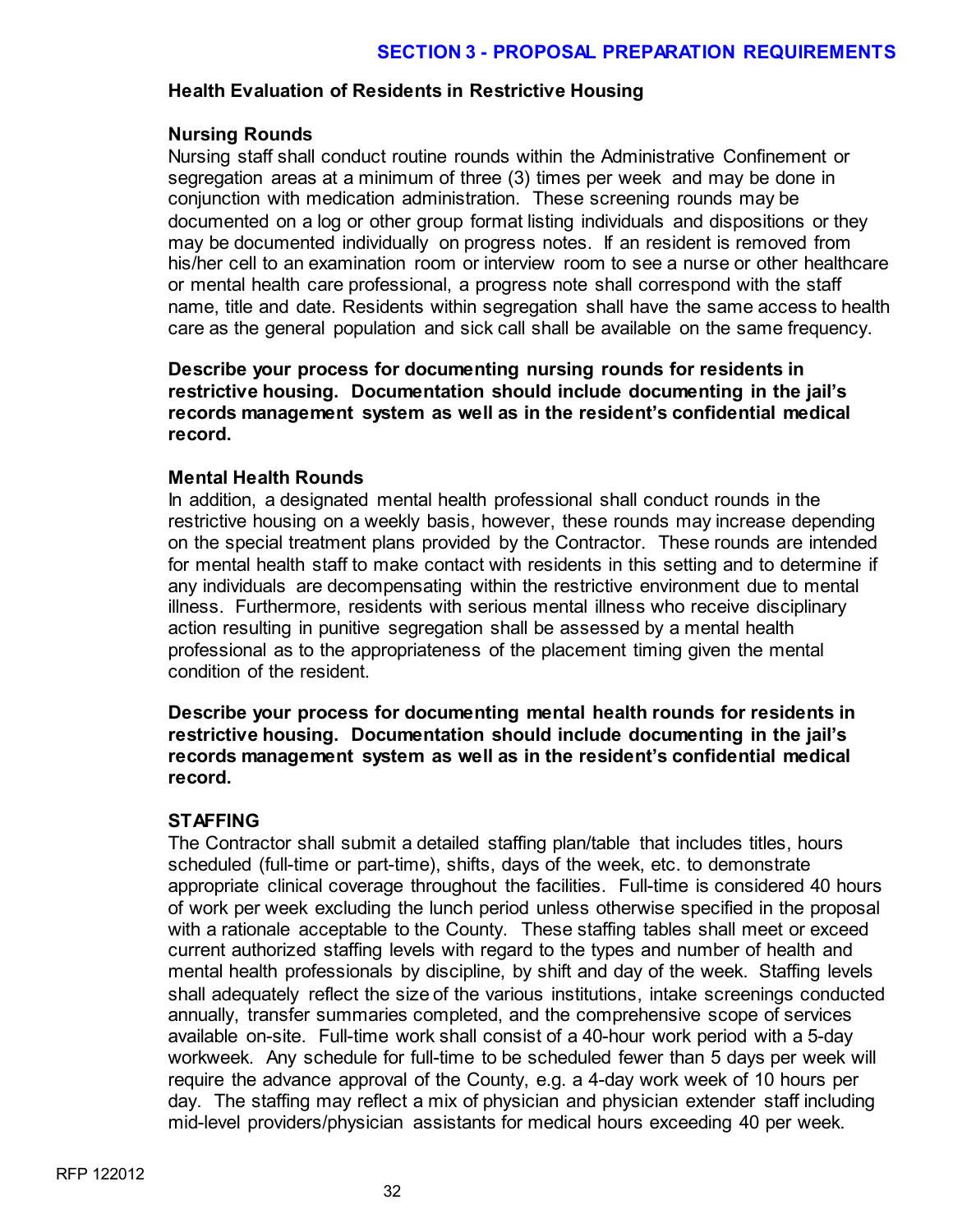Physician staffing shall be in accordance with guidelines and recommendations of the NCCHC, Standards for Health Services in Jails.

#### **PENALTIES**

It is incumbent upon the Successful Proposer to promptly report to the DSCO any issues which may or does affect the Successful Proposer's ability to meet the minimum staffing level as set forth in of this RFP.

If the Successful Proposer fails to provide adequate and qualified staff members at the staffing levels established hereunder, the Successful Proposer shall be assessed a daily penalty for each medical personnel position that was under-staffed for more than 60 days. That daily penalty of 25% shall double every 30 days after until those positions are filled by a qualified staff member. The Positions subject to the penalty assessment include:

- 1. Medical Director/Physician Assistance
- 2. Psychiatrist/Nurse Practitioner
- 3. Dentist
- 4. Health Service Administer
- 5. Director of Nursing

If the Successful Proposer fails to provide adequate and qualified staff members at the staffing levels established hereunder, the Successful Proposer shall be assessed a daily penalty for each medical personnel position that was under-staffed for more than 90 days. That daily penalty of 25% shall double every 30 days after until those positions are filled by a qualified staff member. The Positions subject to the penalty assessment include:

- 6. Registered Nurse
- 7. Licensed Practical Nurse
- 8. Certified Medical Assistance
- 9. Qualified Mental Health Provider
- 10. Dental Assistant
- 11. Administrative Assistant

**Submit the staffing table that you are proposing to serve the County at implementation in the table provided.**

**What is your process for correcting deficiencies in your ability to meet staffing levels stated in your staffing plan (Staffing Table).**

**Are employee benefits provided? If so please provide details such as vacation, sick leave, hospitalization, life insurance, EAP, dental, etc.**

**If employee benefits are provided, how long must an employee work before benefits start?**

**Detail how your company recruits and retains qualified workers to fill County positions as referenced in the Staffing table. What is your retention rate?**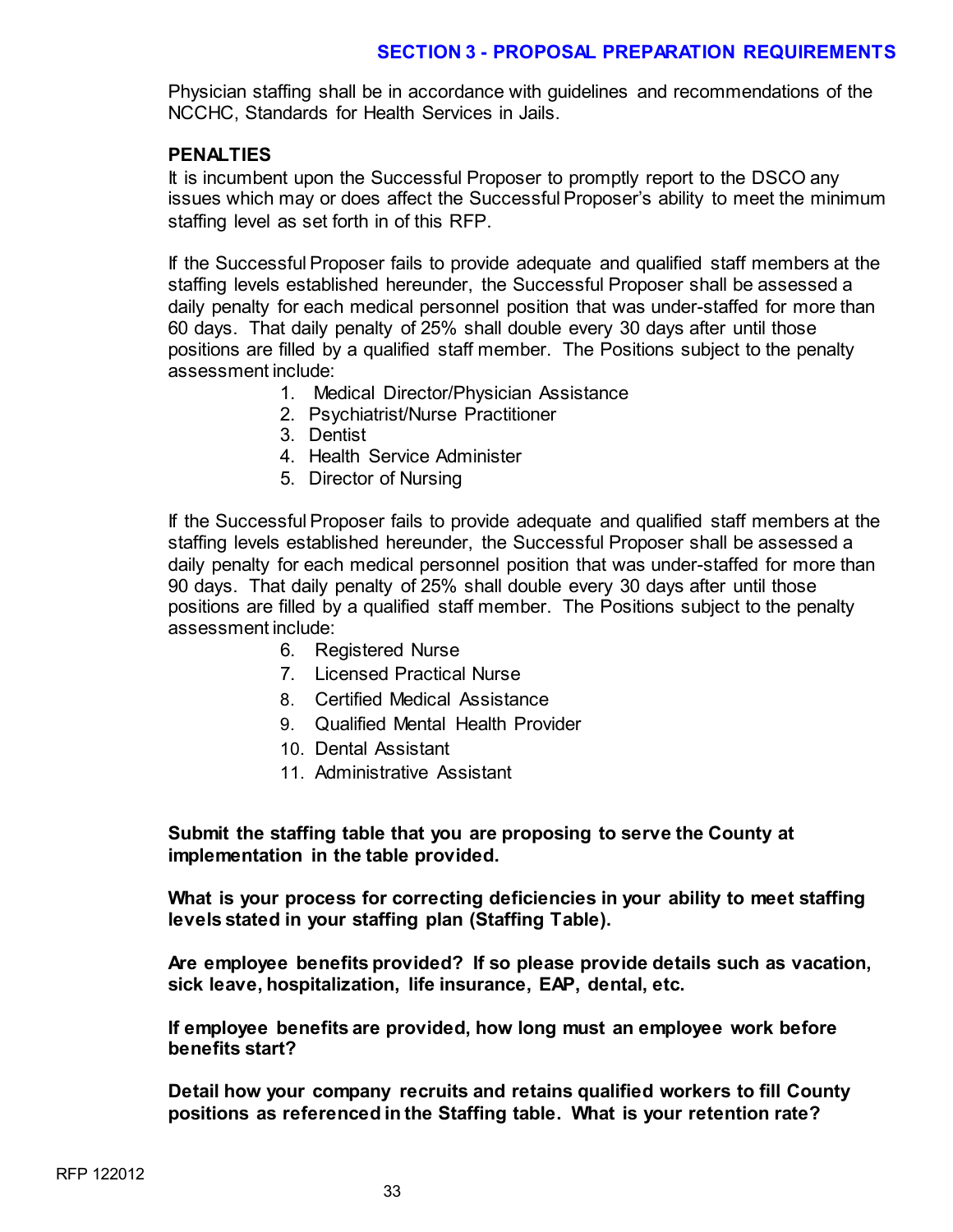**Would your company provide employment for the people who may be displaced by this contract?**

**Provide the estimated start-up time required, (i.e., transition time anticipated between proposal acceptance and contract implementation)**

**List any additional special services which would be furnished by your company to Dane County. Include any unique business features or special services your company offers which are not considered common to your competition. If there are any changes which have not been described in previous questions, list such changes here.**

**Describe how you would handle in-house dialysis. Explain the staffing and the necessary requirements to handle dialysis. Pease provide pricing under Ancillary Services.**

**Describe how you would use the current Dane County medical facilities floor plan/configuration/design to meet your staffing needs. Explain in detail all the necessary changes and the justification for each change.**

**Describe your documented discipline program for staff in detail.**

**Describe how you plan to manage multiple jail facilities.**

**Describe your plan and methodology for staffing for all services at each facility by type of position, hours of operation, and shift/hours coverage to correlate to your pricing response (Pricing Information Table, Benefits Summary Table, Salary Ranges Table and Staffing Table).**

**Explain how you calculate and manage your staffing levels.**

**Detail how staffing coverage is handled regarding vacation days, holidays, sickness, maternity leave, etc. (scheduled and non- scheduled).**

**Do you use any tools or guides to ensure the staffing is sufficient to provide safe care to each patient at all times? If so, state what tool and/or guide and who has endorsed it.**

**If a staffing tool or guide is used, will you be able to provide the Dane County Sheriff's Office with the formulas and plans regarding monitoring and the statistics showing compliance?** 

**Explain how your staffing rosters are developed and managed.**

**The contracted physician must have privileges at a local hospital in order to schedule testing, consultations, procedures, etc. Explain how the contracted physician will assist in the care of residents at the hospital.**

**Describe the process for performing dental services.**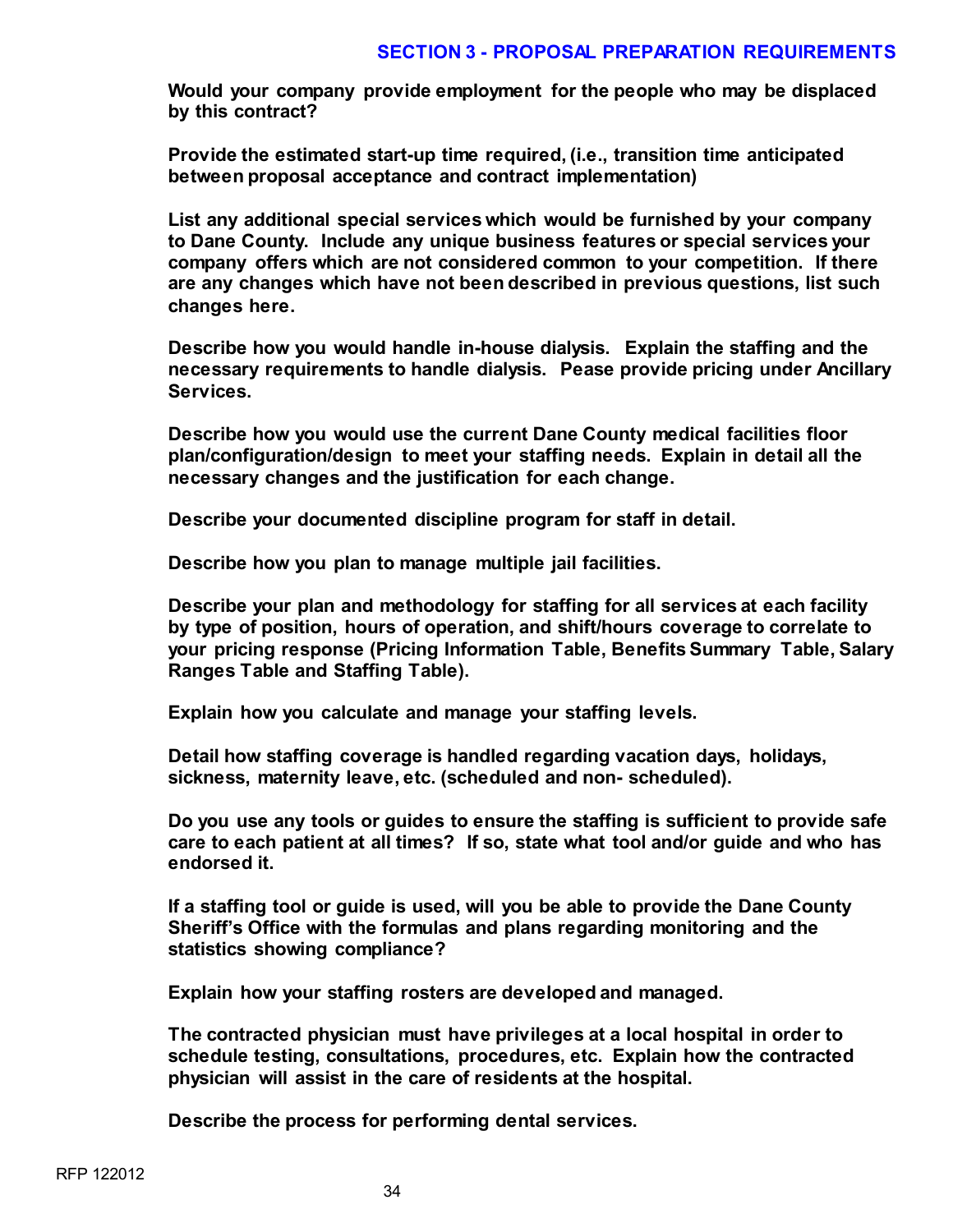**Describe your policies and procedures for the various outpatient professional services and surgeries.**

**List any and all outpatient professional services and surgeries that you will not perform at the Dane County jail facilities.**

#### **Temporary Personnel**

Agency or temporary personnel such as nursing, medical records, clerical or other staffing is highly discouraged due to the turnover of this staff. However, should such temporary staff be assigned to these sites on a recurring basis, agency staff is an acceptable alternative. The preference of the County is to maintain a full-time, part-time and PRN staff that are committed to these facilities. Should the use of temporary agency personnel negatively impact on-site continuity of operations, the County reserves the right to give the Contractor a cure period of 30 days to reduce the use of agency personnel to an acceptable level, as established by the Jail Administrator or his designee, based on needed staffing and coverage. Failure to meet the requirements by the Contractor may result in a penalty of \$1000.

**Do you intend to utilize temporary staff? If so, how do you plan to ensure that onsite continuity of operations is not negatively impacted.** 

#### **Use of Students**

Although the County encourages the development of students, interns, fellows, etc., these individuals must meet security clearance requirements and receive one day of orientation prior to initiating services. Health services staff shall provide supervision of such trainees and the Contractor may not include these individuals as an offset to staffing absences, hours lost or vacancies. Supervision of trainees may vary upon the profession and may require direct observation and sign-off of all work performed, if any. These categories of personnel must have liability protection equivalent to that of the Contractor or they may not participate in programming on-site.

# **Do you intend to utilize students? If so, describe how you will supervise and document their progress.**

# **Background Screening**

All Contractor staff shall meet the County background screening requirements. The County will complete all background requests within a reasonable time period. Vendor's personnel shall be subject to the same security guidelines, rules and regulations as the County staff.

**State the procedure(s) you use to check work history and criminal backgrounds of your labor force, including all subcontractors, as well as procedures you will use to notify Dane County when future civil or criminal action is taken against an employee. Dane County reserves the right to review all work history and criminal background checks at any time and refuse the right to have a person work in Dane County correctional facilities.**

# **Restriction of Access**

Although the Contractor has authority for all hiring and termination, the County may restrict an individual's access to the sites on the basis of security violations validated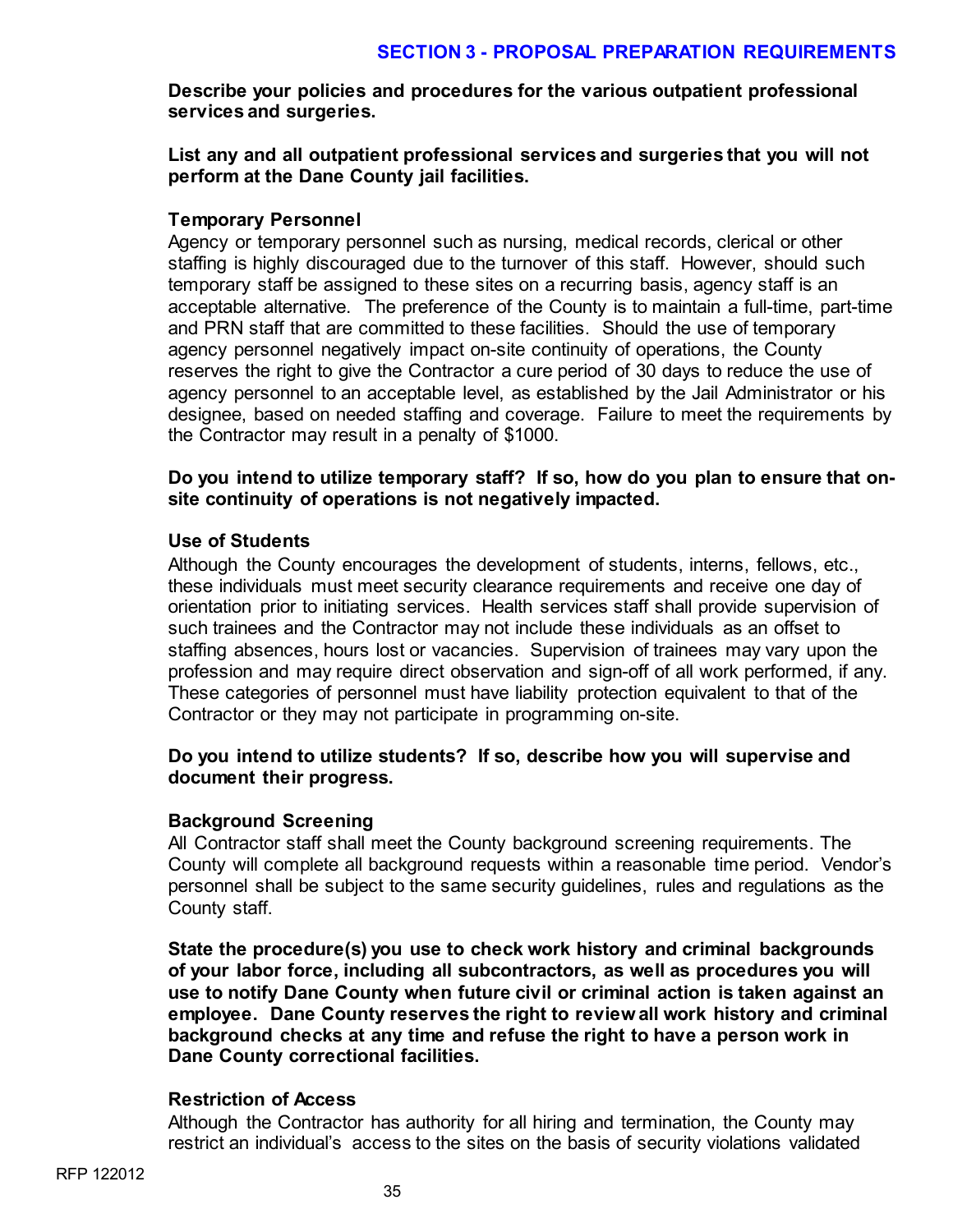through Dane County Sheriff's Office investigation. The County will communicate promptly with the Contractor regarding any such situations.

# **Acknowledge that you understand and will comply with this requirement.**

All Contractor employees, independent contractors and subcontractors shall cooperate with the County in any investigation involving resident or staff conduct.

### **Acknowledge that you understand and will comply with this requirement.**

All contract employees shall be required to wear Sheriff's Office issued ID's at all times.

# **Acknowledge that you understand and will comply with this requirement.**

#### **Compensation and Benefits**

Compensation and benefits of the Contractor's personnel shall be established solely by the Contractor. However, the Contractor shall provide the County a summary of salary target hourly/salary rates by position title, salary range for each position with anticipated high and low salary identified, with the proposal and shall also include a thorough summary of benefits offered. It is the goal of the County to minimize the disruption to and increase retention of current employees who may be retained by the Contractor. The Contractor shall obtain the County approval of each individual initially offered employment during the start-up transition. The rate range and schedule shall be updated not less than annually and submitted to the Jail Administrator and internal DCJ contract monitor. This target rate shall be established as the payback base rate for each employee, independent contractor and subcontractor.

#### **Complete and submit the tables provided.**

#### **Dress Code**

The Contractor shall establish and enforce a dress code for all health and mental health staff, uniformed and those in civilian clothing that is consistent with the requirements of the County and appropriate to a correctional environment with regard to safety issues as well as appearance.

#### **Please acknowledge that you understand and will comply with this requirement.**

#### **Staff Parking, Security Passes, Keys**

The County will make available permits for Contractor's staff in the Dane County Parking Ramp. If Contractor chooses to utilize this means of staff parking, Contractor will compensate the County for each permit at the monthly rate paid by County staff. If Contractor terminates an employee, Contractor will make every attempt to do so at the jail location so that any parking passes, keys, or electronic security cards in the possession of the employee are returned to Dane County. Contractor shall pay Dane County the appropriate fee for any parking permits, electronic security passes or keys which Contractor's employees, former employees, or subcontracted employees fail to return to Dane County.

#### **Acknowledge that you understand and will comply with this requirement.**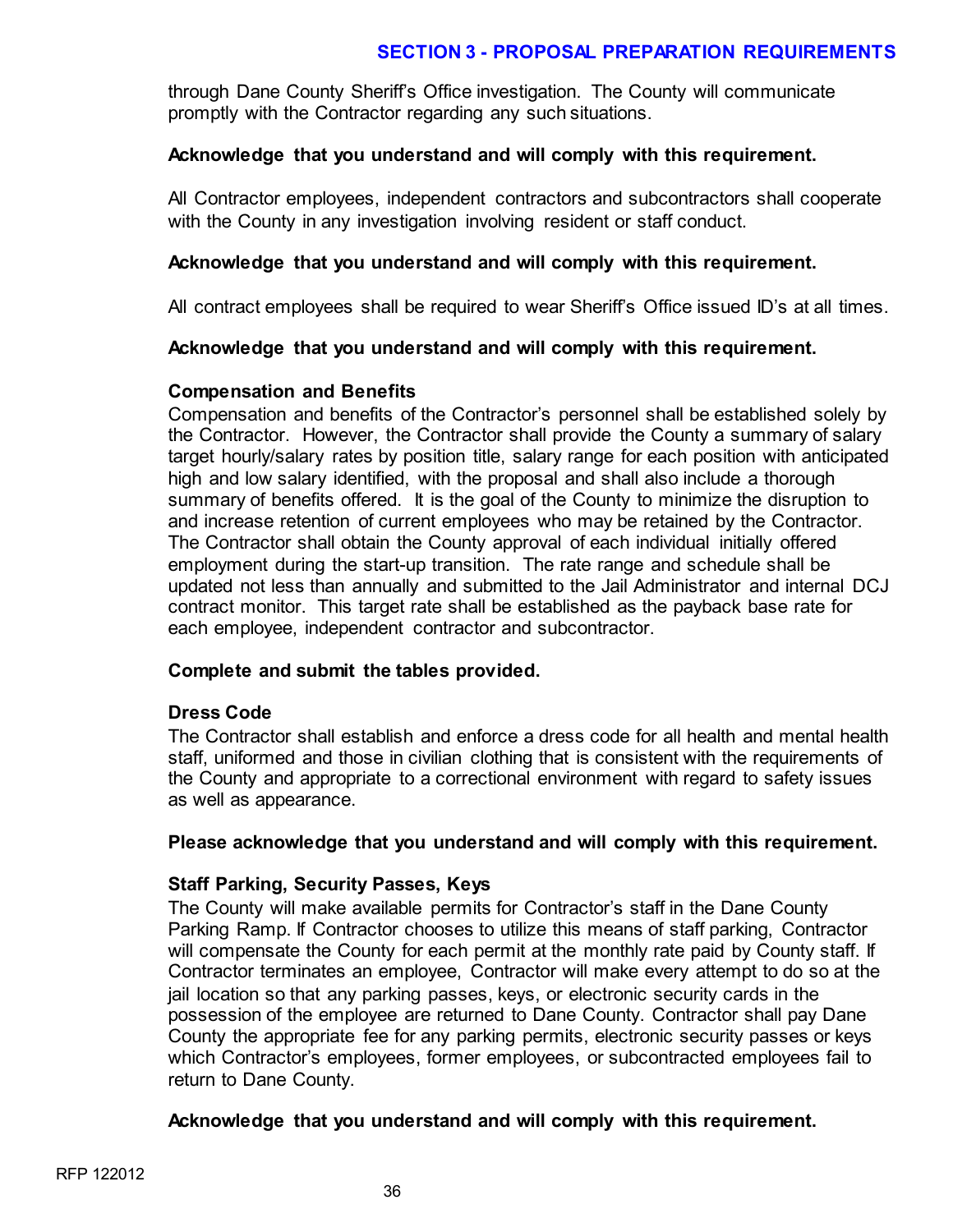# **JOB DESCRIPTIONS**

The Contractor shall establish written job descriptions that are specific and unique to the DCJ within 90 days of start-up. Initial start-up may include more generic job descriptions; however, these job descriptions shall be modified as appropriate to be specific to the County facilities. These job descriptions shall be approved by the Health Service Administrator and Medical Director as well as the County. Review of these job descriptions shall be at least annual and documentation of this review maintained.

**Provide job descriptions for any anticipated positions that you anticipate implementing at start-up. Also, describe your process for tailoring these descriptions to the County and how you anticipate the annual process for reviewing and maintaining site specific job descriptions**.

# **Staff Signatures**

Each staff member shall review his/her respective job description and sign the form indicating both familiarity with the job description and with the expectations of the position. This form shall be maintained in all staff's personnel records and training records. The job description shall be signed annually with the employee's annual performance evaluation. Performance evaluations shall be conducted at least annually for all staff whether full-time or part-time and shall be maintained in the employee's personnel file. The performance evaluation shall be signed by the employee per occurrence annually to demonstrate that the evaluation was conducted and understood.

### **Describe your process for evaluating employees and communicating expectations.**

#### **Post Orders**

In addition to job descriptions, the Contractor shall establish post orders for nursing staff and mental health professionals to adequately document detailed assignment expectations per shift per task(s) assigned. These post orders shall be in place within the first 90 days of the Contract.

# **Provide a sample post order. If none currently exist, indicate "None" and describe how you will meet this requirement.**

# **ORIENTATION OF HEALTH SERVICES STAFF**

The County, for security issues, requires orientation training for all of Contractor's, subcontracted, temporary and agency staff. The County plans to offer this training on an as-needed basis.

# **Health Unit Specific Orientation**

It is the responsibility of the Contractor to ensure that all health and mental health staff, whether PRN, part-time or full-time, independent contractors and subcontractors receive orientation by the Contractor to the health care operation within the facilities. Orientation for temporary or agency personnel as well as PRN staff is mandatory as well; however, the program may be modified to one day of training.

The Contractor shall design an orientation program for all staff to the DCJ facilities. The orientation shall include the curricula, hours devoted per topic and the name of the instructor. This orientation is required in addition to on-the-job training by shadowing an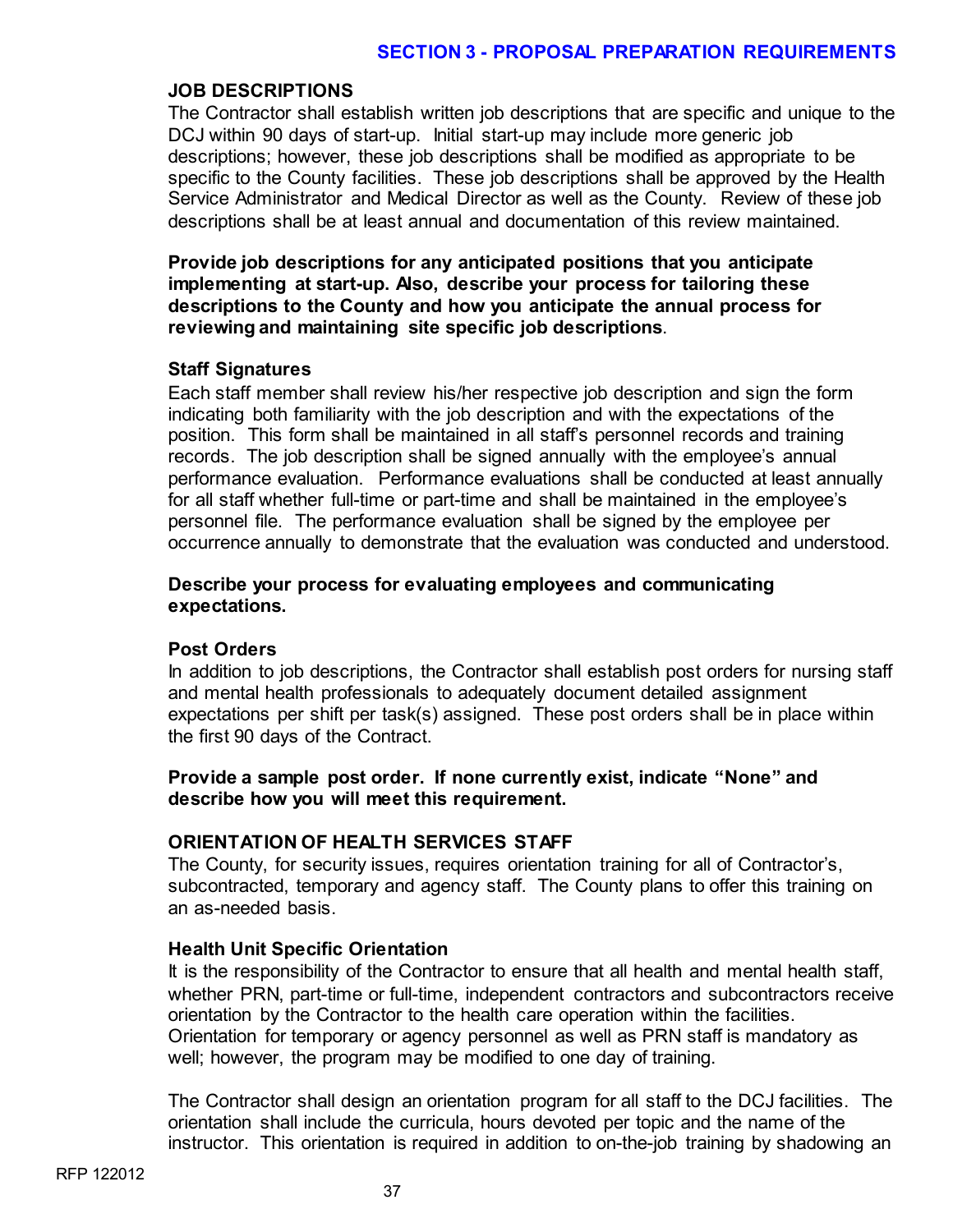existing staff member. While the length of orientation in total is within the discretion of the Contractor based on the needs of the individual, the initial formal orientation shall be established as a firm number of hours/days and the curricula shall be approved by the County in advance of the training.

# **Describe your process for orienting all staff to the health care operation within the facilities.**

# **Orientation Documentation**

The Contractor shall maintain all orientation training documentation and shall ensure that the employee training database is current and accurate. It is the duty of the Contractor to be able to produce current training hours on each staff member upon request and not less than on a monthly basis in a report to the County.

#### **Describe your process for documenting orientation training.**

# **CREDENTIALING**

# **Requirements**

The Contractor shall ensure that all health and mental health professionals are fully credentialed and appropriately licensed/certified/registered according to state and federal laws and regulations. The credentialing process shall include physicians, dentists, psychiatrists, mid-level providers/physician assistants, psychologists, and social workers if applicable. Primary source verification shall be completed and the credentials file shall include documentation regarding employment history, state licensure/renewal, DEA registration, ACLS certification (or BCLS/CPR/AED), evidence of malpractice coverage, medical school training, internship, residency, foreign medical graduate verification, and board eligibility/certification through the American Board of Medical Specialties (ABMS). Contractor shall ensure that the National Practitioner Data Bank is checked for each physician candidate and that the Wisconsin-licensing agency has no findings or censure against the individual. Credentials files shall be complete within 90 days of hire or contract on-site and temporary credentials prior to that time shall minimally include licensure and DEA information as well as evidence of current malpractice insurance. These files are subject to review and inspection by the County upon request and become the property of the County upon contract termination.

# **What type of qualifications and testing to assure qualification does your company employ when hiring personnel?**

**Does your company perform customized recruiting or testing? Please attach sample test.**

# **Detail your company's process for verifying credentials and licenses of employees upon hire and thereafter.**

#### **Formal Complaints**

Any complaints against an individual license shall be reported immediately to the County. Only individuals whose license is in good standing shall be considered. Individuals, whose license is under disciplinary action of any kind, probation or suspension, shall not be acceptable. Physician admitting privileges at local hospitals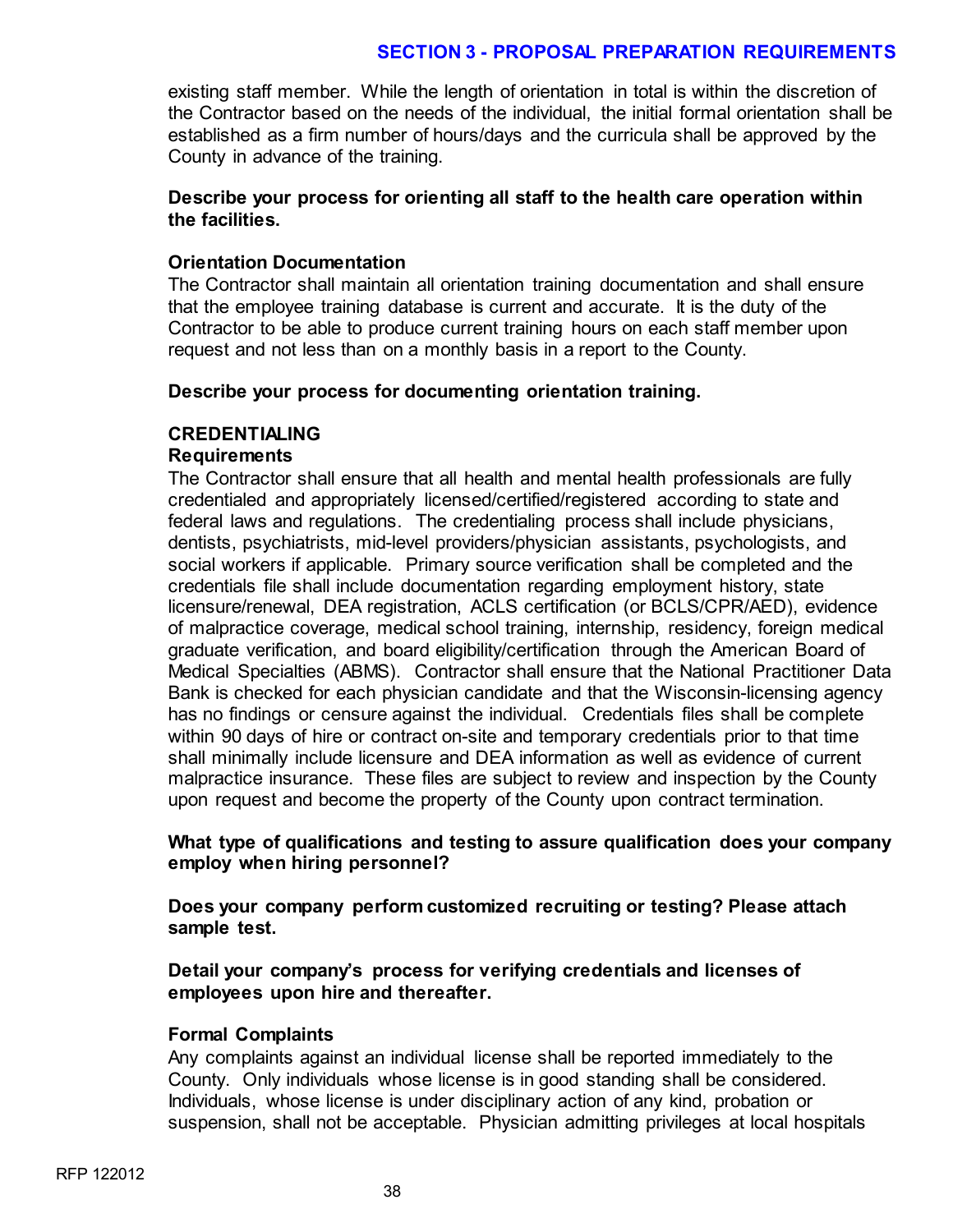shall also be investigated to ensure good standing. It is preferable that the Medical Director has staff privileges in at least one local hospital in Madison.

### **Detail how you will address complaints from Dane County and/or the Dane County Sheriff's Office about the services that you will provide during the course of this contract. Do you have a formalized project? Please provide details.**

**Proficiency Testing and Competencies** - While nurses and psychiatric social workers will not complete a full credentialing process, licenses shall be verified and any disciplinary action delineated. Nurses shall complete a proficiency inventory and be able to demonstrate appropriate techniques in phlebotomy, IV management, and other appropriate practices.

#### **Describe your proficiency testing and competency process and documentation.**

#### **EDUCATION FOR QUALIFIED HEALTH SERVICES PERSONNEL Continuing Education Units**

The Contractor shall provide continuing education activities, on-site to the extent feasible. These activities shall be recognized with Continuing Education Units by the appropriate state licensure agency. Part-time staff shall also receive the same continuing education hours per year. The County will recognize training hours required by the contract and appropriate to the work environment as time worked.

#### **Describe how you will handle and document continuing education.**

#### **CPR Certification and AED**

All health and mental health direct care providers shall be certified in CPR to include use of the AED equipment. Certification shall be annual or may be biannual depending upon the agency utilized to provide formal certification. The Medical Director should be currently certified in ACLS while other staff shall be current in BCLS.

#### **Does your company provide an in-service training programs for your staff? If so, provide details.**

**Detail how you will meet the minimal requirements of 7.3.3.2(a)(b)(c) and what ongoing training would you provide your personnel that would be assigned to the Dane County Jail.** 

#### **Training Database**

The Contractor shall maintain a comprehensive training database for all employees, independent contractors and subcontractors. This database shall include the staff member's name, title/licensure, whether full-time or part-time, and course title, hours of class time, and date of training. This database shall be maintained by the Contractor as current and provide a monthly report to the Jail Administrator or his designee regarding the status of training hours for all contract staff.

#### **Detail how your company maintains comprehensive records of training for all employees, independent contractors, and subcontractors.**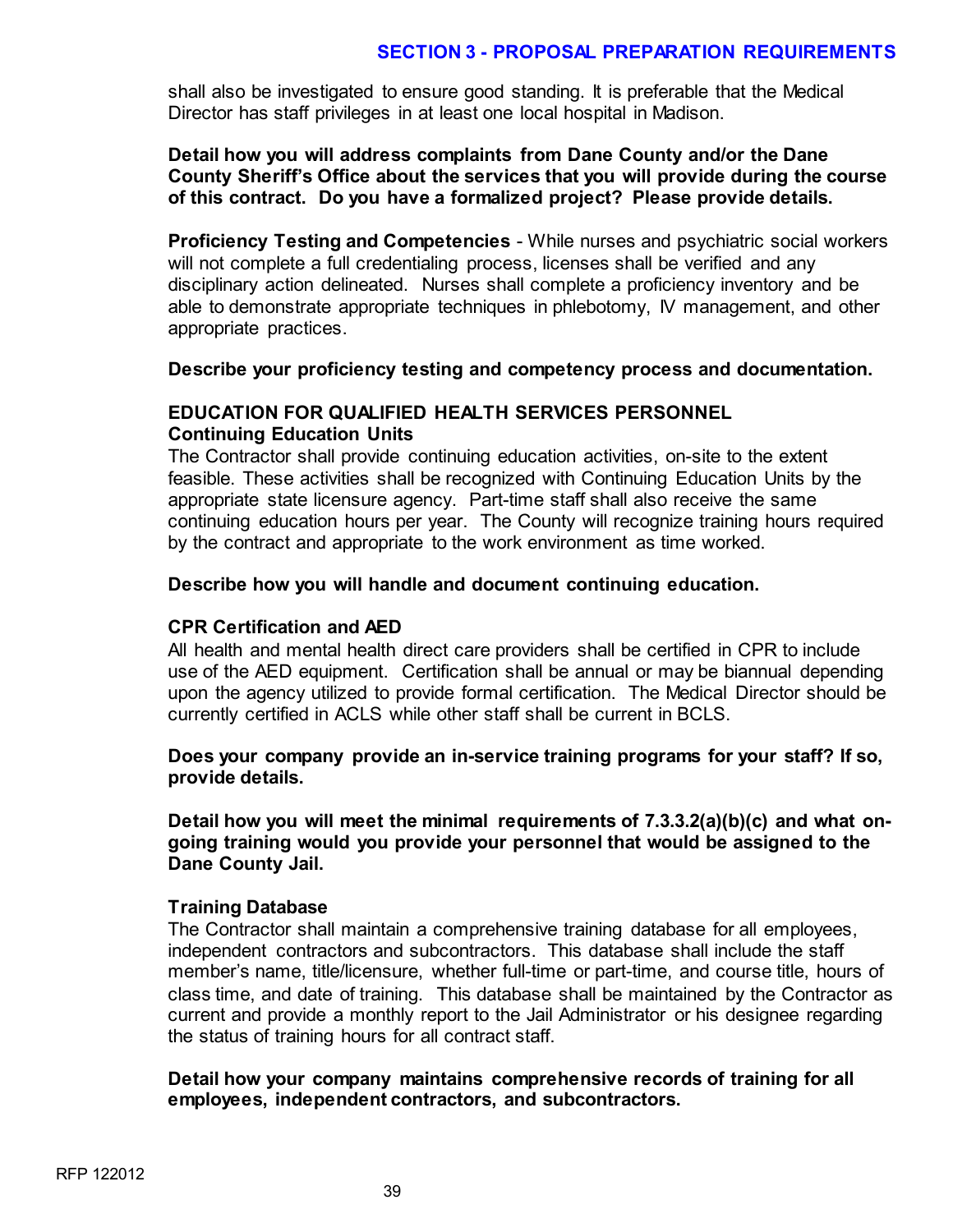### **Reference Library**

The Contractor shall provide a reference library on-site at the DCJ with sufficient reference materials for both health and mental health professionals. At least five (5) or more common reference books shall be included and a variety of other periodicals or publications. The Contractor shall develop a list of reference materials and submit it to the County for approval. This reference material shall also include professional standards of the NCCHC as well as facility-specific policies and procedures. This library area shall be accessible to all health and mental health staff on all shifts and shall include the minutes of all health-related meetings so that all staff shall have access. Quality improvement documents shall be included as well for ease of staff access (unless certain confidential materials contained prohibit such open placement).

# **Describe reference materials that you routinely make available for your staff for professional development?**

# **SUBCONTRACTOR AGREEMENTS**

The Contractor shall establish written contract agreements with each subcontractor such as hospitals, ambulatory clinics, physicians' groups, lab, x-ray, dialysis, dental, dental lab, dental/medical/office supplies, etc. A copy of each agreement shall be onhand by the Health Services Administrator, in the health services unit at DCJ, and shall be available for inspection by the County any time. These subcontracts shall be in place as soon as possible after the start of the contract, not to exceed 90 days.

**Describe your process for establishing written contract agreements and maintaining positive and productive relationships with subcontractors such as hospitals, ambulatory clinics, physicians' groups, lab, x-ray, dialysis, dental, dental lab, dental/medical/office supplies, etc.**

# **HEALTH PROMOTION AND DISEASE PREVENTION**

# **Health Education and Promotion**

Residents shall receive essential and basic information about infectious diseases, chronic illnesses, drug abuse, hygiene, fitness and exercise, smoking cessation and other relevant topics from the health services staff. This may be accomplished in a variety of ways including ensuring the availability of educational and instructional pamphlets in the booking area or in other resident waiting areas such as holding for court, health services unit, and within the housing units. Residents shall also be provided literature on the Prison Rape Elimination Act (PREA) at the intake screening.

# **Describe the types of education materials that will be made available for residents.**

#### **Diet**

The Contractor shall develop a program for ordering, educating and monitoring special medical diets. These diets shall only be ordered by a provider to include the mid-level providers, physicians and dentist. Therapeutic diets shall be kept to a minimum based on essential clinical need rather than individual preference. Only the Medical Director shall determine the need for a diet related to a self-reported food allergy. In general, residents shall be instructed on self-care and dietary exchanges to promote the ability to make appropriate choices when returned to the community. The Contractor shall work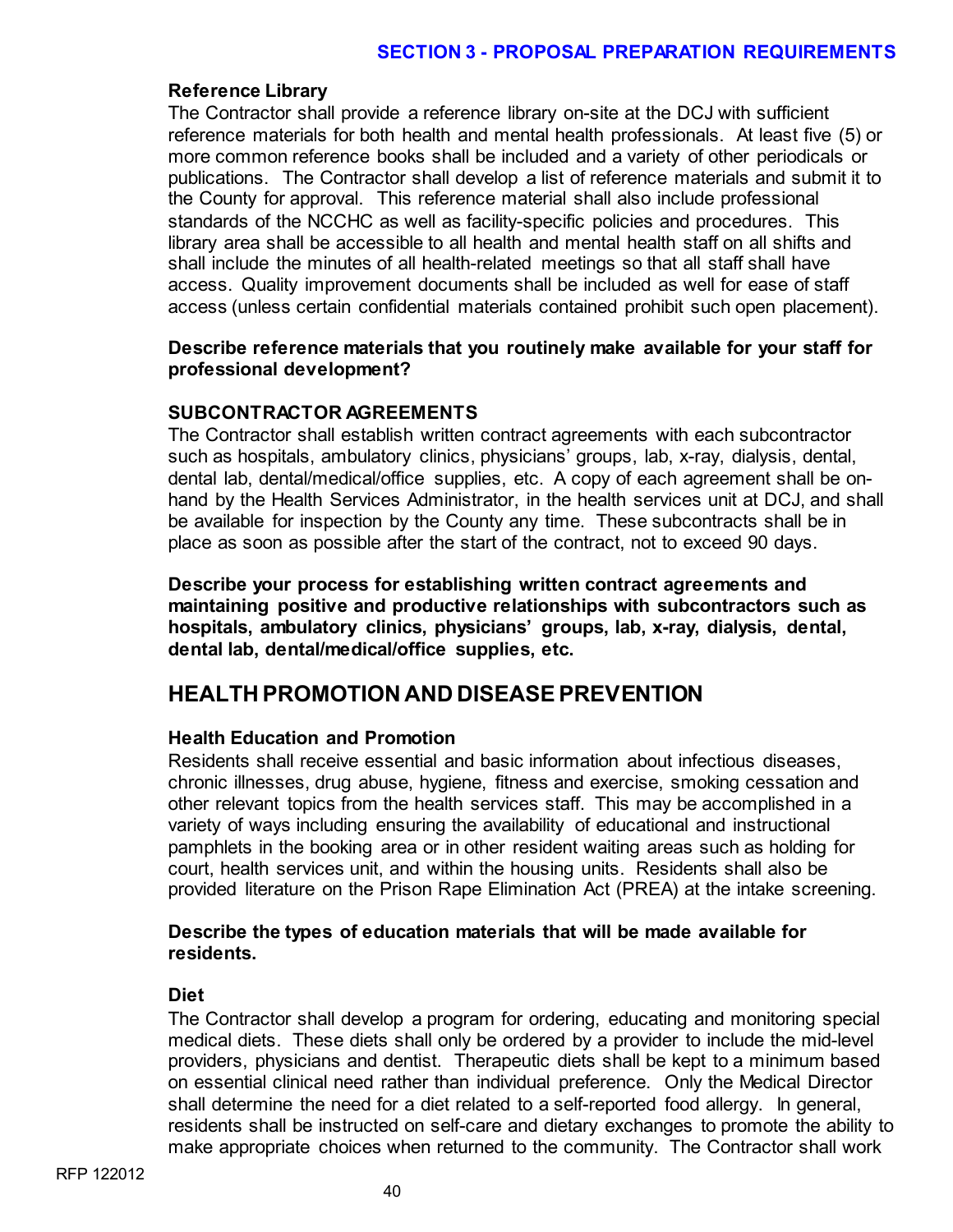closely with the County in the development of the special diet and the consultation by a registered dietitian. Should the County need assistance with finding a registered dietitian to complete annual reviews of the menus and therapeutic diets, the Contractor shall assist.

# **Describe your program for ordering, educating and monitoring special medical diets.**

### **Exercise**

The Contractor shall develop educational materials for physical activity for residents based on available options in the jail as well as medical needs.

# **Provide sample exercise literature for residents based on medical need. If none exists, indicate "None".**

# **Personal Hygiene**

The County is responsible to provide personal hygiene items to residents on a regularly occurring basis. These hygiene items minimally include soap, comb, toothbrush, toothpaste, toilet paper and sanitary napkins or tampons for the women. The Contractor is not obligated to provide any hygiene items and is discouraged from ordering special soaps or toothpastes based on resident preference. Should a clinical need for a special soap be demonstrated, the Contractor shall bear that expense as a medical supply/OTC item.

# **Describe how you will comply with this requirement.**

# **Use of Tobacco Products**

The DCJ system maintains smoke-free facilities and cigarettes or other tobacco products that are contraband into the jails. Health services staff should consider these facilities to be smoke-free and not bring items such as cigarettes or other tobacco products that are contraband into the jails.

# **Describe how you will monitor staff to ensure these items and others that are considered contraband are not brought into the facility.**

# **SPECIAL NEEDS AND SERVICES**

#### **Special Needs Treatment Plans**

Special needs residents, including chronically ill, those with infectious diseases, mentally ill or mentally retarded/developmentally disabled, frail elderly, terminally ill or disabled physically, are those that the Contractor shall establish a written special needs treatment plan. Either a mid-level provider or physician can develop the treatment plan or, in the case of mental illness, the psychiatric social worker or psychiatrist. When feasible, treatment plans should maintain connections between residents and the community agencies that have been or will be serving them.

This special needs treatment plan (for medical issues) shall minimally include information regarding medications, therapeutic diet, specialty appointments and consults, any diagnostic work-up that is ordered, housing assignment disposition, impact on ability to function in general population if any, impact on programming and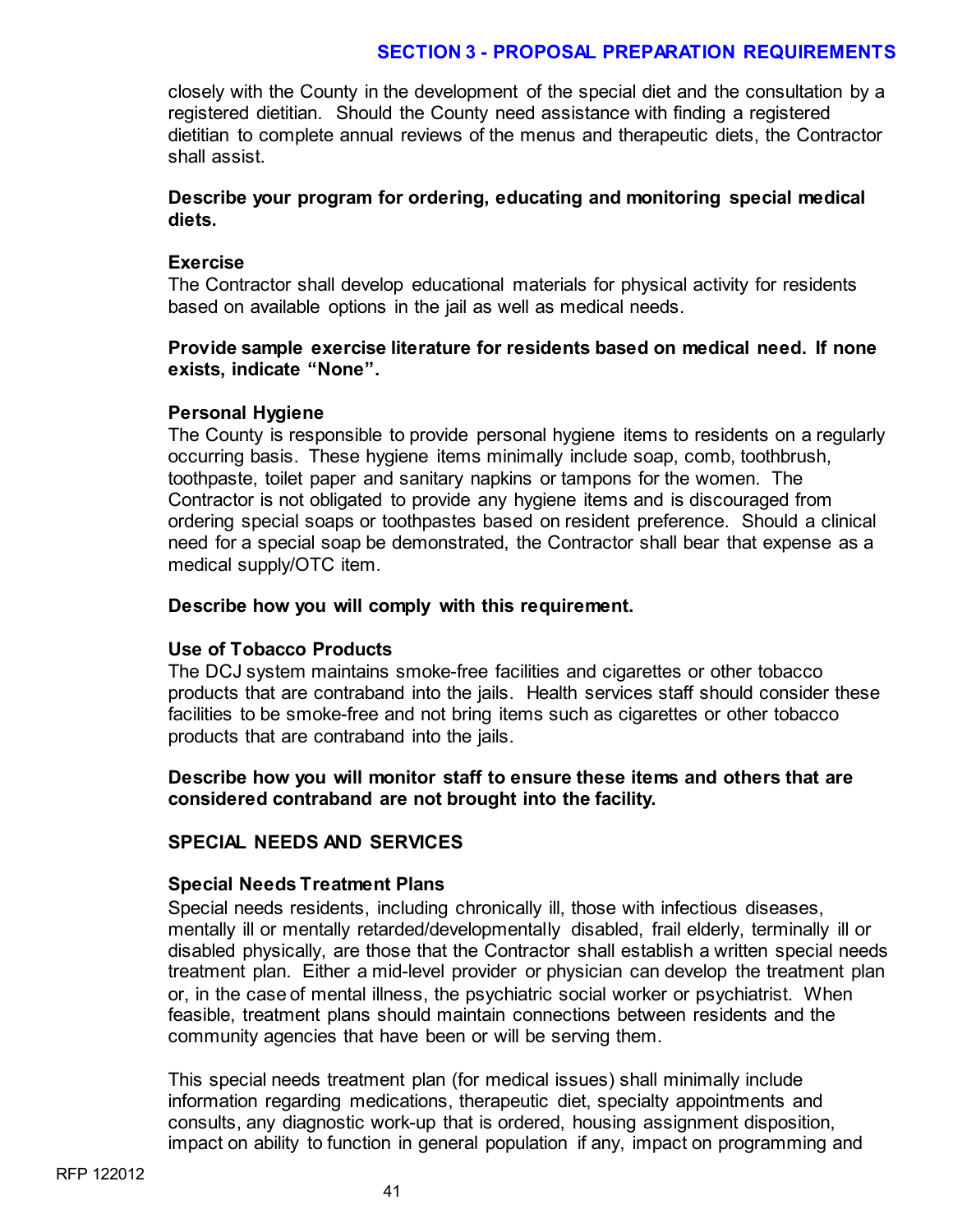school, and frequency of follow-up indicated. These treatment plans shall be initiated in conjunction with the health assessment and initial physical examination. Frequency of review and update is based on the orders of the provider and must be specified although the orders may be changed on each visit depending on the clinical presentation of the resident. In any event, orders shall not be written for duration of longer than 90 days without an encounter with a provider. Standardized forms and format shall be utilized and all materials to enter the health record shall contain the provider's name, title and date (may also include time). The mental health treatment plan for special needs mentally ill patients will be established by the mental health staff with the provisions established by the Chief Psychiatrist and Director of Mental Health.

#### **Describe how you will comply with this requirement and provide a sample of a special treatment plan.**

#### **Suicide Prevention**

Suicide Prevention Program and Plan - The Contractor shall develop a comprehensive and thorough suicide prevention program that encompasses all aspects and staff training within the detention facilities including security staff, health and mental health staff, and residents. The program must be approved by the County and shall minimally include the following elements: training (security, health/mental health), identification and assessment, referral, monitoring, housing assignment/placement, communication among all disciplines for one treatment approach by all staff, intervention and notification, reporting and quality improvement review of each gesture or attempt.

#### **Describe your Suicide Prevention Program.**

#### **Suicide Plan Contents**

The Contractor shall establish a suicide prevention plan that begins with an aggressive early identification program with health, mental health and security staff at the booking process. At-risk individuals shall be identified and referred regardless of current actions or behavior as a preventive step and these at risk individuals shall be defined by a licensed mental health professional, i.e. intoxicated, under the influence of unknown substances, mentally ill, prominent citizen, or first arrest. The admission to jail is one of the highest risk times while others include return from court, receiving a significant sentence, loss of appeal, loss of loved one or loss of children to foster care/adoption, or sexual assault. The Contractor shall take these aspects into consideration in the suicide prevention plan.

#### **Describe your policy and the procedure along with the contents of the Suicide Plan.**

#### **Suicide Watch**

The suicide prevention guidelines shall clearly identify how a suicide watch is initiated, what the definition of a watch is and the potential levels of observation involved, the process involved in clearing an individual from watch, recommended frequency of observation, staff performing observation, and suggested documentation guidelines for all involved in the process.

#### **Describe your process for initiating suicide watch, evaluating it and how residents are cleared from precaution.**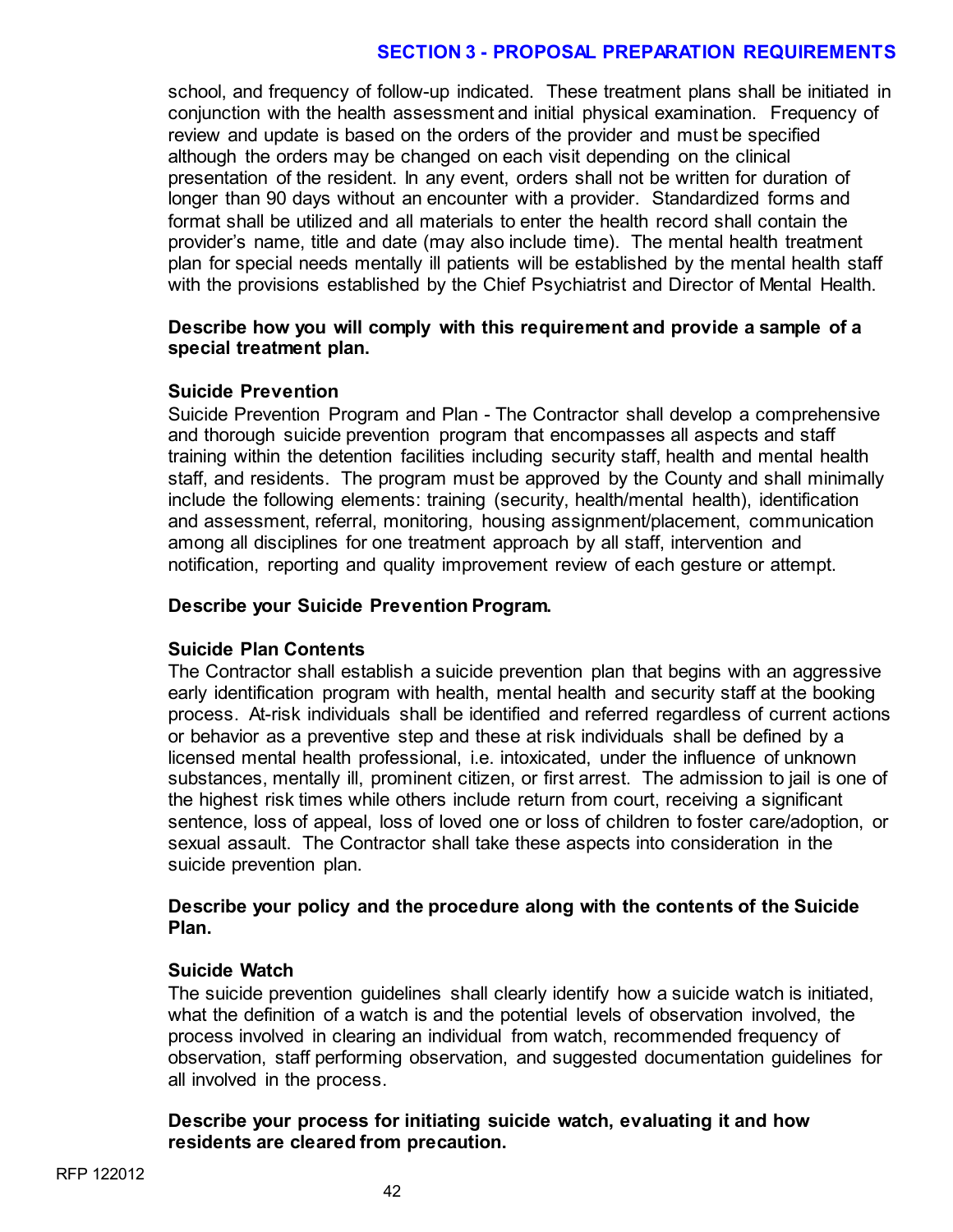# **Utilization Statistics**

The Mental Health Supervisor shall produce monthly statistics that provide insight and information regarding the resident population. A report containing these statistics shall be delivered to the Jail Administrator, and Health Services Lieutenant on a monthly basis. Suicide attempts, gestures and ideation shall be defined and differentiated when reported. The report shall also include statistical information regarding resident contacts by the PSWs and M.D., and types of mental health diagnoses identified within the resident population. Additional statistics include residents on psychotropic medications as a percent of population and in raw numbers, the top five psychiatric medications utilized by price, the top five psychotropic medications utilized by frequency and volume, a total list of the psychotropic medications orders by drug name and dosage with identification of formulary v. non-formulary, indications of continuation of medications from admission v. change of medication to another therapeutic agent. The Director of Mental Health staff will work closely with the pharmacy provider to ensure the monthly availability of this information for review and submission to the County.

# **Provide a sample report containing statistics as described above.**

# **Psychological Autopsy**

Any successful suicide shall receive a specialized mortality review, a "psychological autopsy" of sorts. This quality improvement initiative shall focus on the individual from admission through death and identify key points and reactions. Every effort shall be made to use this opportunity as a learning experience rather than assignment of fault or blame. This "psychological autopsy" shall include a quality improvement / debriefing session chaired by the Director of Mental Health, and shall include at a minimum the mental health staff including Chief Psychiatrist, the Medical Director, Health Services Administrator, and jail staff designated by the Jail Administrator. The purpose of this session would be quality improvement: prevention of future suicides. A similar debriefing and quality improvement meeting should be held whenever there has been a serious suicide attempt.

# **Please describe what is involved in the psychological autopsy and mortality review following a successful suicide**.

#### **Intoxication and Withdrawal**

Detox Protocol - The Medical Director shall establish a detoxification protocol or clinical pathway for the on-site treatment of mild to moderate intoxication and/or withdrawal. Individuals in acute withdrawal or frank delirium tremors shall be rejected at the booking station by a RN and referred for immediate inpatient hospital treatment and evaluation. The Medical Director shall develop the detoxification protocol with emphasis on the drugs of choice for the surrounding community and the types of intoxication and withdrawal most commonly encountered in the local jail. Only a mid-level provider or physician can initiate an order for detoxification and legend medication. Medications for detoxification may only be managed by nursing with an appropriate practitioner order (the order may be verbal or telephone).

#### **Please describe your detox protocol for both alcohol and other drugs.**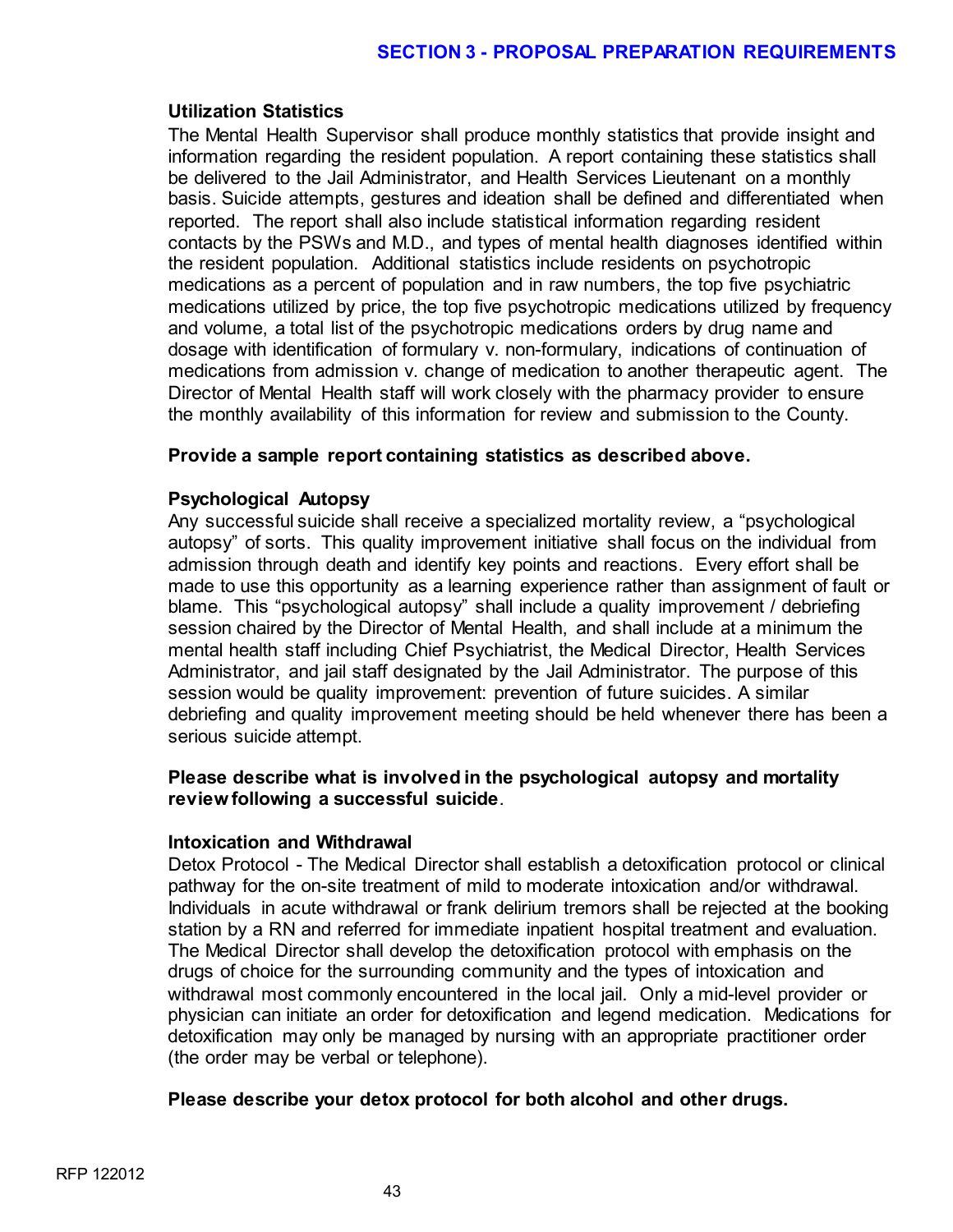### **Pregnancy**

Pregnant residents who are entering the stages of withdrawal shall be promptly triaged. The Contractor shall have systems in place to identify the pregnant, high risk resident upon admission, and for clinical follow-up during incarceration including routine prenatal care and maternal counseling. Pregnant residents with active opioid use disorder receive evaluation upon intake, including offering and providing medication-assisted treatments options.

# **Describe your protocols for managing pregnant women entering the stages of withdrawal and throughout their incarceration.**

# **Residents with Substance Use Disorders**

The Contractor shall establish a practice for the early identification, assessment, intervention and treatment of residents with alcohol or drug dependency. While the nursing staff and physician shall handle the intake receiving screening (by a nurse) and the detoxification process (by a physician), the PSW conducting mental health screenings and evaluations in booking shall also work to identify any individual in need of intervention for drug and/or alcohol addiction. Should a resident be identified as a person with substance use disorder, those individuals will then be referred to the AODA counselor. Substance abuse treatment services, although limited, shall be available through an AODA counselor and it is a mental health professional that is responsible to develop the substance abuse treatment plan when appropriate.

# **Community Linkage**

Given the limited length of stay within these jail settings, the greater emphasis is on aftercare planning and referral to community resources for substance abuse treatment services. The community resource manual that the Contractor shall establish for all aftercare planning shall include a component regarding treatment options available within the local area, particularly for indigent individuals.

#### **Substance Use Disorder Services**

DCJ shall have substance abuse treatment services on-site consisting primarily of screening for identification, assessment, detoxification and aftercare planning. The detoxification treatment plans shall be reviewed annually.

# **Describe your process for the early identification, assessment, intervention and treatment of residents with alcohol or drug dependency**.

#### **Describe your plan for aftercare and community linkage.**

#### **Medication Assisted Treatment**

Shall be staffed by a registered nurse and Bachelor's-level Recovery Support Navigation worker to engage jail residents in recovery services during incarceration that will lead to the administration of partial/full opioid agonist and antagonist medication.

Some of the activities to be undertaken by Recovery Support Navigation worker shall include:

• Receiving the initial referral of a resident who has entered opiate withdrawal while in Dane County Jail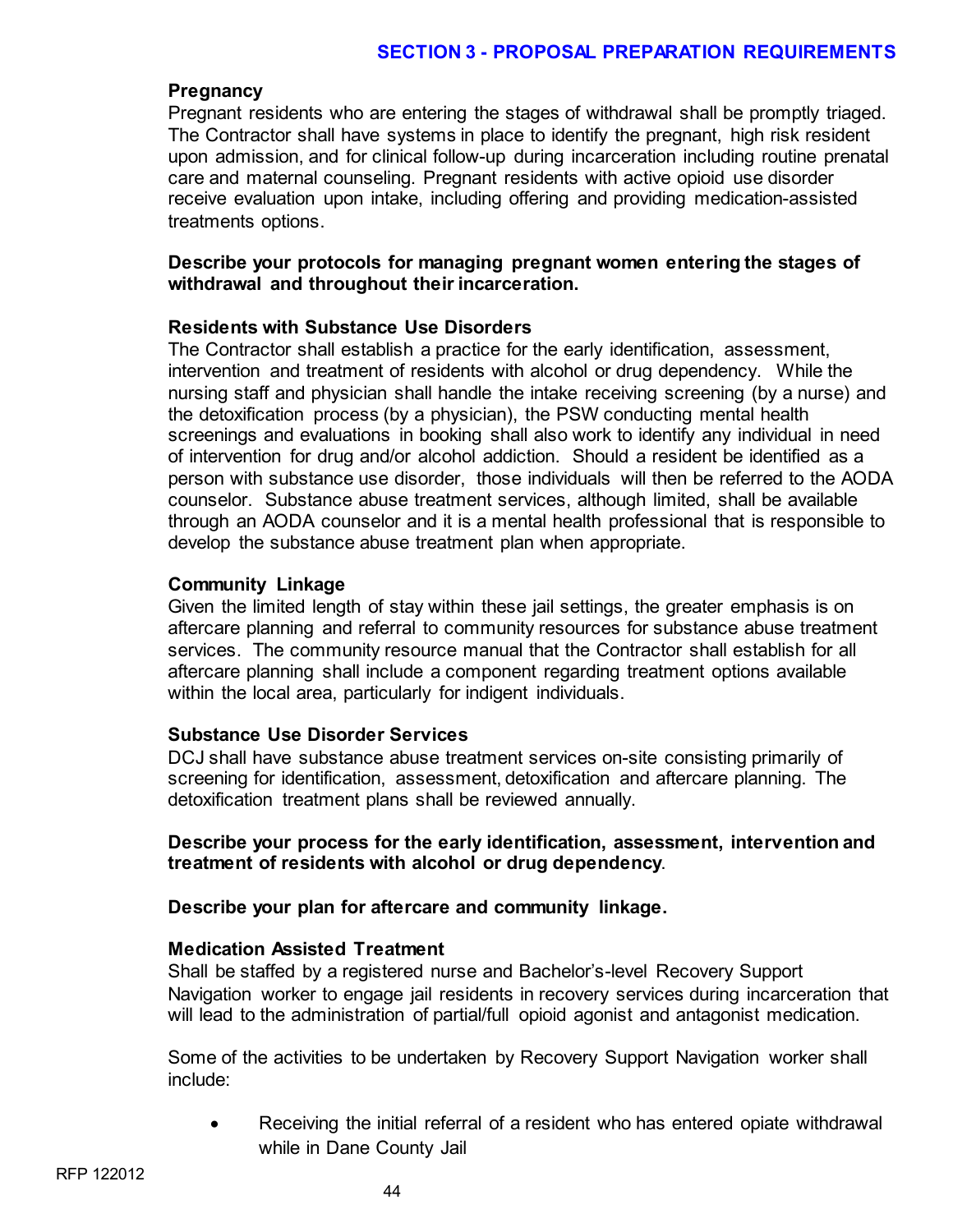- Referring willing residents for a clinical assessment
- Formulate re-entry plans for individuals admitted to the Jail-Opiate Project
- Communicate re-entry plans to appropriate jail staff
- Coordinate and communicate re-entry plans to probation officer, if applicable
- Develop a ten-day safety plan around re-entry
- Help coordinate transportation from jail to sober living arrangement or outpatient clinic
- Assure insurance eligibility or Medicaid application is intact prior to release from jail
- Complete and submit any pre-MAT treatment paperwork to assure smooth transition into community MAT outpatient treatment services
- Set up the first appointment for the client with substance use treatment provider after release
- Link the resident with a peer specialist/recovery coach
- Completing required assessments and referrals to community treatment.
- Some of the activities to be undertaken by the MAT RN shall include:
- Set up withdrawal protocol
- Administer medication based on symptoms.
- Administer all agonist and antagonist medication to residents.
- Maintain records and data points for reporting.
- Assure residents have access to naloxone upon release from the jail.
- Assure participants have access to partial/full opioid agonist and antagonist medication upon release from Dane County Jail

**Describe the current process of providing case coordination and medicationassisted treatment. Be specific to the ability to provide the partial/full opioid agonist and antagonist medication at the jail.** 

**Describe what established partnerships are in place with treatment providers within the county or tribe for participants upon re-entry into the community to support substance use disorder treatment and minimize overdose deaths.**

**Describe the agency's and/or community partner's current capacity or lack of capacity to provide individuals with care coordination for assessment, referrals, and follow-up with community evidence-based substance use disorder treatment services to support recovery and minimize overdose deaths.**

# **Vivitrol**

The Dane County Jail partners with Human Services and a community provider to provide education and counselling on opioid addition. Our current provider, on occasion, does liver functioning testing and administers the first injection of Vivitrol.

**Please describe your experience in administering Vivitrol and your willingness to continue to provide this service.**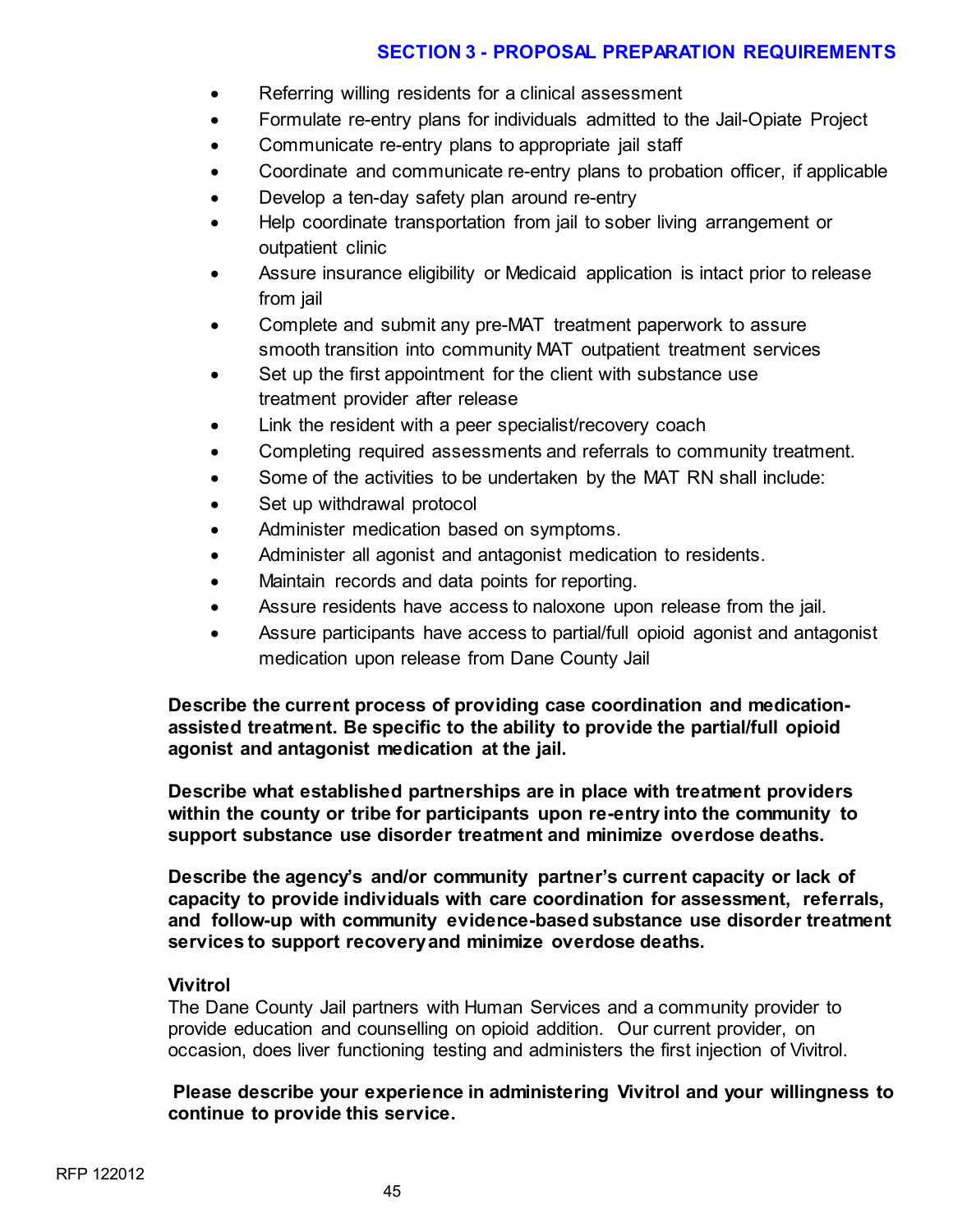### **Sexual Assault**

# **Reported at Intake**

If a resident identifies to the RN doing the receiving screening at intake that s/he has been sexually assaulted prior to admission to the jail, the resident shall be referred immediately to a DCJ law enforcement officer for nexus to the proper local investigative agency. Upon admission to the jail, either before or after the sexual assault criminal investigation has been conducted, the Contractor will be responsible for providing initial treatment for communicable disease and/or pregnancy, screening for HIV, Hepatitis B and Hepatitis C, a mental health component for initial crisis intervention, and required follow up care. Contractor shall be in compliance with the Prison Rape Elimination Act (PREA).

**Describe how you will comply with this requirement. Further, the intake process has been customized to include questions relating to victimization for PREA compliance.** 

**What is your willingness to customize intake screening to meet the needs of the Sheriff's Office?**

# **Reported During Incarceration**

The same guidelines shall apply for an alleged sexual assault occurring during incarceration. There shall be an immediate referral to a RN, mid-level provider or physician. The Contractor shall ensure that the incident is documented fully as delineated by the jail and that the situation is reported to the County for investigation.

# **Describe your policy for handling sexual assaults that occur in the jail. What role will your mental health staff play in supporting the victim throughout his/her incarceration.**

# **Evidence Collection and Crisis Intervention**

In either situation of pre-booking or during incarceration sexual assault, in no case shall the on-site nursing or medical staff be involved with the collection of physical evidence. Testing of the alleged attacker is subject to state and federal laws and shall not be conducted by Contractor staff, as it is a forensic specimen collection. Follow-up lab testing such as repeat HIV or other infectious disease screening and ongoing mental health counseling shall occur on-site and shall be provided by the Contractor. All postassault treatments available to the general public, such as "morning after" contraception, shall be made available to the victim.

#### **Describe how you will comply with this requirement.**

#### **Prenatal Care**

#### **Intake Pregnancy Questioning**

Women who are received into the facility shall be questioned during the booking process receiving screening by a RN regarding potential pregnancy and last date of menstruation. If there is the slightest indication that the individual may be pregnant, she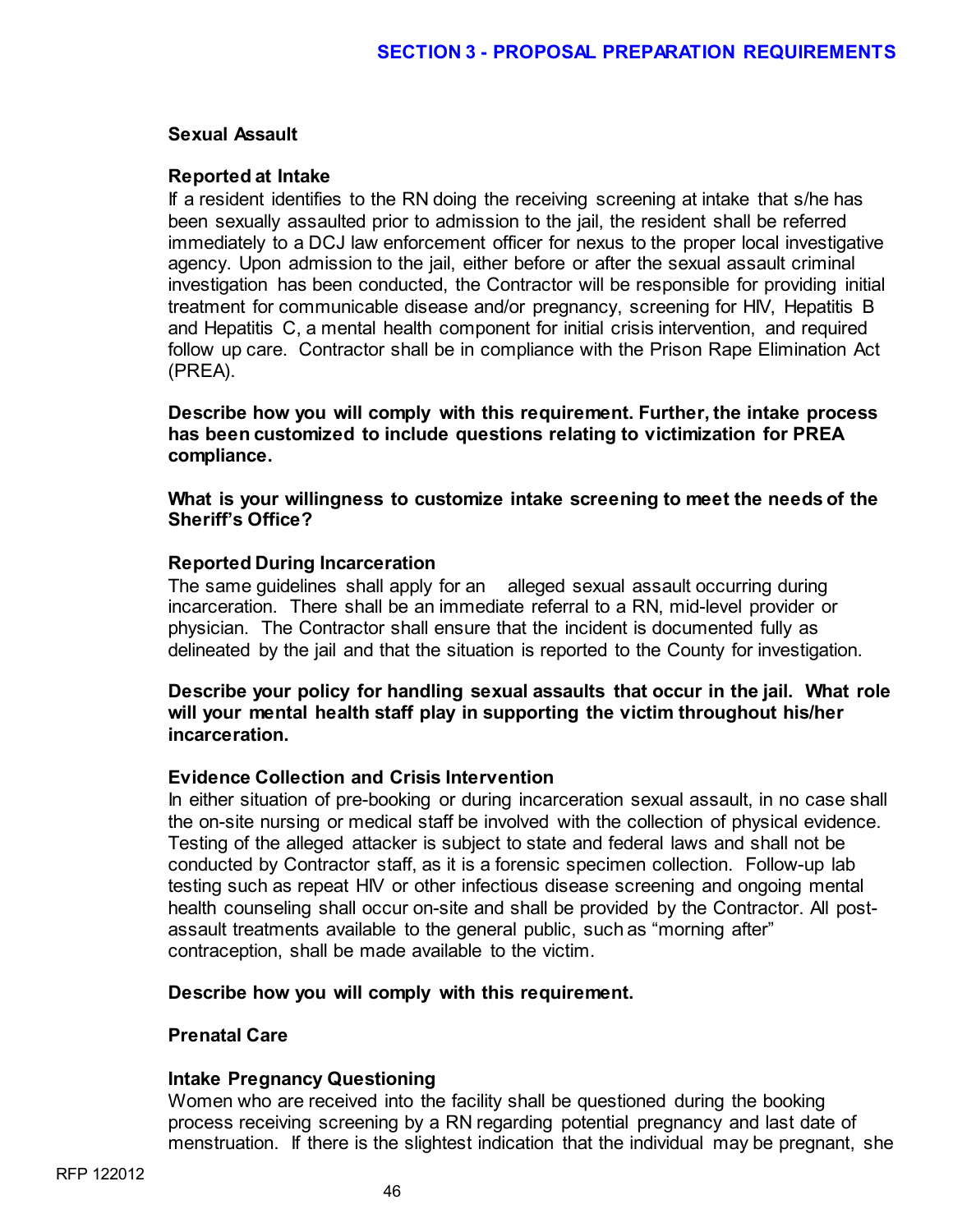is treated as such until she is ruled out through a urine pregnancy test and physical examination/health assessment. Not all women entering through booking or transfer shall receive a urine pregnancy test. Rather, at that time the focus is on the selfreporting and verbal history.

# **Does your intake screening include pregnancy questioning? If so, describe how you would manage someone who indicates she may be pregnant.**

# **Elements of Prenatal Program**

All pregnant women shall receive community standard prenatal care including routine vital signs, urine monitoring, evaluation of fetal progress and size, with prenatal vitamins ordered. A thorough prenatal history shall be obtained and documented as well as patient history regarding prior pregnancies, number of pregnancies v. live births, complications during pregnancy, etc. The pregnant women shall receive their prenatal care through an appropriately qualified and credentialed provider. This provider shall meet one or more of the following qualifications: obstetrician (board certified or board eligible if pending sitting for the board examination after completion of an obstetrics residency), a family practitioner (board certified), a nurse midwife or specially trained obstetrics/prenatal mid-level provider.

# **Pregnancy Counseling**

# **Family Planning Counseling**

Identification of pregnancy shall occur upon intake or prior to the completion of the health assessment process. At that point, the Contractor also shall ensure that any pregnant resident receives family planning counseling and discussion of options with regard to the outcome of the pregnancy. Any woman seeking elective abortion services shall be referred through a PSW or the prenatal provider to a clinic to obtain such services through a referral as an indigent. The Contractor is not responsible for the cost of elective abortion nor is the County. Rather, these services may be available through a community social service/family planning organization or self-pay. If the woman elects to continue the pregnancy full term, the prenatal or mental health provider shall ensure that information is available regarding adoption services, foster care or assignment of guardianship responsibilities to a family member or other designee. Women are not allowed to keep the baby within the jail setting.

#### **Describe any family counseling that you provide to pregnant women.**

# **Availability of Contraceptives**

Contraceptive is generally not available. The Contractor shall establish medical conditions where contraception may be utilized. The contractor shall provide education/resources to women on how to obtain contraceptives upon release.

# **Acknowledge that you understand and will comply with this requirement.**

# **Orthoses, Prostheses, and Other Aids to Impairment**

# **Types of Devices**

The Contractor shall provide orthotic or prosthetic devices when the health of the resident would be otherwise compromised. Such devices may include splints,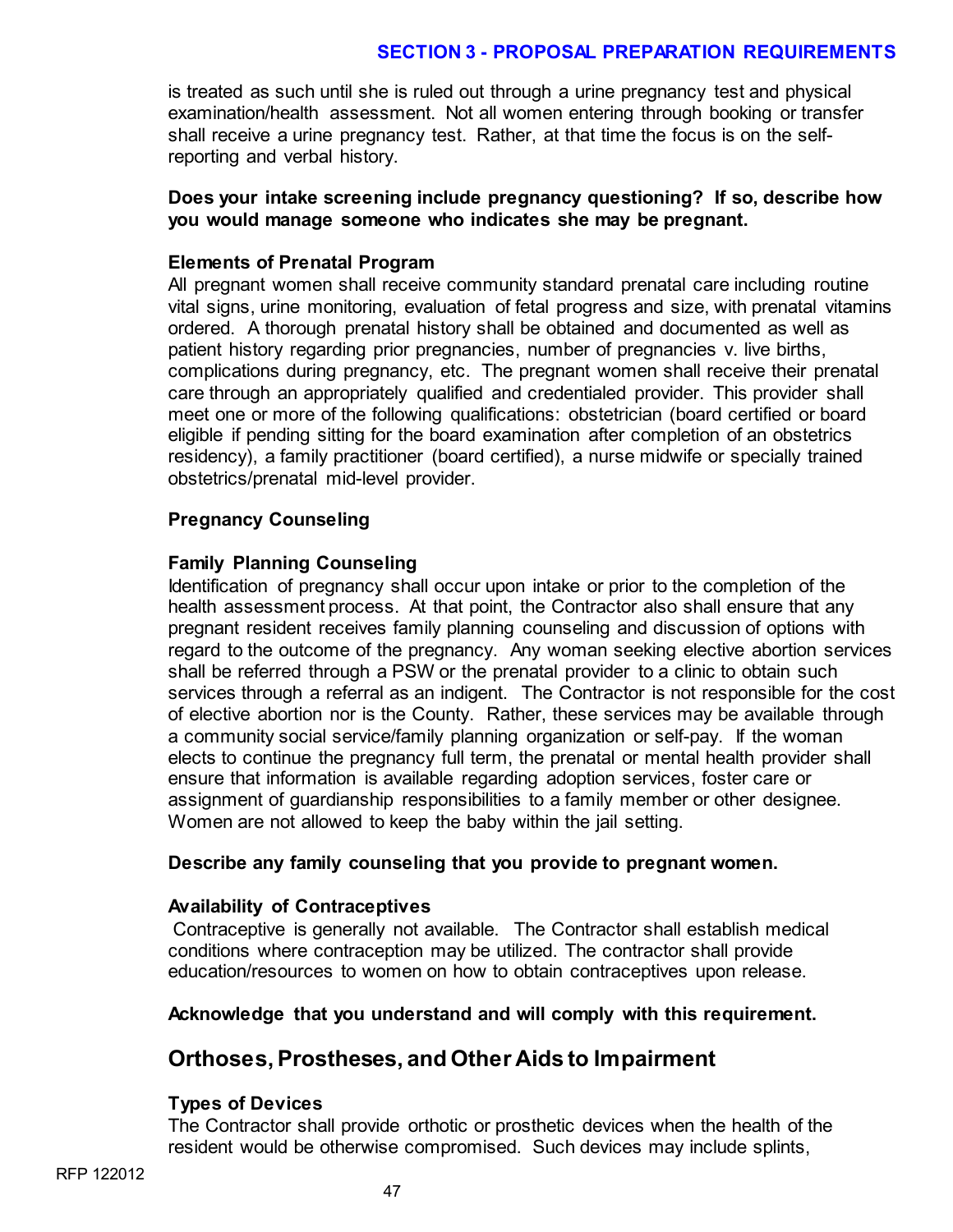immobilizers, as well as glasses, or other artificial items to replace an absent body component. Glasses and hearing aids are included as well and shall be the responsibility of the Contractor based upon clinical need as determined by a physician or dentist.

# **Describe any limitations on orthoses, prostheses, or other aids to impairment that you may not provide. If none, indicate "None".**

# **Vision Screening**

Residents must seek out health services through a sick call or other such request to be evaluated for the need of corrective lenses and the criteria for glasses is based on potential impact on health and ability to function. Individuals may keep the glasses or contacts that they are admitted with but they are responsible to maintain them safely and securely. The Contractor shall not be obligated to provide contact lenses or tinted lenses unless the ophthalmologist determines that the individual is unable to see with corrective lenses and requires contacts or is extremely photosensitive. In the event of contact lenses, the resident is responsible for cleaning and related solutions, storage, etc.

# **Describe your processes for conducting basic vision screenings.**

# **Hearing Aids**

The Contractor is not required to perform audiology screening on residents. However, if an resident is significantly hearing impaired as to impede his/her ability to function in a general population setting, the resident shall be referred to health services for evaluation of the need for a hearing aid. The resident may self-refer, the jail staff inform health services staff, or a referral from another health or mental health provider may initiate the evaluation for hearing aid(s). Initial consideration or replacements of assistive devices for hearing impairment are contingent upon the determination by the Medical Director that the devices are necessary for functioning and to prevent further deterioration.

**Describe your processes related to managing hearing impaired individuals.** 

# **HEALTH RECORDS**

# **Health Record Format and Contents**

# **Consolidated Health Record**

The Contractor shall ensure the maintenance and confidentiality of the health record. All documents related to resident health care including dental, mental health, consultations, regardless of origin, shall be filed in one consolidated medical record. This record shall contain dividers/tabs that identify sections for ease of filing and retrieval. Format of the medical record shall be standardized and consistent. Instructions regarding the order and sequence of the medical record shall be established and all health staff oriented to the format. All individual clinical encounters and actions shall be documented and filed in the health record. Log sheets for multiple residents, e.g. sick call log, off-site referral log, emergency log, segregation log, shall be maintained and filed separate from the health records but be easily retrieved.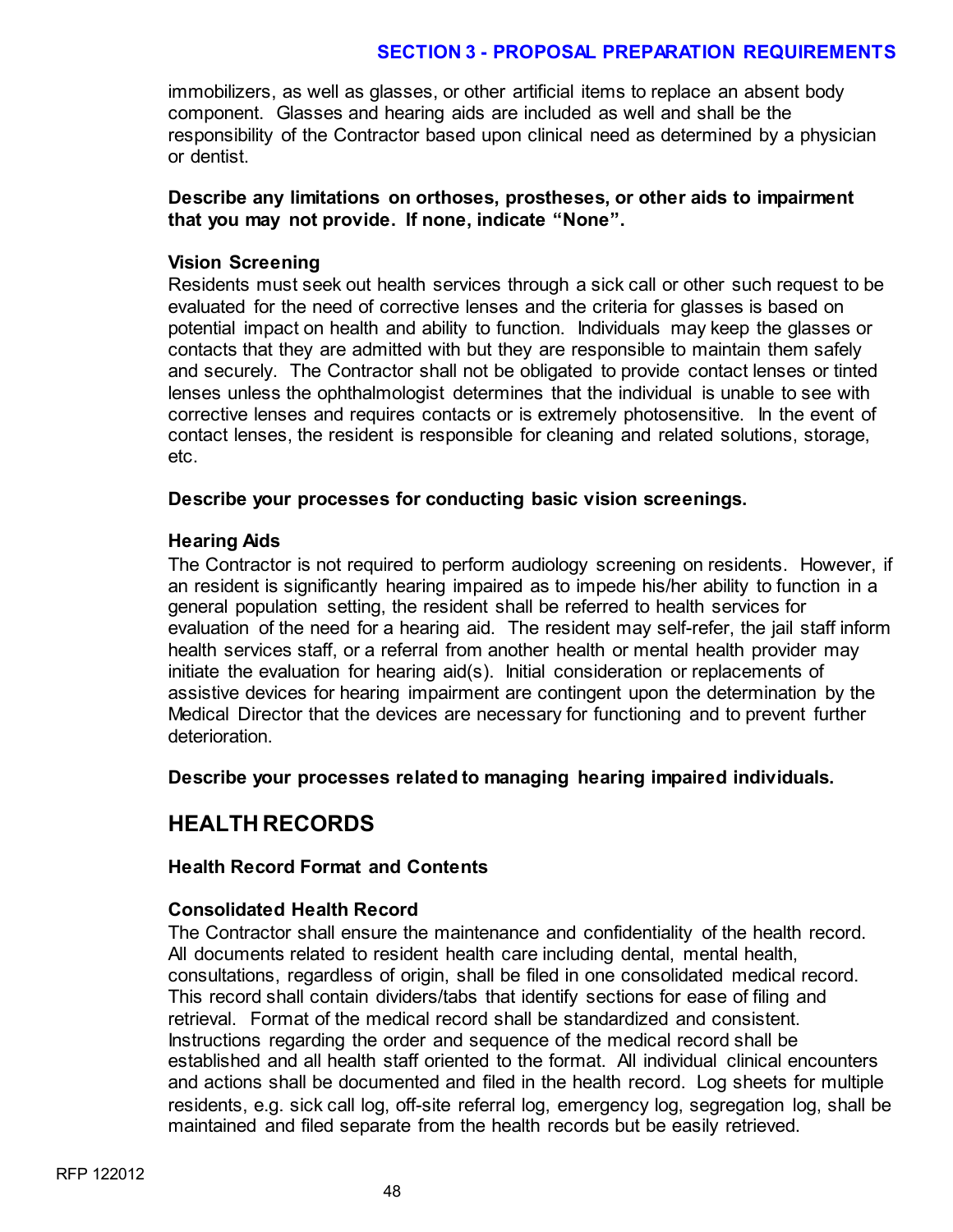# **Describe the standardized format of the medical record and your plan for orienting staff to that format.**

#### **Electronic Medical Records**

The Contractor shall be in compliance with any and all federal requirements pertaining to the Health Care Reform Act and Electronic Medical Records. Vendor will also provide a project manager or other technical support for the implementation of electronic medical records.

**Indicate any software requirements to include databases, space needs, and data storage plan. Specify the systems basic architecture and licensing requirements and cost of license fees and maintenance.** 

**Indicate any hardware requirements, to include server requirements and whether VM servers can be utilized.** 

**Does the software operate in a Terminal Server environment? If so, specify needs related to technical support for this component and provide contact information for any current customers running in a terminal server environment**.

**The Dane County Jail utilizes Motorola/Spillman as their Records Management System software utilized by the contractor shall interface. Is your software able to interface? If so, describe the interfacing capabilities or how you will meet this requirement.**

The County expects the vendor to incorporate existing paper medical records into the electronic medical record. The Vendor shall provide all necessary hardware/software to accomplish this.

**Acknowledge that you understand and will comply with this requirement.** 

**Describe your Data Back Up Requirements. Include your back up plans. If onsite storage, the Vendor shall provide Disaster Recovery site backups.** 

**Explain your disaster recovery back up plan. Include policies and procedures and restoration time.**

The Functionality of Software shall include:

- Medical intake
- RX Medical/MAR Tracking
- Test Results/X-Rays
- Charting Notes
- Release Form Report Generation

#### **Acknowledge that you understand and will comply with this requirement.**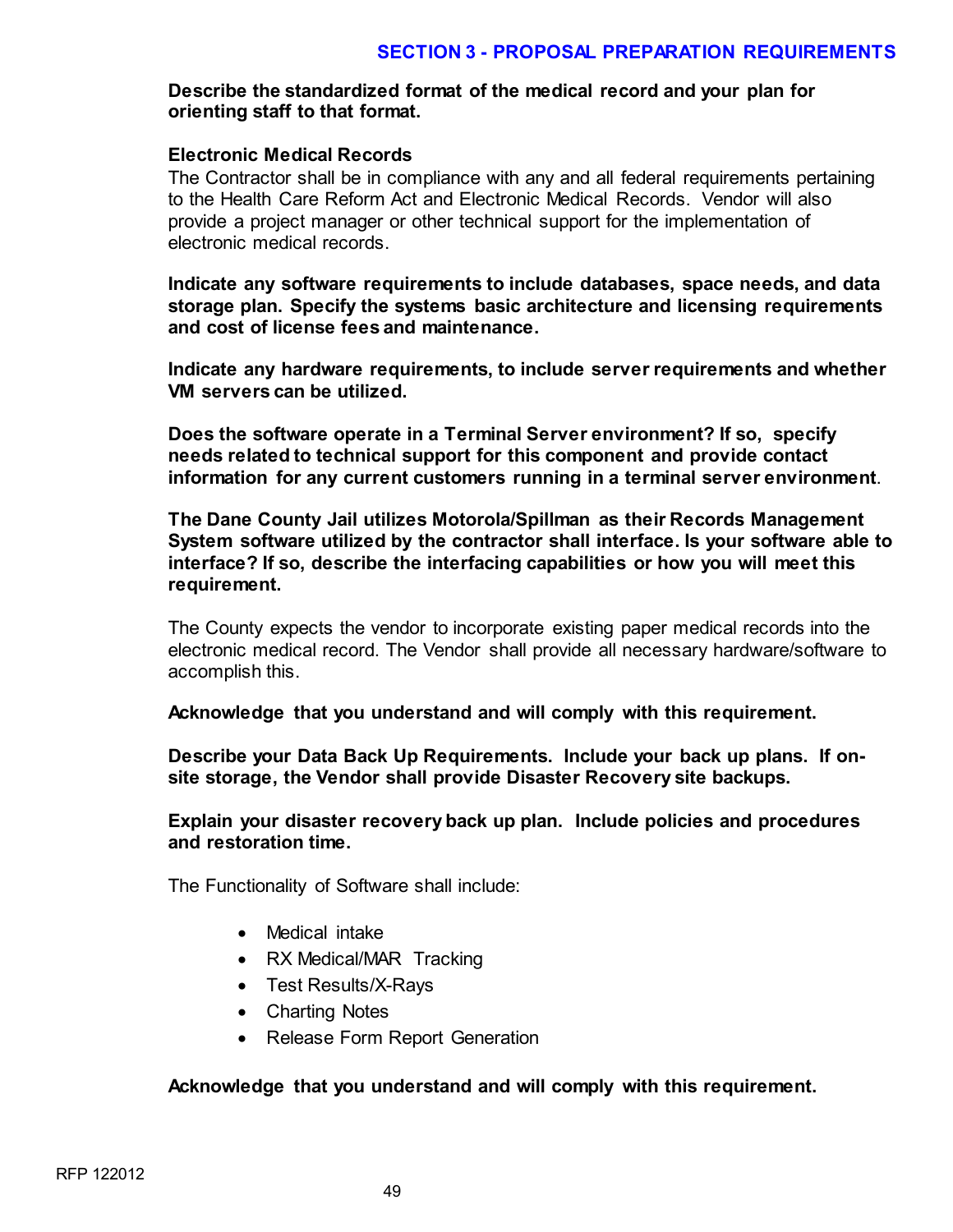#### **Standardized Forms**

Health record forms shall be standardized and specific to the County facilities. The goal is to have demographic information including name, Name Number, date of birth and gender in the same general area on each form for ease of documentation. All entries in the medical record shall include this information as well as the name, title (signature), date and time of the provider making the notation.

#### **Provide a list of forms that will be standardized and specific to the County.**

#### **Signature File**

The medical records department shall maintain a signature file for all individuals making clinical notations in the medical record. This file shall contain the individual's name, full legal title (profession), licensure, credentials, signature and initials. This serves as a comparison for reviewing the medical records and authenticating entries. All entries shall be legible. If an individual provider utilizes a signature stamp for clarity of reading the name, that individual shall initial with the signature stamp to validate the stamp. The name stamp may not be utilized by nursing staff or any other provider. If computer entries are utilized for order entry, the system shall ensure security of individual passwords and entry verification/authentication.

### **Describe how you plan to meet this requirement. If computer entries are utilized for order entry, how will you manage the security of individual passwords and entry verification and authentication?**

#### **Establishment of a Medical Record upon Intake**

A complete health record shall be established on each and every resident admitted to the facilities even if the only document contained in the record is the receiving screening completed by a RN during booking, as will be the case in a number of records. Each admission shall be checked for the existence of a prior medical record to ensure continuity of care and availability of prior documentation. Multiple charts for the same individual shall be consolidated into one record. Active records shall be maintained onsite within the facilities and inactive records archived but easy retrievable and accessible. The use of the Name Number (that is the same regardless of admission information, linked to fingerprint identification) shall ensure the consistency of patient identification, rather than the booking number that changes on each admission. Use of the Name Number avoids the duplication of records due to aliases, incorrect dates of birth, inconsistency in self-reported demographic information, etc.

#### **Describe your plan for establishing a medical record at intake and ensuring existing records are match and condensed into one single medical chart.**

#### **Documentation Available for Off-Site Encounters**

Residents sent off-site for emergency treatment, inpatient hospitalization, outpatient specialty or diagnostic appointments shall have documentation sent with them in the form of a transfer summary or consult request. If a consult request is utilized, relevant medical record information such as x-ray reports, latest physical examination findings, lab results, may be attached to improve the ability of the consultant to act on full information. Residents returning from the emergency department should return with at least a disposition and instruction sheet to indicate what actions were taken, orders written, and what treatment performed during the visit. Residents released from a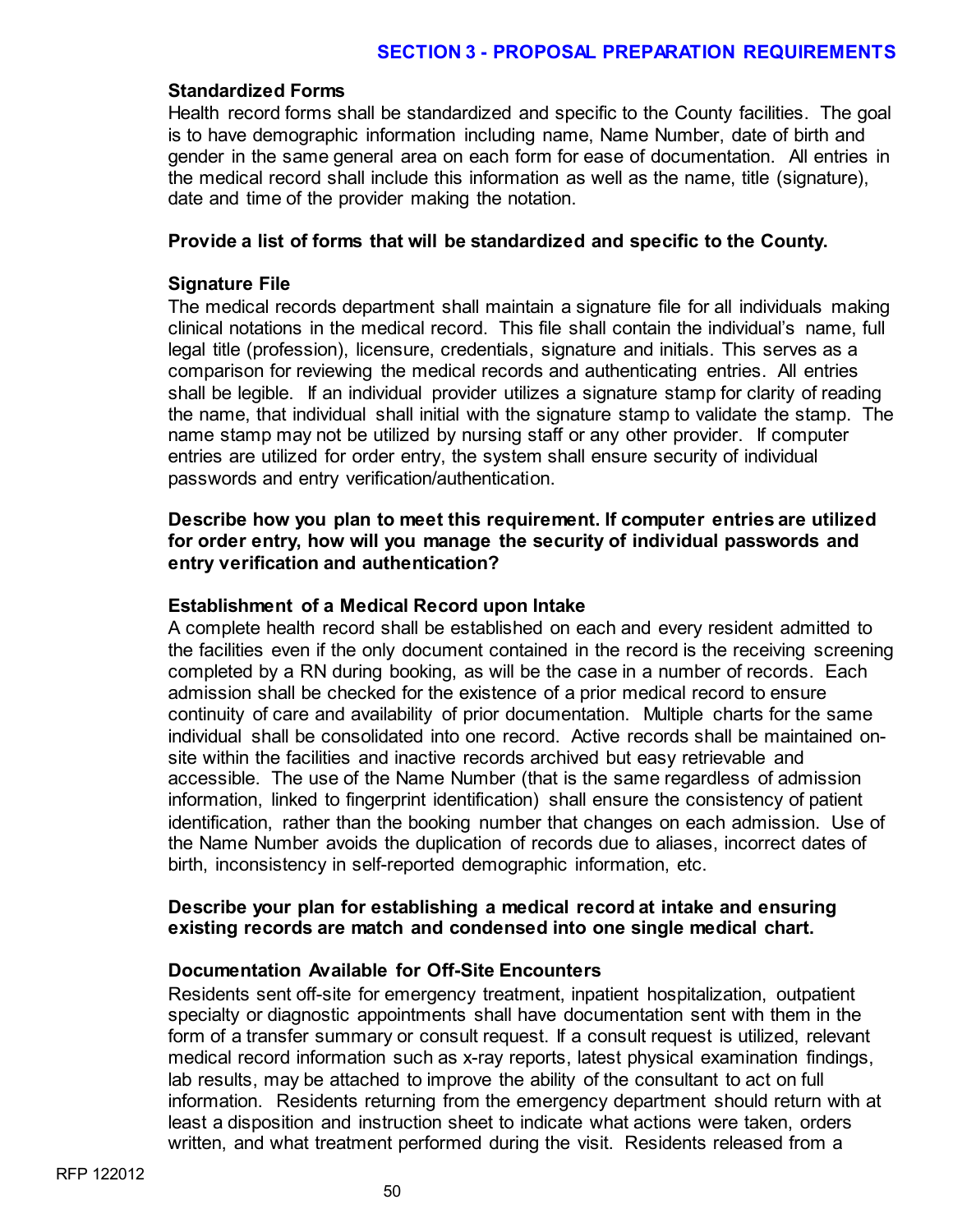community inpatient hospital should return with instructions/orders and preferably the detailed discharge summary. If the discharge summary is not available at the time of discharge, it should be forwarded as quickly as possible. Residents returning from consult appointments should have documentation regarding the findings of the specialist consulted. However, all instructions occurring from off-site encounters are considered recommendations rather than orders and are subject to the review and approval of the Medical Director or his/her designee. All information returned with an resident from an off-site encounter, inpatient or outpatient, shall be filed within the individual's medical record.

**Describe your process for documenting and including off-site encounters and health transfer summaries into the consolidated health record. Electronic Medical Records (EMR)**

**Please provide the name of the EMR Software Program that you intend to utilize and the name of the Company the software was acquired from.**

**Describe the network infrastructure that must be in place to achieve optimum end-to-end system performance:**

**Describe the number and the type of network connections that will be required and there location so the Dane County Sheriff's Office staff and vendor staff can access the system.**

**Describe the hardware requirements such as desktops, servers, mobile devices, and peripherals. Detailing who will be responsible for the purchase, installation, and maintenance of each.**

**Describe the process for the Dane County Sheriff's Office staff to access and retrieve data for reporting purposes.**

**Identify any EMR system components that will need to be installed on the County network.**

**The Dane County Sheriff's Office has historical records. Describe if the system has a mechanism for converting and importing this data. If so please describe the method employed.**

**The Dane County Sheriff's Office records are subject to specific retention requirements. Describe the system to handle record retention requirements.**

**Describe the general approach which will need to be followed for ensuring continuity of integration, if any interface system is upgraded.**

**Describe the overall security environment for the system. Explain how security authorizations are managed that enable or restrict access to documents or functions.**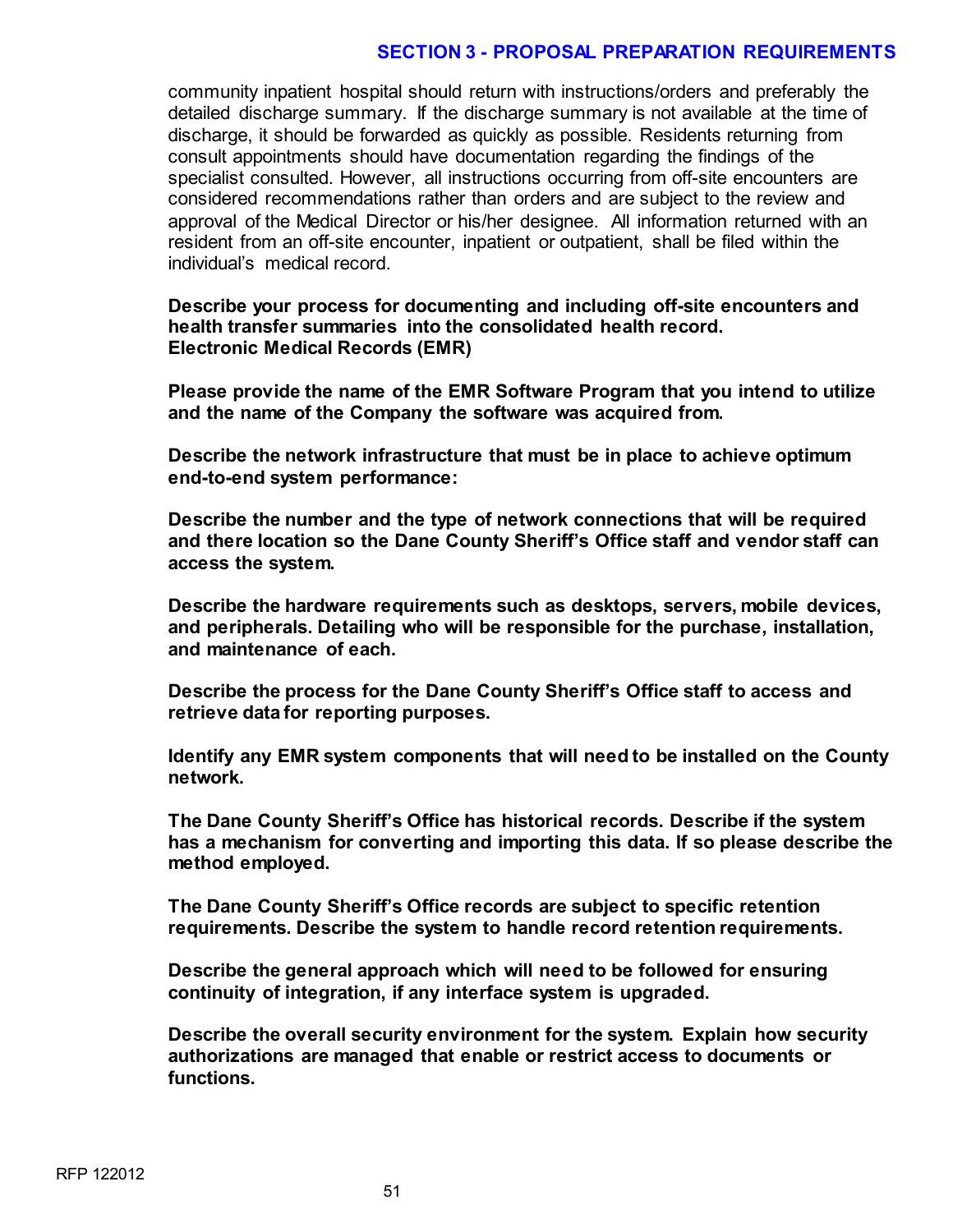**Identify integrity features which would enable multiple user groups (e.g., Nurses, Doctors, and Supervisors) to share the system and have access to the same data while maintaining data integrity.**

# **EMR Hardware Specifications**

list all hardware required to optimally run the EMR, include specifications. NOTE: The Dane County Sheriff's Office requires the vendor to provide the computer workstations, printers, scanners, and copiers required to utilize the Health Services System. The computers must meet the Counties Data Center Network requirements and be able to be administered by the Sheriff's Office and the Counties technical staff for the purpose of network and internet connectivity. Users will be provided generic accounts to gain access to the system, outside email, and any other remote systems they require. Once identified and configured these work stations will be the only ones available for use with the Health Services System. No other computers will be permitted access on the network for this purpose. The hardware support will be the responsibility of the vendor while connectivity support will be the responsibility of the Sheriff's Office technical staff. The printer/copier consumables such as toner will be the responsibility of the vendor to provide.

| <b>Component</b> | <b>Purpose</b> | <b>Quantity</b> |
|------------------|----------------|-----------------|
|                  |                |                 |
|                  |                |                 |
|                  |                |                 |
|                  |                |                 |
|                  |                |                 |
|                  |                |                 |

# **HARDWARE COMPONENTS**

# **EMR System Implementation**

the contractor will be responsible for providing a Health Services System that meets the business functional specifications of the Dane County Sheriff's Office. The System shall include all functionality specified in the contract with Dane County.

# **Describe your approach for learning the Dane County Sheriff's Office current environment and workflow processes and how you incorporate that knowledge into your implementation program.**

# **EMR Hardware Installation**

The Contractor is expected to perform the following services in support of the hardware installation that may be required.

- Perform a site visit and evaluation of the physical environment;
- Deliver a site requirement document that includes a final hardware configuration;
- Assist with the procurement of an required hardware that is not provided under the terms of the contract;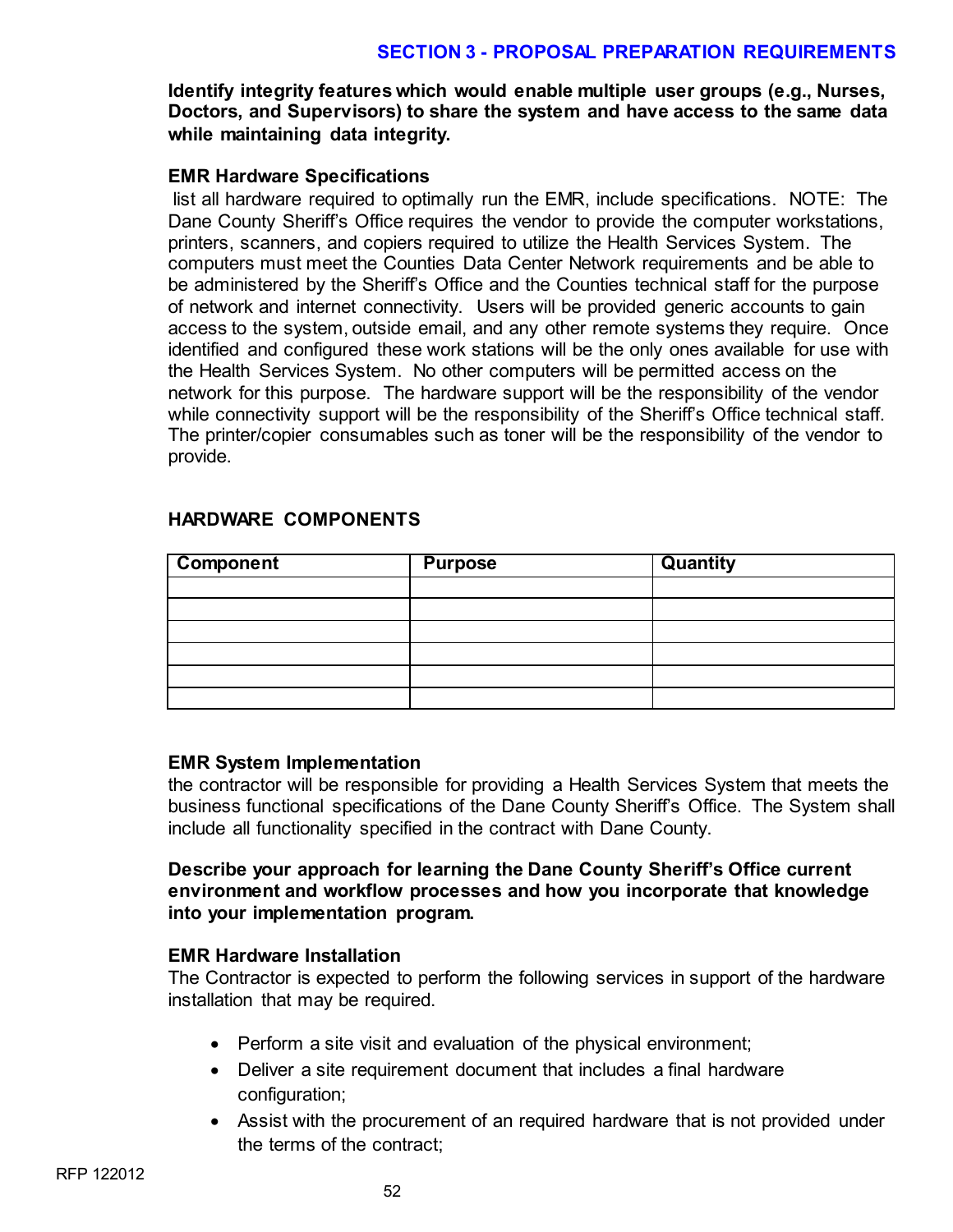- Configure and install system hardware and operating system software, or assist Dane County technical staff in the configuration and installation of the hardware and software; and
- Test hardware and network connectivity

# **Describe how you will comply with these requirements.**

### **Describe hardware services to be provided.**

# **Describe your site review process to ensure that the Sheriff's Office facilities are prepared for the installation of the required hardware.**

# **EMR Backfile Scanning and Indexing**

The contractor will be responsible for the backfile scanning and indexing of medical records from the Dane County Sheriff's Office existing Dane County Sheriff's Office medical resident files. The contractor must demonstrate a comprehensive understanding of the existing data model. This responsibility includes:

Scanning of all medical records for active residents which are currently in jail at Dane County Sheriff's Office.

Scanning of all historical medical records we are required by law to maintain.

Indexing the scanned records within the Health Services System so they are matched with the resident's data record within a searchable system.

**Describe your overall backfile scanning approach and methodologies that will be used when implementing an EMP package.**

**Detail all skill sets and experience of the staff that will be performing that backfile scanning.**

#### **EMR Service and Support**

The Dane County Sheriff's Office requires a training program for select staff as determined by Jail Administration.

# **Describe the facilities and equipment that the Dane County Sheriff's Office will need to provide for training purposes.**

#### **EMR Documentation**

Contractor must provide documentation on the system as installed (i.e., not just the contractors base system) including description of all screens, User documentation shall include description of all screens, definition of all fields, and process/workflow steps describing registration, login, etc., for users, data review, and approval; listing and description of all reports.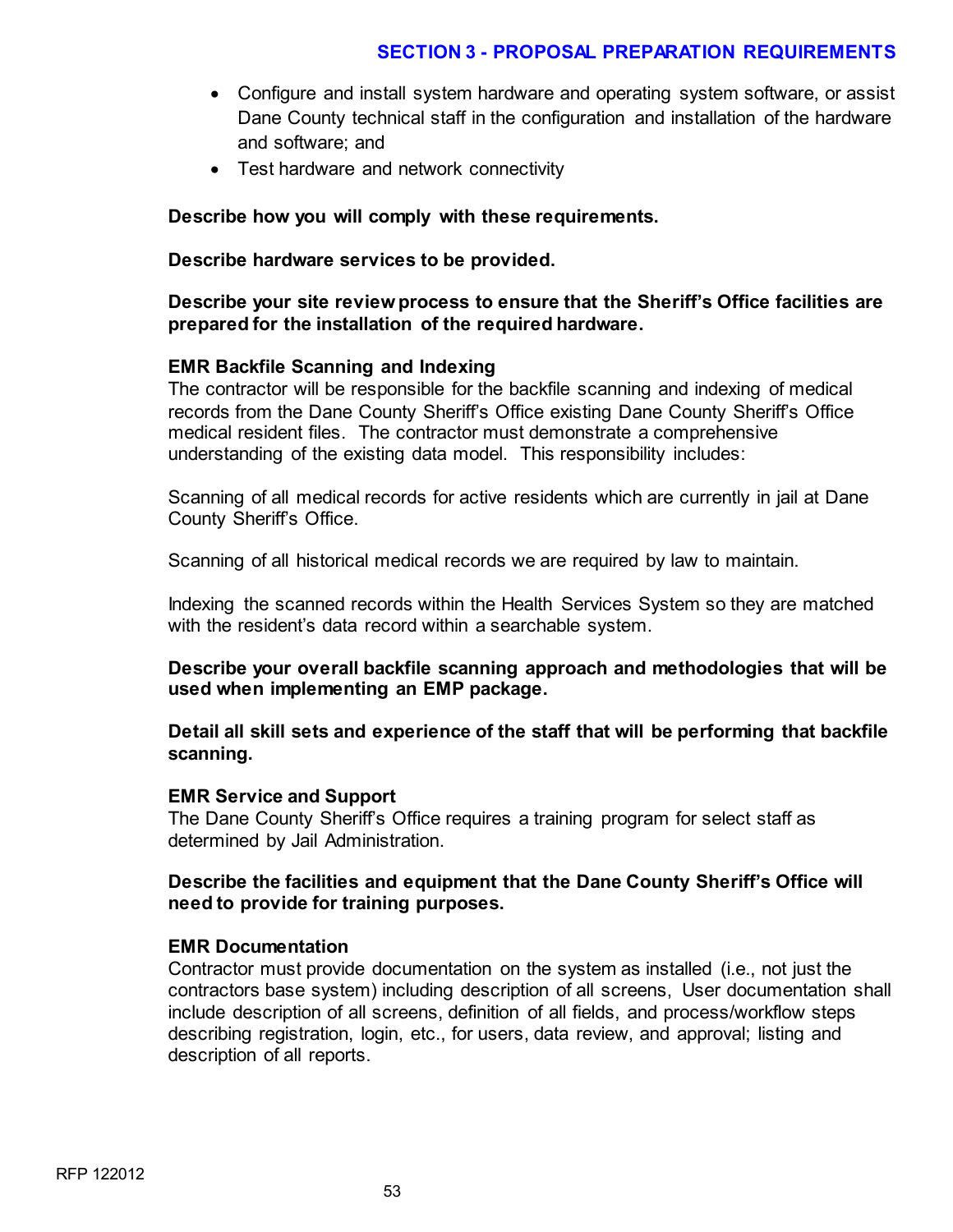**List and describe all documentation that will be provided, including the formats in which the documentation is available. Insert additional lines as required:** 

#### **Documentation Summary**

| Documentation   Description<br>Summary | Hard Copy Y/N   Online Y/N | <b>Electronic File</b><br>Format (S) |
|----------------------------------------|----------------------------|--------------------------------------|
|                                        |                            |                                      |
|                                        |                            |                                      |
|                                        |                            |                                      |
|                                        |                            |                                      |
|                                        |                            |                                      |

# **List and describe the types of reports available to Dane County Sheriff's Office from the EMR System:**

| Title<br>Document | <b>Description</b> |
|-------------------|--------------------|
|                   |                    |
|                   |                    |

**Provide samples of the above documentation. To assist in reducing the amount of paperwork in your proposal submission, documentation may be submitted in electronic format on Flash Drive, Jump Drive or CD-ROM.**

**Describe any Ad-Hoc reporting tool and options available to Dane County.**

**Indicate whether you coordinate a user group and the purpose it serves.**

**Describe your process for correcting software defects and installing fixes, and your approach for scheduling such corrections.**

#### **Confidentiality of Health Records**

Health records are confidential legal documents, thus the Contractor shall develop a process to maintain these records in a safe and secure environment. The preference is that each record is signed in and out to ensure availability and tracking when in use. Multiple providers may need access to the same file on the same day. Control of these records shall be limited to health professionals and preferably to the dedicated medical records staff.

Certain sections of the medical record may be more restrictive regarding release of information criteria and access, i.e. HIV and mental health, for example. The Contractor shall comply with all state and federal guidelines regarding the release of information from a health record. Given the complexity of maintaining medical records, releasing information appropriately and ensuring confidentiality, the Contractor shall develop a Medical Records Manual that encompasses all medical record policies and procedures regarding filing, format, sections, how to purge a record, multiple volumes, release of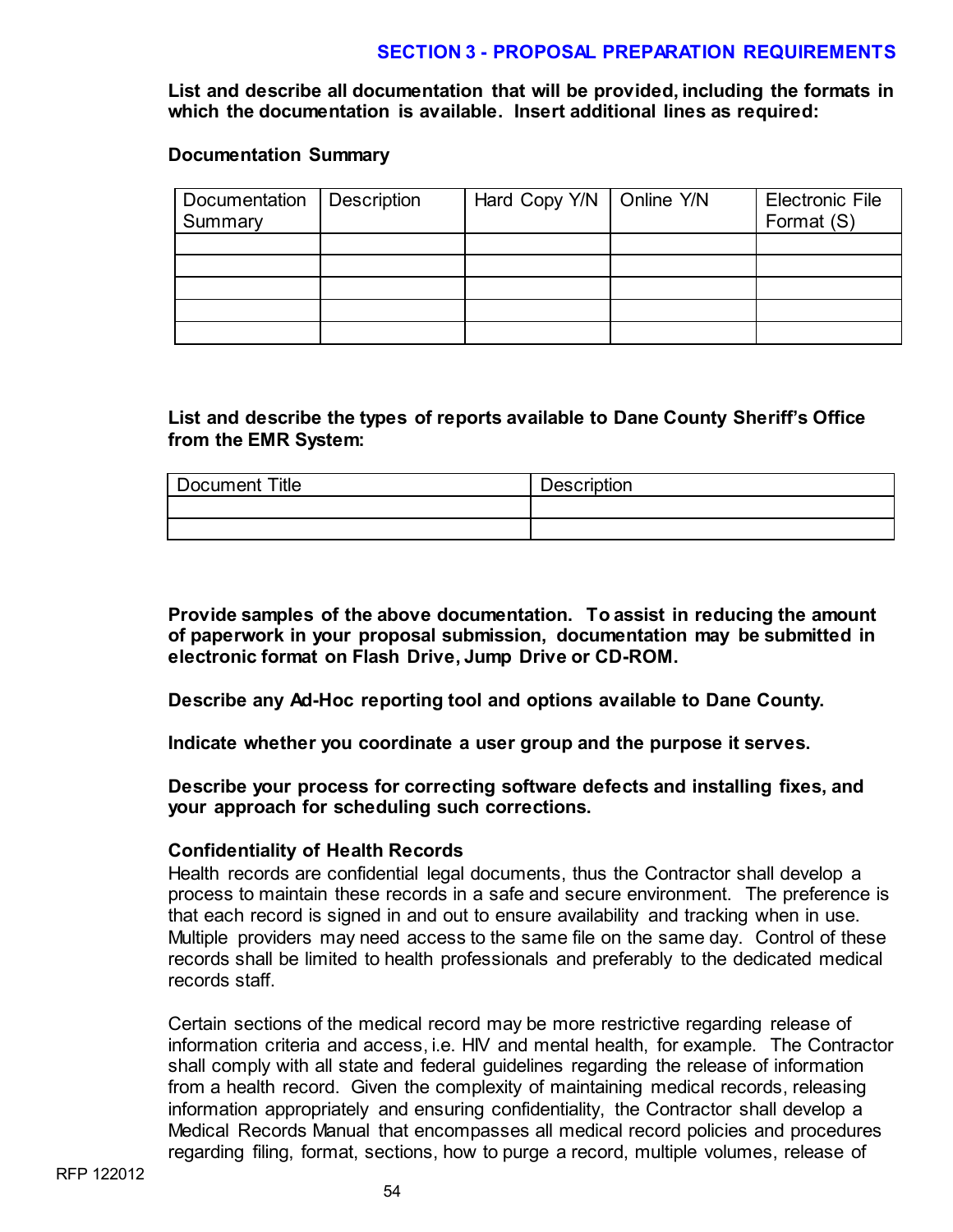information, confidentiality, consent and other key aspects of record management. The Medical Records Manual must be approved by the Dane County Sheriff's official Custodian of Records, and the Jail Administrator or his/her designee.

# **Describe how you will comply with this requirement.**

# **Sharing of Health Information**

Records obtained from external providers for occurrences prior to incarceration or during incarceration shall be filed in the medical record. However, if there is a request for a copy of the record and the request is authorized by the resident's release of information, the documents obtained from an outside source shall not be provided with the medical record copy. Rather any external documents from hospitals, clinics, etc., must be requested separately and directly from that specific location.

# **Communication**

Sometimes it is critical that custody staff be informed of a health or mental health situation so that they may respond appropriately in the event of a crisis, i.e. suicide watch. It is essential that information be shared between health or mental health services and security staff particularly regarding housing restrictions or other limitations in assignments, work or programs. Wisconsin law provides for the sharing of medical information with non-medical personnel if the non-medical personnel are assisting the medical personnel in the care of the patient. The Contractor shall ensure that a system for the sharing of necessary information is in place.

# **Describe your plan for ensuring that a system for the sharing of necessary information is in place.**

#### **Restricted Access**

Security staff shall not have access to medical records unless on a need to know basis with the authorization of the Jail Administrator. If security staff needs access to a medical record, the review shall include a health records clerk or Health Services management staff to maintain the record and search for relevant entries. Copies of records for corrections purposes should be limited and only authorized by the Jail Administrator.

#### **Describe how you will comply with this requirement.**

# **Availability and Use of Health Records**

The health record shall be available to all on-site providers. The use of some system for chart tracking for use on any given day shall be the Contractor's responsibility. If multiple providers require access to the record simultaneously, the Contractor's staff shall be able to locate the record and retrieve it without difficulty.

#### **Describe how you will comply with this requirement.**

# **Transfer of Health Records**

Security During Movement - Documents that are forwarded with an resident to an outside provider or that are sent with an resident upon transfer shall be sealed in an envelope and delivered by a Deputy Sheriff to the intended party with the seal intact. If a group of individuals are being transported and there are multiple files for one location,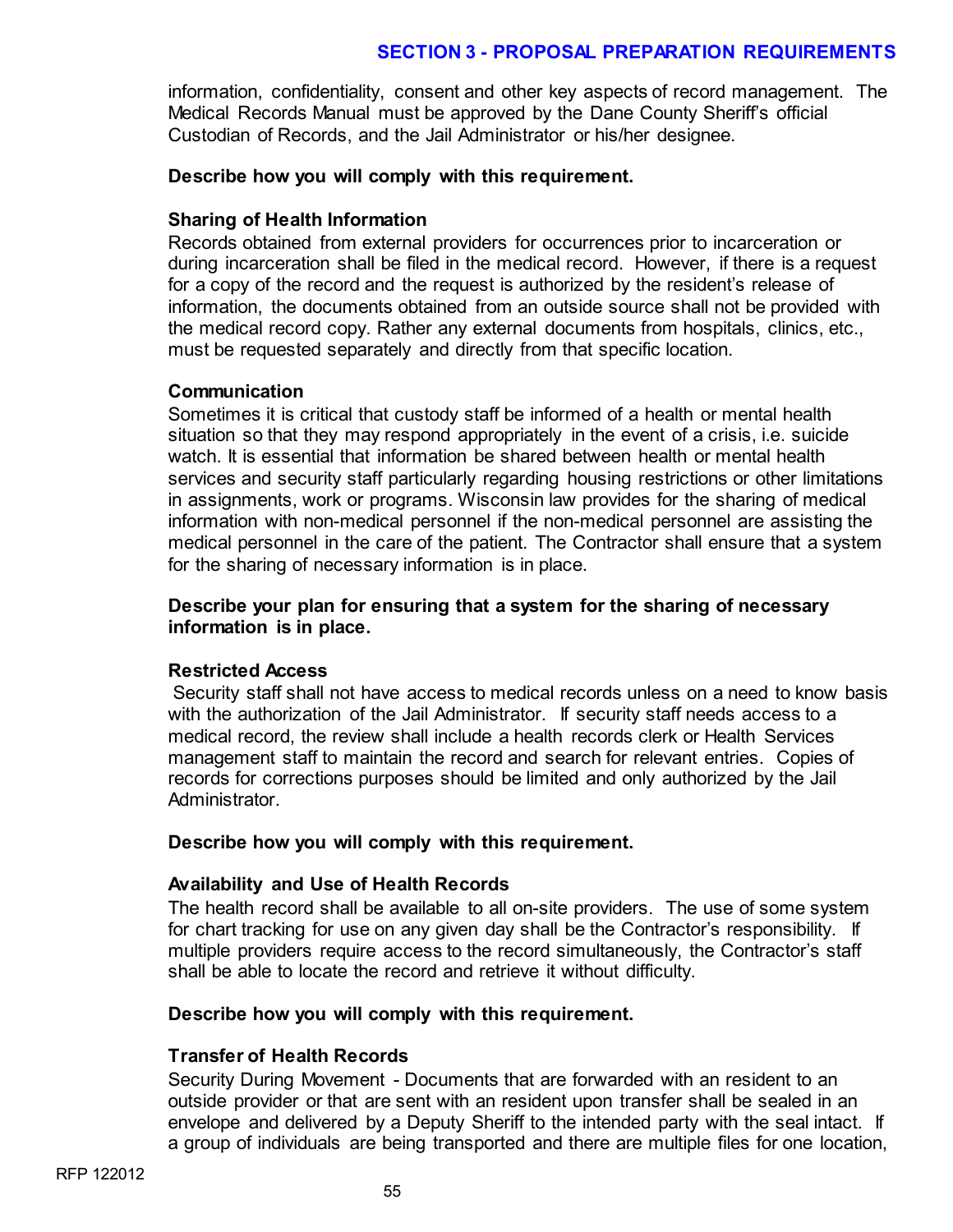they shall be grouped and boxed then sealed. The goal is to restrict access to critical confidential medical record documentation to health providers or those with a legitimate need to know as established by the County.

### **Acknowledge that you understand and will comply with this requirement.**

# **Exchange of Information**

The medical record shall never be sent off-site with an resident to a hospital or outpatient setting outside of the jurisdiction of the County. Only a relevant summary form or consult may be sent outside of the jail system. For residents transferring to other correctional jurisdictions such as city, county and state correctional facilities, a transfer summary shall be prepared and forwarded in a confidential manner and the original record shall be retained as inactive in archives for the jail.

# **Describe how you will comply with this requirement. If you have a standardized format, please include a sample. If none, indicate "None".**

# **Retention of Health Records**

Active medical records shall be maintained in the medical record areas within the health services unit/health center. Inactive files and records of individuals no longer incarcerated at the site shall be archived for retention. If the resident is readmitted, the inactive file shall be retrieved and reactivated to eliminate potential duplication of records. Inactive files shall be retained and managed by the medical records department according to state and federal law regarding the period of retention. Health records involved in litigation shall be retained indefinitely.

# **Describe your process for archiving records and retrieving them upon readmission.**

#### **Administrative Meetings and Reports**

#### **Staff Meetings**

The Contractor shall conduct staff meetings on a regularly scheduled basis at least monthly. Communication of the information shared and exchanged during these staff meetings shall be in place for all shifts through the availability of minutes and participation of shift staff as feasible. Staff meetings shall include all staff to include medical, nursing, mental health, dental and all other professions on-site. Individual disciplines may conduct additional staff meetings but they do not meet this requirement.

**Describe how you will comply with this requirement. Submit a sample agenda that includes the format for such meetings. Explain your process for ensuring attendance of all staff on all shifts and how you will ensure adequate coverage for staff attending the meeting.**

#### **Executive Meetings**

The Contractor shall be available on a monthly basis to meet with key individuals designated by the Jail Administrator. The Contractor shall ensure that the Medical Director, Health Services Administrator and Mental Health Director are available at these meetings. Other individuals may participate with the approval of the Jail Administrator, based upon the agenda items identified in advance.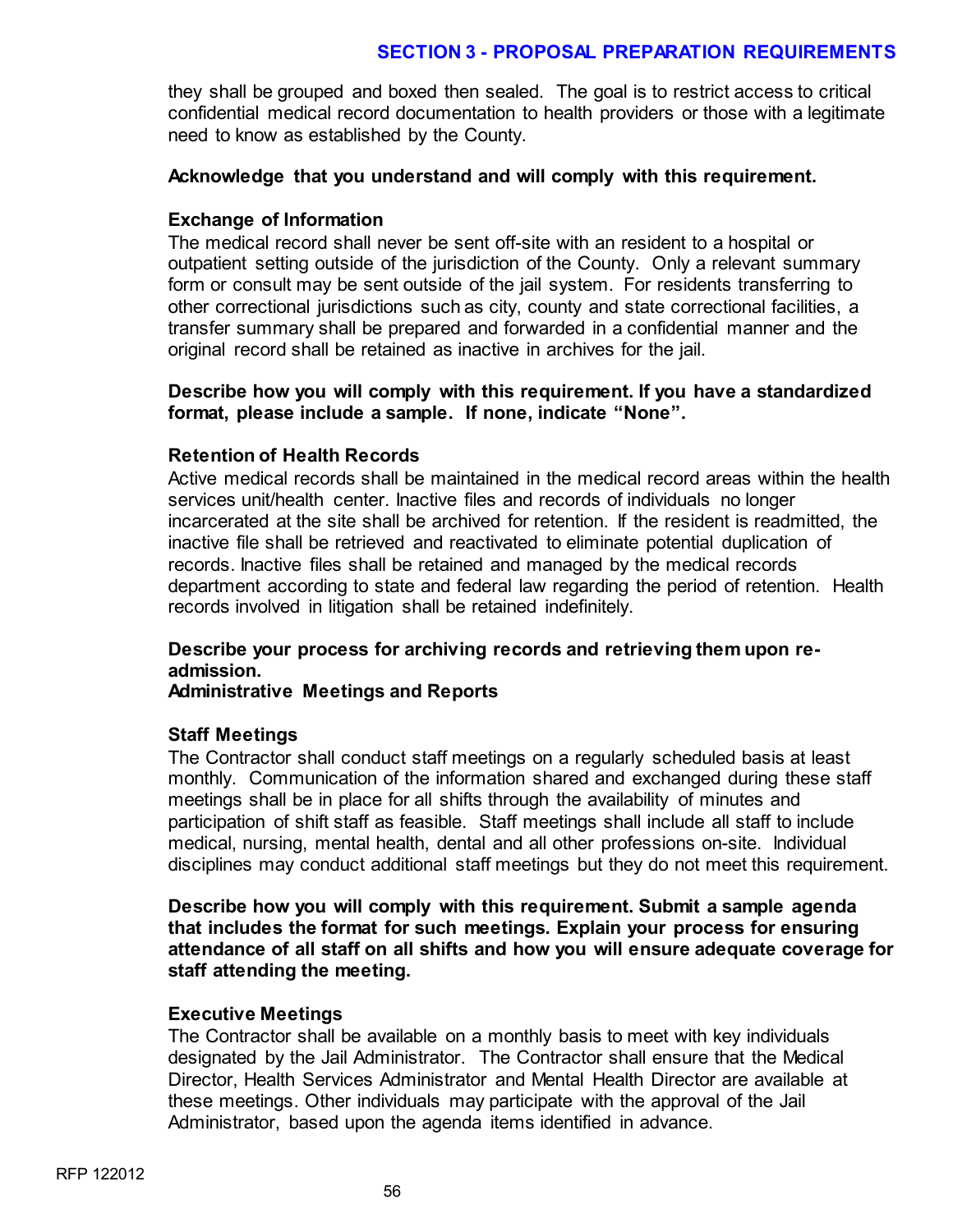At these meetings, jail administrative staff will be briefed by the health services management team regarding current health trends in the resident population, significant medical cases, special needs residents, hospitalizations, program activity, and utilization.

Top management personnel, including the Health Services Administrator, Medical Director, Mental Health Director, and Chief Psychiatrist shall be available and comply with requests by the Jail Administrator and/or designee to meet on an as-needed basis to discuss issues pertaining to the Dane County Jail's health services program, individual DCJ resident health care, resident grievances, and quality improvement.

#### **Describe how you will comply with this requirement.**

#### **Off-Site Contractor Meetings**

The Health Services Administrator, Medical Director, Director of Nursing and Director of Mental Health are expected to be on-site at the DCJ on a full-time basis except for vacations or other approved absences such as sick leave. The Psychiatrist is expected to be on-site for contractual hours. Any other off-site time for these key management team individuals must be approved in advance by the Jail Administrator's designee. The Contractor shall be responsible to ensure sufficient on-site management coverage at all times. Consideration as "time worked" may be given for these off-site events such as conference and training participation and such approval is within the authority of the Jail Administrator's designee.

**Describe how you will ensure adequate on-site coverage for approved absences of the Health Services Administrator, Medical Director, Director of Nursing, Director of Mental Health and Psychiatrist other than vacations and other approved absences of the such as sick leave.** 

# **Reports**

The Contractor shall provide the County periodic reports delineating utilization statistics on a monthly basis, with year to date information and an annual summary. With the monthly statistical report, the Contractor shall submit information regarding any lawsuits filed during the previous month with the name of the resident, the reason for the suit, the individuals named, and the date filed.

Time reports indicating hours worked, benefit hours paid, and hours contracted with the resultant variance, if applicable, as identified in the staffing table shall also be submitted by position/discipline, date and shift on a monthly and annual basis. Any hours worked by agency or temporary personnel shall be identified by position title, date and hours worked, and the name of the individual. A monthly vacancy report shall be submitted to the County with the facility, position title, position hours and date the position became unoccupied. With the vacancy report monthly, a list identifying individuals hired or terminated shall be attached and include data regarding position title, shift, individual filling position and position status (full-time, part-time, or PRN). In addition, any independent contractors or subcontractors' staff changes shall be reported.

On a monthly basis, the Contractor shall identify the actual dollars paid out to subcontractors.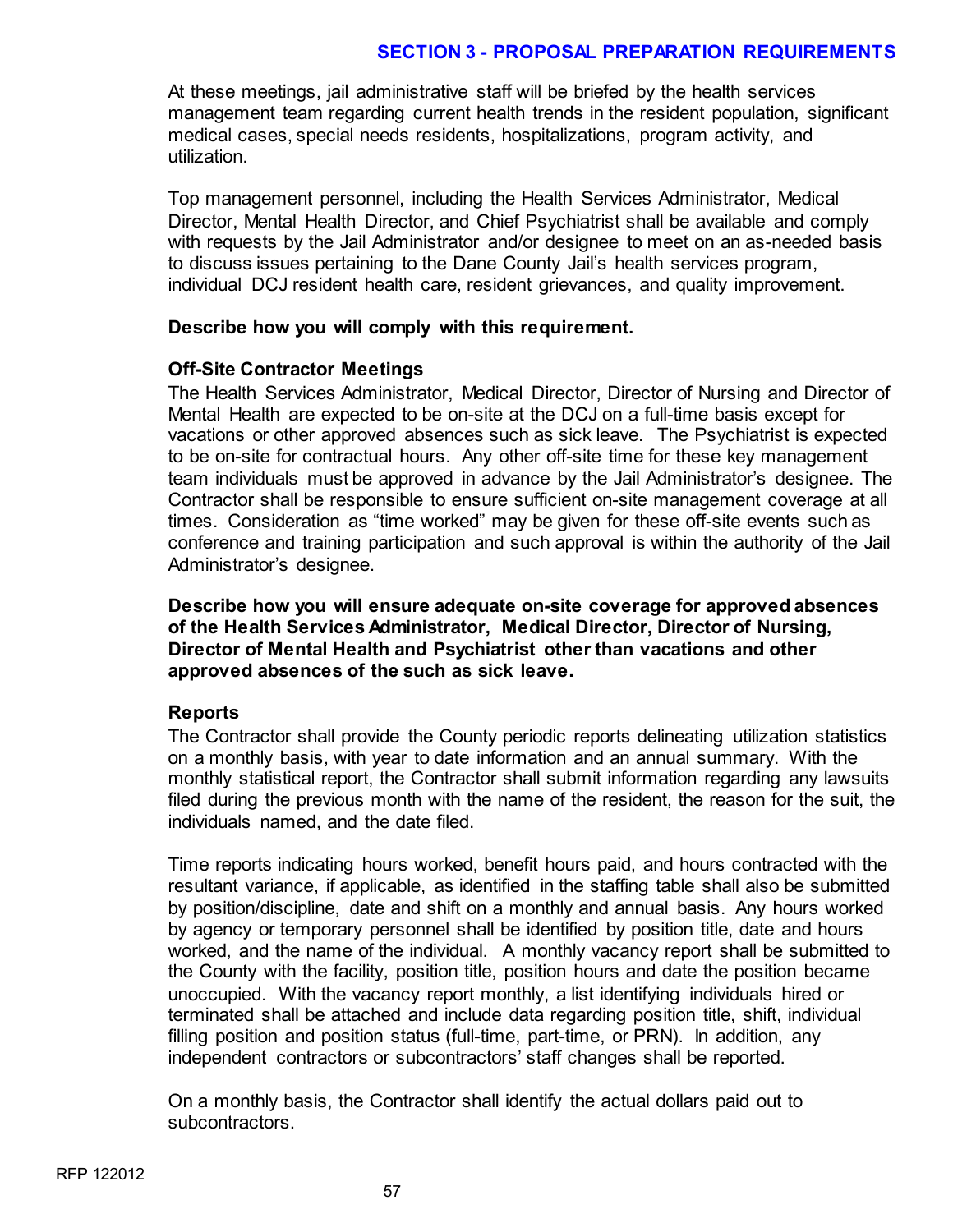The Contractor shall prepare and submit reports according to the needs identified by the County, with the information content and expected frequency of submission approved in advance with jail administration.

### **Describe in detail your capability for collecting, storing and reporting medical records data.**

If a proprietary electronic medical records system is used by or available to the Vendor, detailed information regarding programming language, operating system, required hardware and storage media, accessibility, and file format should be included.

**Provide a samples of a periodic report delineating utilization statistics on a monthly basis, with year to date information and an annual summary.** 

#### **Policies and procedures**

# **Development and Review**

The Contractor shall ensure that comprehensive and thorough policies and procedures exist for all aspects of the health care delivery system. These policies and procedures must be approved by the Health Service Administrator and Medical Director for the Contractor and by the Jail Administrator and his designee for the County. Each policy and its procedure shall be reviewed regularly on at least an annual basis/upon creation and documentation of this review shall be in evidence through appropriate dates and signatures. All policies and procedures shall be in compliance with federal and state laws, rules, regulations and guidelines as well as with professional standards of the NCCHC. Each policy and procedure shall cross-reference the NCCHC standards applicable for ease of reference. All health services forms shall be cross-referenced to the applicable policy.

#### **Describe your process for the development and review of Policy and Procedures.**

#### **Site Specificity**

Policies and procedures as well as related health record forms shall be specific to the unique environment of each of the DCJ facilities. The Contractor is expected to be in compliance with this requirement within 90 days of start-up of this contract to correspond to each and every requirement of NCCHC. Routine updates and training on all policies and procedures shall be provided to health services staff and such information sharing shall be documented and available for inspection. Each new staff member shall be oriented thoroughly to all health-related policies and procedures and documentation of such orientation and training shall be maintained in the employee's (or independent contractor's) personnel and training files. Policy manuals shall be available to all health services staff, independent contractors or subcontractors, at all times in an accessible area.

**Describe how you will comply with this requirement. Detail your process for orienting new staff on policy and procedures and the process of documenting such training.**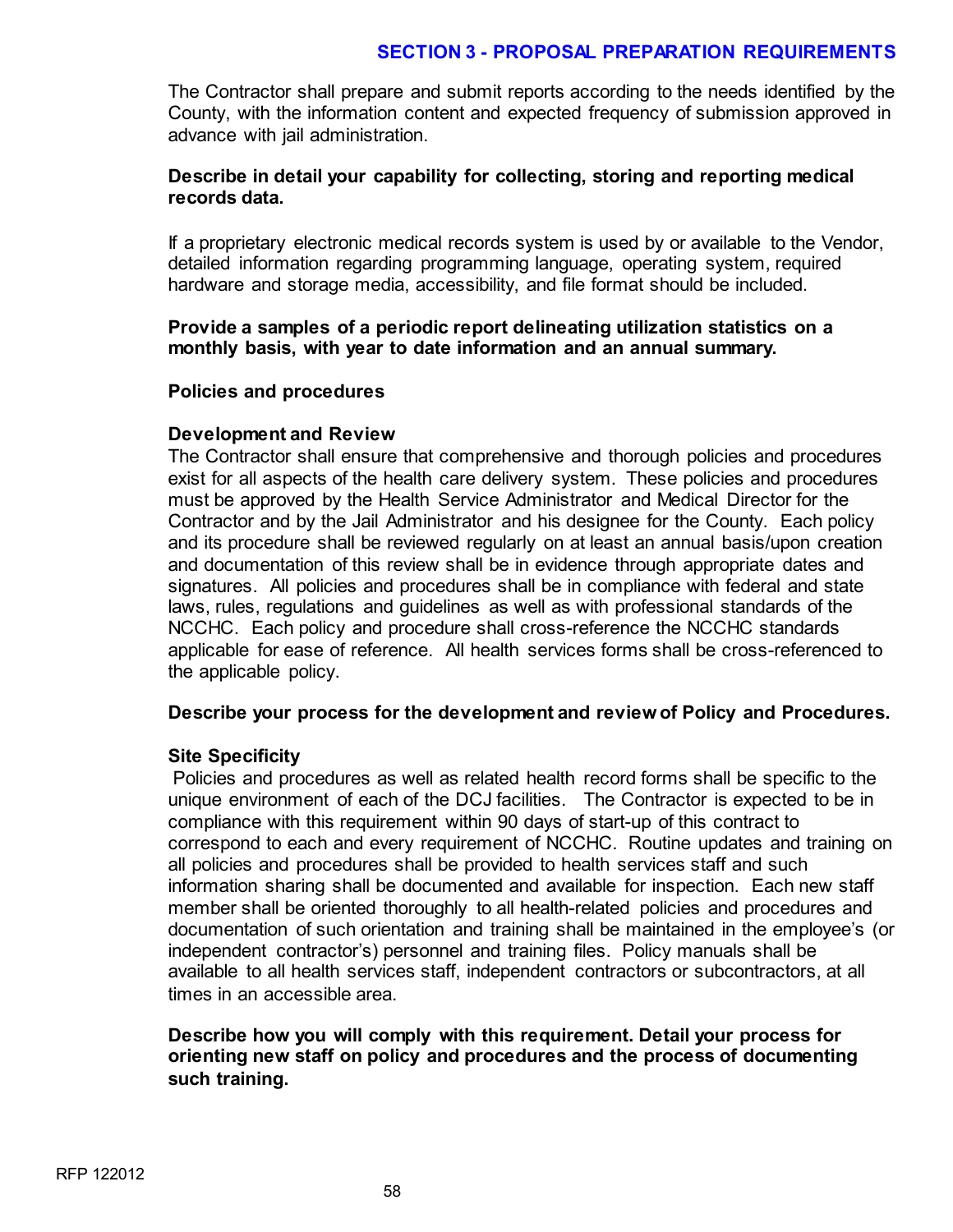### **Remain County Property**

All policies and procedures, protocols, manuals (such as quality improvement, infirmary, nursing, forms, etc.) shall remain the property of the County at the termination of this contract and shall be available to the County at all times during the contract term and at termination via email, upon request, in Microsoft Word format. The Contractor shall ensure that all policy and procedure manuals throughout the facilities are current with the latest version of the required documents.

### **Describe how you will comply with this requirement.**

# **Comprehensive Quality Improvement (CQI) Program**

The Contractor shall establish a comprehensive quality improvement program on-site to evaluate and review quality, timeliness and appropriateness of the care provided to the resident population, with a committee meeting monthly. Results shall be shared on at least a monthly basis with the Quality Improvement Committee, which includes Jail Administrator and internal DCJ compliance monitor, and an annual summary prepared and presented. Efforts shall include all on-site disciplines. County personnel, including the Contract Compliance Officer, shall be participants. The quality improvement activity shall be comprehensive with consideration to risk management and litigation, resident complaints and grievances, policy and procedure review, statistical utilization reporting, safety and sanitation issues, infection control (subcommittee activity), seclusion and restraint data, etc.

**Describe your Quality Improvement Program and the components of care addressed through this avenue. If none exists, indicate "None" and detail your plan for complying with this requirement.**

#### **Plan Components**

The Contractor shall develop a quality improvement plan within 90 days of start-up and this plan shall be specific to each DCJ facility. This plan must be approved by the Jail Administrator or his designee.

The Medical Director shall serve as the Chair of the quality improvement committee and the committee shall be multidisciplinary to include nursing, dental, mental health and any other on-site services as well as representatives designated by the Jail Administrator, including the Contract Compliance Officer.

On-site and off-site aspects of care such as emergency room use, outpatient specialty services and inpatient hospitalization shall be studied in the quality improvement process through the development of indicators. In addition to the inclusion of all disciplines, the Contractor shall be responsible to ensure an on-going review of the various relevant aspects of care for the jail facilities including but not limited to intake nursing, intake mental health, sick call, medication management, Keep On Person (KOP) medication implementation, special housing, mental health housing and special needs services, ancillary services such as lab, x-ray and dialysis, and all sentinel events such as patient deaths, suicides, serious suicide attempts, disasters or major emergencies, etc.

Events with high risk, high cost, high volume or problem-prone events shall be included.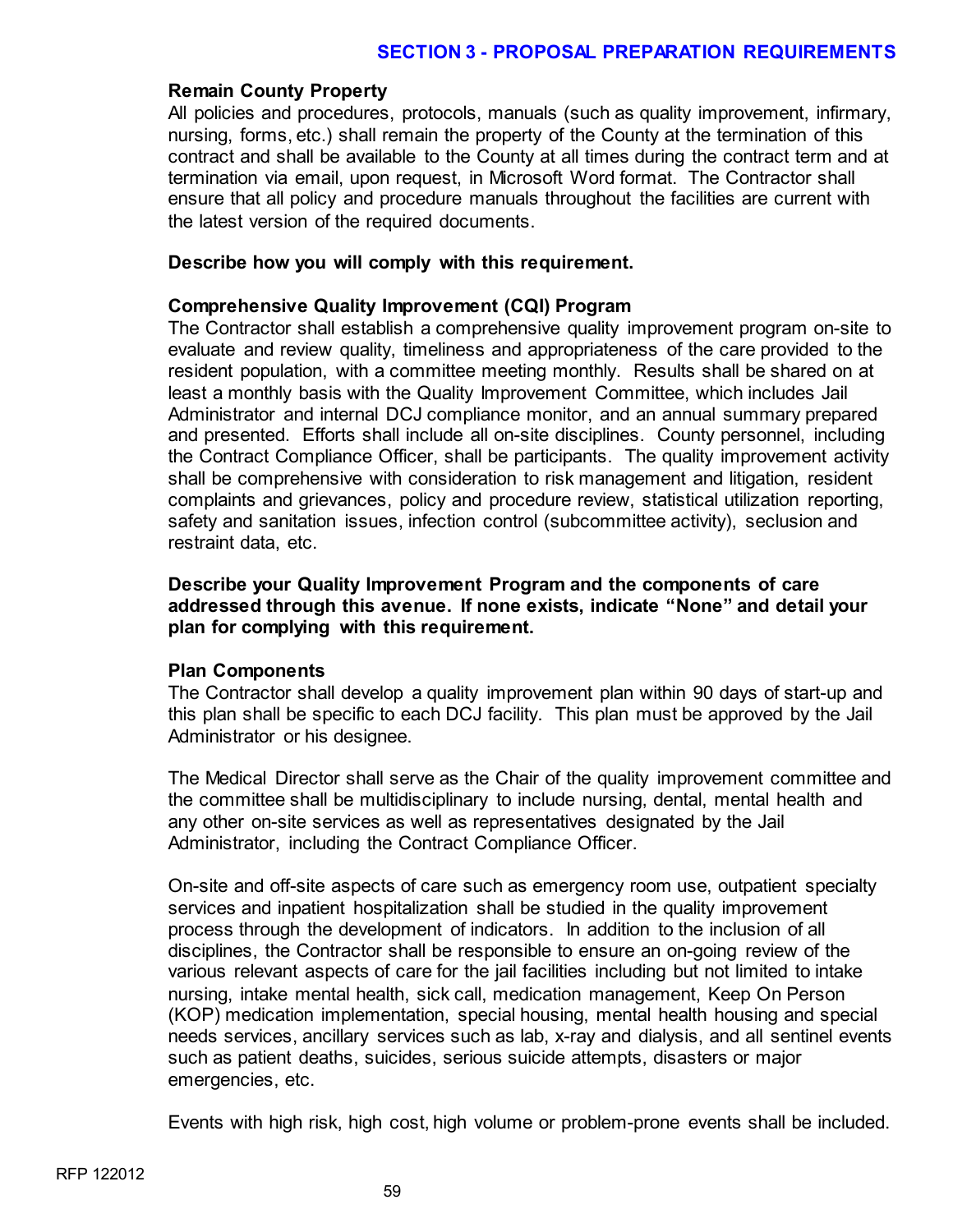Infection control, infectious disease management, and occupational health shall also be a part of the quality improvement initiative.

Patient satisfaction surveys should be completed at least four times per year, one each quarter, on a relevant topic of importance to the resident population. The quality improvement committee shall evaluate resident complaints, grievances, family inquiries and legal inquiries on a routine basis. This process must include a face-to-face component for dispute resolution with the resident population as appropriate to the complaint. Other aspects of care may be shared in writing, i.e. answers to questions regarding follow-up care, prosthetics, etc.

While one or more individuals may be designated as responsible for the overall quality improvement initiative, efforts shall include line-level staff from various shifts and disciplines to ensure participation and buy-in throughout the health and mental health services operation. All Contractor staff and independent contractors and subcontractors shall receive orientation to the quality improvement process and annual training review.

While the quality improvement process may include retrospective chart audits for presence/absence of essential documentation as well as completeness of documentation, the committee efforts shall include a review of processes, systems and care for the clinical outcomes of care and patient impact. Significant findings shall include an implementation component for staff familiarity with the process and outcomes as well as training regarding any corrective actions or process changes.

**Provide a sample of a Patient satisfaction survey. Describe your process for evaluating resident complaints, grievances, family inquiries and legal inquiries.** 

**Describe outcomes of care and patient impact studies that have resulted from your established CQI Program.** 

# **Peer Review and Supervision**

Professional supervision shall be included as an aspect of care for the quality improvement program. The Medical Director shall receive peer review by a designated physician from the parent company on an annual basis and shall provide that same peer review for the staff physician(s) annually. The information to be gathered and the format of that documentation shall be provided to the County; however, the peer review documents themselves, specific to the individual, are to remain a confidential component of the quality improvement process. The Medical Director and staff physician(s) shall be responsible to review the documentation and case management of the mid-level providers on a quarterly basis to include representative charts from intake, physical exams, sick call, chronic disease management, and infirmary care. The Director of Mental Health shall be responsible to review the documentation of the Mental Health Psychiatric Social Workers on a quarterly basis to review representative charts for intake, crisis intervention, suicide prevention, treatment planning, housing and special needs management and aftercare planning. The Director of Nursing shall be responsible to review the documentation of nursing and paraprofessional personnel used to assist nursing. Review shall include medication and pharmacy documentation, sick call, wellness rounds and screening, or other relevant work components for nursing staff. The comprehensive quality improvement policy and procedure shall describe the supervision aspects fully and in detail and shall be subject to approval by the County.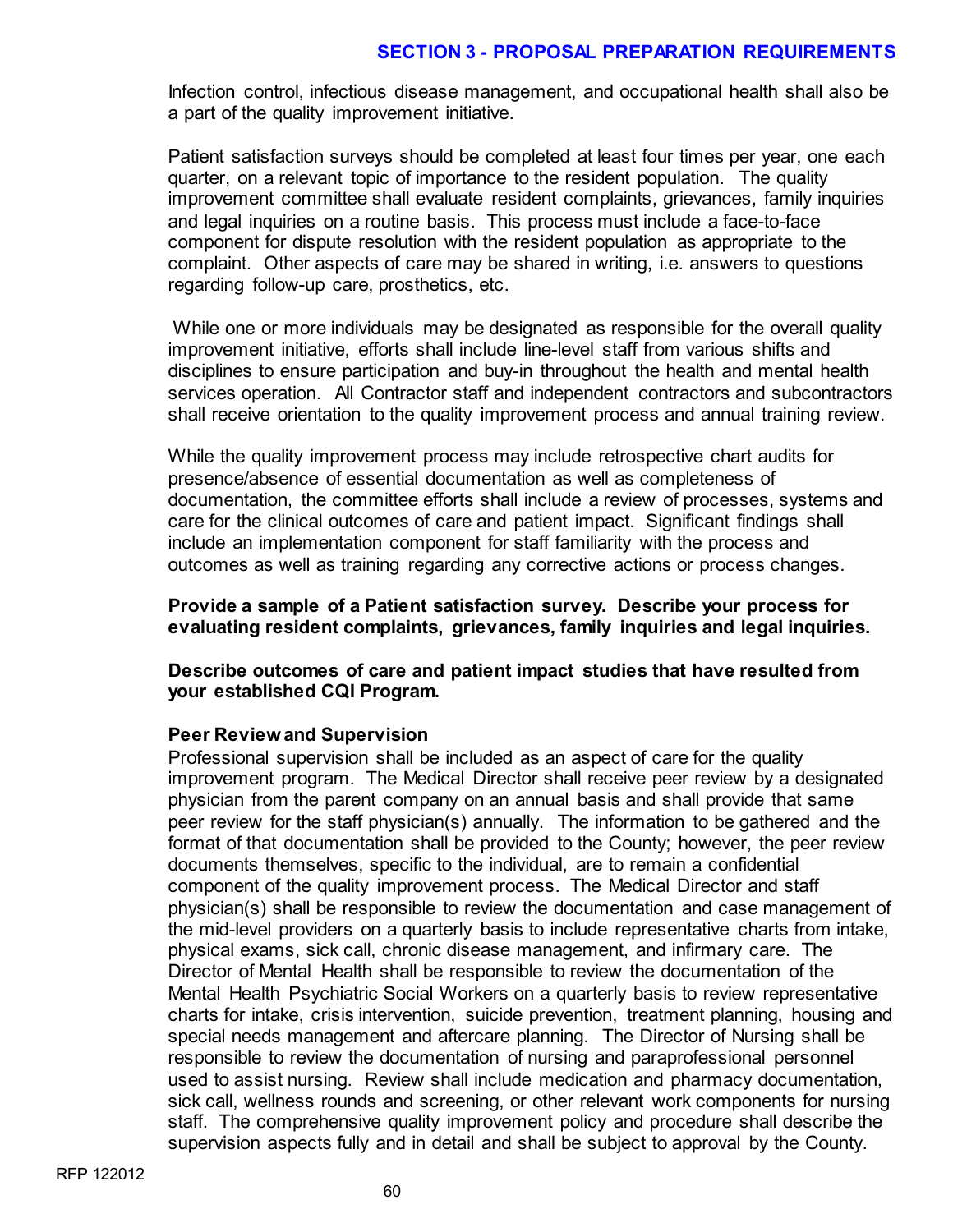# **Describe your process for PEER Review and Supervision. Provide a sample of what information is gathered and the format of that documentation.**

# **Emergency plan**

The Contractor shall ensure that a current and up-to-date emergency plan, specific to the DCJ be developed and implemented within the initial 30 days of the contract startup. All staff shall be oriented and trained regarding the aspects of the emergency plan. Emergency drills shall be conducted on a quarterly basis at the DCJ, and include representation of all shifts at the various locations. The emergency plan shall be coordinated with the facilities' emergency response plans for consistency. The emergency plan shall include the capability to conduct a disaster drill every three years on all shifts that involves local Emergency Medical Service (EMS), hospital, ambulance and other notification for participation.

The emergency plan shall include minor and major equipment involvement, availability and storage of supplies, oxygen, suction, backboards, wheelchairs, etc. Evacuation criteria shall be included as well. The emergency plan shall also include how patients will be categorized and classified, what areas will be used for patient stabilization for transport, emergency call-back numbers for all staff and who is delegated to make these contacts, notice to local ambulance and emergency services, and a back-up plan for the delivery of health services should existing facilities be unavailable or inaccessible shall be included in the plan by the Contractor.

**Provide a sample of an emergency plan and describe how staff shall be oriented and trained on the emergency plan. Describe your experience in writing , implementing and evaluating emergency plans and how you will engage outside providers to include EMS and areas hospitals.**

# **Emergency Drills**

The quarterly emergency drills shall be resident or staff-specific and situational to the jail setting, i.e. emergency response to resident identified hanging, emergency response to staff injury in kitchen, emergency response with Automatic External Defibrillator (AED) to the visiting area, etc. The disaster drill shall be geared to a manmade or natural disaster of large scale proportions, e.g. tornado, arson, bomb, power or water outage, mass arrest, etc. This drill shall include various community participants, jail security and health care staff.

#### **Describe how your will comply with this requirement.**

# **On-Call Availability**

Physician coverage shall be available through an on-call system a telephone, cell phone or other appropriate electronic communication device. A primary care physician shall be on-call around the clock. Response time is expected to be less than 20 minutes. If the RN on duty assesses the resident and determines the need for life-saving, emergency intervention in the local emergency room or urgent care center, the RN shall have the authority to send the resident out and contact the physician on-call afterwards to relay the information. Each situation shall be assessed retrospectively by the Medical Director and Director of Nursing to determine the appropriateness of the assessment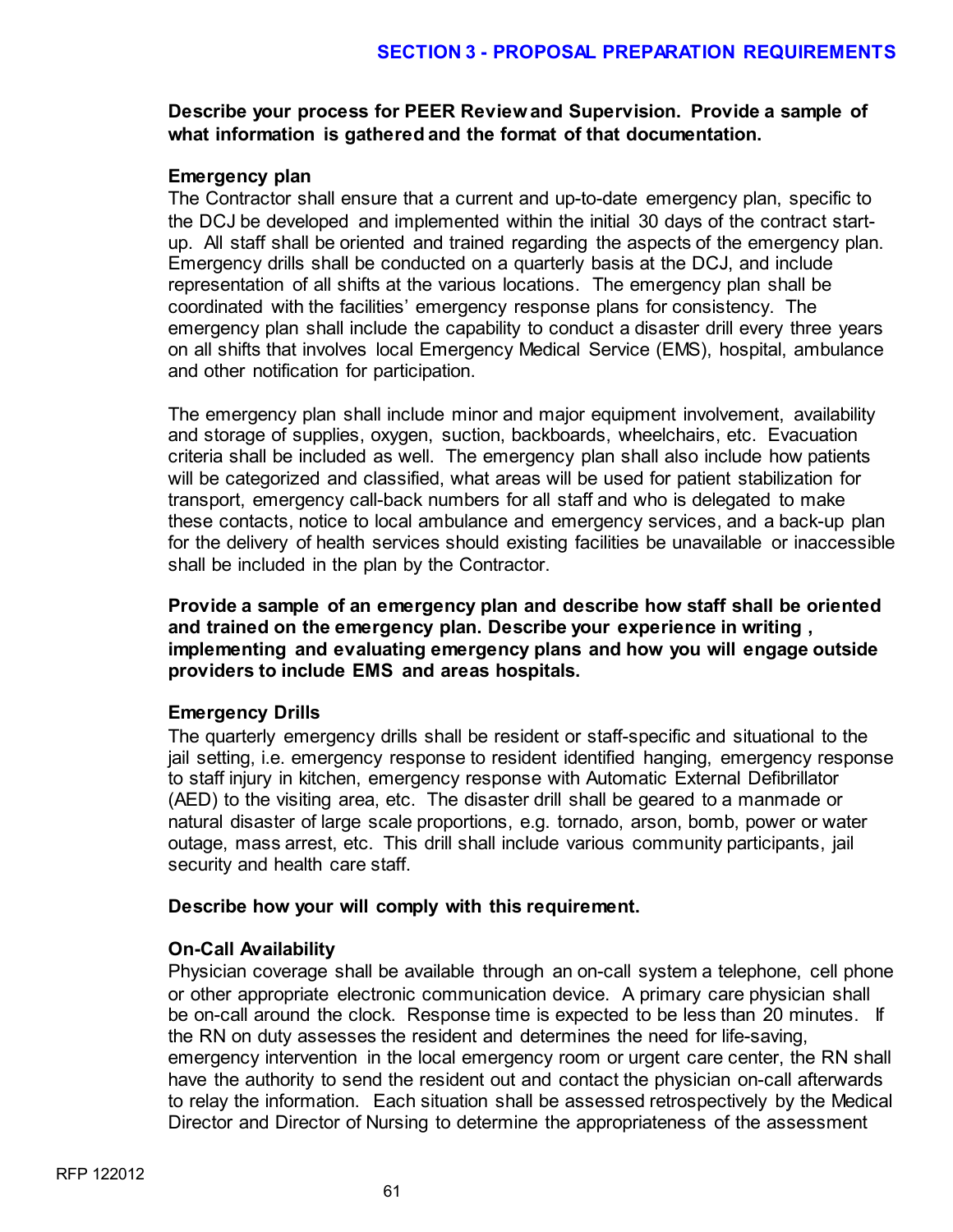and to evaluate whether any additional training may be indicated or any other follow-up action necessary.

**Describe your policy and procedure related to on call services and evaluating an RNs decision to immediately activate EMS prior to consulting the physician.** 

### **Communication regarding special needs patients**

# **Open Communication**

The Contractor shall ensure timely and accurate communication with jail staff regarding any resident with special needs and the impact of those special conditions on admission to the jail, housing and placement, work/school/program assignments, disciplinary actions, transfers among the facilities and release/aftercare planning. Special needs residents include those individuals with communicable diseases, chronic debilitating illnesses, the physically handicapped, mentally handicapped and developmentally disabled, frail elderly residents, mentally ill residents and pregnant residents. The Contractor shall develop a formal process for review of and communication regarding these special needs individuals. Special needs treatment plans shall be developed in conjunction with the admission physical. Transfer to another jurisdiction shall require the completion of a transfer summary by the health care staff to ensure continuity of care and sharing of information.

The Sheriff's Office conducts weekly multi-disciplinary team meetings to discuss special needs residents, including those in restrictive housing. The medical and mental health staff are required to evaluate residents prior to placement in restrictive housing and make recommendations for housing.

**Describe how you will communicate with the Sheriff's Office regarding special needs residents and your involvement in evaluation and making housing recommendation for Special needs residents including those in restrictive housing.** 

**Describe your experience leading, participating, and documenting in multidisciplinary meetings regarding special needs residents.** 

#### **Case Conferences**

Residents identified as special needs will be discussed, at a minimum, at the monthly meeting with Human Service's contracted community mental health provider to facilitate a multi-disciplinary approach for communicating and collaborating among the professions regarding a consistent treatment approach for a specific challenging individual. Additional case management meetings may be called by the Contractor, Jail Administration, or community team as needed. In such cases the case review should be scheduled within three business days to foster timely discussions. Jail Administration may designate security staff, program staff or other County employees to participate. The Contractor shall cooperate and chair such special needs case conferences.

#### **Describe your experience in leading case conferences and engaging community partners to facilitate continuity of care.**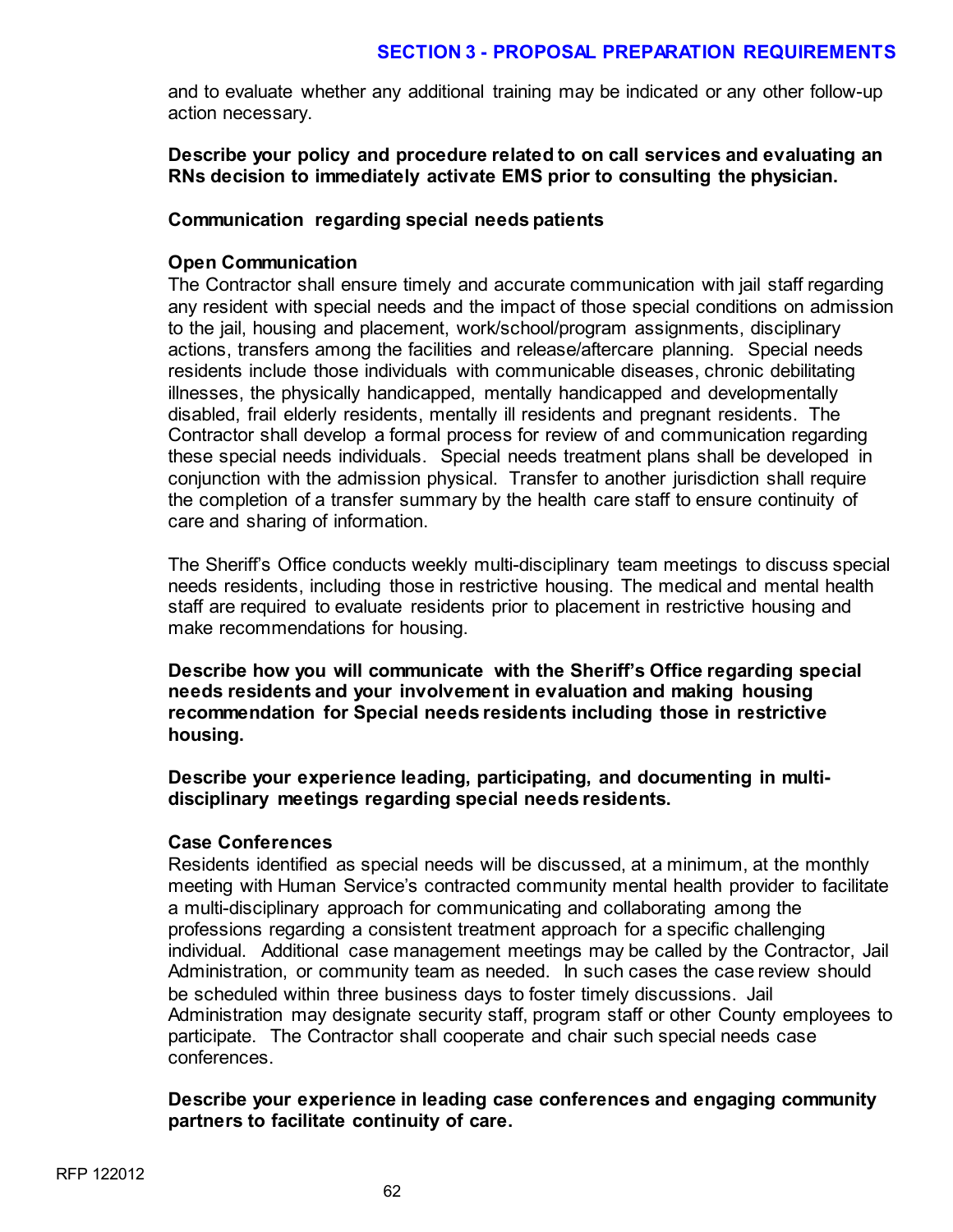#### **Notification in emergencies**

The Contractor shall work with the County to ensure sharing of appropriate information in the event of a serious injury, illness or death of an resident. If a life-threatening illness or surgery requiring hospitalization occurs, the Contractor shall notify the Jail Administrator's designee so that the necessary family, legal guardian or other representative/next of kin may be notified. The County shall make such notification or may designate a chaplain, program staff person or other individual to actually carry out the notification.

**Describe your policy and procedure for communicating significant events or concerns with jail staff and Jail Administration in the event of a serious injury, illness, or death of a resident.** 

**Describe your notification process to corporate headquarters, the review triggered by such events and how that will be communicated to Jail Administration.**

#### **Procedure in the event of a resident death**

In the event of a resident death, either in the DCJ or in an outside hospital, the Contractor shall immediately notify the County. The Contractor shall cooperate with the County in the development of a procedure for full notification within County offices in such a situation. The County will then notify the appropriate individuals within the government hierarchy and the family or next of kin as designated. Contractor shall cooperate with the County in the event of a medical examiner inquest or autopsy/postmortem request.

The Contractor shall conduct a mortality review within 30 days of any resident death, regardless of the location of the death. The Contractor's Medical Director shall coordinate the mortality review and each individual practitioner who had contact with the individual during the final events surrounding the death shall participate in interviews regarding the circumstances surrounding the death. The Jail Administrator may designate the County representative(s) to participate in the mortality review. The Contractor shall track all deaths and maintain a database as to demographics and cause of death. The mortality review is a component of the quality improvement plan and shall be utilized by the Contractor to improve responsiveness or services as appropriate.

# **Describe your mortality review process and how it is evaluated utilized as part of the CQI Program.**

#### **Complaints/grievance mechanism**

Resident grievances, complaints and inquiries must be responded to in a formal manner by the vendor's Health Services Administrator or designee within ten (10) working days of receipt of the grievance. Any inquiries or complaints by family members, lawyers, or other interested parties such as advocacy groups shall be responded to utilizing the same procedure and timelines. In addition, Resident complaints/grievances and complaints by other entities and corresponding response shall be filed in a designated section of the medical record. A copy shall be maintained in a resident-specific correspondence file for ease of retrieval. Resident grievances/complaints related to health or mental health services shall be reviewed routinely and discussed during the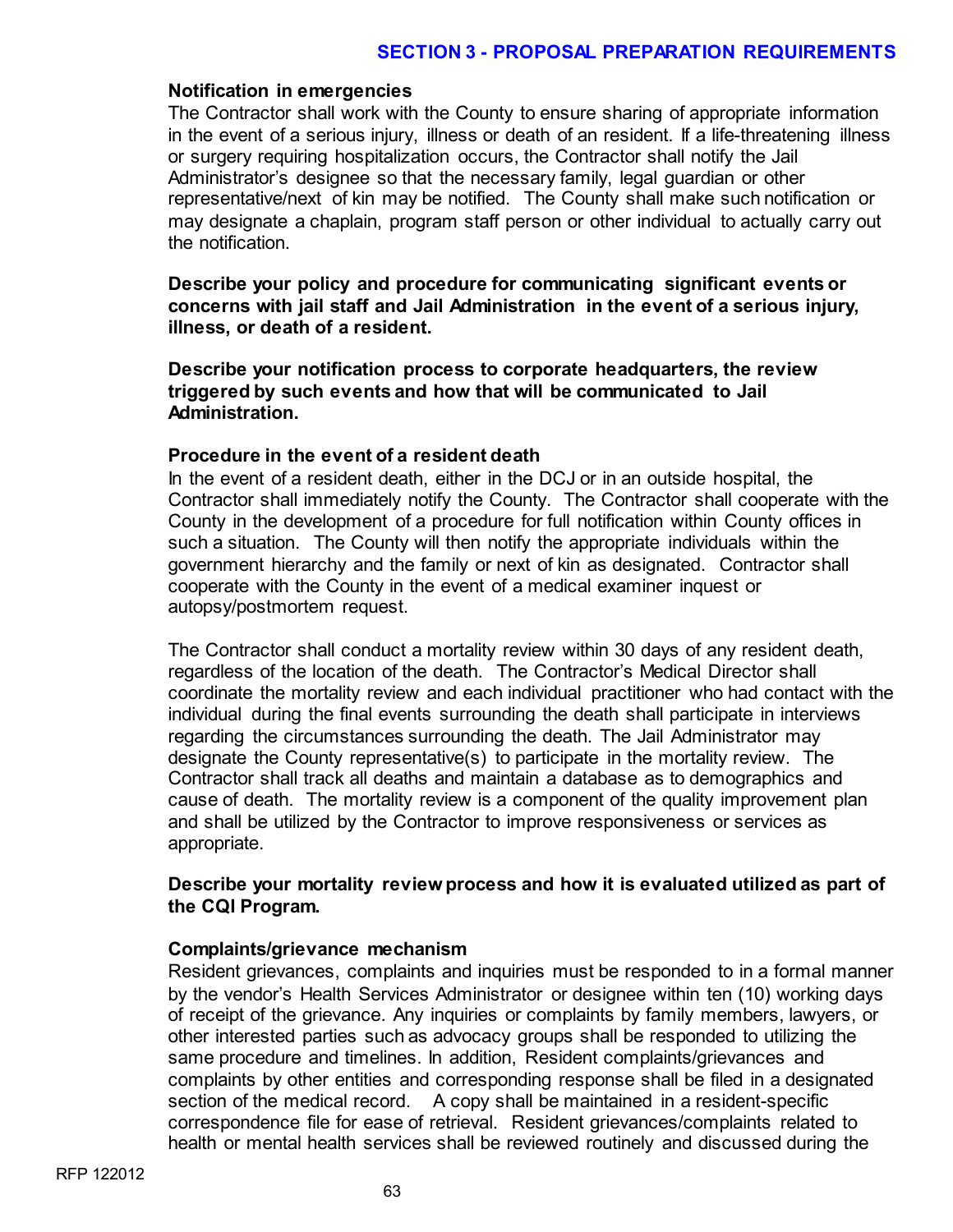quality improvement committee meeting. Complaints shall be categorized and classified according to demographics, housing location, nature of the complaint, etc. and a database maintained and reviewed to determine any patterns or problematic issues.

### **Describe how you will comply with this requirement.**

Detail how you will address internal complaints from Sheriff's Office staff about services you provide during the course of this contract. Do you have a formalized process for accepting and responding to such complaints? Please provide details. In addition, describe how you will utilize the grievance process to identify, analyze and evaluate grievances as part of your continuous quality improvement process.

# **Equipment specification requirements**

The County provides basic examination space, related utilities and telephone service, and existing medical equipment. The Contractor shall secure and provide any additional necessary equipment, to include office equipment. Office equipment purchased by the contractor cannot not be connected to Dane County's network. The Contractor shall provide office and medical supplies including dental supplies, medical records, books, and periodicals. The County may purchase medical equipment on a limited basis, subject to available funding and approval. Should the County agree to such a purchase, the Contractor will be required to provide not less than three quotes.

**Detail your equipment maintenance policies and agreements, include the expected turnaround times for service, including an acceleration plan.**

**Describe the lifecycle and replacement plan for the Vendor provided equipment.**

**Provide the age and condition of the diagnostic imaging equipment that you will utilize. If you will utilize a contracted service, please specify such.** 

# **Infection control program**

The Contractor shall establish a comprehensive infection control program that includes monitoring and case management of residents with infectious diseases such as HIV, TB, HCV, HBV, MRSA, and sexually transmitted diseases such as gonorrhea, chlamydia, syphilis, herpes, etc. HIV counseling shall be consistent with the guidelines of the Centers for Disease Control (CDC) and state health department. An individual staff member shall be designated by the Contractor as responsible for the monitoring of infectious diseases and the reporting to the state health department as required. This individual shall be responsible to ensure that intake screening is carried out appropriately with questions relevant to infectious disease, that residents are identified and treatment plans established, that residents are followed through chronic/communicable disease clinics with consistent diagnostic testing and treatment consistent with community standards.

#### **Program Components**

This program, developed in collaboration with the County, shall include necessary training for health services and security personnel on infectious disease control and prevention, precautions and appropriate use of personal protective equipment such as hepa-masks. This program shall also include standards for biohazardous waste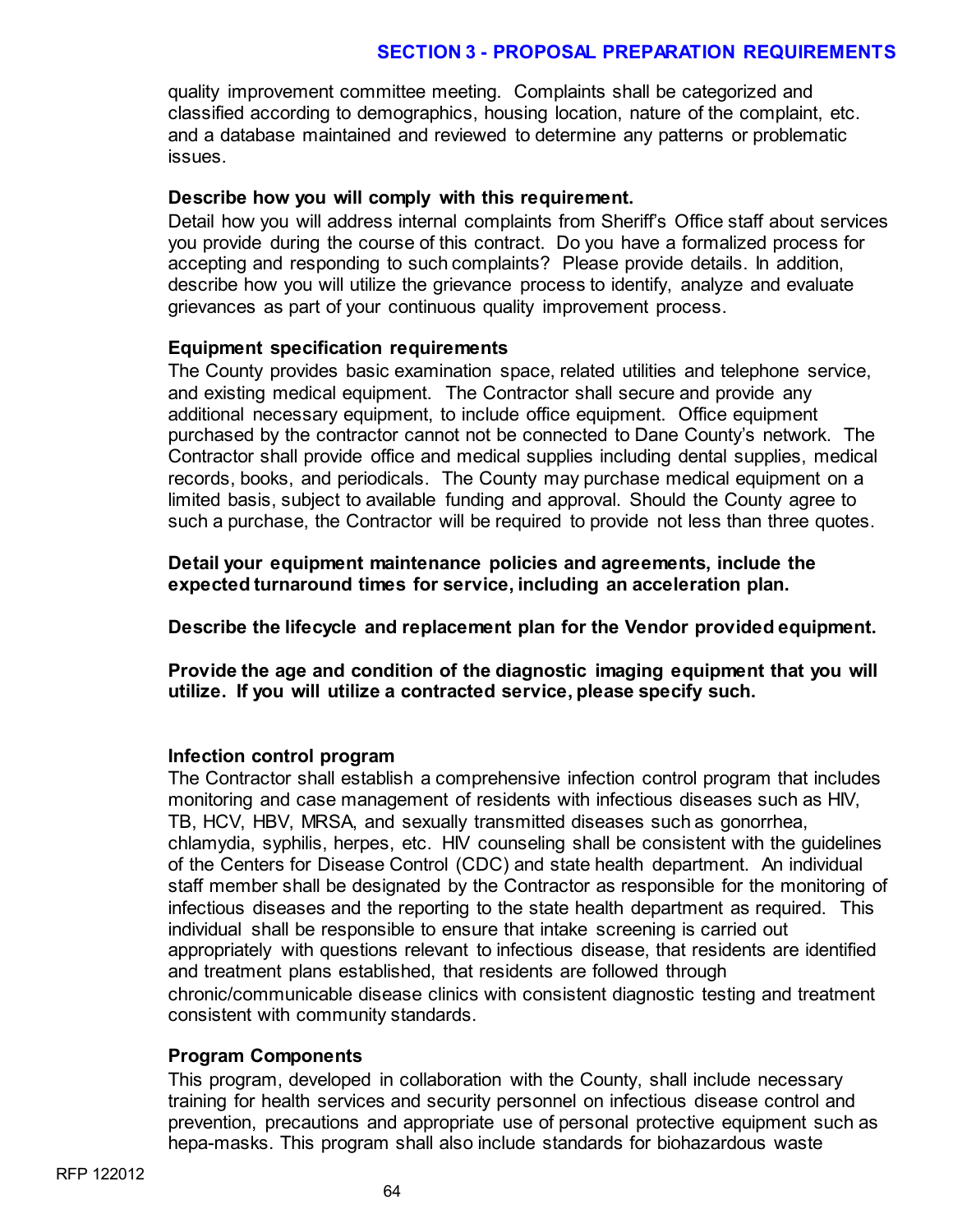disposal, infection control practices for equipment management, and availability and accessibility of appropriate protective gear.

### **Tuberculosis Testing**

TB screening of residents shall be carried out at intake by a registered nurse through a symptom check with the admission process. Any individual identified as symptomatic consistent with TB shall be placed in negative pressure respiratory isolation (hospitalized) and the on-call physician shall be contacted immediately for orders. Asymptomatic individuals shall receive the Mantoux skin test during the completion of the physical examination. Residents identified as having a past positive skin test shall be evaluated via the use of a chest x-ray.

Residents are not required to receive Hepatitis B vaccination unless the individual has been started on the series and would receive the following injections during incarceration.

# **Describe how you would implement a comprehensive infection control program that monitors and addresses incidence of infections, communicable diseases, and prevents the spread of such diseases.**

Identify who or what position will be designated to monitor infectious diseases, report to the state health department as required, and monitor screening to ensure residents are identified, treatment plans are established and that residents are followed through chronic/communicable disease clinics with consistent diagnostic testing and treatment consistent with community standards.

#### **Identify your process for screening and administering testing for Tuberculosis.**

# **Committee**

The infection control program shall be coordinated by a designee of the Contractor and shall be considered a component of the quality improvement committee. Sentinel events involving infectious disease or control issues shall be reported to the quality improvement committee and reported to the County immediately per occurrence. An infection control committee shall be established to include representatives from security, medical, nursing, dental, Facilities Management, and the Safety Officer. All activities of this committee shall be reported through the quality improvement program to the County.

# **Describe your infectious Control Program, its components and response to sentinel events. Identify the program coordinator and the process for immediate notification to the County.**

# **Staff vaccination**

Health services staff and Sheriff's Office staff shall be tested annually (or more often if deemed appropriate by the County) for tuberculosis exposure. TB screening shall be accomplished using the one-step PPD/Mantoux skin test. The Contractor shall maintain all documentation of health service staff testing and shall coordinate documentation with the County for the security staff.

#### **Describe how you will comply with this requirement.**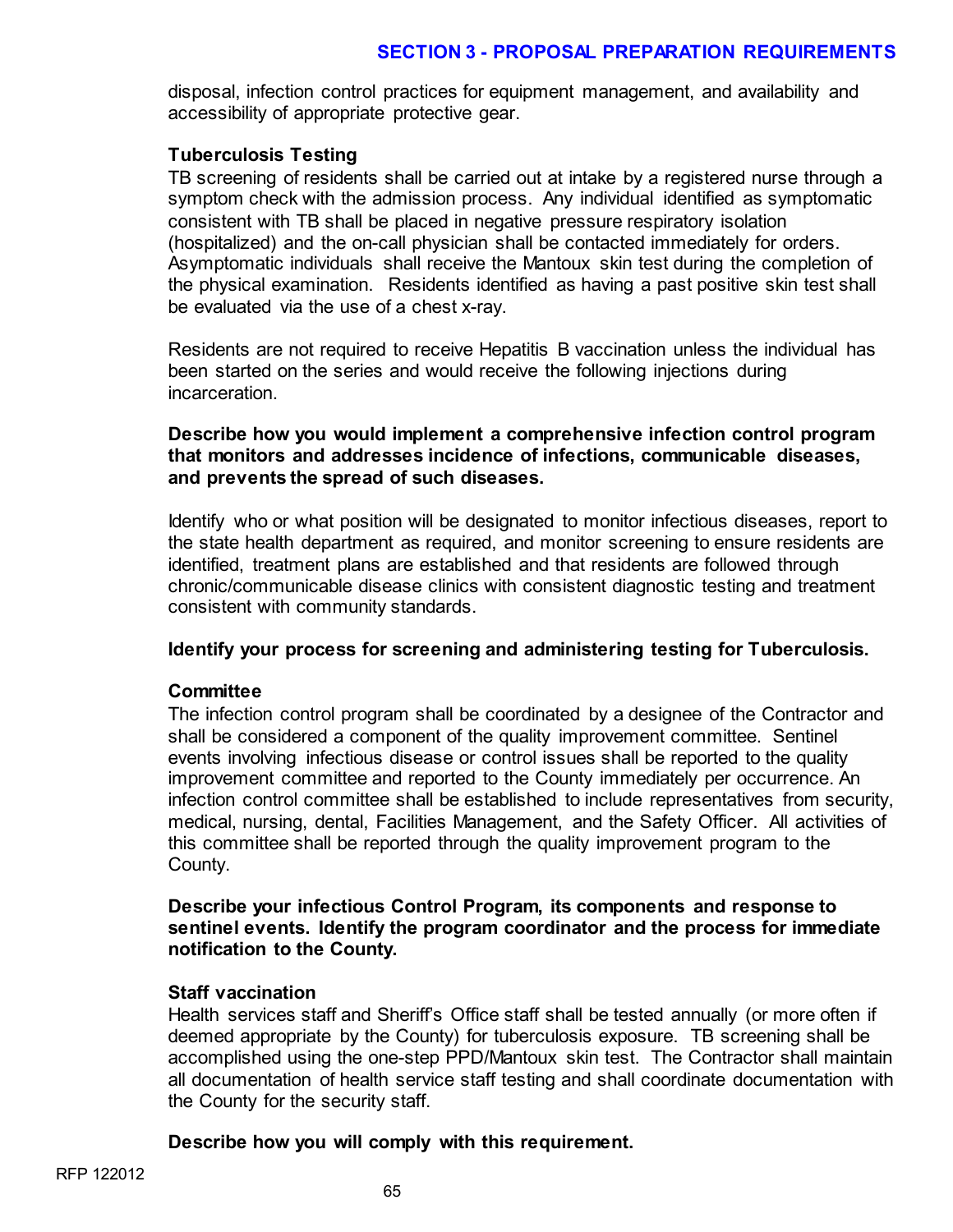#### **Environmental health and safety**

The Contractor shall participate with the County in the inspections of all jail areas for safety and sanitation. These inspections shall be carried out on a monthly basis and include a standardized inspection tool. Monthly reports to the County and to the quality improvement committee, through the infection control subcommittee, shall be made with any recommendations for corrective action or improvement. These inspections shall be conducted by the infection control designee among the health services staff and shall include housing, program area, work and assignment areas, intake, laundry, health services areas including special housing and the kitchen. Each component of the inspection shall be detailed.

The Contractor shall provide all biohazard waste containers and supplies consistent with federal guidelines and Occupational Health and Safety Administration (OSHA). The health services staff shall be responsible for the collection and safe storage of any biohazard waste with the storage area to be locked and the disposal frequent enough to minimize the need for storage capacity. The Contractor shall establish a contract for such waste disposal and ensure timely pick-up of wastes.

#### **Describe how you will comply with this requirement and provide a sample of a safety and sanitation report form.**

**Describe your process for handling, storing, and disposing of bio-hazard material.** 

#### **Kitchen sanitation and food handlers**

The Contractor shall participate with the County in the monitoring of all food services areas including food preparation, storage and cleaning areas. Staff in food services, employees and residents, should be trained appropriately regarding cleanliness, infection control, inspections, sanitation, etc. and the health services staff shall participate in the training and monitoring.

#### **Describe any training programs you have for residents in kitchen sanitation and food handling. If none exist, indicate "None" and describe your plan for complying with this requirement.**

#### **Ectoparasite control**

The Contractor shall establish guidelines and protocols for the prevention, identification and treatment of ectoparasites such as pediculosis and scabies.

# **Describe your process for identifying infected individuals through the intake screening process and at other times during the individual's incarceration for the potential presence of ectoparasites.**

**Describe your policy and procedures for ectoparasite treatment of individuals, exposed individuals, and clothing and bedding.**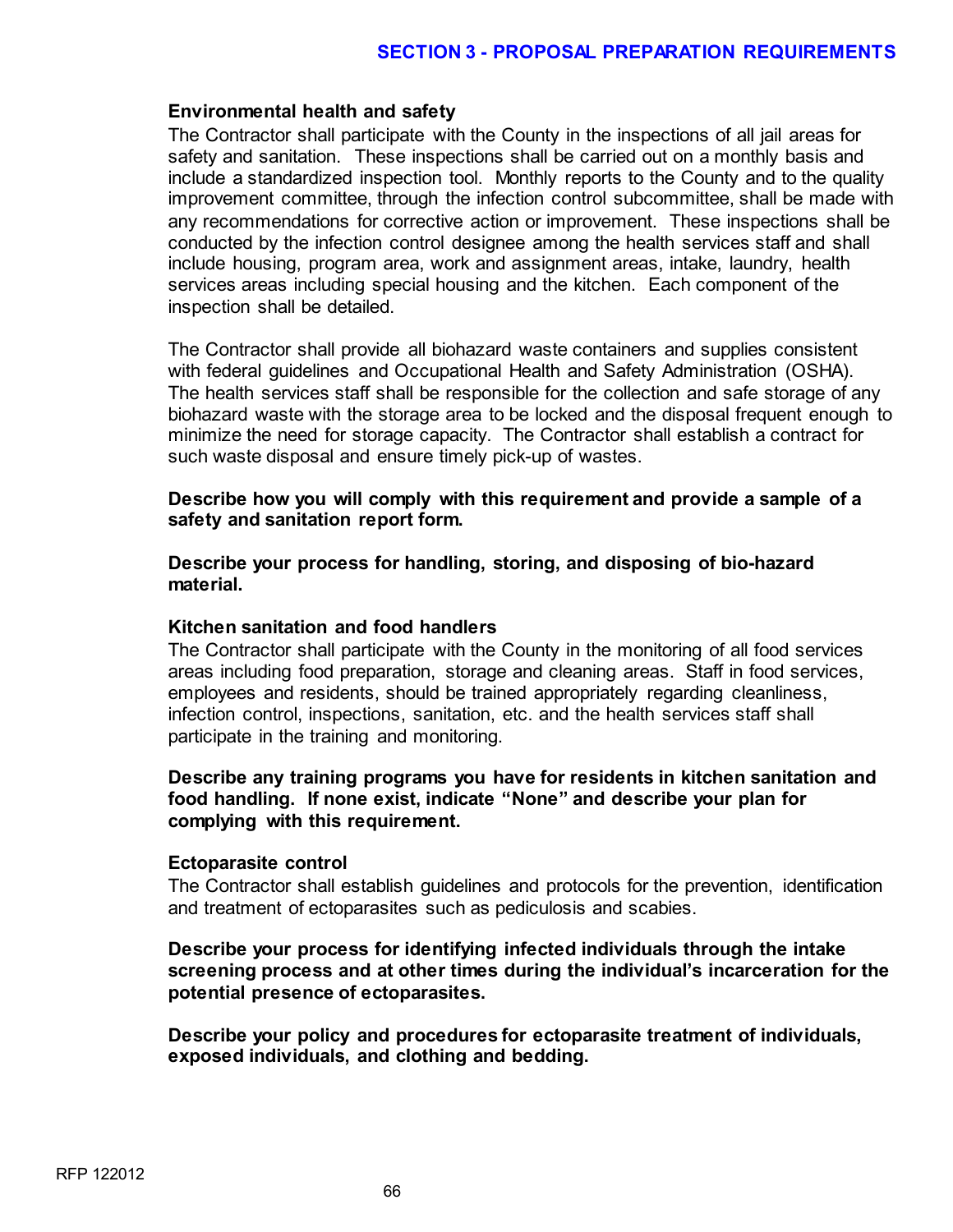### **First-Aid supplies**

The Contractor, in conjunction with the County, shall provide and establish standardized contents and inspection procedures for first-aid supply kits throughout the facilities for staff access. The Contractor shall determine, with the cooperation of the County, the locations, numbers, and documentation guidelines for the first-aid kits. The kits shall be placed for ease of access. The Contractor's staff shall be responsible re-supplying the kits following use and for checking the containers on a monthly basis as part of the Health and Sanitation Inspection. Such inspection shall include monitoring dates of items included in the kits and replenishing supplies as needed. The Contractor shall work with the County to define the policy and procedure surrounding the use, documentation and timely replenishment of the first-aid supplies.

#### **Describe how you will comply with this requirement.**

# **Training for Sheriff's Deputies**

The Contractor shall participate with the County in the provision of required training for security/custody staff. The County is responsible to define the number of hours of training and the frequency; however, the Contractor shall provide certain elements of the health-related training not already provided through the Sheriff's Office Training Bureau.

Health-related training for custody staff shall minimally include first aid and CPR (with the AED component included), suicide prevention, signs and symptoms of mental illness, chemical dependency/detoxification, acute and chronic illnesses and infectious diseases such as HIV, Hepatitis B and C and Tuberculosis.

# **Describe any training programs you currently provide for custody staff at contracted sites.**

# **Medication administration training**

Licensed nursing personnel shall carry out medication administration at the Dane County Jail. Any security staff that is involved in the distribution of legend medication shall receive a training session from the Contractor with the curriculum developed and approved in advance by the County. Documentation guidelines are a critical component of this training. Nursing staff shall be contacted should any security staff member have a question about medication distribution and management.

Wisconsin DOC 350 requires that annual documented training be provided to jail staff that deliver medications. While medication administration is the primary responsibility of the provider, jail staff are called upon to assist with medication administration and monitor residents self-administer medication at the Ferris Center.

#### **Describe how you will meet this requirement.**

#### **Resident workers**

Residents shall not be utilized in any capacity within the health services operation other than maintenance and housekeeping. Even these activities shall be closely supervised in areas of patient confidentiality. The Contractor shall ensure that proper training is available to residents should they be utilized to clean areas of biohazardous waste or spills. Residents shall be properly instructed in these situations and shall be provided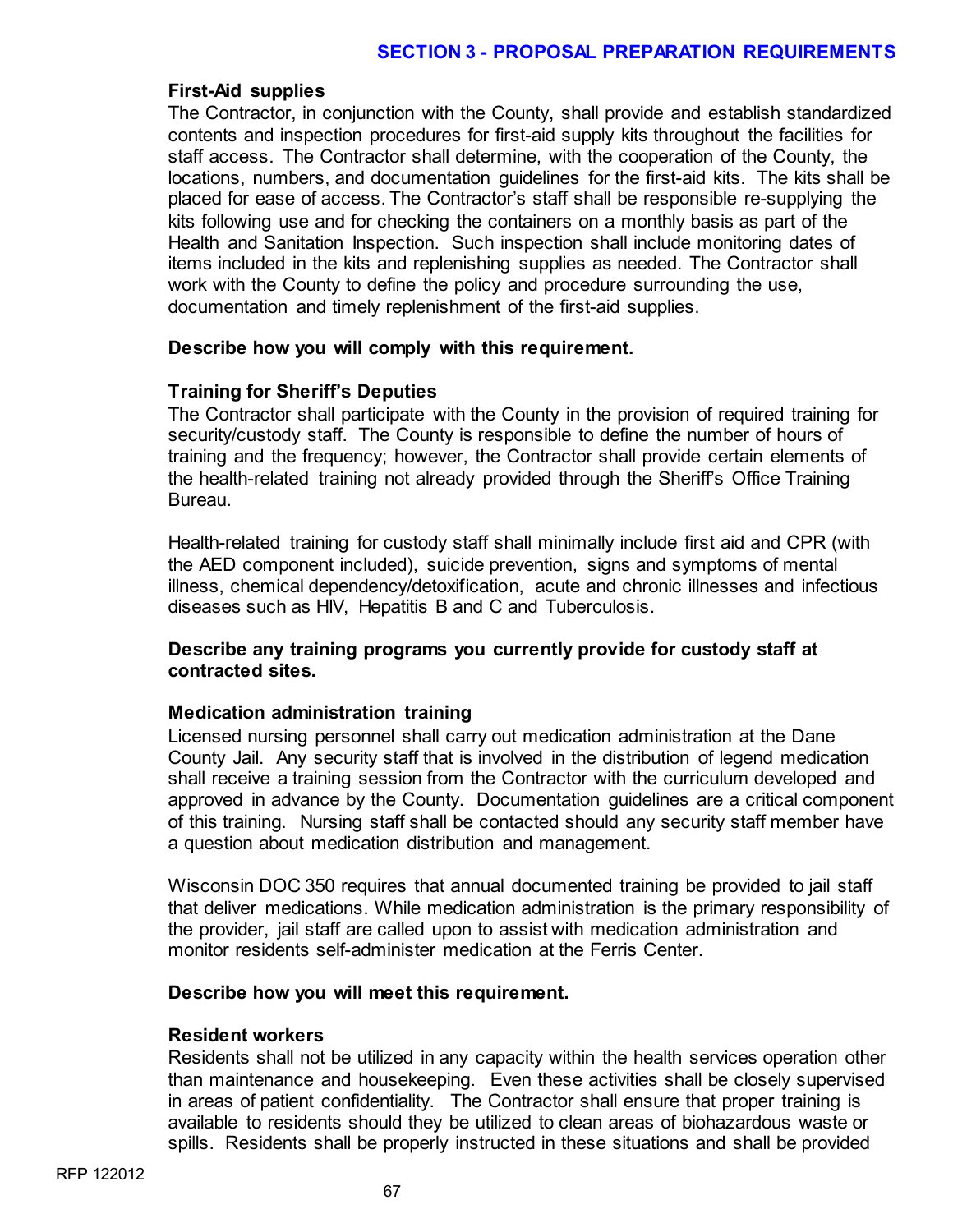with appropriate personal protective equipment. The contractor shall have a program to prevent illness and injury amongst the resident worker population.

**Describe your training program for instructing residents on cleaning areas of biohazardous waste or spills and necessary precautions, and injury/illness prevention. If you currently do not provide resident training, describe how you will meet this requirement.**

#### **Pharmaceuticals**

### **Pharmacy Services**

The Contractor shall ensure the availability of pharmacy services sufficient to meet the needs of the resident populations assigned to these County facilities. At present, an offsite vendor sub-contracted by the jail's health services provider supplies medications shipped to the DCJ on a daily basis. Vendors submitting proposals pursuant to this RFP should include their plan for providing pharmaceuticals to the Dane County Jail in the most cost-effective and reliable manner available. Proposed sub-contracts with pharmaceutical providers should include complete information regarding the pharmaceutical provider, such as corporate history, references, past litigation, etc. The Contractor shall comply with all applicable state and federal laws, rules, regulations and guidelines regarding the management of pharmacy operations.

# **Describe your plan for providing for providing pharmaceuticals to the Dane County Jail in the most cost-effective and reliable manner available.**

#### **Pharmacy Consultant and Inspections**

A consultant pharmacist, or designee, paid for by the Contractor shall conduct inspections on a monthly basis for the first year of the contract and not less than quarterly thereafter. This inspection shall be standardized and include aspects of pharmacy from the point of order entry, through dispensing, administration/distribution and documentation. The pharmacist shall inspect all areas where medications, whether legend drugs or Over-the-Counter (OTC) products, are stored and maintained at the DCJ. The inspection shall cover other aspects of pharmaceutical management such as storage conditions, security, disposal practices, and return of unused medications and documentation of inventory management for stock medications, psychotropic medication and controlled substances. Security aspects such as double locking of controlled substances shall be included. Physical issues such as light, ventilation, temperature overall, moisture, refrigerator use and temperature shall be included as well. This pharmacist shall generate a professionally prepared, legible report from each inspection, and the Contractor shall then develop a response with a plan of corrective action for any problematic areas. These complete reports shall then be delivered by the Health Services Administrator to the Jail Administrator and internal DCJ contract monitor. The Contractor shall ensure timely follow-up and resolution of all outstanding pharmacy management issues as a high priority.

Any problem identified on a monthly pharmacy inspection report must be resolved prior to the next routine inspection. It is critical that the pharmacy operations comply with appropriate local, state and federal guidelines with regard to storage, maintenance, security, documentation, etc., regarding pharmaceuticals.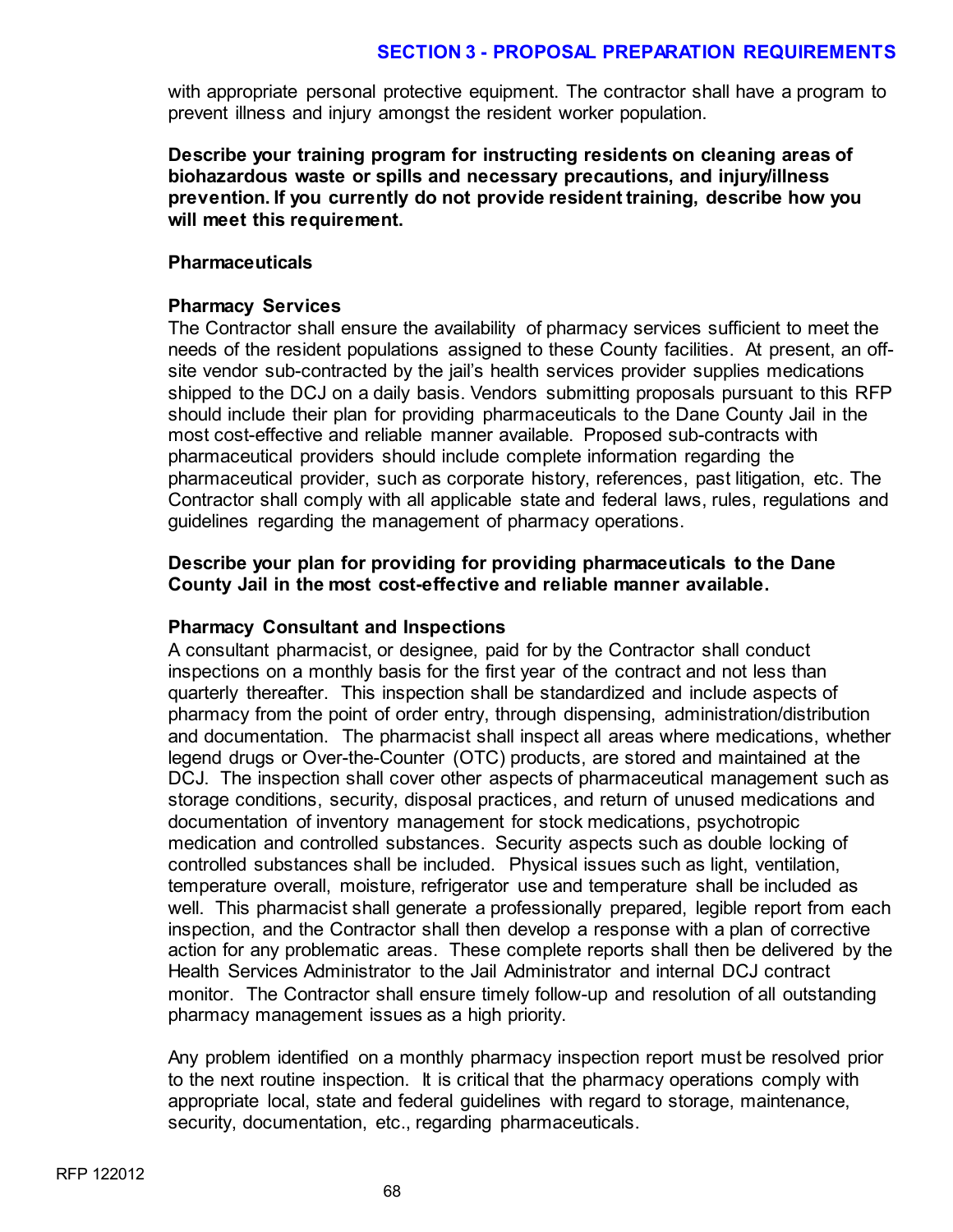# **Describe your process for notifying the County of problems identified as part of the monthly inspection report.**

# **OTC Stock**

The Contractor shall establish a stock supply of commonly utilized s (OTC, legend and controlled substances) for administration to residents prior to receipt of their actual patient-specific prescription. This stock shall be managed and maintained in a safe and secure environment with a perpetual inventory tracking system to ensure accountability. These stock medications shall be determined by the Medical Director and Director of Nursing with the approval of the County (and the state pharmacy board if necessary). Volume shall be monitored closely to ensure that no medications are being diverted.

# **Describe how you will comply with this requirement.**

# **Stock Medications**

This stock supply shall include emergency drugs for the emergency supplies as determined by the Medical Director. Additionally, stock shall include items for poison control, antidote and overdose management, again determined by the Medical Director. All staff that work with medications shall be oriented fully to pharmacy procedures and to poison control numbers. These numbers shall be posted conspicuously in medication areas and in the infirmary and intake areas.

# **Describe how you will comply with this requirement.**

# **Formulary**

The Contractor shall establish a formulary of legend drugs for use within the facilities. This formulary must meet with the approval of the Jail Administrator or his designee and must be current with community standards of practice within managed care environments. A comprehensive policy and procedure shall describe the use of the formulary and procedures for non-formulary approval. It shall be the responsibility of the on-site Medical Director to approve or deny any non-formulary request including psychotropic medications. The Contractor shall submit a draft formulary with their proposal.

A formulary for OTC products shall also be established and shall coordinate with the use of approved nursing protocols for minor, self-limiting illnesses among the resident population. Again, a non-formulary process shall be established for any such request for an OTC product not identified as formulary.

# **Submit a sample medication formulary.**

# **Pharmacy and Therapeutics Committee**

The Contractor shall establish a quarterly Pharmacy and Therapeutics Committee meeting to include review of the formulary and non-formulary usage, provider prescribing practices, drug utilization review, educational information, drug costs and other relevant topics to pharmacy operations. The Medical Director and Contract Compliance Officer shall participate, and the consulting pharmacist shall chair the committee. All providers on-site shall participate and the meeting is mandatory.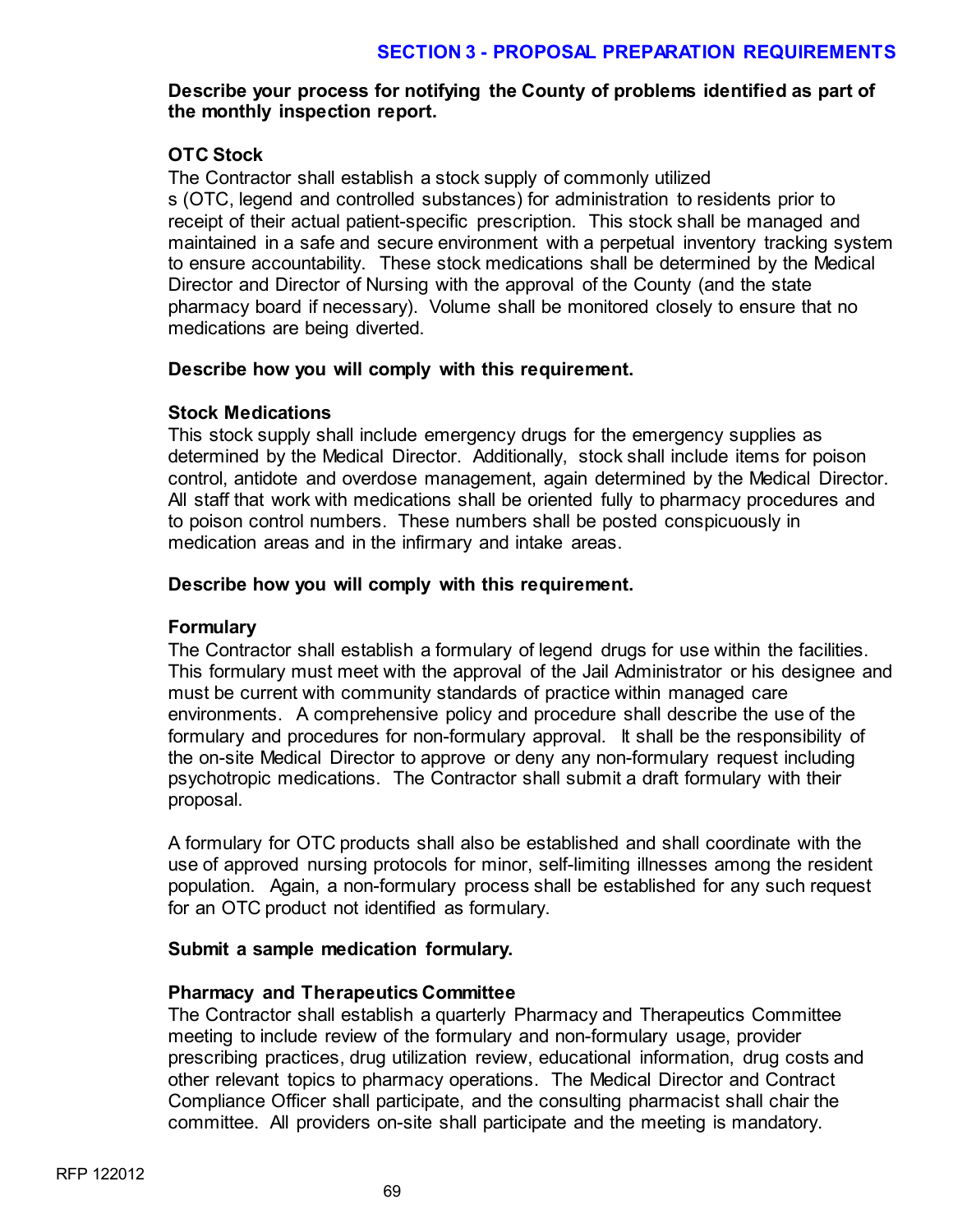# **Describe how you will comply with this requirement. Describe your process for making formulary exceptions.**

# **Medication Administration and Distribution**

Medications may be administered to the resident population by nursing personnel or may be Keep on Person (KOP) by the residents depending upon the medications involved and the assigned housing unit. No controlled substances, TB, HIV or psychoactive medications shall be KOP but rather shall be administered on a dose-bydose basis by licensed nursing staff. There may be occasional exceptions to this requirement at the William H. Ferris, Jr., Huber Work Release Facility due to the limited nursing coverage. KOP medications shall be monitored within the population and the Contractor shall work with the County on implementation of the process, the availability of locks for the residents to secure their medications, and the training of security staff regarding search and seizure situations. Security staff will contact a designated health service staff member regarding any questions about resident medication during admission or during a subsequent search. Residents in disciplinary settings will not be allowed KOP medications unless approved by the jail administration. It is expected that items of a critical and emergent nature such as nitroglycerin or an inhaler will be allowed KOP. Restriction of such medication to a request basis from security will be extremely limited and handled on a case-by-case basis.

# **Describe how you will comply with this requirement.**

# **Disposal/Destruction of Medications**

The Contractor shall establish a formal process, in concert with state and federal laws, regarding the destruction or disposal of medications including patient-specific dispensed medications, stock medications, controlled substances (whether stock or dispensed), and psychotropic medications. Medications shall be purged routinely so that the on-site quantity does not build up. Documentation of all destruction and disposal shall be complete, thorough and available for review upon request.

# **Describe your process for the disposal/destruction of medication and provide sample documentation**.

# **Safety of Storage**

The Contractor shall ensure that all medications are maintained in a safe and secure manner and that counts of controlled substances occur on a per-shift basis by the oncoming and off-going nurses together. Counts shall be conducted with two personnel at all times. Any waste shall be documented appropriately. Controlled substance stock shall be managed and documented appropriately with no cross-outs, whiteouts, etc. The pharmacist conducting the routine inspections shall monitor this documentation for completeness and accuracy as shall the charge nurse or nursing supervisor and Director of Nursing as these aspects are critical to the performance evaluations and ongoing supervision of nurses managing these medications.

#### **Describe your process for maintaining the security of controlled substances.**

#### **Sharps Management and Inventory**

All syringes and sharps shall be stored and managed in a safe and secure environment with double-lock. These items shall be counted per shift and require the participation of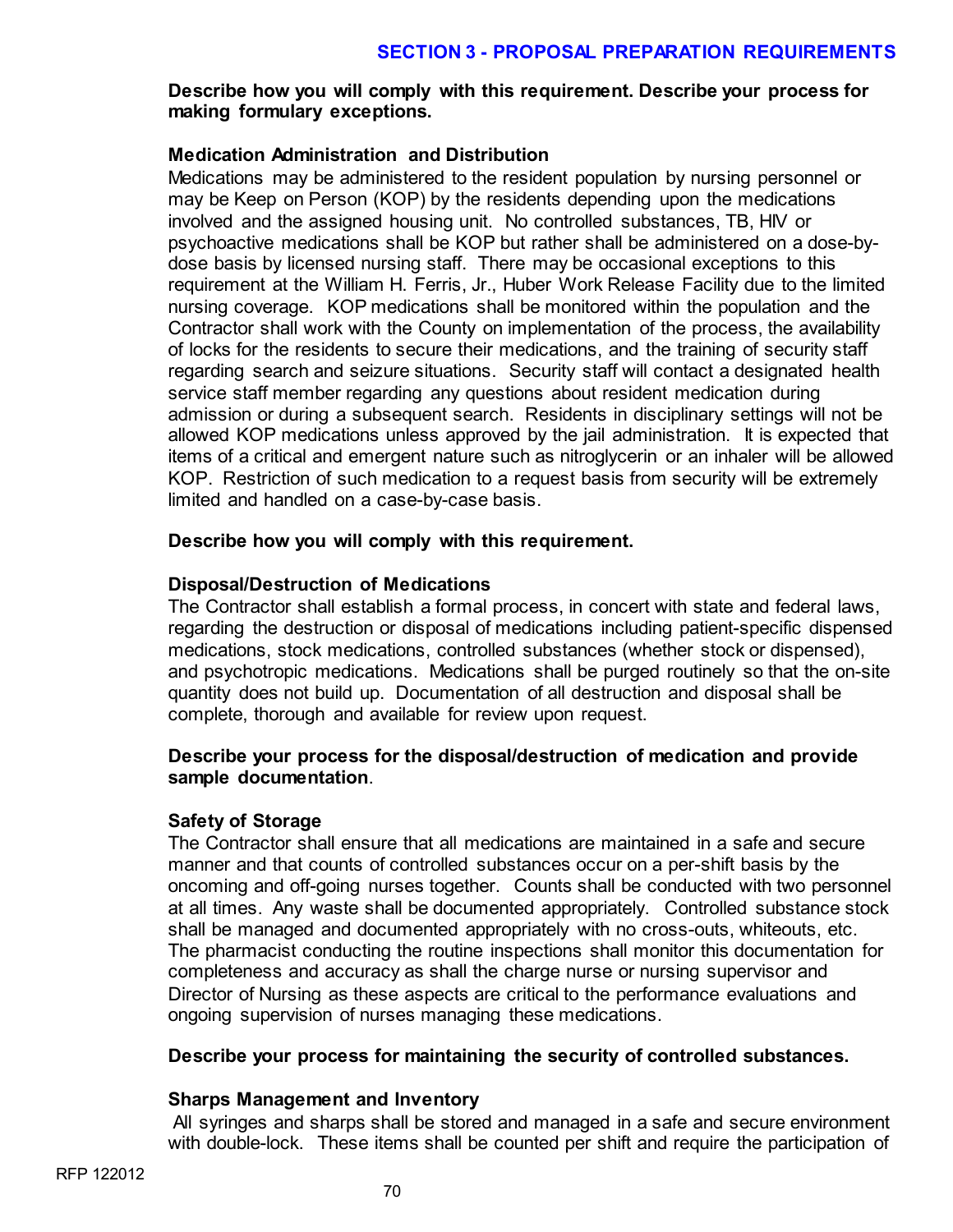two nursing staff. Dental sharps may be managed by the Dentist and Dental Assistant; however, the same counting requirement applies for dental instruments, needles, etc. All staff utilizing sharps shall maintain a perpetual inventory or checklist of which the items were used for during their shift.

# **Describe your process for sharps management and inventory.**

# **Intake Medications**

The Contractor shall establish a policy and procedure for the handling of medications coming into the facilities with residents upon intake. If utilized in any way for that specific individual resident, a nurse must verify that the medication received is the medication described/prescribed. Every effort shall be made to verify existing orders from outside sources if the resident comes in with a current medication prescription. If not utilized, these medications shall be seized upon admission and stored with the individual's property until release. Residents arriving at intake who are currently on psychoactive drugs shall be continued on the same medications as verified, even if nonformulary, until such time as seen by the psychiatrist and evaluated for a change to a formulary medication. A non-formulary request shall be completed in the event of the intake continuation of a verified community prescription that is not on the current formulary.

# **Describe how you will comply with this requirement.**

# **Order Procedures**

The Contractor shall ensure that medications are only administered according to a legitimate order by a practitioner including physician, psychiatrist, mid-level provider or dentist and are received by the resident within 24 hours of the order initiation. Protocols for legend drugs to be administered by nursing personnel are acceptable and may require a telephone order by a licensed provider. The Contractor shall ensure that all telephone or verbal orders are countersigned within the time allotted by law within Wisconsin. Nursing may distribute OTC medications in accordance with approved nursing protocols.

#### **Describe how you will comply with this requirement.**

# **Dispensing Guidelines**

Given the short length of stay in general, it is preferred that the Contractor not dispense more than a two-week supply of medications, e.g. not a full month blister card. Blister pack packaging is the preferred method of packaging due to familiarity with that process. However, liquid medications, particularly psychotropic medication and controlled substances, shall be made available upon the order of the Medical Director in specific cases such as an individual with wired jaws or a history of stockpiling medications. Any change from blister pack would require the approval of the County. Reuse of medications by the pharmacy shall be within applicable state and federal laws.

# **Describe your dispensing guidelines and whether you intend to utilize patient specific medications.**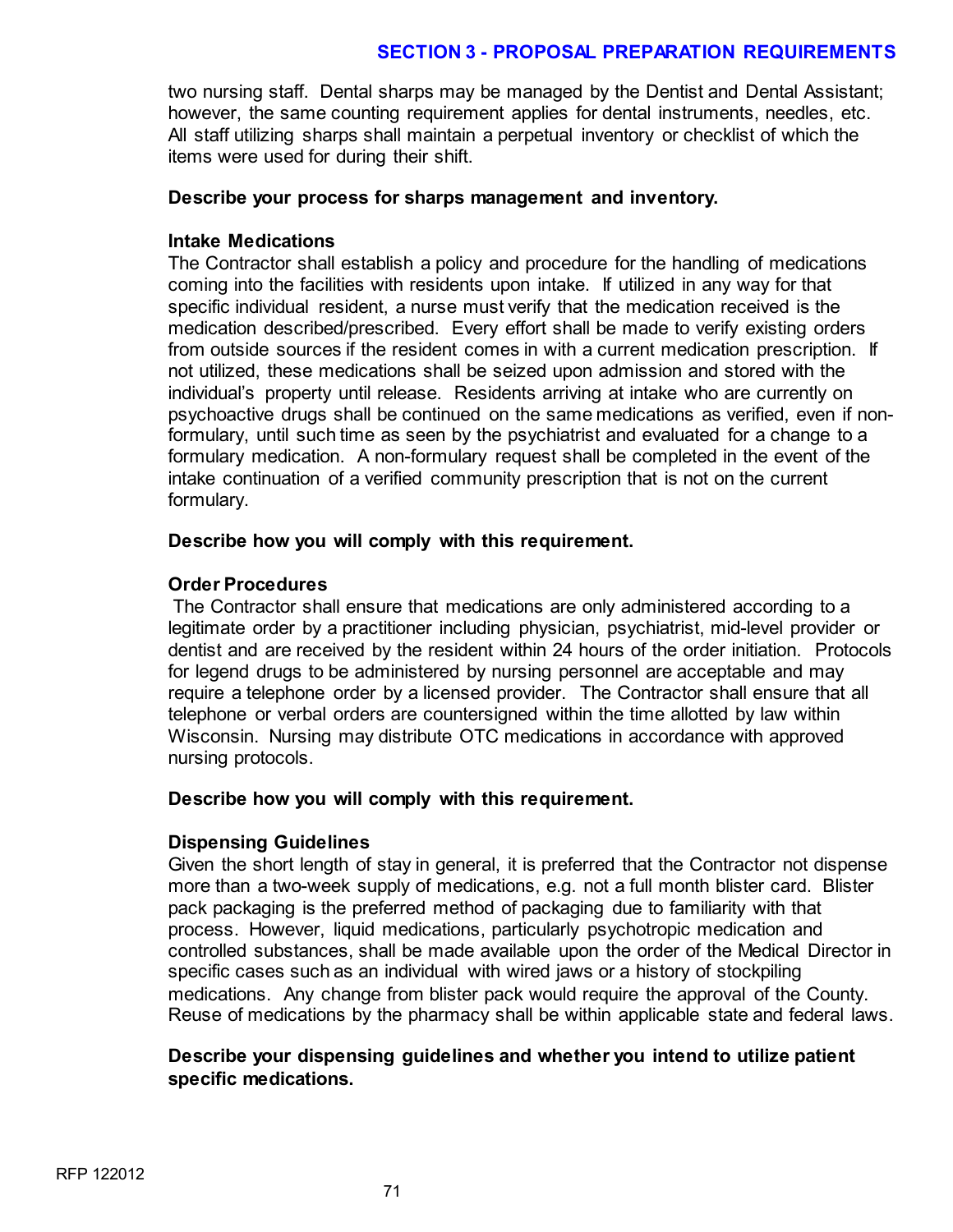### **Discharge Medications**

The Contractor shall establish a policy and procedure for the management of legend medications upon resident discharge. If the Contractor is aware of the resident's pending release and the medications are maintained by nursing, the resident shall be given at least a three-day supply upon release to ensure continuity for follow-up care. This supply shall be given in a child-proof bottle. The jail physician may consider writing a 30-day prescription and placing in the resident's property so upon release the resident may fill the prescription. Vendors will be required to submit, with their proposals, their plan for providing discharge medications, and their plan for linking discharged residents with community services. Insulin and syringes for insulin-dependent diabetics may be given in a three-day supply. The Contractor shall provide for continuity of care and to avoid disruption of prescribed medications, particularly those life-sustaining or for chronic illness management. The duration of release medications will be negotiated. The contractor shall also provide access to medication profiles for viewing and printing purposes.

### **Describe how you will comply with this requirement.**

### **Order Automation**

If at all possible, the Contractor shall automate the process for ordering medications, noting by nursing and transmission to the pharmacy. Orders may be faxed to the pharmacy if necessary but the goal is to minimize the amount of work by nursing staff required to process the order to the pharmacy.

It is the County's goal to minimize delays in the administration of prescribed medication to residents. Once a valid prescription has been verified, describe your process for ordering medications, how they will be delivered to the jail, and anticipated timeframe.

## **Medication Delivery**

Medications delivered to the facilities shall be secured/sealed and any tampering must be clearly visible. The delivery may be by courier or by formal delivery service such a FedEx, UPS, etc. If the packages are opened by security at all upon delivery, a nurse shall be present as well. All deliveries shall include a detailed manifest for ease of check-off by nursing as to orders placed vs. orders received. Any medications not included shall be clearly identified with a reason for the absence and an expected delivery time.

### **Describe how you will comply with this requirement.**

## **Pharmacist Availability**

A pharmacist shall be available to the providers if a question arises about medication or the choice of medication. The health services pharmacy component shall provide for an on-call pharmacist capability for this purpose and shall designate a particular individual pharmacy for contact during pharmacy off-hours.

### **Describe how you will comply with this requirement.**

## **Statistical Reporting**

The Contractor shall provide monthly statistics with year-to-date information and an annual summary regarding pharmaceutical utilization as specified by the County.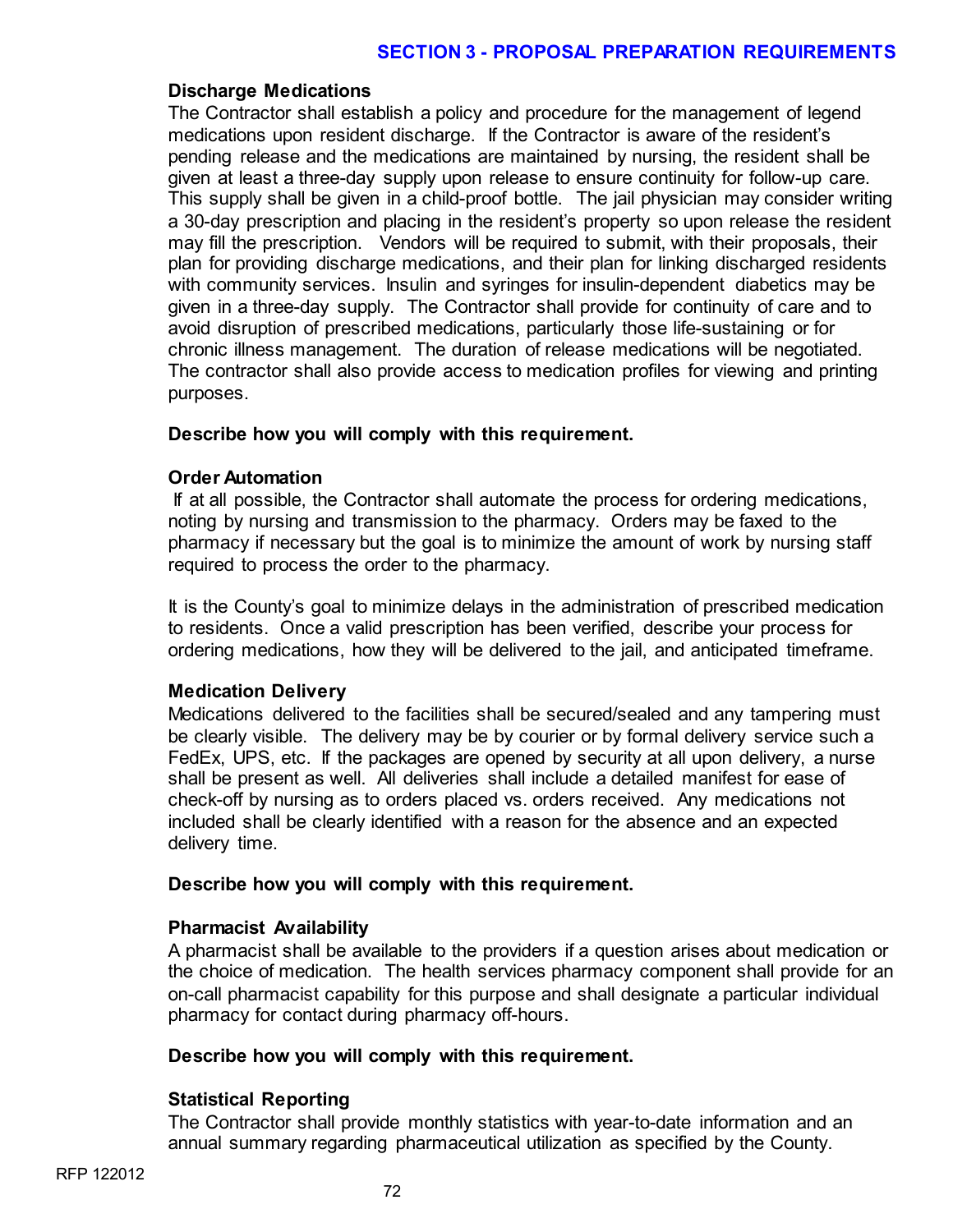Information included shall minimally consist of: the top ten drugs prescribed by cost and frequency and for psychotropic medication and HIV separately, the prescriptions filled – new and refill, the doses dispensed and the ability to sort by medication category or provider to prescribing patterns for evaluation. Drug utilization review shall also be included and become a part of the Pharmacy and Therapeutics Committee that additionally includes an educational component on at least a quarterly basis.

### **Describe how you will comply with this requirement and provide a sample report.**

# **CLINICAL SPACE, EQUIPMENT, AND SUPPLIES**

### **Medical Equipment**

The County provides basic examination space, related utilities and telephone service, and existing medical equipment. The Contractor shall secure and provide any additional necessary office equipment such as fax machines, computers, printers, copy machines or other office equipment. Office equipment purchased by the contractor shall not be connected to Dane County's network without authorization by the County. The Contractor shall provide office and medical supplies including dental supplies, medical records, books, and periodicals. The Contractor may request other medical equipment but availability depends upon County equipment budget. However, should the County agree to the need for a specific item of medical equipment, the Contractor will be approved to purchase the equipment, showing that not less than three prices were obtained, and the County will reimburse the Contractor through an adjustment to the monthly billing and payment? Furniture will be provided by the County unless unavailable and then the Contractor may seek approval from the County for purchase. Any items purchased for the health services areas with the County's approval and reimbursed by the County will remain the County's property at the termination of the contract regardless of when that termination occurs or who initiates termination if applicable. Any office equipment provided by the Contractor shall be first offered to the County for purchase, at the depreciated price, at the termination of the contract. However, all documentation maintained on this office equipment is the property of the County and shall be downloaded into files and provided to the County to ensure continuity of care and availability of information should termination occur. All policies and procedures, manuals, forms and computer information becomes the property of the County upon termination.

## **Acknowledge that you understand and will comply with this requirement.**

## **Handwashing Facilities**

If handwashing facilities are not available in all patient contact areas, then the Contractor shall ensure the availability of products for staff use in disinfecting and cleaning hands, materials that are used without water. Supplies shall be maintained in an orderly fashion and cardboard boxes shall not be placed directly on the floor. Shelves will be labeled and organized with items separated by use. Sufficient on-site supplies shall be maintained within the facilities to ensure appropriate availability for resident treatment and staff use. Par and reorder levels shall be identified for all materials management – medical, dental and office supplies as well as durable equipment.

## **Describe how you will comply with this requirement.**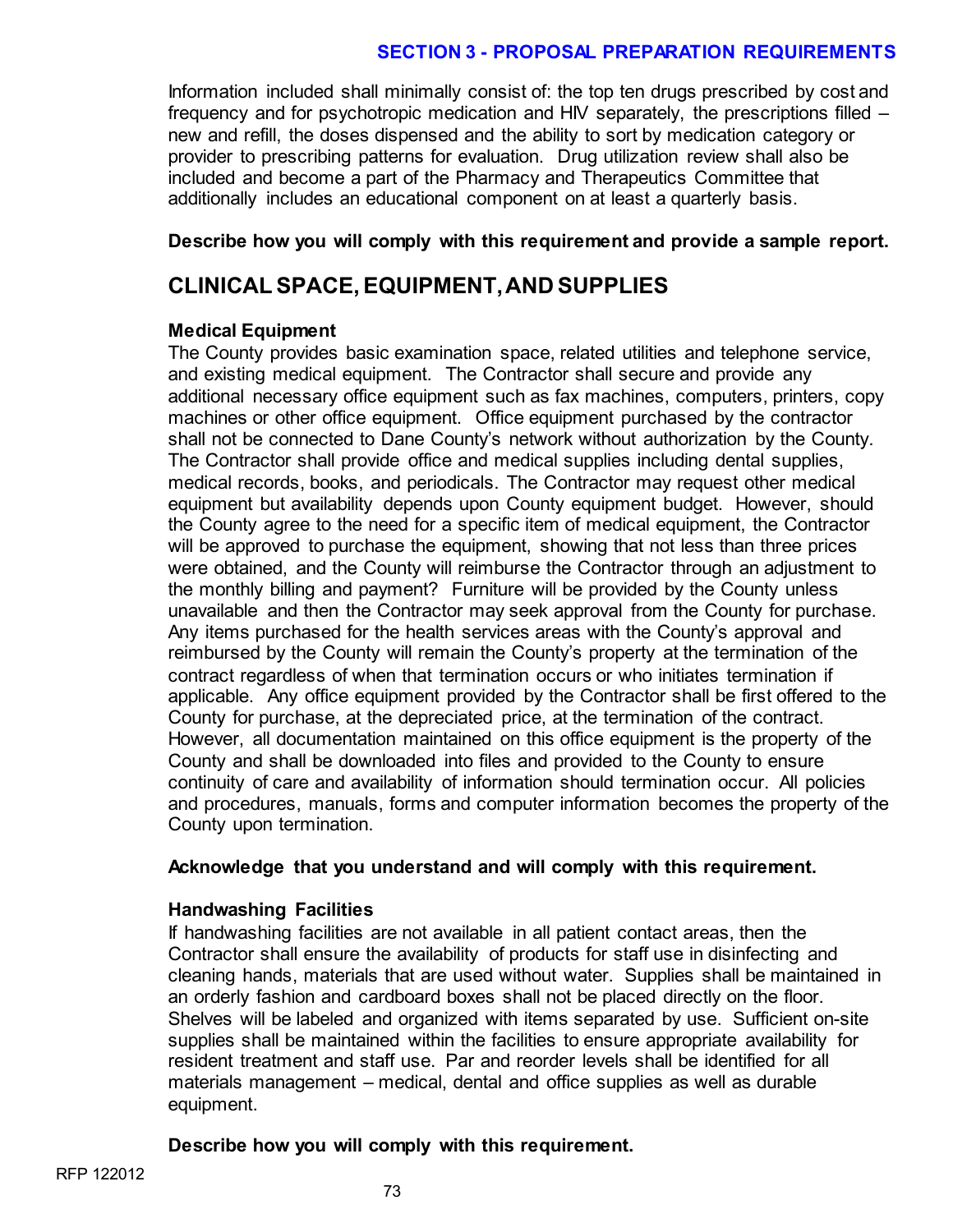## **Security Gloves**

Gloves for security use will remain the responsibility of the County. If the County elects to have the Contractor provide these supplies, the Contractor will be reimbursed accordingly through the monthly payment process. Gloves for health services staff use shall be provided by the contractor and be readily available in multiple sizes for appropriate fit.

## **Acknowledge that you understand and will comply with this requirement.**

## **Equipment Sterilizer**

A sterilizer for non-disposable medical or dental equipment shall be the responsibility of the contractor to purchase and utilize.

### **Acknowledge that you understand and will comply with this requirement.**

### **Diagnostic services**

### **Laboratory Services**

The Contractor shall ensure the availability of laboratory, x-ray and EKG diagnostic services on-site within the facilities. With regard to lab services, the Contractor shall be responsible for all lab services including requisitions, supplies, and results reporting. On-site lab tests shall be completed to the extent possible without the need for a medical technologist. Off-site lab services shall be contracted by the Contractor and include all routine and reference tests. Stat lab services shall be available with a twohour turnaround time. In the event that the results are not available within the proscribed two-hour window, the on-call or site physician shall make the determination as to whether the resident should be taken off-site to a local hospital. If the lab contract is unable to accomplish the stat two-hour requirement, the Contractor shall secure such services through a local lab or hospital, meeting all CLIA requirements, within the vicinity. Basic CLIA-exempt/waiver lab results shall be available on-site within approximately 24 hours and be printed out on a printer provided by the lab company.

### **Describe what lab services you anticipate will be available on-site and how you will comply with the requirements of this section.**

### **Phlebotomy**

Nursing staff shall be trained in phlebotomy services. A medical staff designee shall ensure that the stock of needles and syringes maintained for lab use is secured and double-locked, as well as counted at least weekly (stock). Needles and syringes in daily use shall be accounted for on a perpetual inventory basis with documentation and tracking of the use of each sharp.

### **Describe how you will comply with this requirement.**

Lab services, including HIV and sexually transmitted diseases, may be available to the Contractor through the state's health department; if not, the Contractor is responsible for all lab testing conducted by health services staff. Lab services shall be provided by a fully licensed and accredited facility with qualified and credentialed medical technologist and board certified pathologist staff.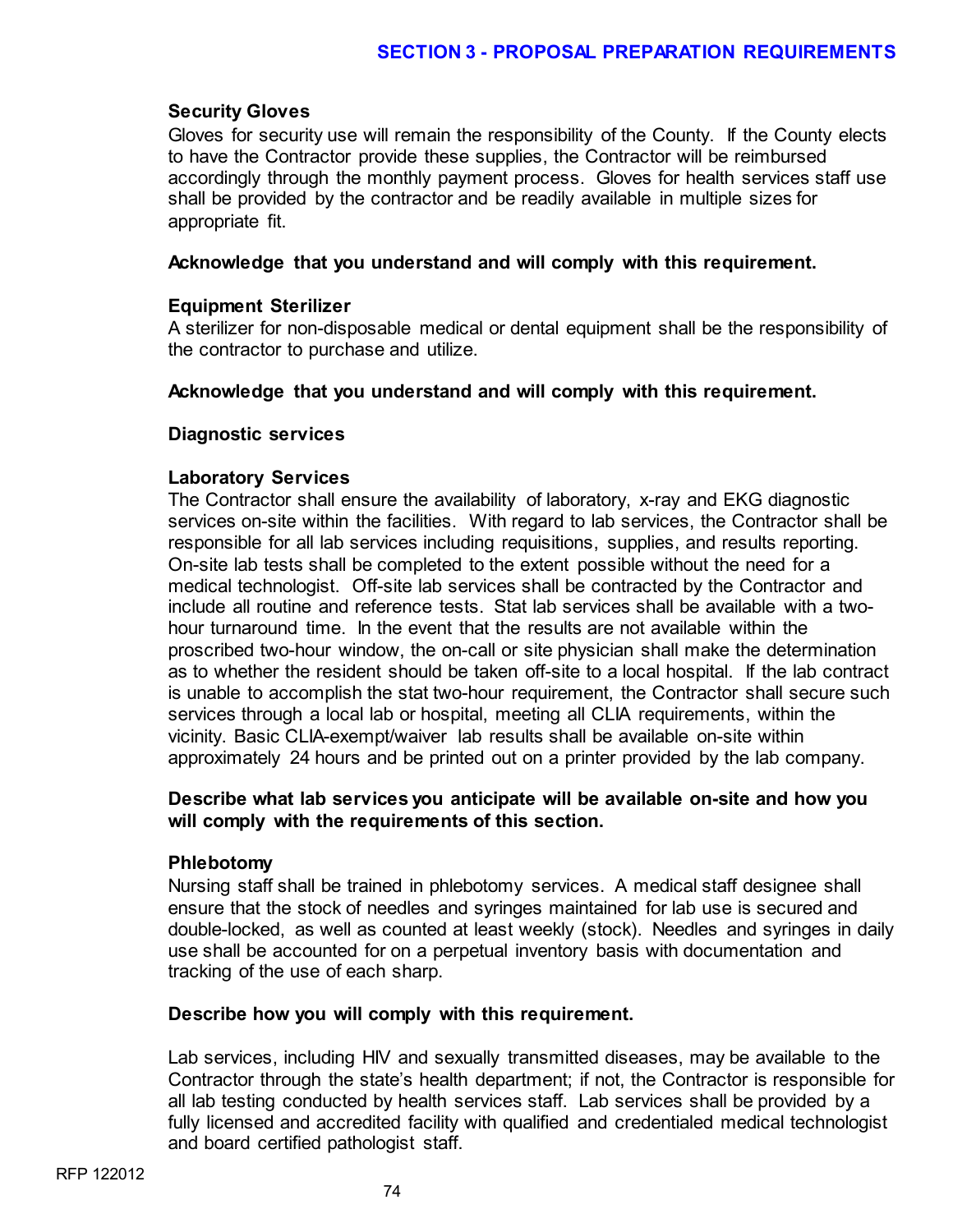### **Describe how you will comply with this requirement.**

## **EKG Services**

EKG services shall be provided on-site within the DCJ. EKG services shall include EKG machines, supplies, actual tracings/strips and the immediate reporting of results to the on-call jail physician. EKG services shall include an on-site printout of the strip and the report. Twelve-lead EKG is preferred. Services may be contracted by the Contractor but require the 24-hour availability for over read capabilities by a physician or the on-call jail physician.

### **Describe how you will comply with this requirement**.

## **Radiology Services**

X-ray services shall be provided through the Contractor on-site with portable equipment and the Contractor is responsible to provide the portable x-ray equipment, films, supplies and all related materials. The County does not have any on-site x-ray capability beyond dental. Portable equipment and all necessary supplies shall be provided, either purchased by the Vendor or through a subcontract agreement. The Contractor shall provide x-ray services at least one (1) time per week at DCJ. Abnormalities requiring immediate intervention shall be called to the facility as soon as the interpretation occurs and routine results reporting shall be returned on-site within 24 hours (except weekends and holidays). Stat x-ray services shall be available through the Contractor within a four-hour time period. The Medical Director should approve stat orders for x-ray. If the stat capability cannot be performed on-site within four hours, the Contractor shall have an agreement with a local radiology group and/or hospital for this stat service. On-site ultrasound would be preferable if possible. Any radiologist utilized for the interpretation of films from the DCJ shall be board certified in radiology and the documentation shall be provided with the x-ray agreement or independent contract. X-ray and dental staff shall be monitored for exposure to radiation through dosimeters or other approved system to ensure staff safety.

### **Describe how you will comply with this requirement**.

### **Other Specialty Services**

Other diagnostic services such as mammography, CT scans, MRI, ultrasound, fluoroscopy, EEG, EMG, etc., shall be provided in the community through agreements with the Contractor. The Contractor shall negotiate these agreements to ensure that diagnostic services are available within the general proximity of the DCJ facilities.

### **Describe how you will comply with this requirement include a sample agreement if available. Indicate if a sample agreement is not available.**

## **Ancillary Services Quality Improvement**

Quality improvement initiatives may include lab, EKG, and x-ray on occasion and the Contractor may be required to obtain multiple specimens and send them out to various locations for results or interpretation as a quality assurance measure. Any such quality improvement shall be the responsibility of the Contractor.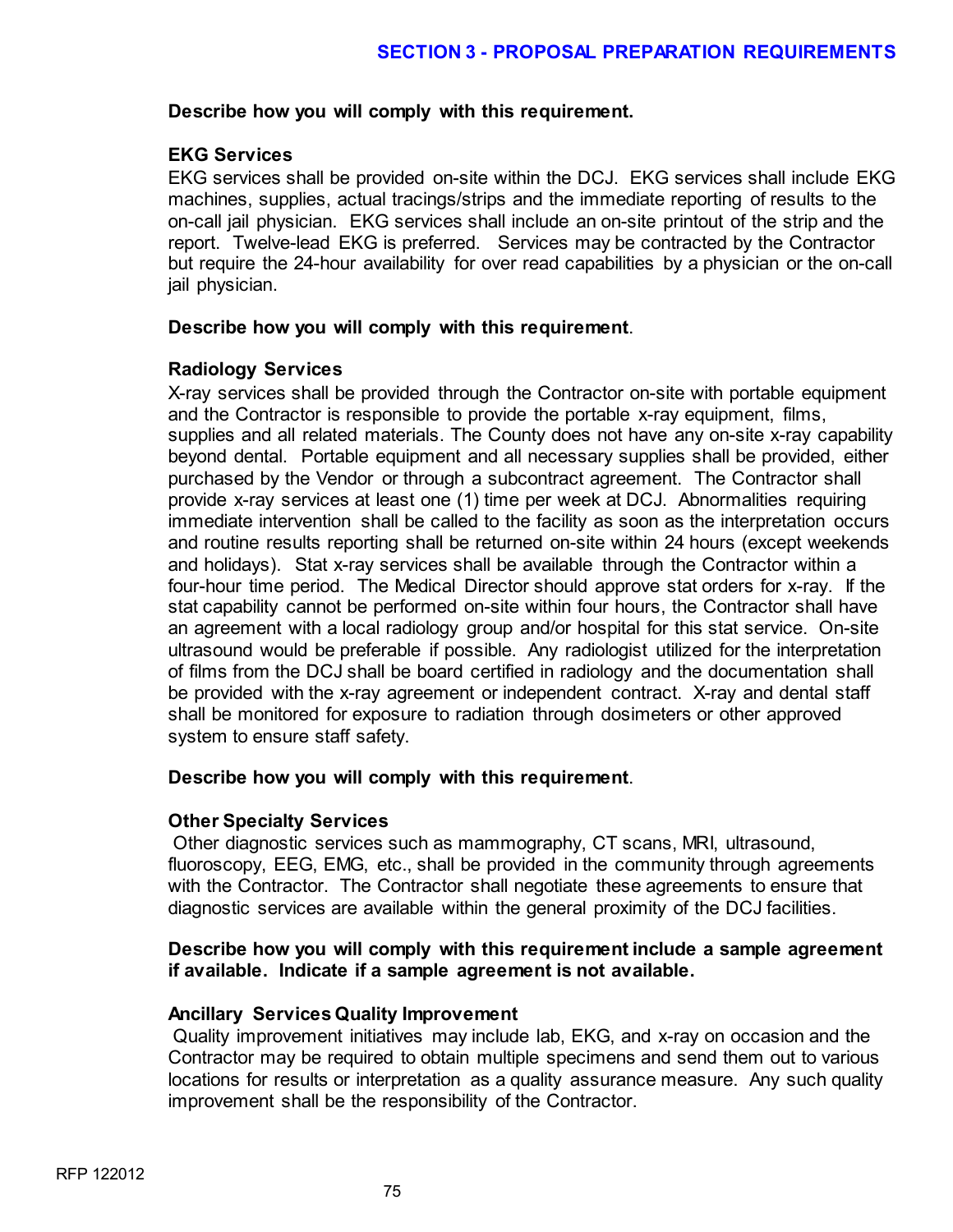## **Describe your Ancillary Services Quality Improvement Process. If you do not have such a program please indicate "None" if one does not currently exist.**

### **Hospital and Specialized Ambulatory Care**

The Contractor should establish agreements with individual specialists and subspecialists willing to assume the responsibility for ongoing care, or with a specialty multi-physician group practice for specialty outpatient services. The Contractor shall establish a working relationship and/or agreement with at least one Madison hospital in order to coordinate care for hospitalized residents. Pursuant to WI statutes, Dane County is the payer of last resort.

### **The contractor may also wish to explore the utilization of videoconferencing technology for external consultations.**

All agreements for off-site services, inpatient or outpatient, as well as all subcontractor agreements in general, shall be subject to the approval of the County. The Contractor shall maintain these contracts in a file on-site within the DCJ and these files shall be available to the County upon request.

### **Describe your plan for establishing agreements for off-site services, inpatient or outpatient, as well as all subcontractor agreements in general and proposed timeline for having such agreements in place.**

### **Utilization Management**

The Contractor shall ensure that utilization management (UM) is conducted for all inpatient hospitalizations to ensure that the length of hospital stay is no longer than necessary. The Director of Nursing or his/her designee shall be in contact with any outside hospital where a resident is housed on a daily basis and the Medical Director shall be aware of each individual's hospital status as well. While utilization management is an important aspect of any managed care program, it is also critical that positive relationships with local hospitals or clinics be maintained and that the patient care site is clinically appropriate to the unique needs of the individual patient. Despite either outpatient or inpatient utilization management initiatives by the Contractor, the site Medical Director shall be responsible for clinical decisions involving his/her patients within the detention facilities. Final medical authority rests with the Medical Director.

### **Describe your Utilization Management Process.**

Individuals returning to the jails following off-site treatment should return with documentation of the treatment received, in the form of a discharge summary, consult follow-up or other progress note. It is critical that any patient returning from an inpatient hospital stay be evaluated by a registered nurse prior to return placement in housing population. All returnees from inpatient stays shall be seen by a physician as soon as possible on-site to ensure appropriate orders and follow-up.

### **Describe how you will comply with this requirement.**

In the event that an resident needs "one on one" care in order to perform ADL's while incarcerated, the Contractor will be responsible for providing such care and the costs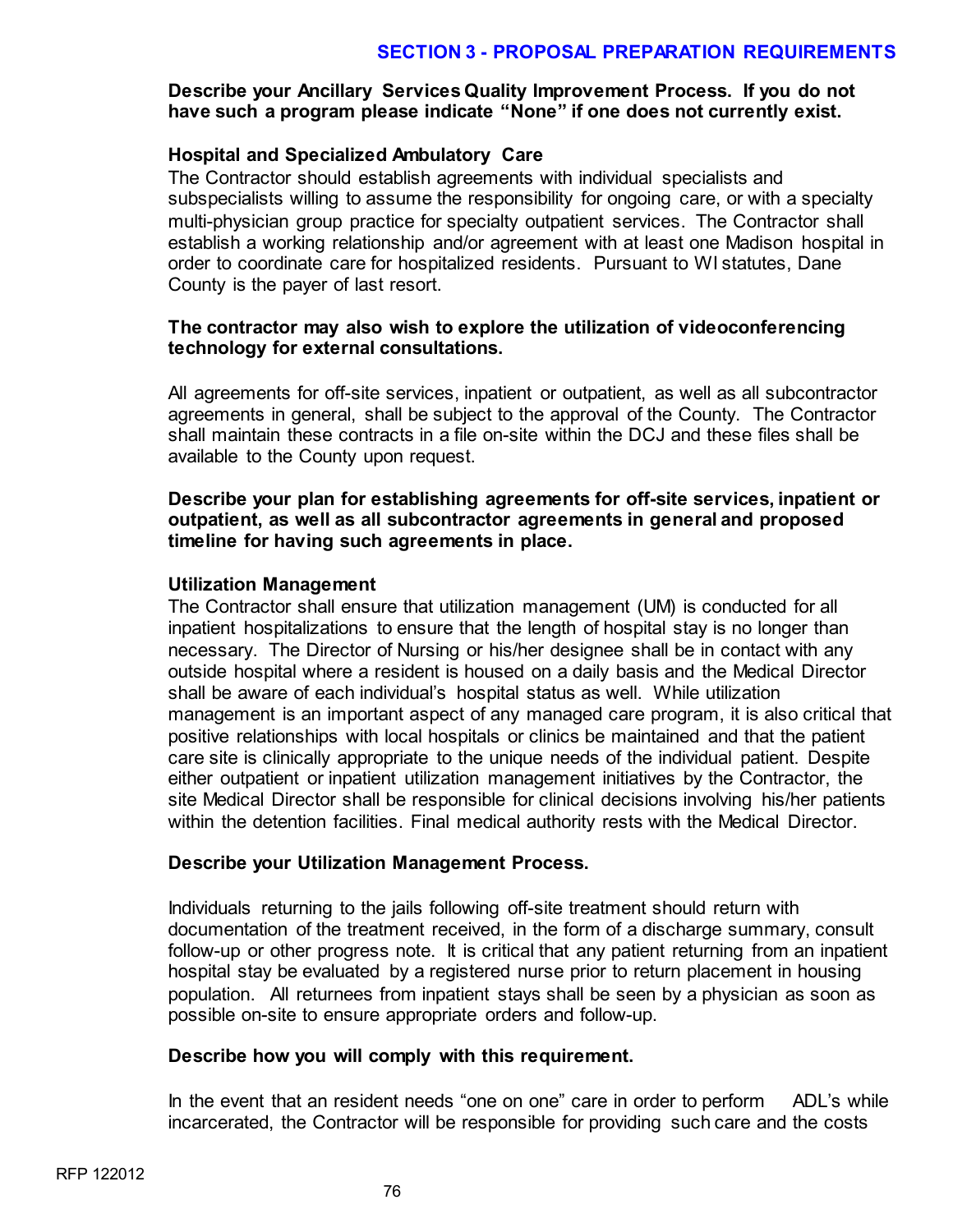associated with providing the appropriate medical staffing on a 24-hour basis as long as it is determined to be necessary.

#### **Describe how you will comply with this requirement.**

#### **Dialysis Services**

The Contractor may elect to provide hemodialysis services on-site within the DCJ. These services would then be available for men and women residents as well as those with HIV, Hepatitis C or other communicable diseases. Peritoneal dialysis may also be utilized according to the orders of a board-certified nephrologist. Dialysis services must include the equipment and supplies, nephrologist coverage and nursing/technician staffing as well as medications appropriate and necessary.

#### **Indicate if you will provide this service on site**.

### **TRANSLATION/INTERPRETATION SERVICES**

Translation services shall be available as arranged by the Contractor. The Contractor is encouraged to recruit minority and bilingual staff with an emphasis upon Spanish for both staff diversity as well as for improved translation and patient communication. The Contractor shall provide a report quarterly of all bilingual staff members by name and language spoken and/or language read. Interpretation services may be accessed through the Voiance Language Line or through another mechanism established by the Contractor. Although Spanish is most often needed, other languages may be necessary as well. A member of the health services or mental health staff shall serve as interpreter or the language line through Voiance or another mechanism as approved by the County. Disabilities such as hearing or visual impairment, physical disability, or other problems must be accommodated.

### **Describe how you will address the needs of non-English speaking residents and how you will accommodate disabilities such as hearing or visual impairment, physical disability.**

### **Drug free workplace**

All vendor employees and independent contractors, as well as subcontractors, must participate in a pre-employment drug screening program provided through the company. This drug screening must include the most common drugs of abuse. Positive results that are not sufficiently explained by legitimate prescription medications will result in the individual not being allowed within the facilities.

### **Describe your corporate policy regarding pre-employment drug testing and maintaining a drug-free work environment.**

### **Experience with jail design**.

The County is exploring options for the replacement of the CCB Jail.

**Have you ever worked with an agency on the design of new medical and mental health services and spaces within a Jail? If so, please describe the location of the project and the firm's involvement in the design process.**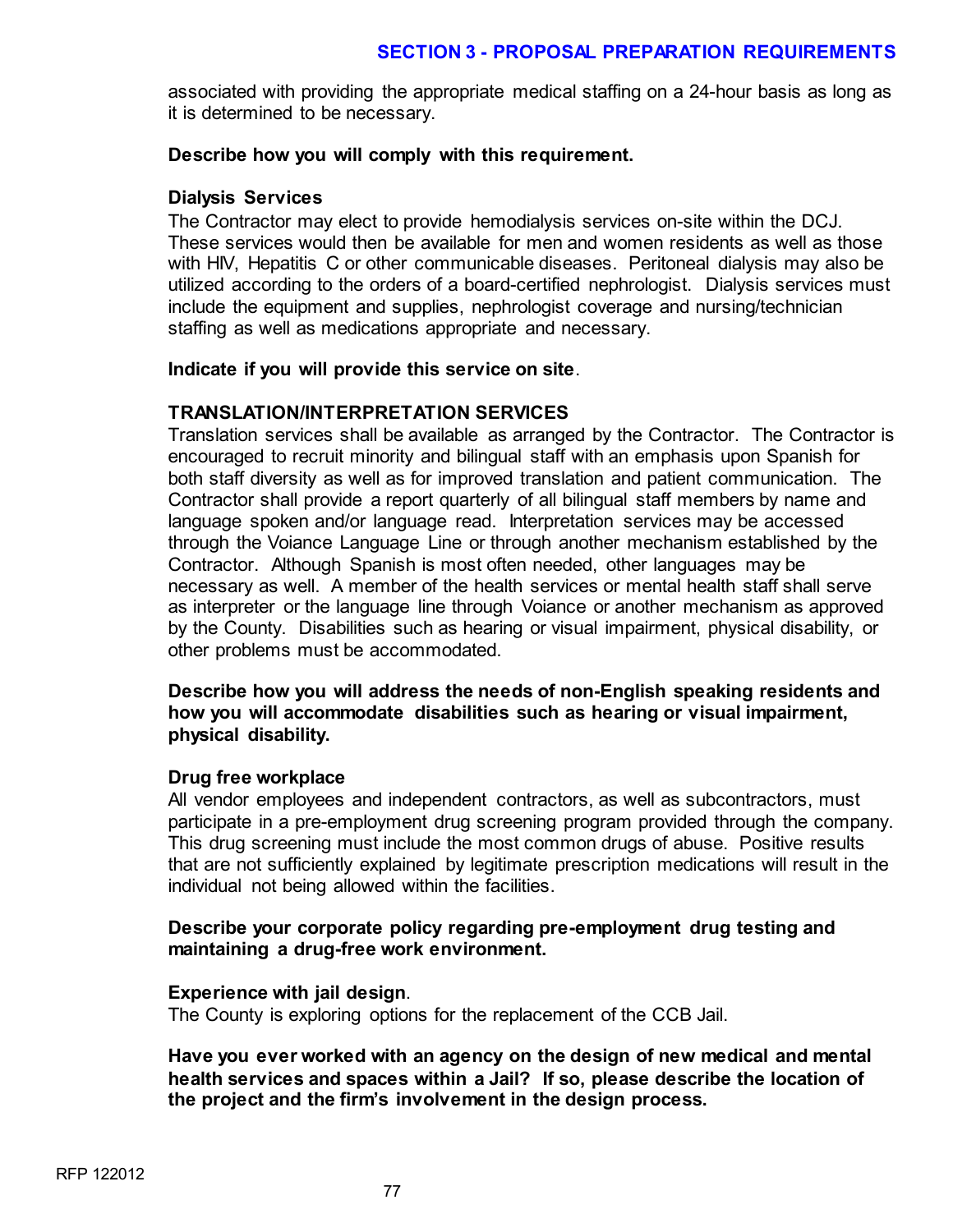#### **Other health care services**

.

**Describe any services that are not listed elsewhere in this proposal**

## **CONTRACT TERMS AND CONDITIONS**

### **Central Contact Person for Implementation and Operations**

The central contract person identified for the implementation and ongoing operation should be the Health Service Administrator. This person is expected to be the overall on-site program manager, who will be responsible for overseeing all aspects of health services, reports, presentations, etc., and all work performed under this contract.

The contact person identified by the company must be available via an electronic device during regular business hours with the exception of benefit time during which a designee will be named responsible. At the initiation of the contract, the contact person/Health Service Administrator must be available around the clock by an electronic device on an ongoing basis.

County shall have the right to request replacement of central contact person. Upon request, company shall replace the central contact person within a reasonable amount of time.

### **Submit the name and title, along with contact information of the proposed central contact person for implementation and on-going operations.**

### **Restriction against non-compete provisions**

The Contractor may not, by utilization of non-compete agreements or any other methods whatsoever designed to prevent continued employment/service delivery at the sites for vendor staff and to prevent or restrict in any manner the ability of personnel to enter into any contractual or employment relationship with any person or organization, including Dane County, which may provide services of the nature described in the contract to Dane County at any time following the termination of the contract or any part thereof. This prohibition of non-compete agreements by the vendor is applicable as well to the on-site management team in its entirety.

### **Acknowledge that you understand and will comply with this requirement.**

### **Staff Participation**

COUNTY reserves the right to approve or reject, for any reason, any and all vendor or subcontractor staff assigned to this contract. Additionally, COUNTY may deny access or admission to COUNTY facilities at any time for such staff. Such access will not unreasonably be withheld. COUNTY will be responsible for the timely completion of all proposed vendor staff criminal background checks prior to any such staff's initiation of recurring on-site services.

### **Acknowledge that you understand and will comply with this requirement.**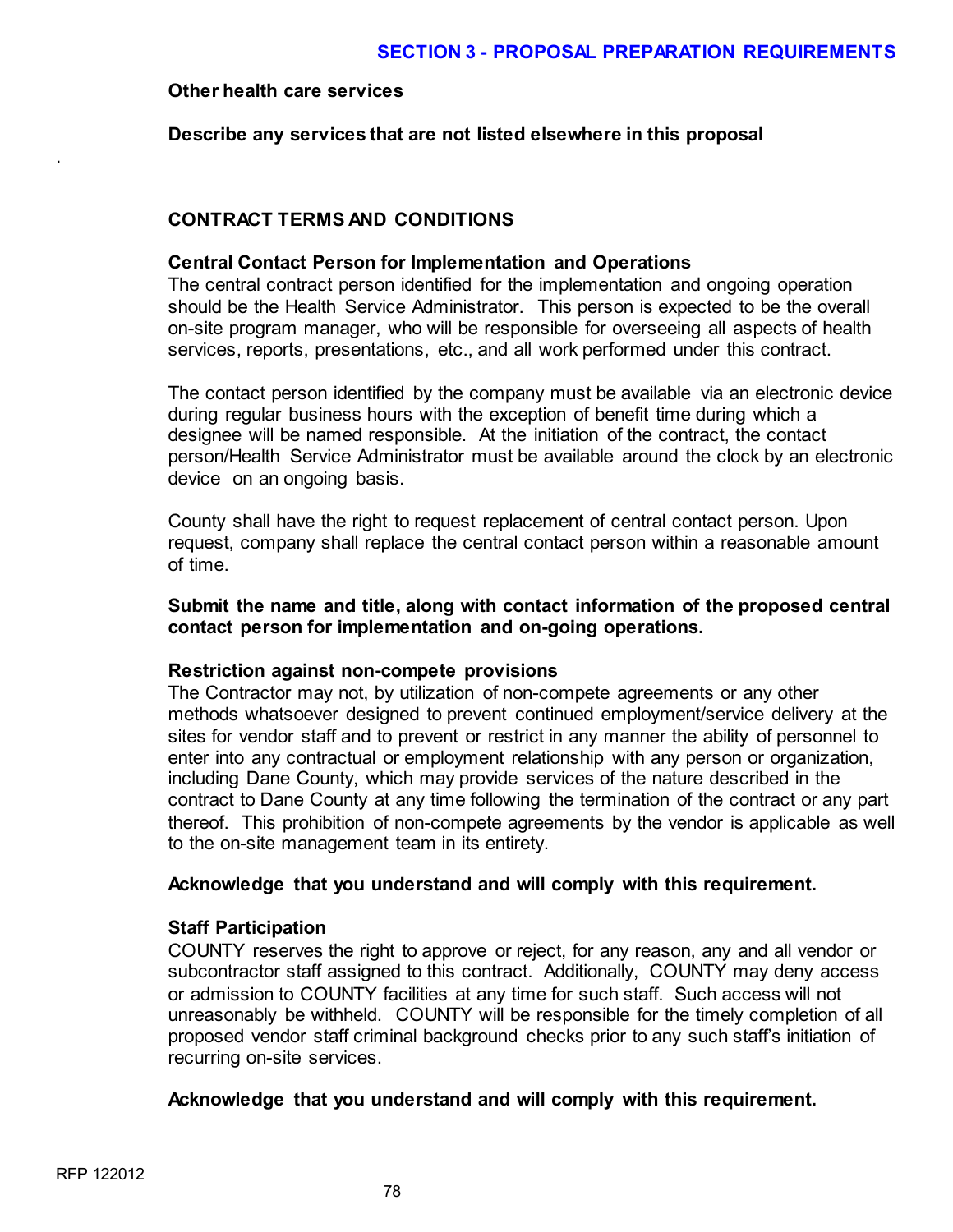### **Cooperation upon termination or non-renewal of contract**

The Contractor must cooperate with COUNTY in the event of termination or nonrenewal so as to ensure that COUNTY can maintain continuity of service delivery. Such cooperation will include the provision to COUNTY of the names, addresses and telephone numbers of personnel, independent contractors and subcontractors as well as salaries, organizational charts, certifications, lists of all subcontractors with names, addresses and telephone numbers, inventory lists of medical, dental and office supplies and pharmaceuticals, equipment lists and condition by site and all policies, procedures, protocols, manuals and forms, all consolidated medical records, statistical reports and other information and data specific to COUNTY. Contractor must provide said information 14 days prior to the effective date of the termination or contract end and again immediately following contract end.

## **Acknowledge that you understand and will comply with this requirement.**

### **Assignment**

## **Assignment by Subcontract**

Assignment of any portion of the work by subcontract must have the prior written approval of Dane County.

### **Limitation**

The final executed contract shall be binding upon and inure to the benefit of the parties and their successors and assigns; provided, however, that neither party shall assign its obligations hereunder without the prior written consent of the other.

### **Survivorship of Benefits**

The contract will be binding upon and inure to the benefit of the respective parties and their executors, administrators, heirs, personal representatives, successors and assigns.

### **Acknowledge that you understand and will comply with this requirement. Ownership of data**

The Contractor must cooperate with COUNTY in the event of termination or nonrenewal so as to ensure that COUNTY can maintain continuity of service delivery. Such cooperation will include the provision to COUNTY of the names, addresses and telephone numbers of personnel, independent contractors and subcontractors as well as salaries, organizational charts, certifications, lists of all subcontractors with names, addresses and telephone numbers, inventory lists of medical, dental and office supplies and pharmaceuticals, equipment lists and condition by site and all policies, procedures, protocols, manuals and forms, all consolidated medical records, statistical reports and other information and data specific to COUNTY. At a minimum, all electronic medical records data and an inventory list of all medical, dental and office supplies and equipment lists and condition of such equipment shall be provided to the County 14 days prior to the termination or non-renewal to ensure continuity of care. Contractor must provide all other said information prior to the effective date of the termination or contract end.

The PROVIDER shall provide "read only" access to the electronic medical records software used by PROVIDER for a period of five (5) years upon termination or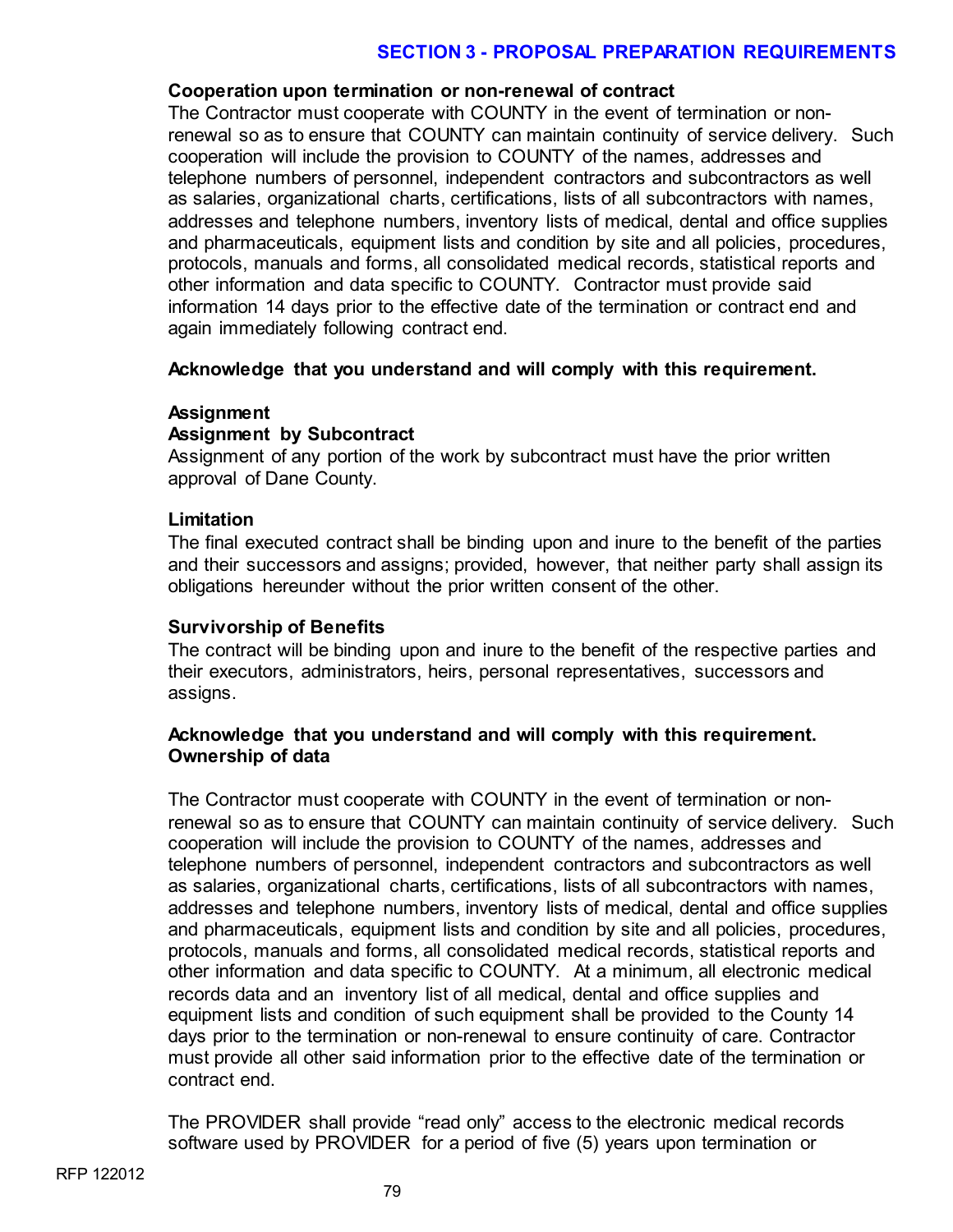expiration of this agreement and shall make available to the COUNTY timely reports of transaction level data, at no cost to the COUNTY for an additional three (3) years after the read only access ends for a total of eight (8) years.

Therefore, any reports, information and data, policies and procedures, protocols, manuals, forms, records, statistical reports, given to or prepared by the Contractor under this agreement shall not be made available to any individual or organization by Contractor without the prior written authorization of the County.

No reports or documents produced in whole or in part under this contract shall be the subject of an application for copyright by or on behalf of the Contractor. Data obtained through this agreement shall not be utilized for formal presentations, conferences, classes, presentations, articles, chapters or other public dissemination without the express written approval of the County of the materials specifically and of the dissemination in general.

### **Acknowledge that you understand and will comply with this requirement.**

### **Audit and Inspection of Records**

The Contractor shall permit the authorized representatives of the County, to inspect and audit all data and records of the Contractor related to carrying out this contract at any time during the contract period and for a period of up to seven (7) years after completion of the contract.

### **Acknowledge that you understand and will comply with this requirement.**

### **Media Releases and Contact**

The Contractor's staff, independent contractors and subcontracts shall be restricted from releasing any information about the contract or events occurring within a the County facility to a public forum or to the media without the authorization of the County and coordinated through the parties' public information representatives.

## **Acknowledge that you understand and will comply with this requirement**.

### **Medical Restraints and Therapeutic Seclusion**

### **Requirements**

The Contractor shall establish detailed policies, procedures and practices regarding the use of medical restraints and therapeutic seclusion or restraint. The Director of Mental Health, Health Service Administrator, Chief Psychiatrist, Medical Director and the County must approve all policies. Only approved restraint systems shall be used.

### **Describe your policy regarding medical restraints and therapeutic seclusion.**

### **Order Process**

The ordering of medical restraints shall be authorized by the Medical Director in the case of an individual whose restraint is critical. The use of mental health restraints shall be ordered by a psychiatrist or as otherwise lawfully authorized, with as little utilization of these techniques as is feasible while maintaining patient and staff safety and security. The limited duration of restraint, frequency of review by nursing for circulation,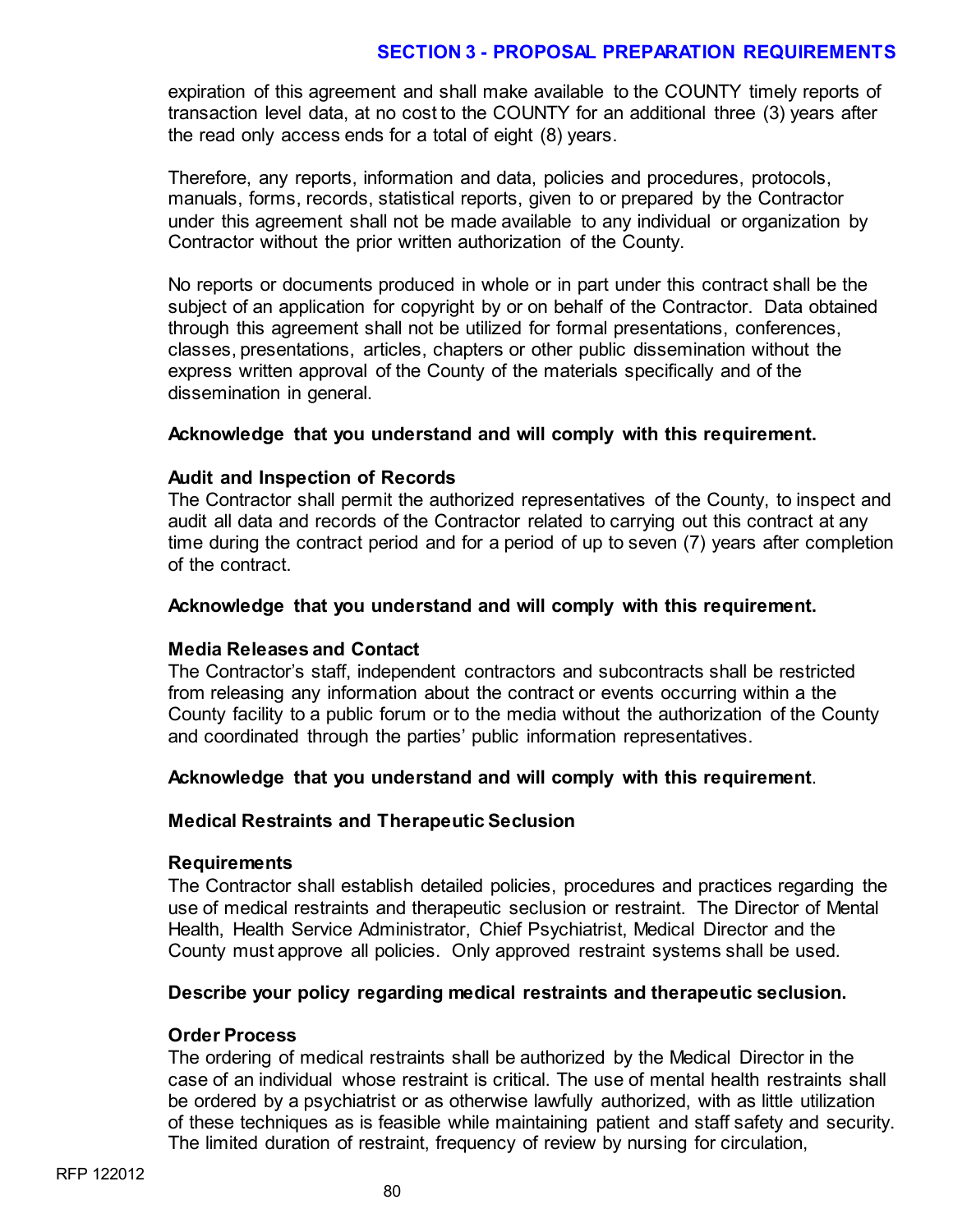frequency of review by a mental health professional and the psychiatrist, frequency of review by security staff, the positioning of the individual (in a position to limit potential harm to the individual), the location of the restraints (unit or cell), the specific body parts to be restrained and points of restraint, and the process for removing an individual from mental health restraints shall be fully described and comply with both federal and state law as well as community standard. There shall be a detailed treatment plan. Documentation shall include reference to the other techniques that applied and failed for this individual that were less restrictive and describe how and why other less restrictive treatment options are not considered appropriate for the resident.

### **Describe your process for ordering medical restraints, the duration and frequency of medical assessment and the process for removing someone from medical restraints.**

#### **Security Restraints**

Members of the health care staff will not be involved in security restraints or use of force situations other than to observe, treat an individual resident or staff member if injury is incurred, or to check circulation or other aspects of health status as a nursing function. The Contractor shall ensure that nursing staff is familiar with the process and that nurses are also obligated to the patient to report any observations regarding the improper application of security restraints.

#### **Acknowledge that you understand and will comply with this requirement.**

#### **Channeling of Information**

The Contractor shall ensure that the County receives information daily regarding the use of medical restraint, mental health restraint or seclusion and a summary of the facts surrounding the case. The monthly report shall include essential elements of documentation regarding how often these methods were ordered, for what duration, and basic reason utilized.

#### **Describe your policy regarding medical restraints and therapeutic seclusion.**

### **Forced Psychotropic Medication**

The Contractor shall comply with all state and federal laws, rules and regulations regarding the use of forced medication of any kind, including psychoactive medications. The Contractor shall describe the process and documentation necessary for the use of emergency medication for either medical or mental health rationale as well as the necessary approval of the prescribing psychiatrist. The involuntary administration of any medication, e.g. against the patient's will with a refusal of treatment, requires the existence of a life-threatening emergency with threat to the resident or to others, by the resident. Documentation within the comprehensive mental health treatment plan shall include each and every less restrictive alternative attempted, failed, or why these tactics were not considered sufficient in this case. Additionally, the Contractor shall ensure that laws and community standard are in operation with regard to forced non-emergent psychotropic medication with the involvement of a psychiatrist. In general, only individuals with an existing court order for forced mental health drugs may receive involuntary medication in other than a life-threatening and emergent situation.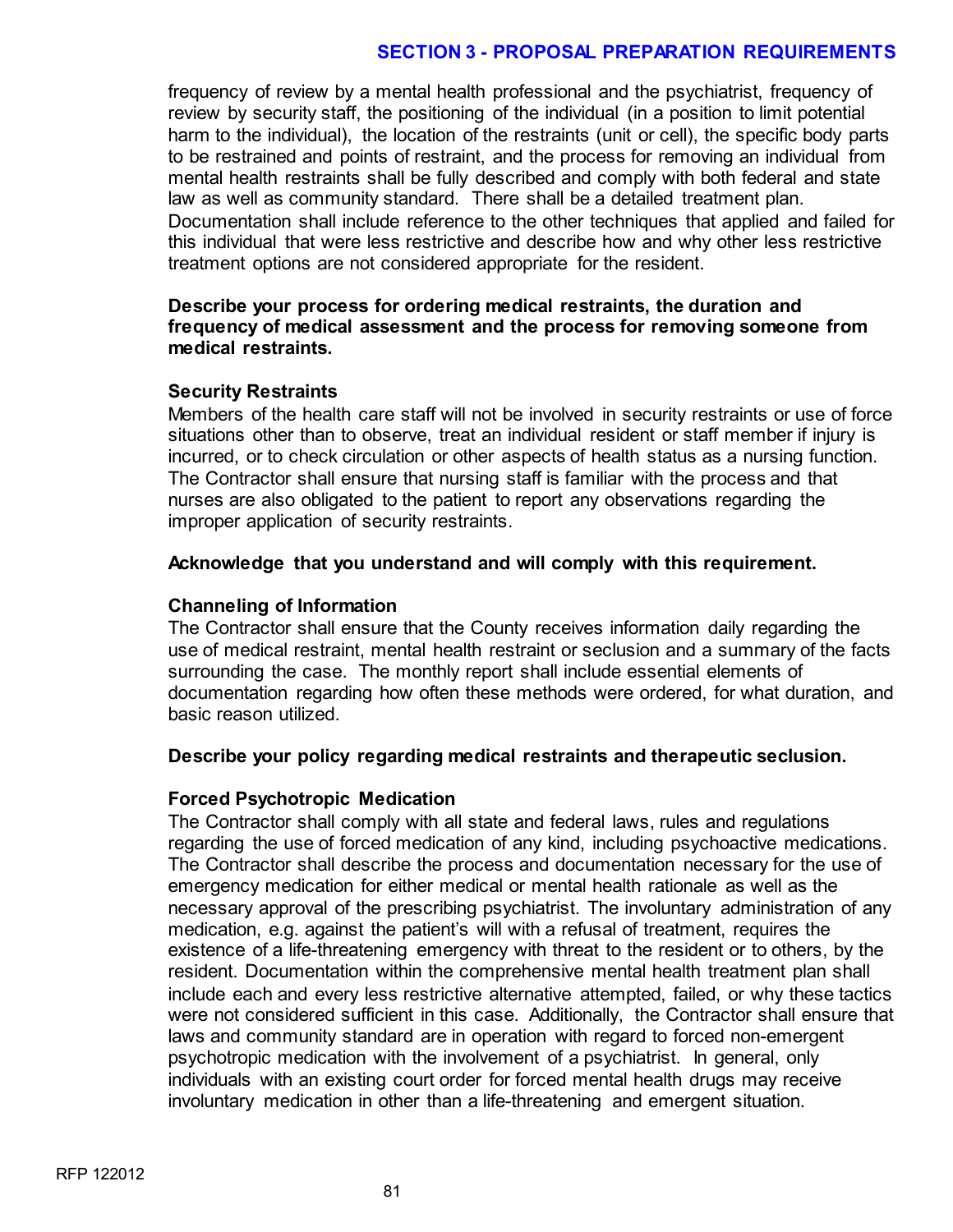## **Describe your policy on the use of forced Psychotropic Medication when/if used and the documentation required.**

### **Forensic information**

The Contractor's direct care staff is prohibited from involvement with forensic specimen collection or the obtaining of forensic information. Individuals with a patient/provider relationship will not be involved with forensic issues. Rather, an individual without a provider relationship or external to the on-site staff may be involved at the discretion of the County. Given the detainee nature of a large portion of the population, forensic information gathering is to be expected and the Contractor shall develop policy and procedure surrounding the specific situations most likely to occur within the jail. While court-ordered procedures may be performed by Contractor staff with the resident's consent, no involuntary collection of specimens or information is allowed.

### **Describe any court-ordered procedures that you may perform with a resident's consent**.

### **Informed consent**

The Contractor's health record manual shall address the applicability and necessity of informed consent. The medical records supervisor shall oversee the process regarding the documentation required, forms utilized and criteria applied for informed consent. Practice shall comply with federal and state requirements and community standard.

### **Describe your process as it relates to informed consent**.

### **Right to refuse treatment**

The resident's right to refuse treatment shall be clearly delineated and defined according to Wisconsin statute and professional standards by the Contractor. In addition to the approval of the County, the approval of the County's Corporation Counsel may also be required for the practice involving informed consent and the right to refuse treatment. The policy and procedure shall address the various scenarios of refusal and potential exceptions, i.e. a dialysis patient when the refusal may be immediately life-threatening, a diabetic refusing insulin or refusing to eat, a patient refusing chronic medication, competency of the individual involved, involvement of family members/spouse, situations involving communicable disease, with practices regarding a hunger strike including definition, documentation, frequency of review and evaluation by health care staff, observation requirements and placement.

The Contractor shall require that any refusal of treatment require documentation of the resident with a witness, or if the resident is declining to sign the refusal document the signature of two witnesses with one being a health professional. All refusals shall be specific and include documentation regarding the procedure or care refused and the counseling given to the resident regarding the potential adverse impact of refusal. No blanket refusals or refusal of care upon admission shall be acceptable. If the resident refuses the rectal or vaginal examination during a physical examination, the provider shall document the refusal on the health assessment form as well as obtain the resident's signature on a refusal form specifying the procedure refused.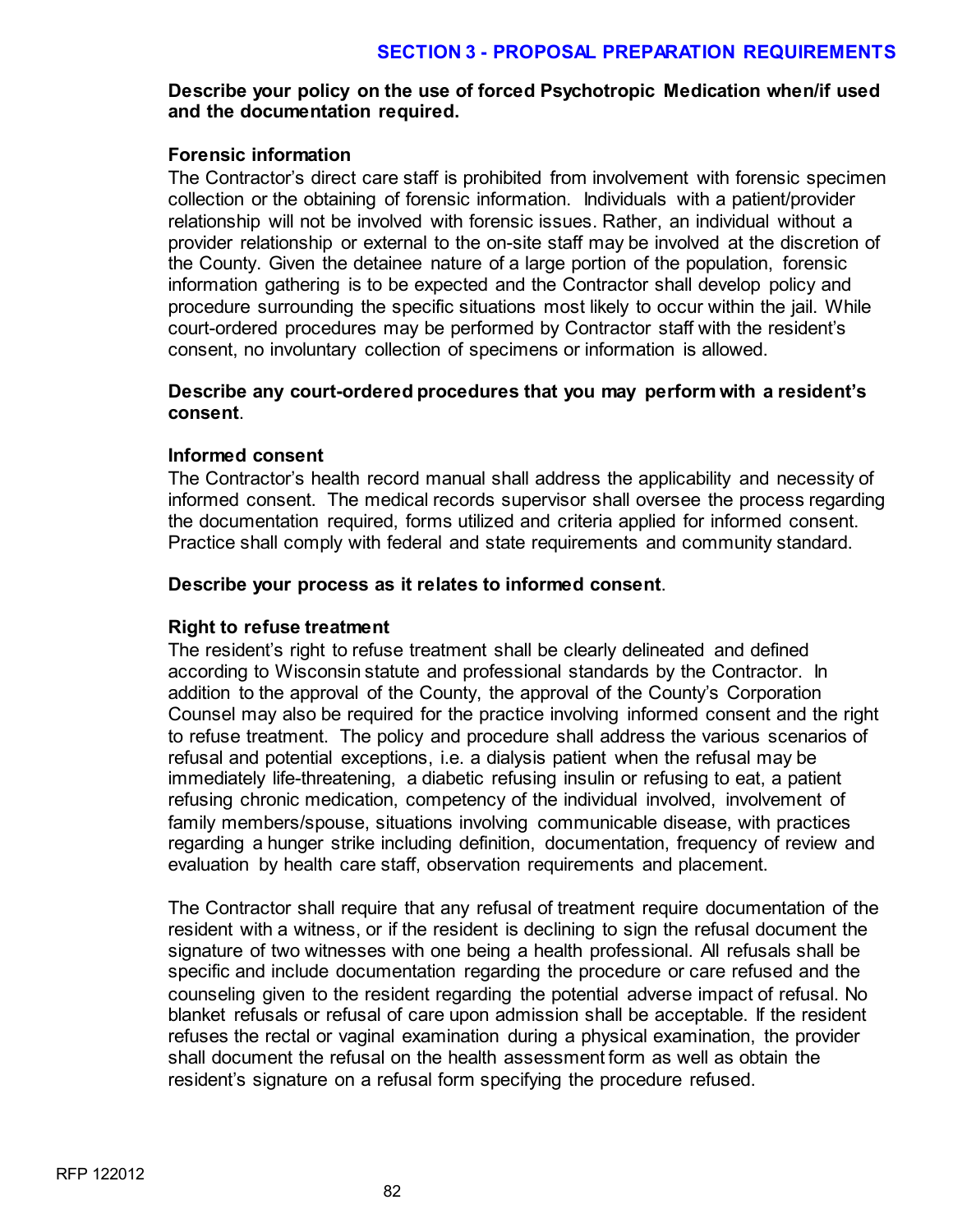Residents that fail to present for an appointment shall not be assumed by the Contractor to be refusals of care. Rather, the Contractor shall determine the cause of the omission such as conflict with court schedule, already released, legal visit, etc.

#### **Describe your process for managing and documenting refusals.**

#### **Medical research**

The Contractor shall comply with federal law and national standards regarding the involvement of residents in medical research. No data, even anonymously, may be collected from the health records without the advance written approval of the County. Residents may only participate in Phase III clinical trials where the individual may anticipate benefit from the intervention. Residents shall not be involved in Phase I or Phase II clinical studies. Any medical research project within the County facilities shall require the prior documented authorization from the County and the study must be approved by a recognized human subjects review board.

This prohibition against or limiting of medical research involving residents in no way prohibits the Contractor from seeking additional funding sources for resident health and mental health care programs through grants or contracts. Any such pursuit of grant funding shall involve the advance approval of the Jail Administrator.

#### **Acknowledge that you understand and will comply with this requirement.**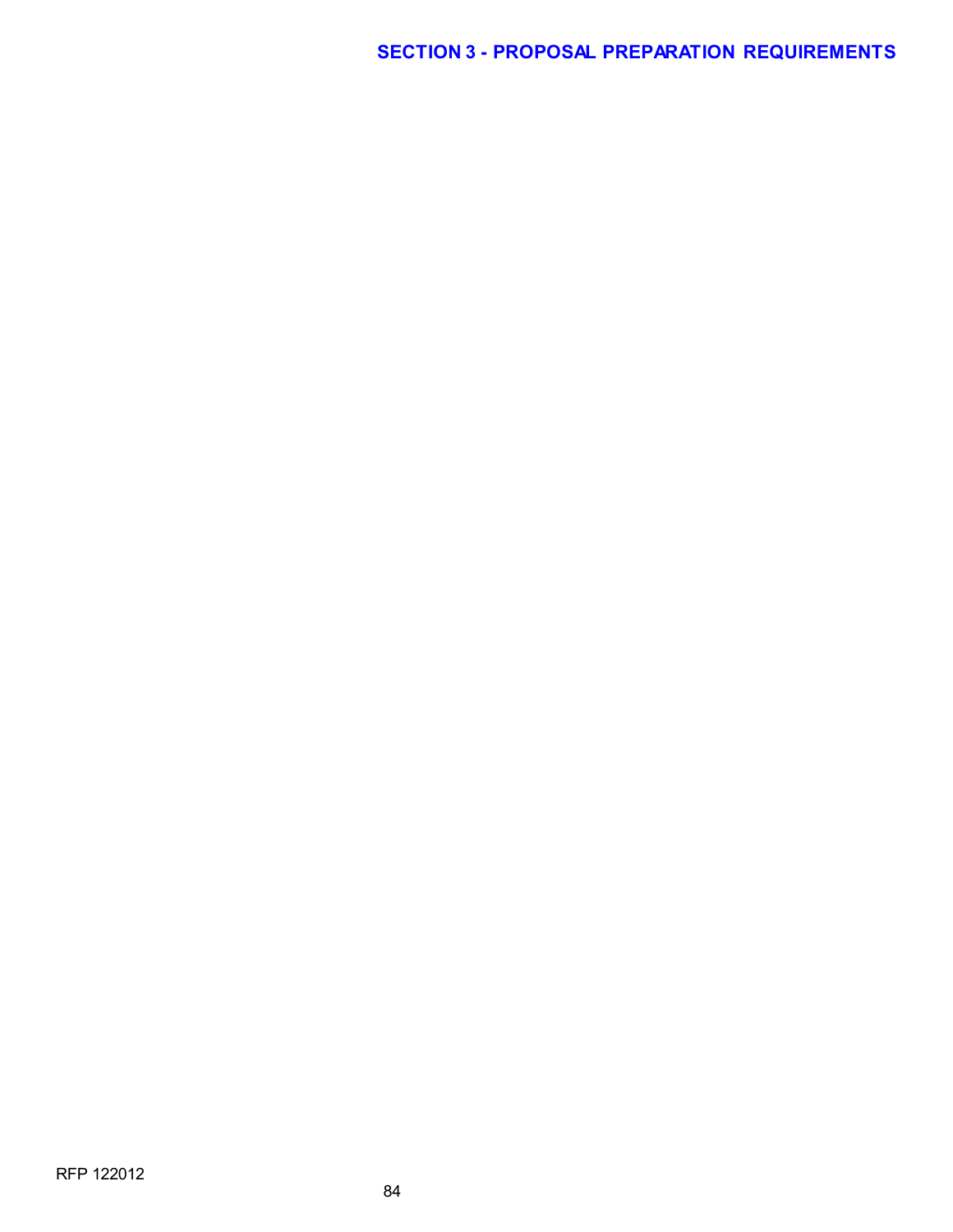## **4.0 RFP RESPONSE PREPARATION REQUIREMENTS FOR JUVENILE DETENTION CENTER**

Proposals shall be organized to comply with the section numbers and names as shown below. Each section heading should be clearly marked. Graphics may be included. The RFP sections which should be submitted/responded to are:

### **4.1 Attachment A – Vendor Information**

## **4.2 Table of Contents**

Provide a table of contents that, at a minimum, includes all of the sections as identified below. Listings of sub-sections and graphics/tables also may be included. Section dividers are encouraged.

#### **4.3 Introduction**

Provide an overview of the company's interest in and ability to provide pediatric resident medical services to Dane County.

#### **4.4 Organizational Capabilities**

The company is required to provide an overview of the firm's size, corporate staffing organizational structure and format, including a detailed explanation of services presently provided by the firm and related core competencies. The Vendor must also indicate the specific firm strengths that are most compatible with Dane County's RFP # objectives of the Contractor.

Provide narrative about the company's ability to offer health care services that include: pediatric Medical Director/Physician Services, Nursing, patient education, conducting and sending out lab specimens, stock medication, immunizations, health screens, physical exams, ancillary services, emergency coordination, and off-site coordination/impatient hospitalization. Include details about services provided.

**Attach an organization chart including the corporate hierarchy to the level of owner/board of directors with position titles and names of each incumbent with the reporting structure clearly defined.**

**Document experience in obtaining accreditation through the NCCHC, ACA, or applicable state accreditation agencies**.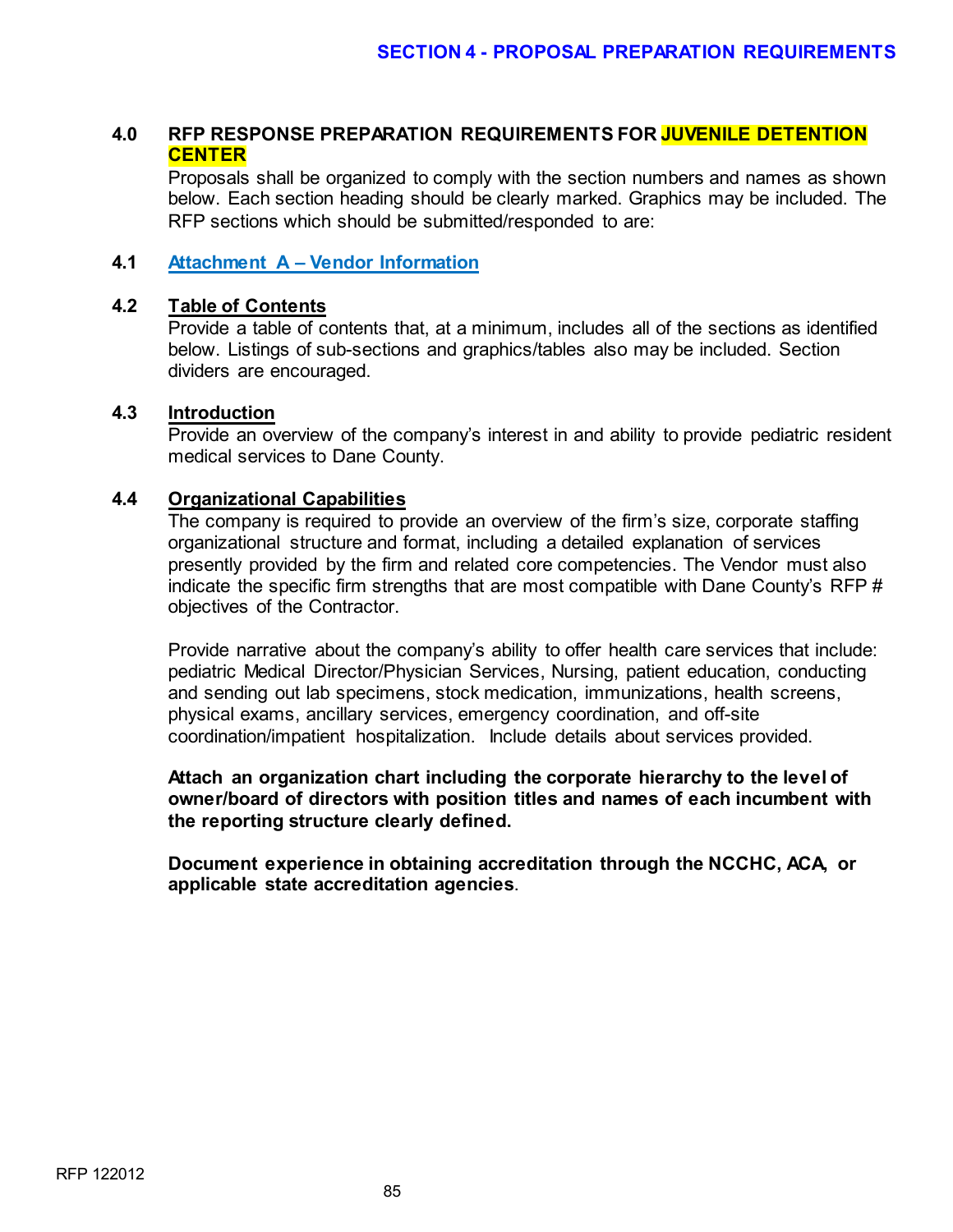## **4.5 Staff Qualifications – Governance and Administration**

The Medical Director/Physicians shall be licensed in the State of Wisconsin and that license shall be in good standing. DEA licensure shall be current and in good standing as well. The Medical Director/Physicians shall be Board Certified or Board Eligible in Pediatrics or Family Medicine with Adolescent Medicine subspecialty certification/eligibility preferred.

Nursing staff shall be licensed in the State of Wisconsin at the minimum of an RN level and that license shall be in good standing. Nursing staff shall have training/experience in Pediatrics or Family Medicine.

Each candidate is subject to review and approval of COUNTY. The Contractor shall submit updated resumes to the County for approval throughout the contract if at any time these personnel turn over.

### **Acknowledge that you understand that you are required to submit resumes to the County for approval throughout the contract if at any time the key management personnel turn over and will comply**.

### **4.6 Technical Requirements**

Final medical judgments shall reside with the responsible, designated Medical Director/Physicians who are responsible for the clinical care provided throughout this contract. The Contractor shall be responsible for all decisions relating to the delivery of health care services provided under this contract, for on-site services as well as coordination of off-site services. This includes staffing, medical decisions, policy development and other items in this RFP and negotiated in the final contract, Overall management and operations of the medical program will be a cooperative arrangement with the County.

### **Staffing**

The PROVIDER will provide on-site Medical Director/Physician services for four hours each week and have 24/7 availability for consultation. Nursing services to adolescents residing in the Juvenile Detention Center will be provided on a 50% FTE basis. The expectation is that the PROVIDER will provide nursing staff M-F for four hours per day, unless extenuating circumstances cause this coverage to change temporarily or there is a mutual agreement to include weekend coverage.

**Submit the staffing plan that you are proposing to serve the County at implementation.**

**What is your process for correcting deficiencies in your ability to meet staffing levels stated in your staffing plan.** 

### **Services**

Medical Director and Nursing staff will utilize the medical office and equipment within Juvenile Detention to staff a medical office in order to meet the needs of the youth. There may be equipment supplied by the PROVIDER that is necessary and can be utilized. The majority of youth in Detention maintain healthcare insurance during their stays and services provided outside of the facility will be covered through that coverage. Services inside the facility will include, as needed: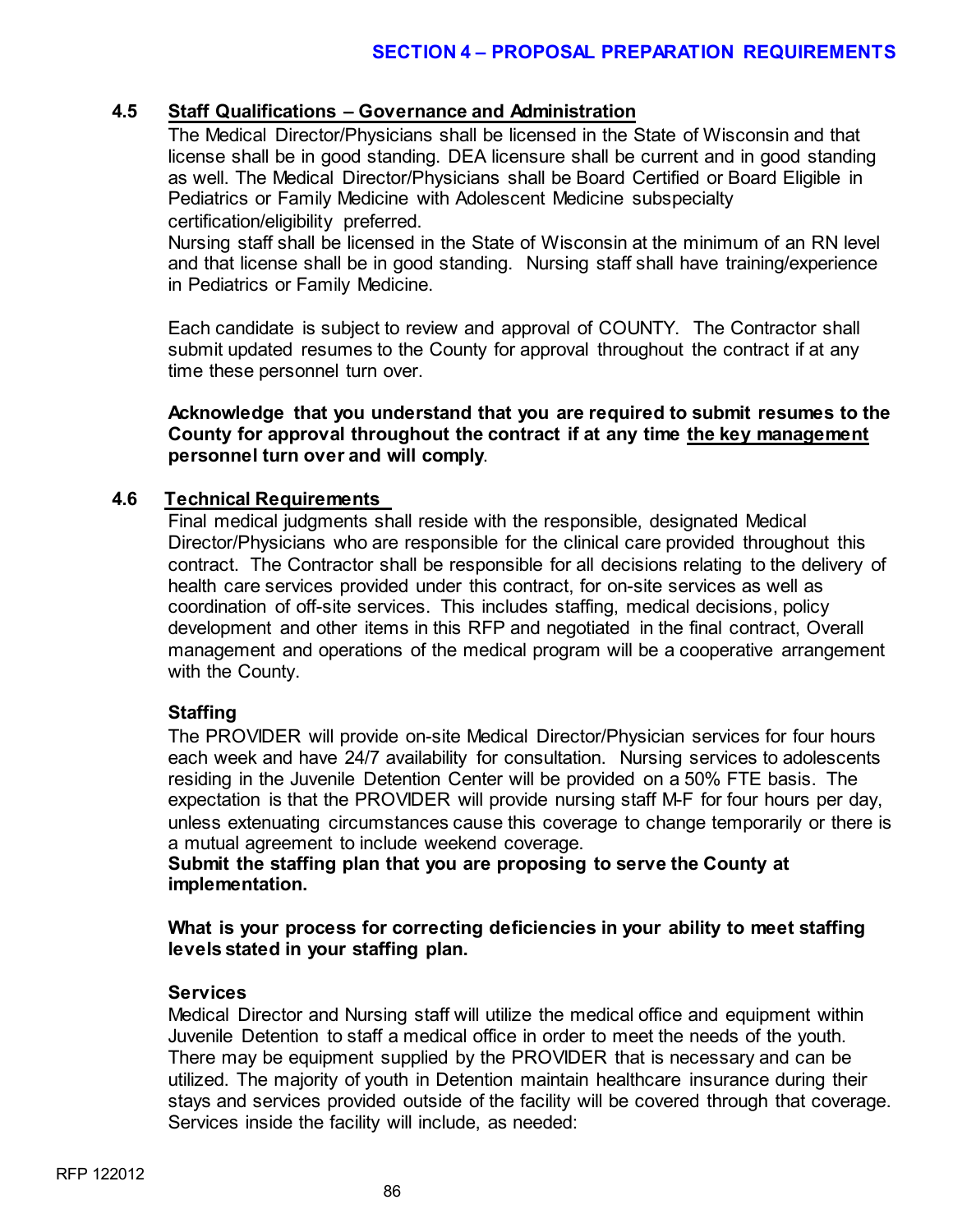#### **Conduct Health Histories and Screening**

Conduct health histories and screening for juveniles referred (including self-referrals, staff referrals, or other protocols for screening as may be established)

### **Describe how you will comply with this requirement and provide a sample of your medical screening tool.**

#### **Physical Exams**

Assist in and/or conduct physical exams (including blood pressure, hearings, vision and oral screening(s) as appropriate)

Offer other pediatric health maintenance services such as well-child exams with assessments guided by Bright Futures/American Academy of Pediatrics

### **Describe how you would meet this requirement and how you would address medication needs and laboratory tests**.

### **Support to Clinic Operations**

Provide support to the clinic operations including:

- o Daily sick call appointments
- o STI screening/treatment
- o Pregnancy screening
- o Coordinate contraceptives when necessary/appropriate
- o Screening residents to determine who needs to see the physician provider(s) in detention
- o Providing minor medical procedures that are within their training and scope of care
- o Orient other rotating medical staff
- $\circ$  Provide follow up services as may be directed by physicians and /or needed
- o Request and/or order supplies as may be necessary for clinic operations
- o Mobile x-ray-optional
- o Emergency dental care in the jail-optional
- o Limited mental health intervention-optional

### **Describe in detail how you will meet the clinic operations support requirements.**

#### **Medication Administration**

Assist in the administration and delivery of medications for juveniles in care through review and oversight of medication protocols and medications, assisting in the delivery of medications pursuant to protocols/procedures developed with the county, consultant with prescribing physicians, and directing county staff related to delivery.

#### **Describe how you will meet this requirement.**

#### **Medical Records**

Maintain appropriate and confidential health records and store them securely in their medical office onsite. Records will be the property of the County.

### **Describe how you will comply with this requirement to ensure all records are maintained in one comprehensive medical record and stored securely on-site.**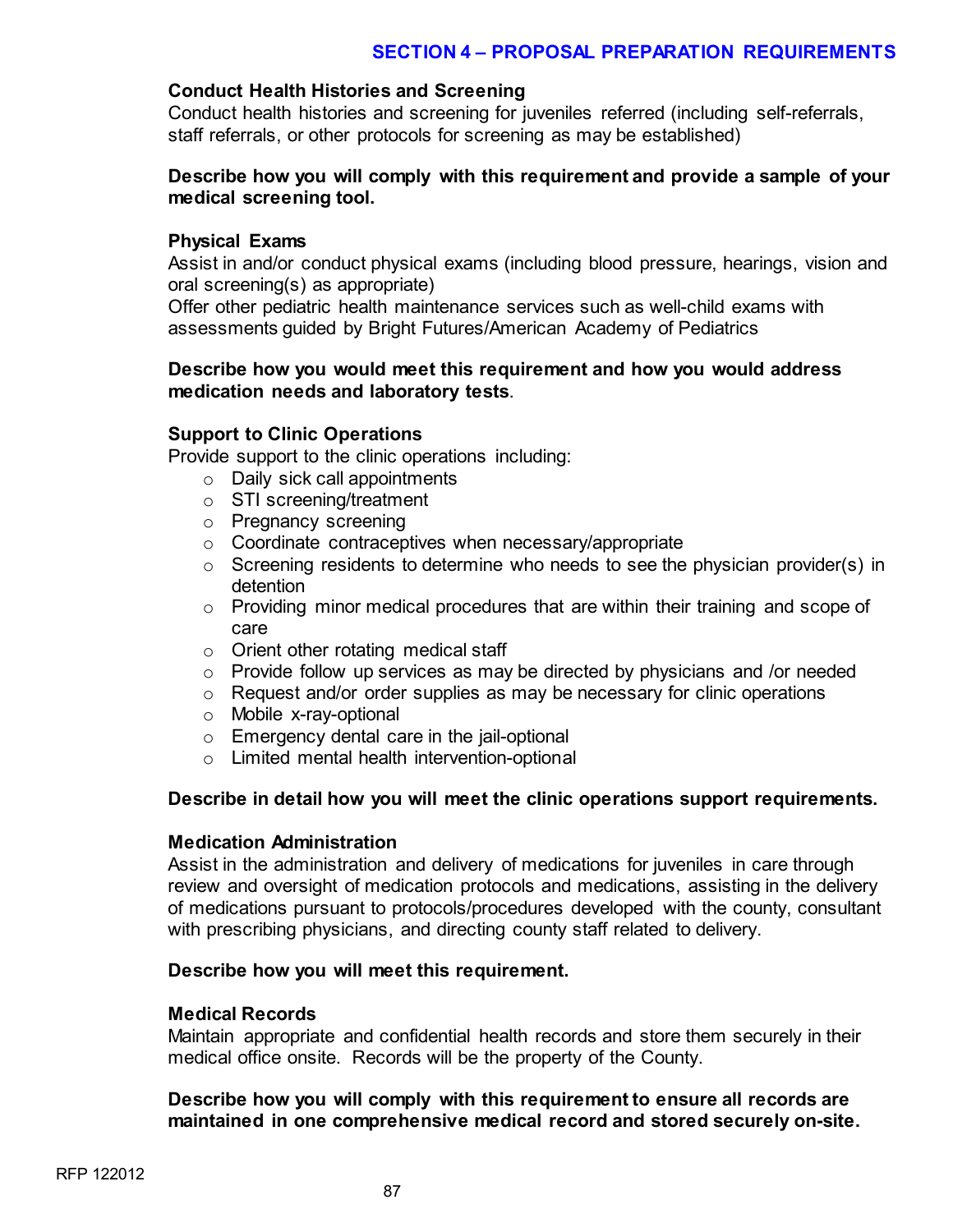#### **Continuity of Care**

Provide appropriate follow-up information to subsequent juvenile placements as may be necessary to maintain a continuity of care for the juvenile. **Describe you process for working collaboratively with community providers to ensure continuity of care.** 

#### **Policies Procedures & Protocol**

Develop any site specific policies, procedures and protocol

#### **Describe how you will comply with this requirement**

#### **Off-Site Appointments**

Arrange for referrals or appointments for youth at clinics or hospitals outside of juvenile detention when necessary/appropriate.

### **Describe how you will comply with this requirement**

#### **Immunizations**

Review juvenile's immunization history and update vaccines as necessary/appropriate according to the childhood immunization schedule. Coordinate and maintain compliance with the State of Wisconsin Vaccine for Children Program.

#### **Describe how you will comply with this requirement**

#### **Health Education**

Conduct group health education sessions with residents on an as needed basis

#### **Consultations**

Provide consultations and/or direction to county staff related to health issues of individual juveniles and the program.

Provide other phone consultations or direction in a manner consistent with providing sufficient care for the juvenile.

### **Describe how you will comply with the Health Education and Consultation requiremen**ts.

#### **Medications and Medical Supplies**

In addition to the proposed staffing and services, Provider will also assume responsibility for the cost of medical supplies and over the counter (non-prescription) medications up to a combined total of \$5,000 per year.

#### **Acknowledge that you understand that you are required to assume responsibility for these costs as described.**